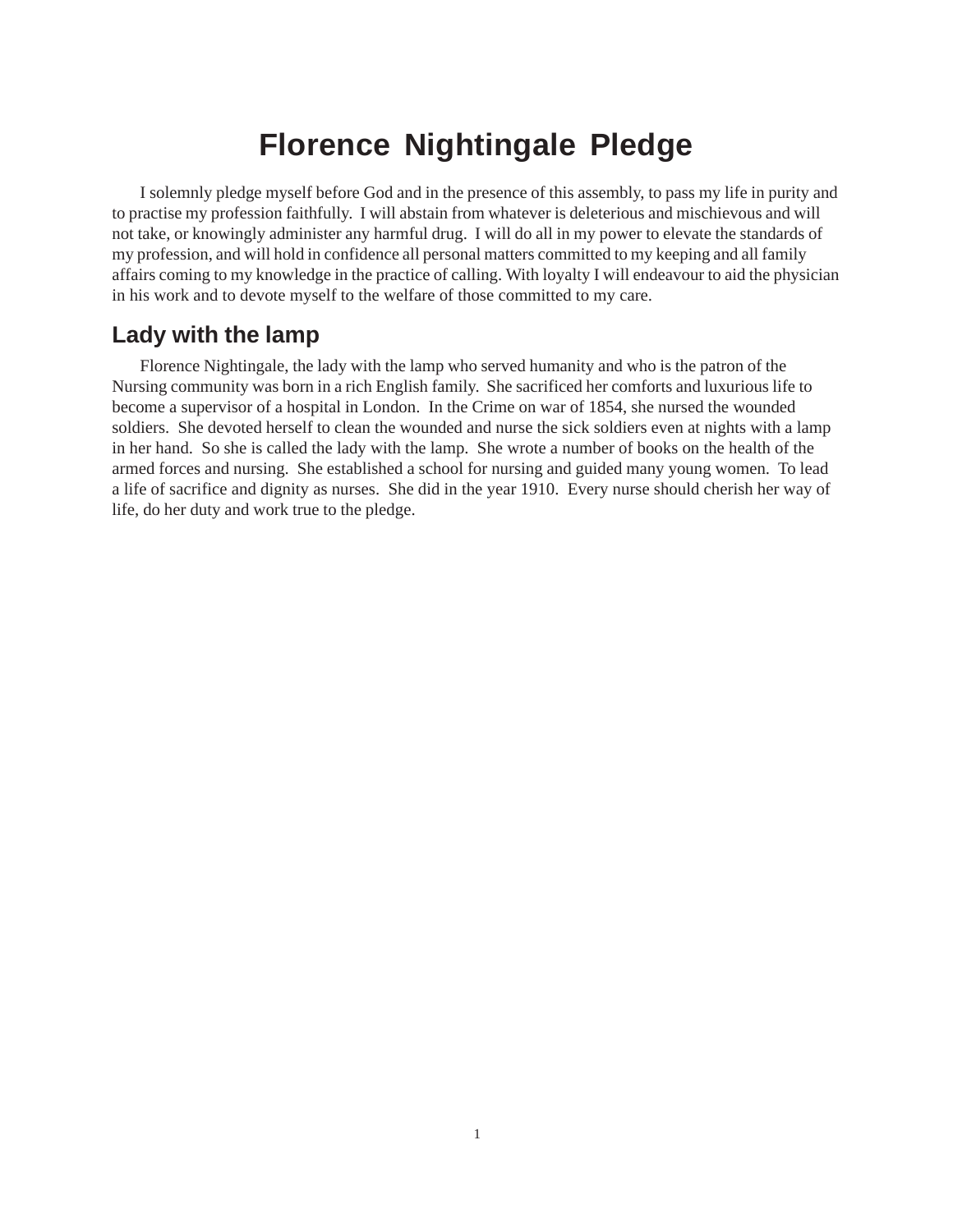# **Chapter 2 Introduction**

# **Definition and principles**

The word nursing means 'nourishing' therefore it has come to mean tending and helping all who needs it, especially the sick. Those who enter this profession must have a real desire to do the work, and must be physically healthy. Ophthalmic nursing demands accuracy of judgement and manual dexterity as the eye is only part of the patient, who especially if elderly, may have a number of general diseases.

# **Qualities of a good nurse**

Qualities of good personality are required to become a good nurse. These qualities should be further developed throughout the period of training. Kindness, sympathy and respect for each individual patient, regardless of age, sex, race or social class are essential qualities for the successful care of the sick person. However, the nurse must learn to be strict when it is necessary for the patient's good.

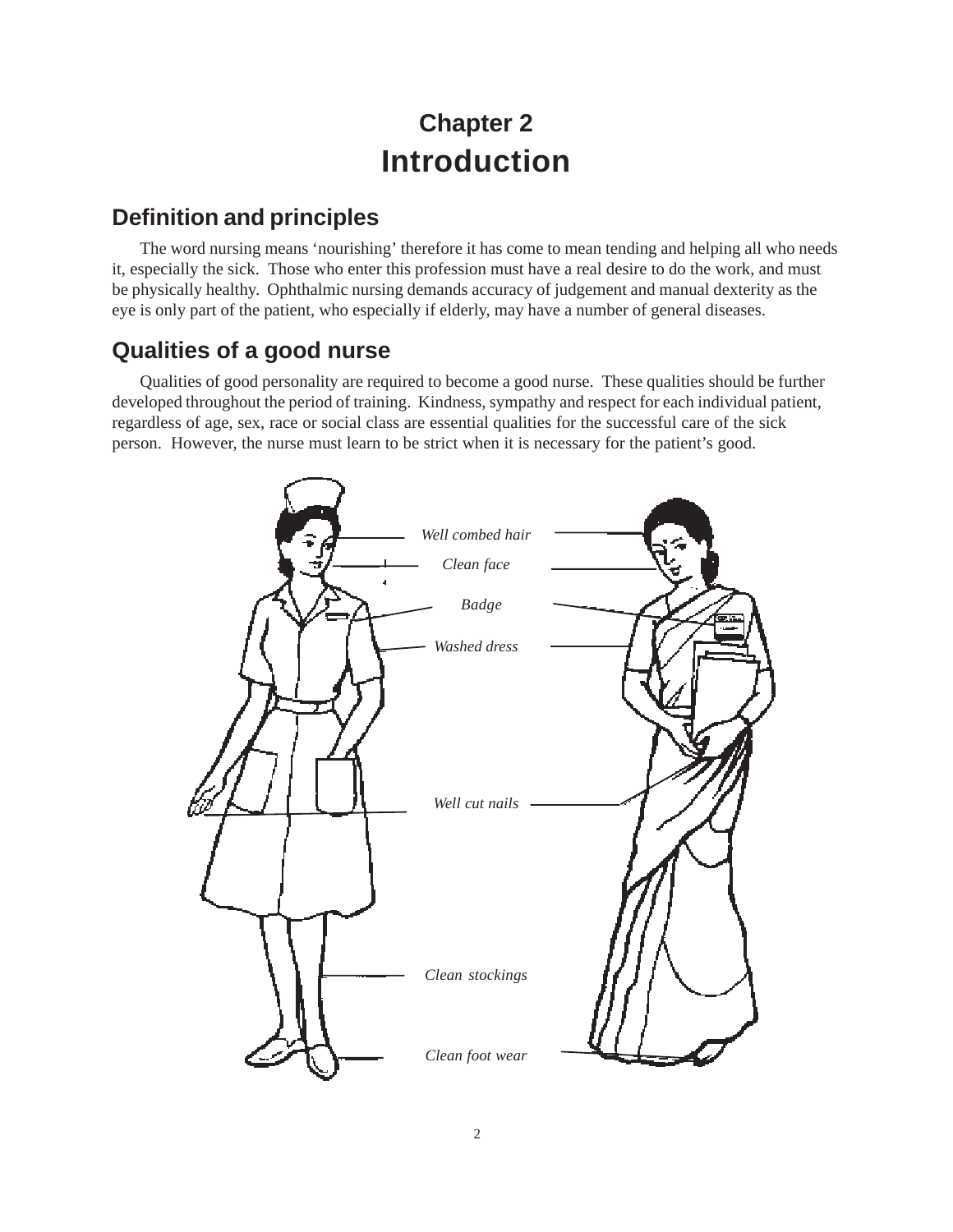Reliability and punctuality in carrying out nursing duties is essential. Patients are dependent upon nurses for their general well being while in hospital. A nurse must always be conscientious in her work no matter how much pressure she is under to get things done quickly. A short cut in a sterilisation procedure may result in cross infection. Importance is rightly placed on complete reliability in carrying out instructions, and punctuality in giving drugs and recording observations.

Tact and understanding is required in nursing. A patient may have difficulty in adjusting himself to the hospital environment and need help and understanding from the nurse. Each patient should be treated as an individual and helped to maintain his individuality and independence. Courtesy, consideration and loyalty are necessary in communicating with patients and hospital colleagues. Apart from the qualities already mentioned, a nurse needs to develop emotional maturity and during the early days of her training she needs help and support from trained members.

# **Rules for cleaning and maintenance of units**

The daily cleaning of the hospital is carried out by a separate domestic staff, however the nursing staff is responsible for making sure that it is done properly so that cross infection does not occur. Dust is liable to be heavily contaminated by pathogenic organisms, so cleaning must never be carried out immediately before ward dressings are undertaken. All the members of the nursing staff should know the time when routine cleaning is carried out, so that they may plan dressings and other sterile procedures accordingly. Cleaning should be done with the minimum amount of noise so that the patients are not disturbed. Patients should be asked to lie on their beds while floor cleaning is undertaken.

When patients are discharged from the hospital it is usually the nursing staff who clean the beds and lockers. They should be thoroughly washed over with an antiseptic solution and dried. A clean cloth should always be used for this purpose. The ward sister must ensure that an adequate stock of cleaning materials is always available. Cleaning should be undertaken in such a way as to prevent the spread of infection. All staff must be thoroughly versed in the principles. To avoid the spread of dust, a damp cloth should be used for cleaning surfaces. Cleaning materials should be used economically.

The cleaning of bedpans and urinals are the concern of the nursing staff. They should then be placed in an automatic bedpan washer in which the bedpan can be enclosed to be flushed with hot and cold water. The sister should ensure that the domestic staff clean washbasins and toilets on a daily basis. This is absolutely essential to prevent the growth and multiplication of microorganisms. Nursing staff should be consulted when new items of furniture and equipments are to be purchased to ensure that such items are the most suitable in terms of maintenance ie. surfaces should be smooth, with no indentations in which dirt can accumulate.

# **Bed making**

Skilled bed making is absolutely essential in helping to prevent cross infection. Movement of the bedclothes dislodges microorganisms from the bed into the air. Bed making should be carried out using smooth movements to avoid unnecessary disturbance of the air above the bed, so minimizing the area over which microorganisms may be airborne. All the equipment which may be required should be available at the bedside before stripping the bed. Two nurses should work together so that the bed is made efficiently and quickly. Bedclothes should be stripped on to a chair placed at the foot of the bed. Care should be taken to prevent the bedclothes from dragging on the floor; picking up microorganisms, removal of debris from the sheets and straightening out any creases, helps to prevent formation of bed sores.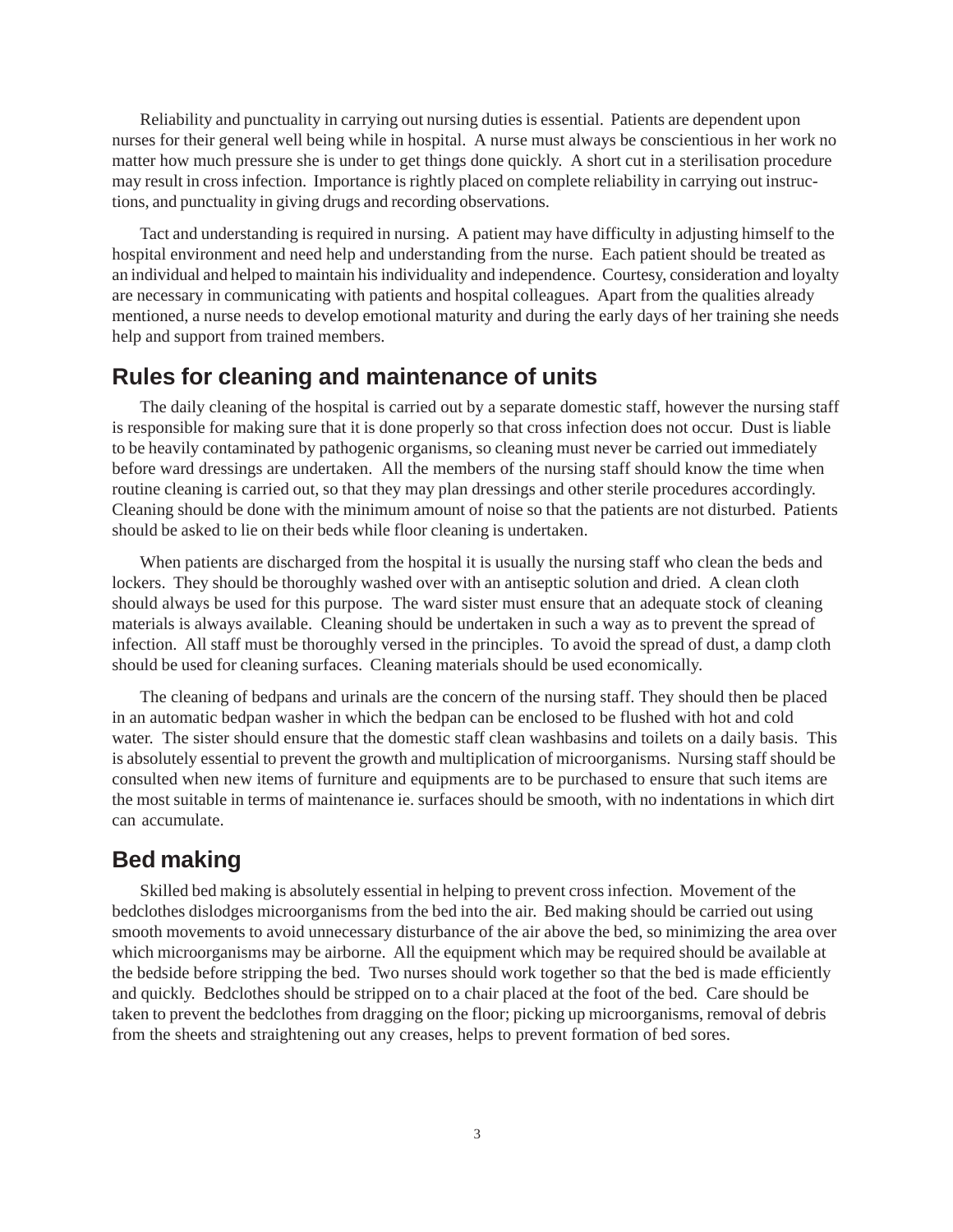# **How to make up an unoccupied bed**

Collect clean sheets and pillow case and place them on a chair at the foot of the bed. Spread out the bottom sheet over the mattress making sure there is enough to tuck in at both top and bottom. Starting at the top of the bed, tuck in the sheet, mitering the corners. Make sure there are no creases in the bottom sheet. Tuck in all round the sides.

Spread out the top sheet evenly, allow a turnover of 15-20 inches at the head end. Tuck in it at the foot end, mitering the corners but don't tuck the top sheet in at the sides. Allow to hang loosely on either side of the bed. Put the pillow in the pillow case and place at the head of the bed.



*Bed making*

# **How to make an occupied bed**

Explain to the patient that his bed is to be made. Collect clean sheets/pillow case and place them on a chair at the foot of the bed. The patient should be kept covered with a sheet to maintain his dignity. Loosen the bottom sheet from the mattress. Roll the bottom sheet to the centre of the bed so the patient does not feel afraid of falling out. Roll the bottom sheet to the centre of the bed.

Roll the patient gently on to the opposite side. Remove the dirty sheet and place in the linen basket. Smooth out the new bottom sheet and tuck in at the top, bottom and sides. Turn the patient back into the middle and support him while changing his pillow. Replace the top sheet if necessary. Ensure the top sheet is loose over the patient's feet. Make sure the patient is comfortable leaving the bed side.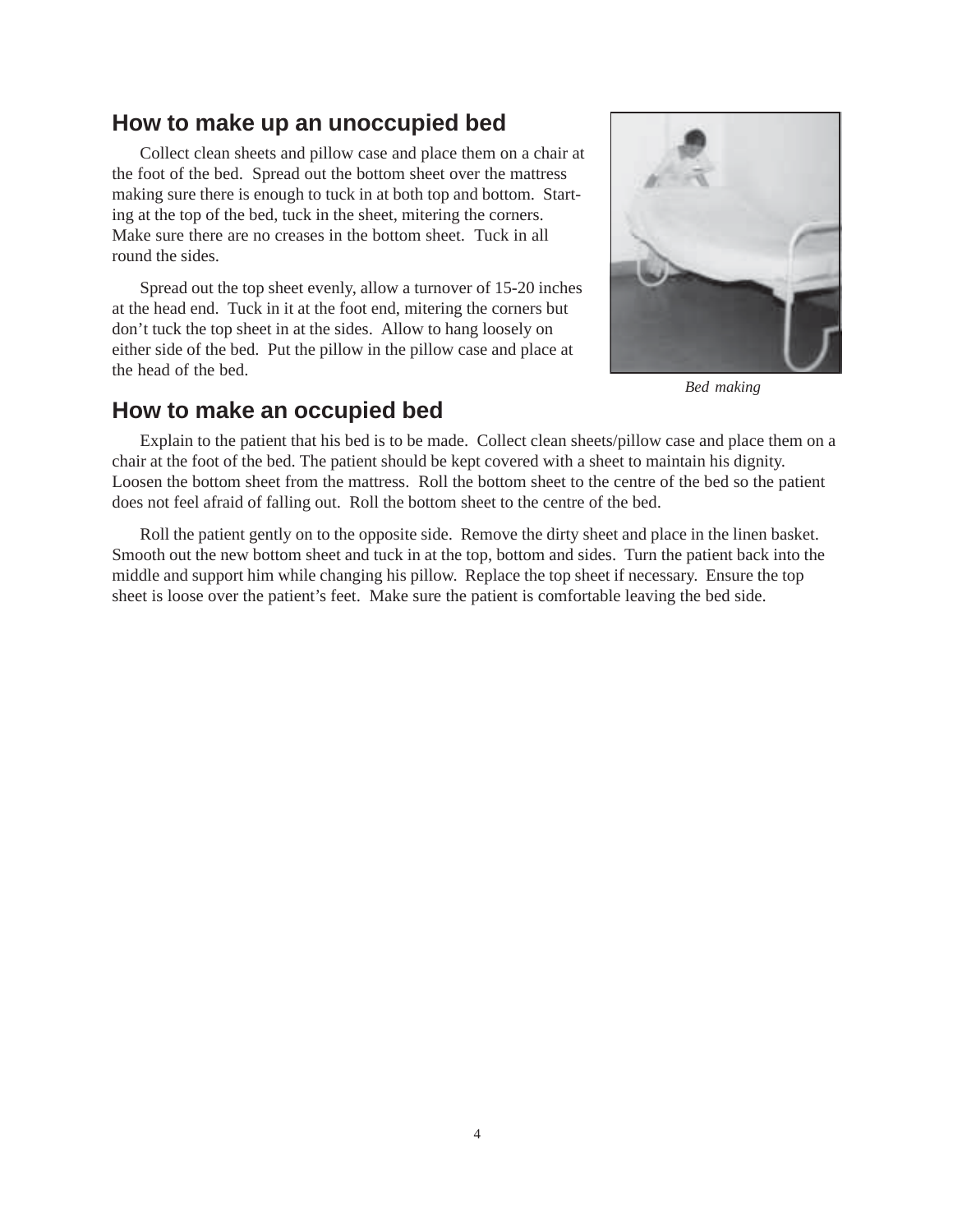# **Chapter 3**

# **Care of the blind and personal care of patients**

Blind people often manage to move around unaided in their own homes or in familiar surrounding, but when admitted to hospital they become upset and afraid to move around in the wards. The nurses must take time to explain the layout of the ward and the location of things the patient needs to use. He must be warned of any hazards, for example equipment in the ward over which he could trip or hurt himself. Doors which are left half open are dangers to the blind, so too is anything left out of its accustomed place. Tidiness is important.

The blind patient should be encouraged to walk about. When guiding him it is best if having first offered him a bent arm to hold, the nurse then walks slightly ahead. A blind patient should be approached by quietly saying his name and then by gentle touch on his arm. Failure to give adequate warning may frighten the patient. When leaving the room, the nurse should always tell the patient she is going. The nurse must always remember to tell the patient first what she is about to do, sympathy and understanding are essential when caring for the blind but to offer pity is unkind. The nurse will do the patient the greatest kindness by encouraging him to be independent.

# **Methods of guiding a blind person**

There are times when blind people need help from sighted people in getting around, even those who are very good at travelling alone. Occasionally, both the blind person and the sighted helper feel frustrated or embarrassed. The sighted person can be unsure of how to help, fusses and overdoes things; the blind person feels foolish or murderous, depending on his or her temperament. These notes are for sighted people helping blind people to get about. Like most skills the techniques suggested here improve with practice.

### **Linking arms**

For walking side by side indoors or out, stand by the blind person with your arms straight and fingers pointing to the ground. Ask your partner to take your arm. He or she should hold it firmly, just above your elbow, with the fingers on the inside of your arm and thumb on the outside. Your partner's elbow should be bent.

By holding your arm like this the blind person will be half a pace behind you, making it easier to tell when you are turning, by the movement of your body. There is no need to move your arm.

Check that your partner's feet are pointing in the same direction as your; if not, you could soon be parting company!

To make reading easier, from now on we will refer to the grip arm (yours) and the grip hand (the blind person's), which link you and your partner.



*Linking arms*

### **Walking in single file**

You will often need to do this in shops, restaurants and other busy areas. Your partner will walk behind you instead of at your side.

So that the blind person knows to move in behind you, move your grip arm to the middle of your back,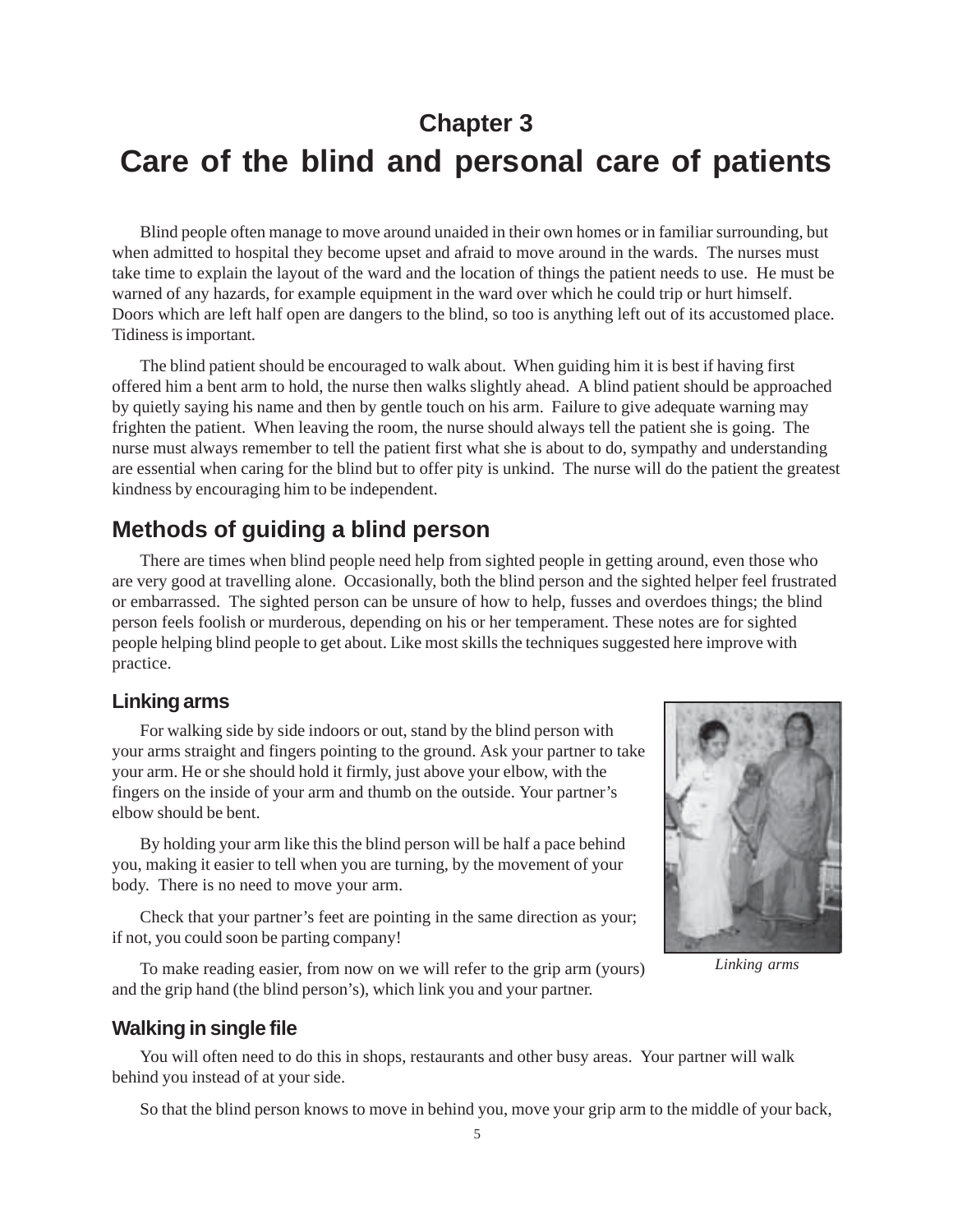keeping it straight. Your partner should step in behind you, still holding onto your arm. He/she must keep his/her arm straight or risk stepping into your shoes.

Your partner's arm may be uncomfortable in this 'diagonal' position, so he/she can change hands. For example, if your partner was holding your left arm, he/she drops his/her hand and grips with the left.

When there is room to walk side by side again bring your arm back to its normal position at your side and your partner returns to your side.

#### **Changing sides**

There will be times when you will need to change sides, especially when negotiating a door. You stay where you are, while your partner, keeping his/her hand on your back, slips in behind you, transferring his/ her hold to your other arm as he/she moves to your other side.

It is important that your partner does not lose contact.

#### **Doorways**

Getting through a doorway is a little more complicated. If the door's hinge is on the left, the blind person should be on your left with his/her left hand free. Describe it as "door left". The reverse applies if the hinge is on the right.

As you turn the door handle and the door moves, your partner will know if it is moving inwards or outwards. As you walk through the doorway, your partner moves the back of his/her free hand to the door, slides it along and finds the handle. He/she follows you, slips his/her hand to the handle on the other side of the door and closes it.

## **Steps and Stairs**

Whether you are going up or down, you should be one step ahead so that your partner does not take imaginary step into space.

#### **Going upstairs**

Face the stairs, using the normal hold and say "stairs up". Step up, placing your weight on the first step. Your partner will feel your arm move and this is his/her cue to start. As you climb the second step, he/she is on the first. When you reach the top, take a slightly longer stride forward and stop, allowing your partner to negotiate the last step.

As your partner feels his/her arm resume its usual position, he/she will know that you are both on the level again.

#### **Going downstairs**

As you approach the stairs, say "stairs down" and stop. Some blind people like to slide one foot to the edge of the stair to gauge the distance, before moving.

Put your foot on the first step; as your partner feels you move, he/she step down, by which time you are on the second step. When you reach the bottom, stop and wait for your partner to draw level with you. He/she will know that he/she has reached the bottom because his/her arm returns to its normal position.

If you are not tall as your partner, the changing arm movement is not so clearly felt. But, if you take your first step with the foot on the same side as the grip arm, the movement is more obvious.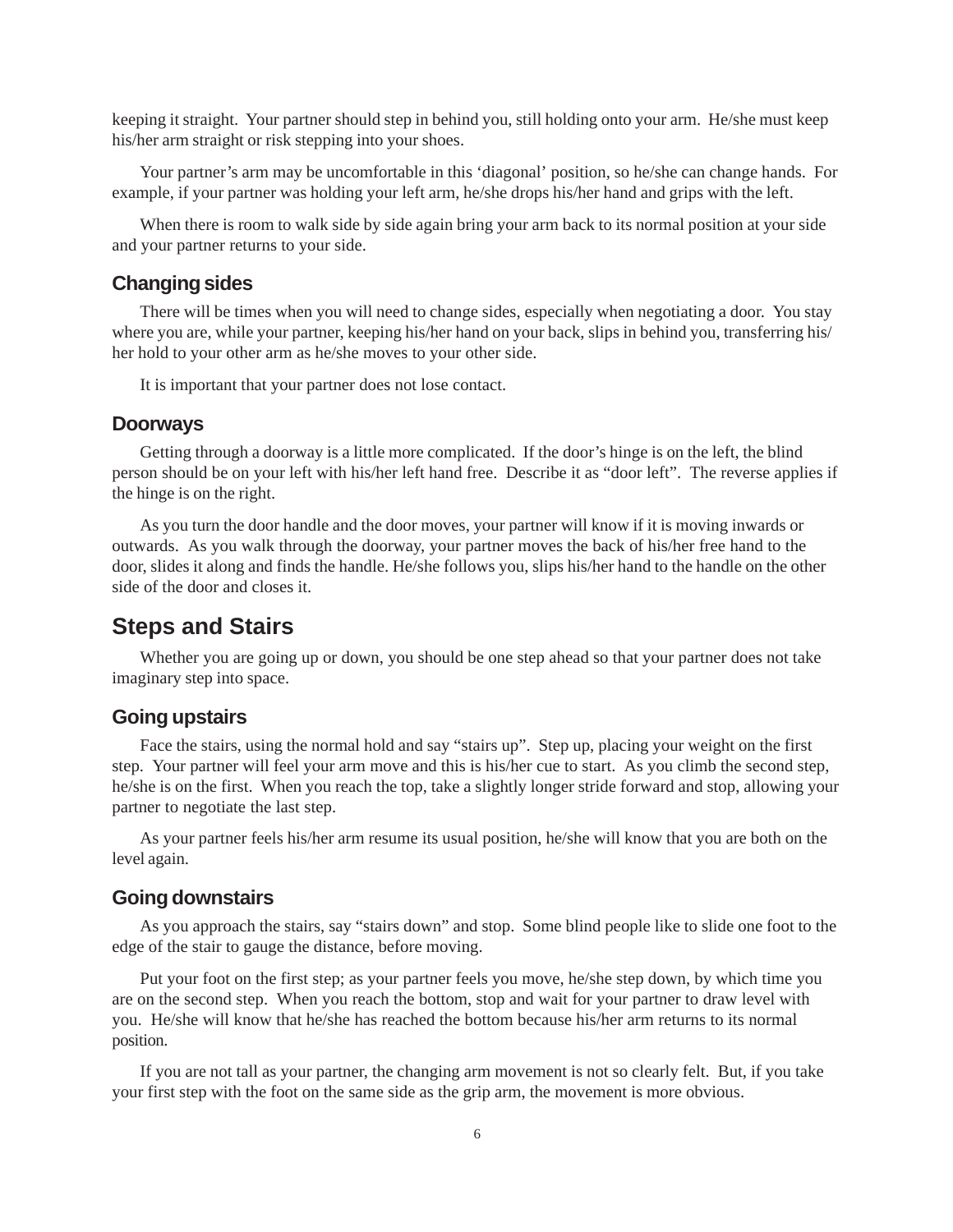# **Seating**

Never back a blind person into a seat.

#### **Single chairs and settees**

If possible approach the chair centrally, but from whichever side, always place your grip hand on the back of the chair. The movement is enough to let your partner know the position of the back. Let your partner slide his/her hand down your arm to the chair back. It is now up to your partner to move into the chair, feeling the side of it with the calf of his/her leg and, if necessary, checking the seat depth with a hand.

#### **Chairs with tables**

Guide your partner to the table, using the above way to find the back of the chair. With one hand on the back of the chair, your partner moves the other forward to find the table; this will help to show how far to pull out the chair before sitting down. A tip for a blind person, if he/she is not sure if he/she is 'square' to the table, is to bring the thumbs together on the edge or under the table, then slide them out to either side. If the edge seems to slant, adjust the chair accordingly.

#### **Rows of seats**

Most blind people prefer to be lead into a row of seats – change sides if necessary. When you reach your row, you and your partner sidestep (step – pause – step) until your partner is central to his/her seat, then leave the rest to him/her.

When you are leaving, step to the other side of your partner so you can lead out in the same sidestepping manner as you went in. When you are both in the aisle, you will need to about turn. Your partner releases his/her hold and your turn again to face each other, then turn again to face the exit. In other words you turn from 12'O clock to 6'O clock position or 180 degrees.

# **Care of the blind patient**

The world health organisation estimates that about 30 million people in the world are blind, 29 million of these living in developing countries. Most of this blindness is from one of the following five conditions which are all either treatable or preventable.

#### **Cataract**

This is the cause of almost half of the world's blindness.

#### **Trachoma**

At least 5 million are blind from trachoma.

#### **Xerophthalmia**

In Asia alone it is estimated that 250,000 children a year go blind from xerophthalmia.

#### **Onchocerciasis**

This is a problem only in certain tropical areas. However, over 1 million people are thought to be blind from it.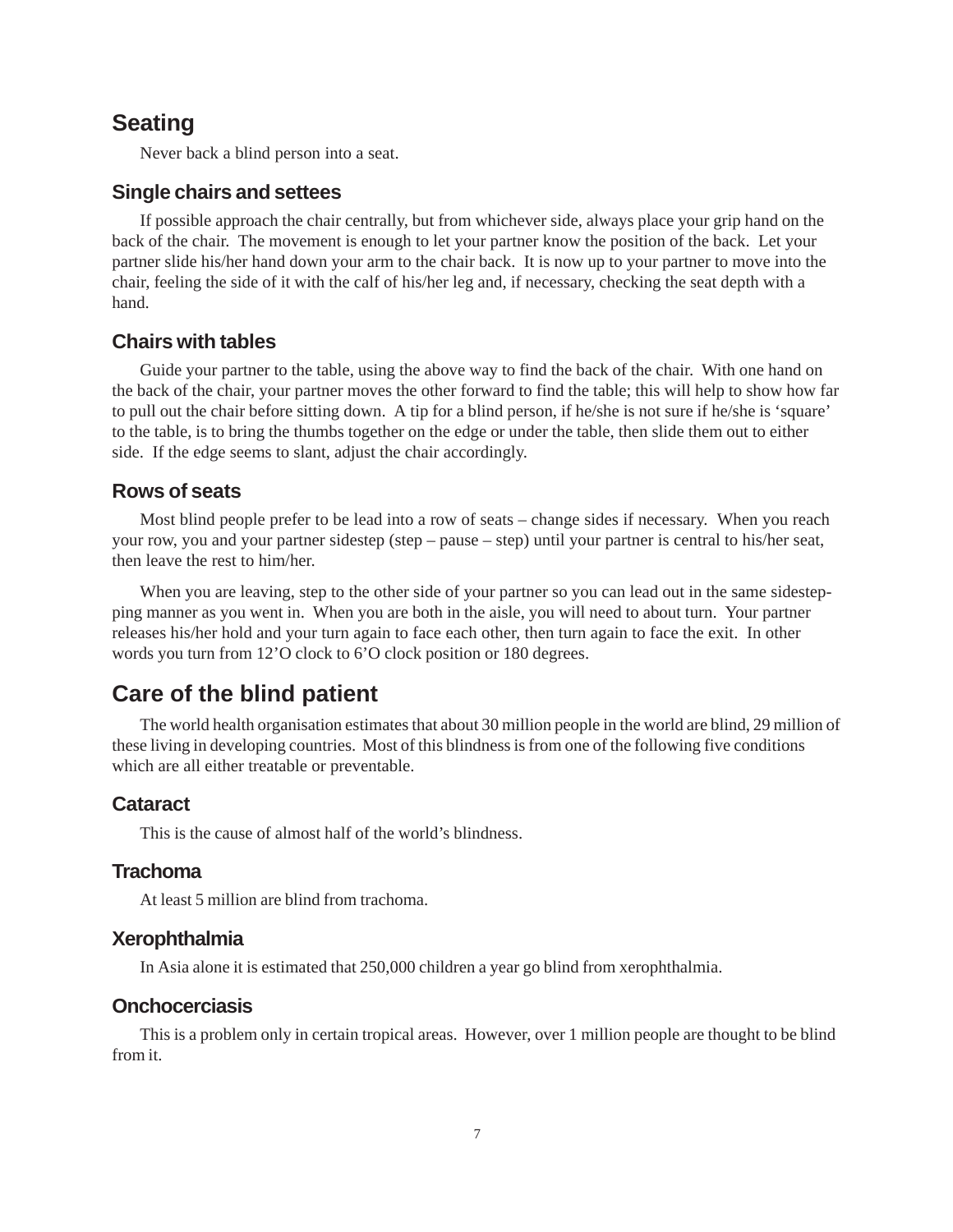#### **Glaucoma**

This is a wide spread and a common cause of blindness. It is difficult to agree on an exact definition of blindness. A patient may be completely blind, that it is to say he cannot distinguish light from dark, or he may be partially sighted but have such limited vision that it is of little use to him.

## **Personal care of the patient**

Basic nursing care consists of helping the patient to carry out those health maintaining functions which he is unable to carry out for himself. Physiological needs of individuals are respiration, nutrition, excretion, activity and movement, sensory stimulation, comfort, sleep and rest, cleanliness and grooming. A normal, healthy individual does not usually require any help with the activities of daily living. We all like to take a daily bath, clean our teeth, comb our hair, wear clean clothes, and in order to feel fresh and tidy good personal hygiene is paramount to health. The majority of ophthalmic patients are able to look after their own personal hygiene. However, occasionally a patient may become ill while in the hospital and require basic nursing care.

#### **Care of the mouth**

Lack of normal mouth hygiene leads to halitosis, collection of dried secretion, microorganisms, and eventually to mouth infection. Patients may come to the hospital who have neglected their mouth hygiene. The nurse should offer help and advice in a tactful manner to such patients. For a patient who isn't ill, the best method of caring for the mouth is by cleaning the teeth. This removes debris and stimulates blood supply, maintaining the gums in a healthy condition and helping to prevent dental caries.

Mouth care should be given by the nurse if the patient is too ill to clean his own teeth. The aim is to maintain the mouth in a normal condition, i.e., with moist tongue, lip, and mucous membranes free from sores and odour and clean teeth. The procedure should be carried out as often as necessary to maintain this condition.

### **Apparatus required**

An oral hygiene tray (mouth care tray) is required, which should contain the following:

Gauze swabs

A pair of artery forceps and a pair of dissecting forceps. A gallipot containing sodium bicarbonate 1:60 solution or hydrogen peroxide 1:12 for cleaning. Glycerine for crusts or sore areas. Potassium permanganate 1:2000 for mouth wash. Glass of water for final rinsing of the mouth. Two kidney traysone for soiled swabs, the other to receive the used mouthwash. Rubber sheet and towel to protect the patients chest and bedclothes.

#### **Method**

Take the tray to the bedside and explain procedure to the patient.

Assist the patient to turn his head to the side facing you and arrange the rubber sheet and towel to protect both the patient and bedclothes. Secure a gauze swab in the forceps so that the ends of the forceps are completely protected by the swab. Moisten with the hydrogen peroxide or sodium bicarbonate solution and gently clean the teeth, gums, tongue, roof of the mouth and cheeks. Remove the dirty swab from the forceps by using the dissecting forceps. Use as many swabs as necessary to clean the mouth. If the patient can use a mouthwash assist him into a comfortable position to rinse the mouth with potassium permanganate solution and then water as many times as desired. Use the second kidney tray for a receiver (if the patient is too ill to use a mouthwash, proceed to the next stage).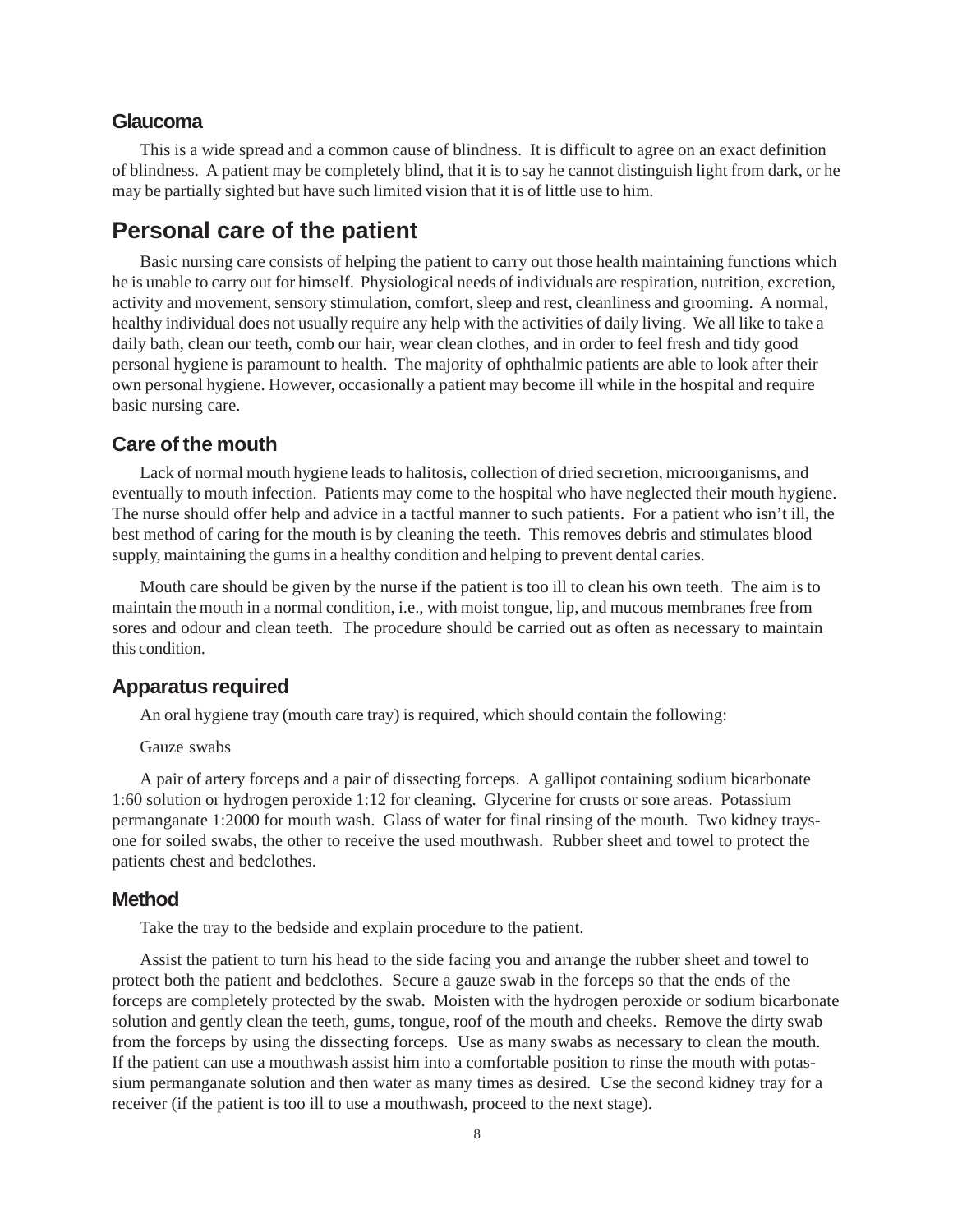Apply glycerine to the tongue and lips. If the patient has dentures, they should be cleaned in warm water with a toothbrush, using sodium bicarbonate solution. (Bathing a patient in bed - Bed bath), if a patient is too ill to go to the bathroom, he will need to be given a bed bath.

#### **Principles**

Make sure that everything needed for the bath is at the bedside before beginning so that the patient is not left during the procedure. Ensure the comfort of the patient throughout the procedure. Let the patient carry out as much of the bath for himself as he is able. Change the water as often as necessary so it remains warm and clean, and always change it immediately after washing the pubic area. The patient should feel refreshed as well as being clean at the end of the bath. Mouth care should be given, talcum powder applied, the nails should be clean and the hair combed.

#### **Requirements**

The equipment needed should be placed on a trolley so that it is easily transported to the bedside bucket of hot water and bucket of cold water, a basin and jug, soap and wash cloth, towels and clean bed linen, clean nightclothes for the patient, talcum powder (dusting powder) back lotion i.e. methylated spirit mixed with alum, nail scissors, comb, mouth wash tray and kidney dish bucket for dirty water, container for dirty linen.

#### **Method**

Explain the procedure to the patient, offer him the opportunity to pass urine. Screen the bed and close nearby windows. Remove the patient's nightclothes. Make sure the patient is covered with a blanket or sheet. Arrange the towel over the patient's chest. Check the temperature of the water with your elbow to make sure it is not too hot or cold. Wash, rinse and dry the patient's face, or better still, allow him to do this for himself. Use soap only if the patient normally does so.

Place the towel under the arm farthest away from you. Wash, rinse and dry this arm, paying special attention to the axilla area. Repeat for the other arm. Wash rinse and dry the chest and abdomen. In female patients pay particular attention to the area beneath the breasts. Change the water if necessary, ensuring the patient is covered over with a blanket/sheet.

Place the towel under the leg farthest away from you. Wash, rinse and dry this leg making sure that the blankets/sheet covers the parts not being washed. Repeat for the other leg. The pubic area should be washed next. The patient should do this himself if able to. Change the water, remove all the pillows except one and roll the patient on to his side facing away from you. Wash, rinse and dry the patient's back and buttocks.

Treat the pressure areas and make this side of the bed (change the bottom sheet). Turn the patient to face you and make the other side of the bed. Apply talcum powder to the patient and put on clean nightclothes. Change the top sheet and pillowcases. Attention to mouth care, nails and hair can then be given. Make sure the patient is comfortable before leaving the bedside. Record the procedure in notes, including condition of the patient's skin.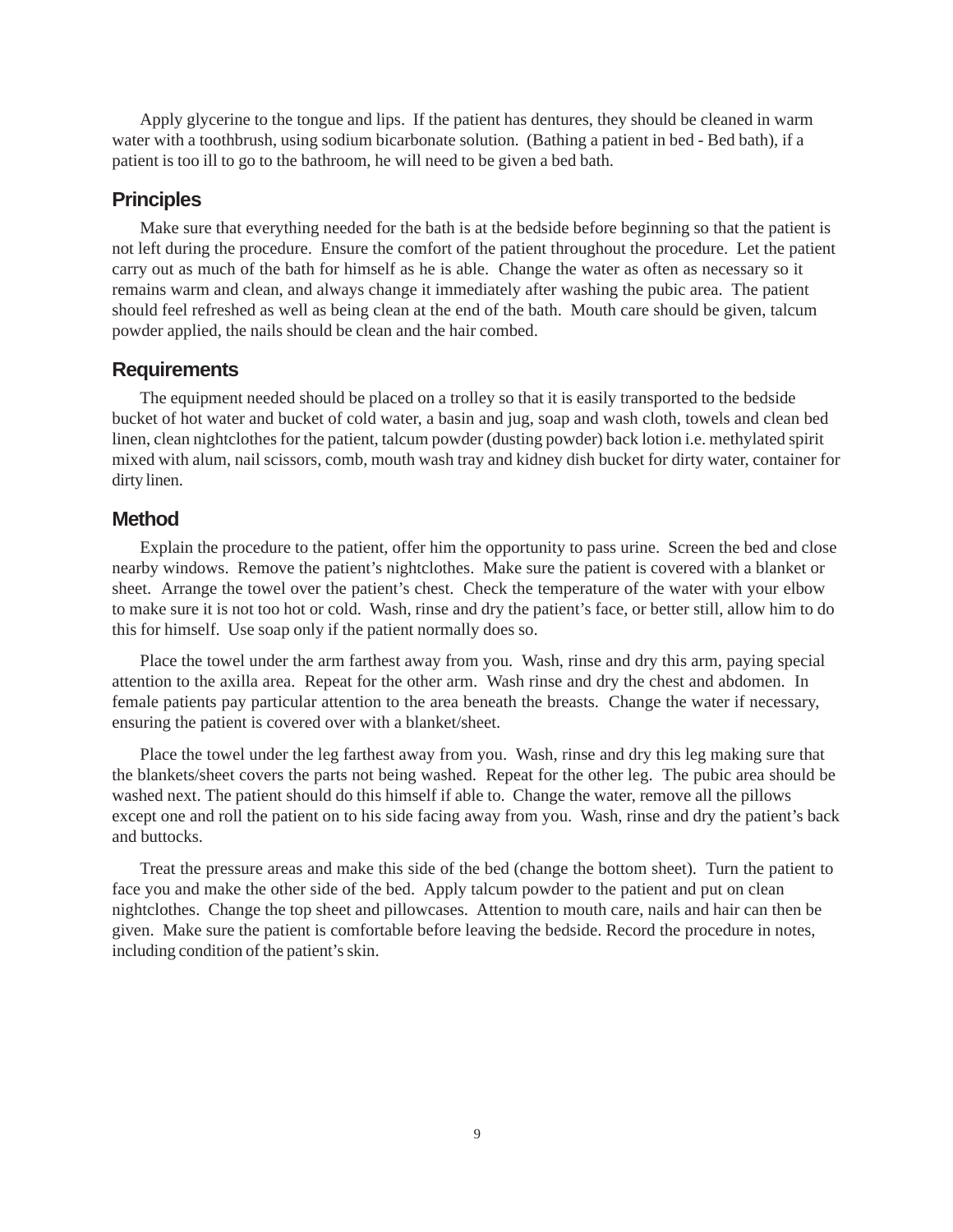# **Chapter 4 Anatomy and Physiology**

Human body is a miraculous creation performing innumerable intricate activities like a modern computer. The different systems in the body are organised by distinct tissues to carry out their functions, but they all work in unison. Anatomy deals with the internal structure of the body. It is important for the nurses to have a basic knowledge of Anatomy, Physiology and Microbiology. This basic knowledge will help them to understand diseases and their treatment.

The study includes the following systems

- 1. Anatomy of the body
- 2. Skeleton and Muscular system
- 3. Circulatory system
- 4. Digestive system
- 5. Respiratory system
- 6. Urinary system
- 7. Nervous system
- 8. Special senses
- 9. Ductless glands (Endocrines)

The study of the functioning of these systems is Physiology.

# **Basic facts of the body**

We need food, water and oxygen to live. We take in food and water through the mouth and breathe in oxygen through the nose. The food is digested in the digestive system and is made absorbable by the secretions of pancreas, liver and intestinal glands. The oxygen taken into the respiratory passage reaches the lungs and enters the blood. For the proper functioning of the vital organs like heart, brain and other parts of the body, the absorbed food and oxygen must reach them. This is done by the circulatory system. The nerves, stimulate the organs to function, carry the commands given by the brain as electrical impulses. The excretory products formed in the various organs and the carbon dioxide released after the utilisation of oxygen, must be carefully separated from the tissues and sent out of the body. This is done by the excretory system. The body has five special sense organs – eye, ear, nose, tongue and skin to appreciate the external environment. All these systems cooperate with one another and function in coordination.

Microorganisms like bacteria and virus are the enemies of the body, producing diseases. The white blood corpuscles serve like policemen killing the germs.

# **I. Anatomy of the body**

### **The cell**

Cells are the basic units of the body. Human body is made up of billions and billions of cells. The cells are classified according to their functions.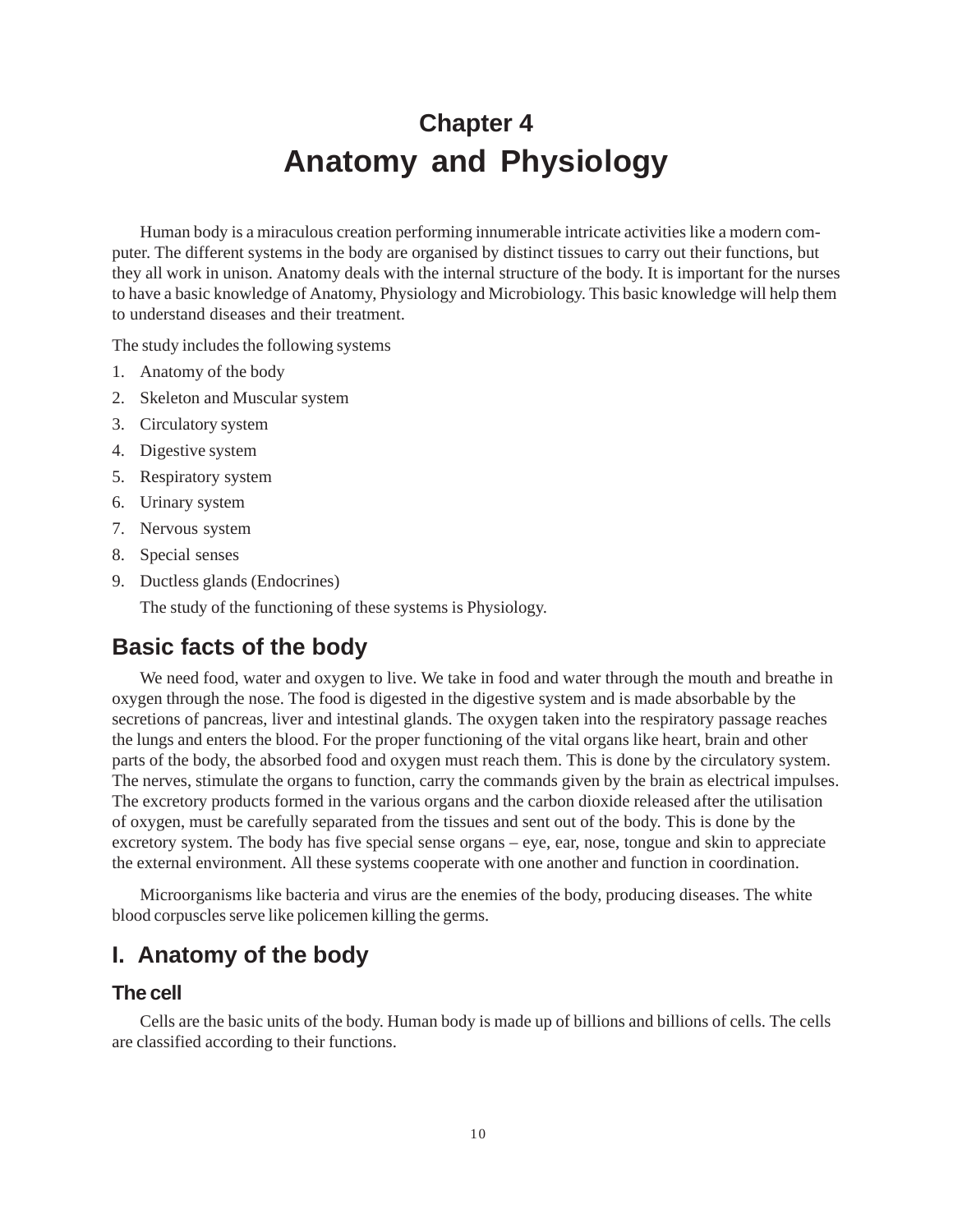## **Cell structure**

Cell is composed of a jelly like substance called the protoplasm. This is covered by a membrane, the cell wall. The protoplasm contains the nucleus, usually situated in the centre. During cell division, the nucleus divides into two, followed by the division of the protoplasm, to form two cells. A collection of such cells formed, constitutes the tissues.



## **Functions of the cell**

#### **General functions**

- 1. Absorption of food and oxygen
- 2. Growth and repair
- 3. Reproduction
- 4. Excretion

### **Specific functions**

- 1. Epithelial cell: Performs the function of protection and secretion.
- 2. Ciliated cell: The movement of the cilia in the cells of trachea helps to remove the dust particles.
- 3. Connective tissue cells: These cells connect the tissues in different organs. Bone is the hardest connective tissue. It gives support and strength to the body.
- 4. Blood: The blood functions as a transporting system. The red blood cells separate oxygen from the inhaled air. The blood carries the oxygen and the nutrients to the different parts of the body. It takes the waste products to the excretory organs.
- 5. Muscle tissue: They help in the movement of the limbs.
- 6. Nerve tissue: They transmit impulses in one direction.
- 7. Membranes: They protect the tissues. They minimize friction. In glands, they secrete fluids.

Collection of cells of almost similar function forms the tissues. The different types of tissues contribute in varying proportions to form the organs. Organs engaged in the same function constitute the systems. Our body, thus consists of different systems, as mentioned earlier. These systems are studied in detail in the subsequent chapters.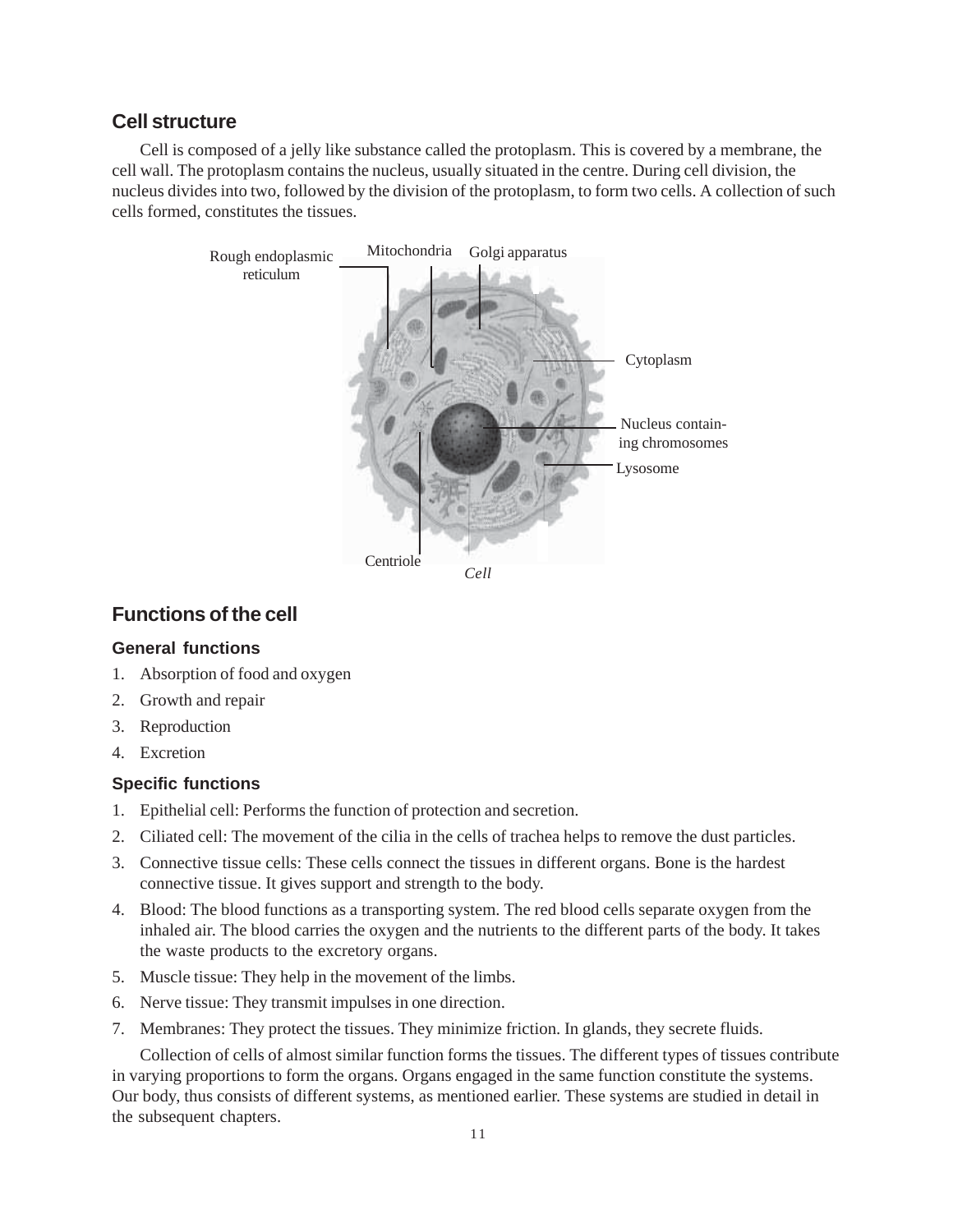# **II. Skeleton and muscular system**

The skeleton gives shape and strength to the body. It helps the body to stand erect. Bones cannot function independently. When the muscles connected to them contract and relax, we are able to move the limbs.



*Skeleton*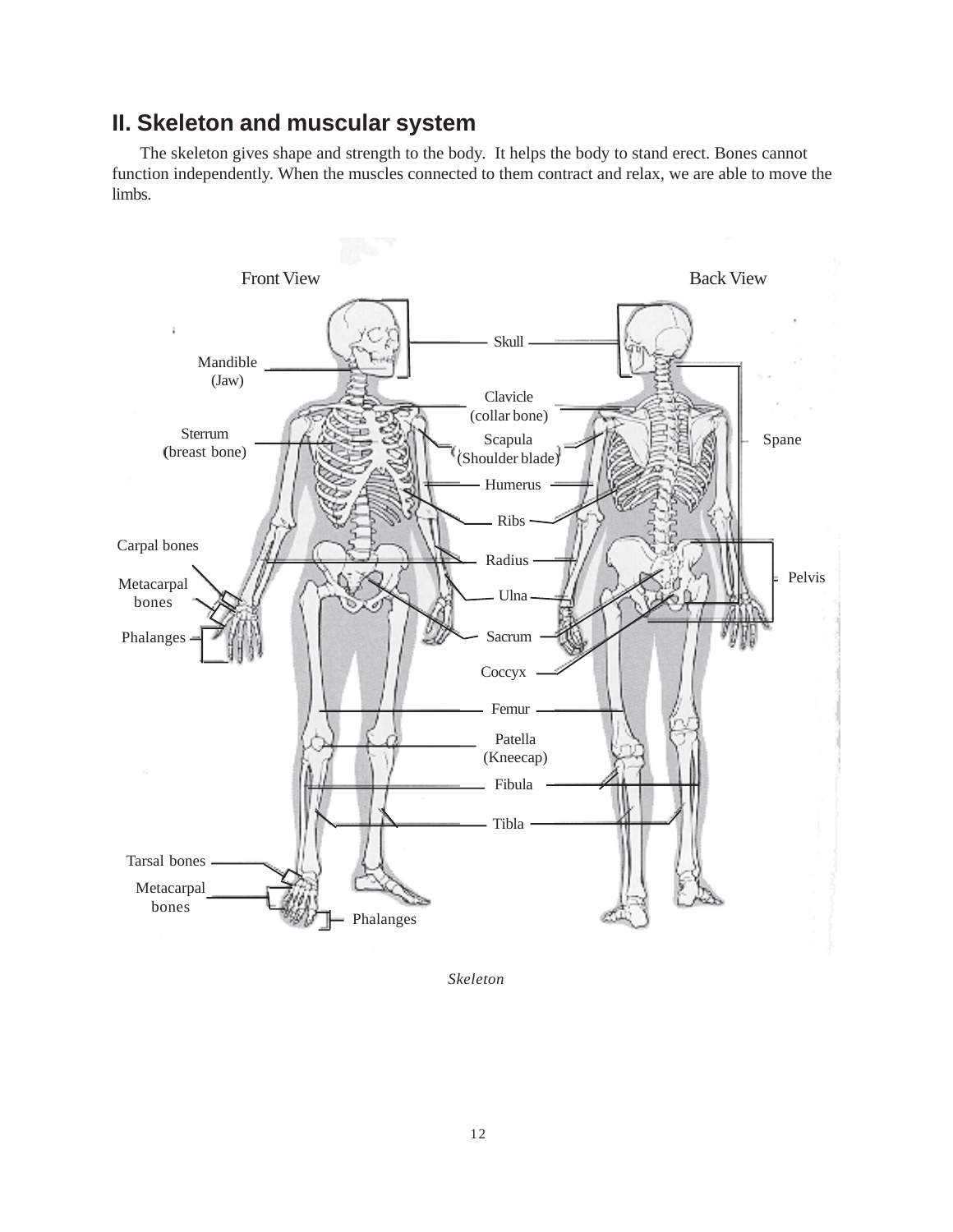### **Bones**

| <b>Types of Bones</b> | <b>Examples</b> |
|-----------------------|-----------------|
| Long bones            | Thigh bone      |
| Short bones           | Wrist bones     |
| <b>Flat bones</b>     | Skull bones     |
| Irregular bones       | Vertebra        |

There are 206 bones in our body.

The muscles are connected to them in the front, behind and lengthwise. The muscles are stimulated to contract by the nerves coming from the brain or spinal cord. They cause movements of the head, neck, trunk and limbs by contraction and relaxation.

Nurses of the visually disabled must learn that eyes are found in the bony sockets, orbits. They are kept in position by the ligaments. The six extra ocular muscles move the eyeballs. The nerves pass through the foramina in the bony orbit and connect the eye to the brain.

# **III. Circulatory system**

The circulatory system is important and it consists of the Heart, Blood Vessels and the Blood.

### **Functions of the circulatory system**

- 1. The system takes oxygen from the lungs to the other parts of the body and the carbon-dioxide from the different parts to the lungs.
- 2. The nutrients of the digested food are taken from the intestines to the liver.
- 3. The digested food converted to glucose energy in the liver enters the blood.
- 4. The energy got from the liver is taken to all parts of the body.
- 5. The waste products are taken to the kidneys.
- 6. The hormones from the endocrine glands are taken to their place of action.
- 7. Keeps the temperature of the body constant.
- 8. Keeps the water content in the body constant.
- 9. The leucocytes in the blood fight against diseases.
- 10. The platelets in the blood play a vital role in the coagulation of blood.

#### **Blood vessels**

Blood vessels are of three types - Arteries, Veins and Capillaries.

#### **Arteries**

The blood vessels carrying blood away from the heart are called the arteries. The aorta and its branches contain oxygenated blood. The pulmonary artery contains deoxygenated blood. The arteries have thicker and muscular walls than the veins. The pressure within the arteries is high. The arteries branch into smaller arteries and finally end as capillaries.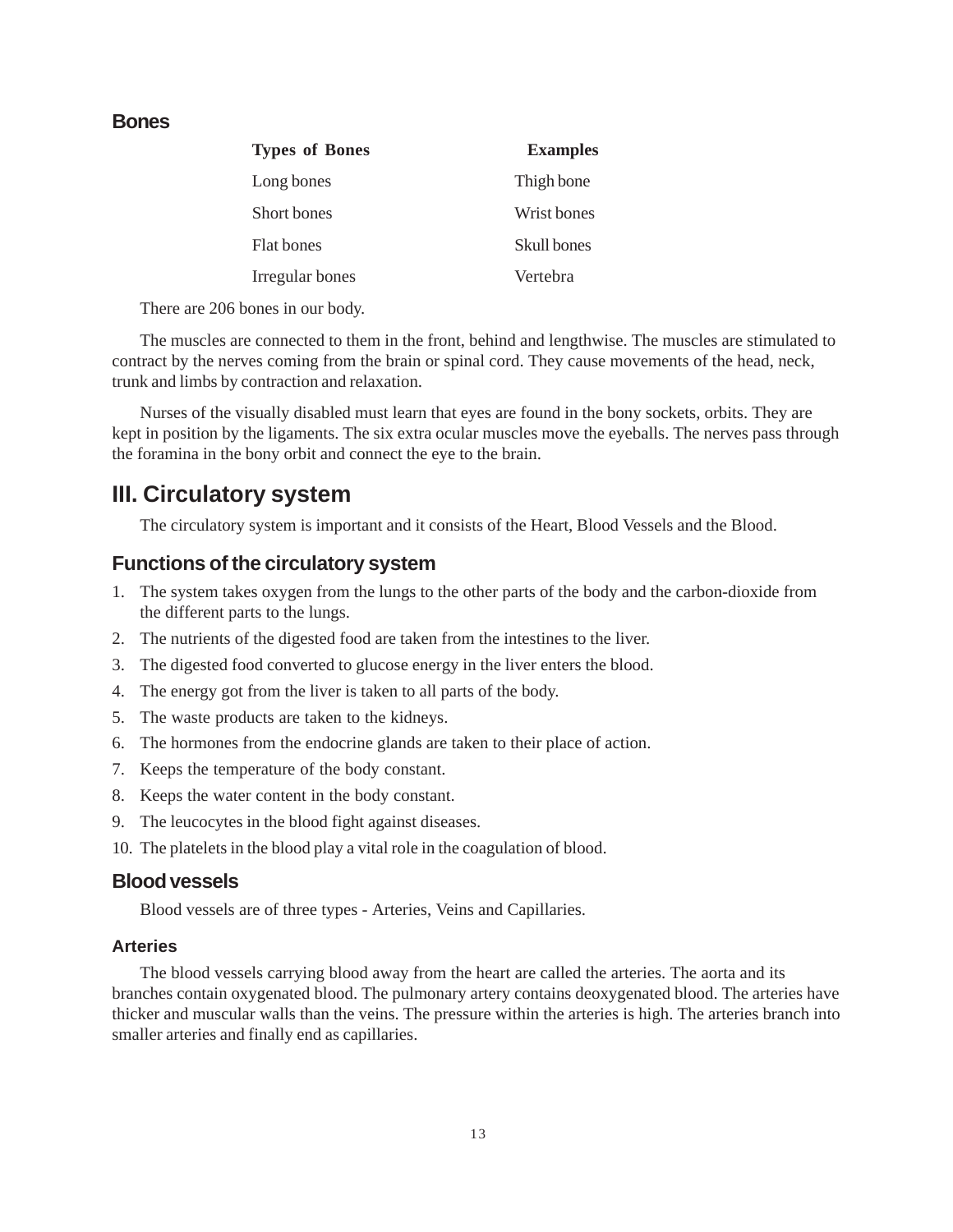#### **Capillaries**

The capillaries have thin walls. The oxygen and nutrients can enter the tissues easily from the capillaries and the impurities from the tissues can reach the blood in the capillaries.

#### **Veins**

The capillaries lead on to venules which form small veins and finally large veins. The veins take the deoxygenated blood (carbon-dioxide) to the heart. Their walls are thinner than that of the arteries. Valves are present in their walls, which makes the blood to flow in only one direction. The blood flowing through the veins will have a lesser pressure and is dark red in colour. The intravenous injections are given through the veins. The veins near the skin are very useful, especially those at the elbow, wrist and ankle.

The pulmonary veins carry oxygenated blood from the lungs to the heart.

#### **Heart**

The heart is the most important organ in the circulatory system. It is situated in the middle of the chest. The upper chambers (atria) are the right auricle and left auricle and the lower ones right ventricle and left ventricle. Each auricle opens into the ventricle of its own side through an aperture, the atrioventricular opening. The two apertures are guarded by valves which will open only into the ventricle and prevent backward flow of blood. The valve on the right side has three flaps (cusps) and is called the tricuspid valve. The valve on the left side is mitral or bicuspid valve, with only two cusps.



*Human heart*

The right auricle receives the deoxygenated blood from the different parts of the body. This blood enters the right ventricle. When the right ventricle contracts, blood is forced into the pulmonary artery. The right atrioventricular valve prevents the blood from flowing back into the auricle. The pulmonary artery is guarded by the pulmonary valve, with three semilunar leaflets which prevents the regurgitation of blood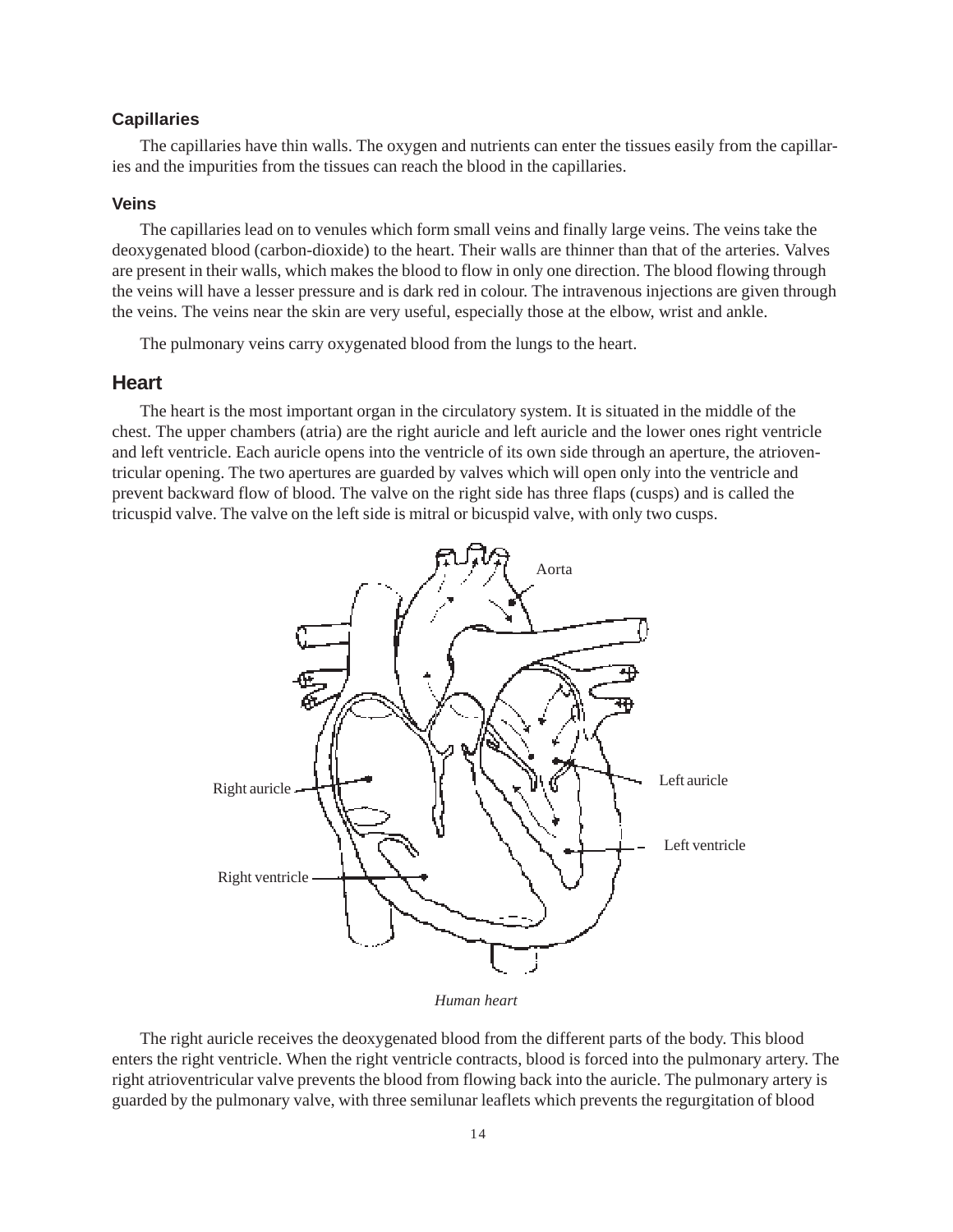into the right ventricle. The pulmonary artery divides into right and left branches which enter the corresponding lung.

The purified oxygenated blood from the lungs reaches the left auricle through the four pulmonary veins. When the auricle contracts, the blood is pushed into the left ventricle through the mitral valve. The thick wall of the left ventricle, on contraction pushes the blood with great force into the aorta. The aorta is guarded by an aortic semilunar valve, which prevents regurgitation of blood into left ventricle. The aorta transports the oxygenated blood to all the parts of the body.

The heart beats about seventy two times (70-80) per minute. That is, it contracts and relaxes for about seventy two times a minute. When the auricles contract, the ventricles relax. When the ventricles relax, the atrioventricular valves open, but the aortic and pulmonary valves are closed. When the ventricles contract, the semilunar valves open and allow the blood to pass through the aorta and pulmonary arteries. At that time, the atrioventricular valves are closed.

The heart beat has two sounds. The first sound is 'lub' and the second is 'dub'. The first sound is caused by the closure of the atrioventricular valves and the second sound by the closure of the semilunar valves. These sounds are felt as pulse at the wrist.

### **Blood circulation**

There are three types of circulation

- 1. General or Systemic circulation
- 2. Pulmonary circulation
- 3. Portal circulation

#### **General circulation**

Oxygenated blood from the heart (left ventricle) enters the aorta, which gives off branches to supply the various parts of the body. First it sends blood to the heart through the coronary arteries. Then, it gives off the subclavian artery to the upper limb and common carotid arteries to supply the head and neck. The internal carotid artery enters the cranial cavity and supplies the brain and eye. The descending aorta in the thorax, gives off the bronchial arteries and the intercostal arteries. In the abdomen, the branches of aorta are the celiac artery, superior mesenteric artery and inferior mesenteric artery to supply the gastrointestinal tract, suprarenal arteries, gonadal arteries and renal arteries to supply the suprarenals, gonads and kidneys respectively. The aorta terminates as the two common iliac arteries. The internal iliac branch supplies the pelvic organs and the external iliac, the lower limb. The arteries take the oxygenated blood to the tissues of the different parts of the body. The carbon-dioxide and the waste products from the tissues enter the blood, which becomes dark red in colour. The deoxygenated blood drains through the veins. The venous blood from the upper part of the body – head, neck, brain and upper limbs reaches the heart through the superior vena cava. The deoxygenated blood from the abdomen, pelvis and lower limbs reaches the right atrium of heart through the inferior vena cava. This is general or systemic circulation.

#### **Pulmonary circulation**

The deoxygenated blood from the right ventricle enters the pulmonary artery. This divides into right and left branches and enters the corresponding lung. The oxygenated blood from the lungs is brought to the left auricle of heart through the pulmonary veins. This is the pulmonary circulation.

#### **Portal circulation**

This system of circulation commences as capillaries and ends as capillaries. Blood from the digestive tract, containing both deoxygenated blood as well as blood containing the absorbed nutrients enter the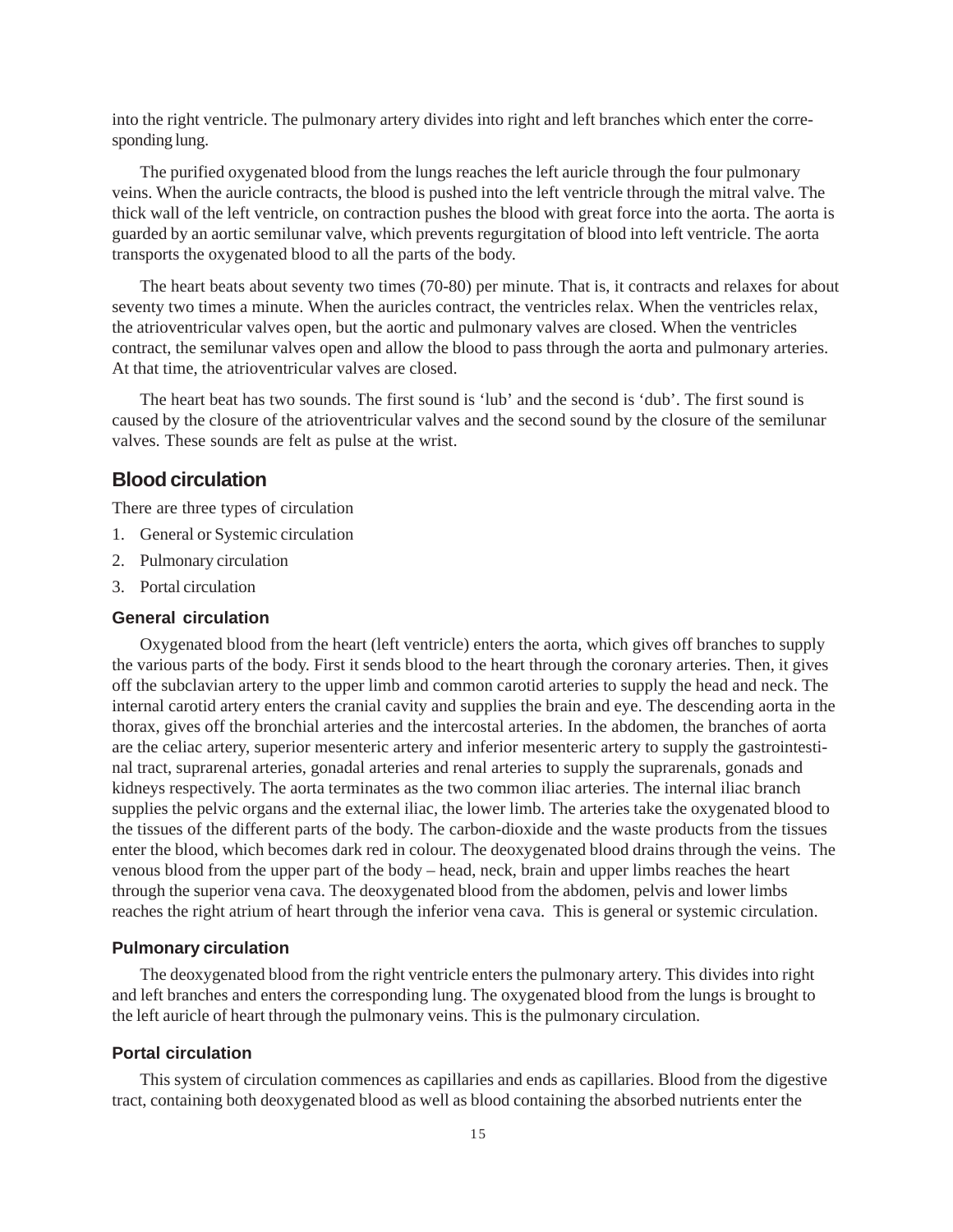portal vein. This terminates in the liver by dividing into branches and ends as capillaries. This system of veins are not provided with valves.

The blood reaching the liver through the portal vein contains nutrients and toxic products absorbed in the digestive tract. This blood is detoxified in liver and enters the circulation.

The blood reaches the kidneys through the renal arteries. The kidneys separate the waste products from the blood as urine. The purified blood comes out through the renal veins and enters the inferior vena cava.

#### **Composition of blood**

Human body has 5-5 ½ litres of blood. Blood consists of fluid and solids. The fluid is the plasma and the solids are the blood cells.

There are three major types of blood cells. They are:

- 1. Red Blood Corpuscles or Erythrocytes (RBC)
- 2. White Blood Corpuscles or Leucocytes (WBC)
- 3. Platelets or Thrombocytes

#### **Red Blood Corpuscles**

Red blood corpuscles are biconcave disc shaped cells. The RBC contains haemoglobin. This carries the oxygen. In normal persons, the number of RBC per cubic millimetre of blood ranges between 4.5 and 5 million. The red blood cells are formed in the bone marrow. There is no nucleus in the mature stage. The RBC transports oxygen from lungs and distributes it to all the parts of the body.

#### **White Blood Corpuscles**

White blood corpuscles are white or colourless. They possess a nucleus. The total count is between 6,000 and 10,000 per cubic millimetre. They are produced in the bone marrow and in the lymph glands. Their function is to fight and destroy the bacteria entering the body. They increase in number when a person is affected by disease. So, counting the number of WBC will help one to understand whether the person is infected or not.

WBCs are of five types. They are:

- 1. Neutrophils
- 2. Eosinophils
- 3. Basophils
- 4. Monocytes
- 5. Lymphocytes

#### **Platelets**

Platelets are very small irregular bodies. They number about 250,000 per cubic mm. They play a part in the coagulation of blood.

#### **Plasma**

The fluid in the blood is called plasma. The chemicals in the plasma help in the prevention of disease and coagulation.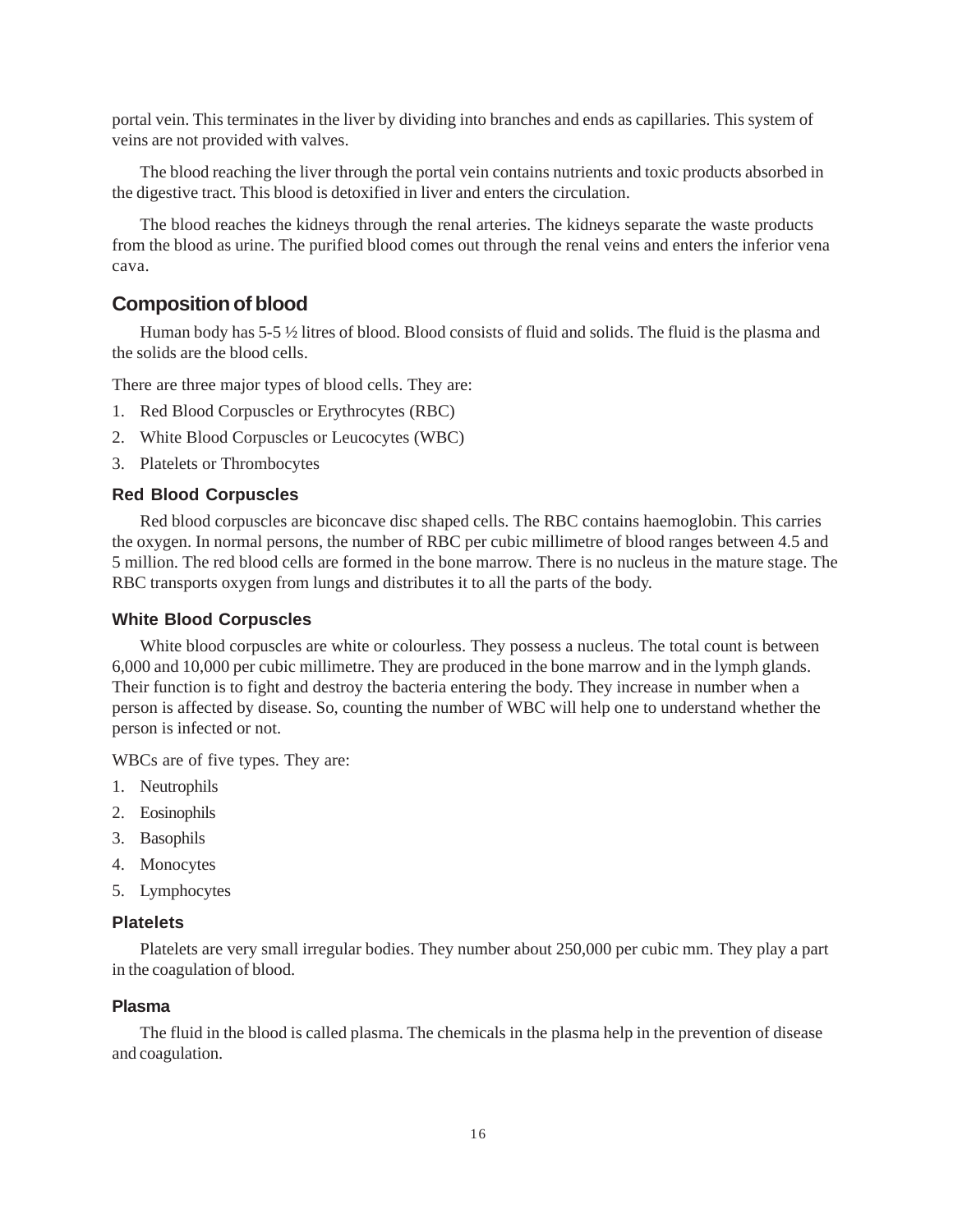Plasma contains

- 1. 90% water
- 2. Salts like sodium chloride, calcium
- 3. Proteins like albumin and globulin
- 4. The absorbed nutrients from the food such as glucose, fatty acids, amino acids and vitamins
- 5. Waste materials from the tissues like urea and carbon-dioxide
- 6. Antibodies and antitoxins
- 7. Hormones from ductless glands
- 8. Coagulating agents like fibrinogen and prothrombin

# **IV. Lymphatic system**

The nutrients and oxygen from the blood are supplied to the tissues. The blood removes the excretory products. The tissue fluid is also drained through the lymph. The lymph is almost similar to the blood plasma. It contains lymphocytes. The lymphatic system consists of lymphatic vessels and lymph glands. Spleen is the largest mass of lymphoid tissue. The lymph nodes are abundant in the neck, armpit and groin. The lymph collects the waste materials and reaches the circulatory system. The lymph helps in fighting against many pathogenic organisms.

# **V. Respiratory system**

The function of the respiratory system is to supply oxygen and send out carbon-dioxide.

## **Organs of respiration**

- Nose
- Pharynx
- Larynx
- Trachea
- Bronchi
- Lungs
- Respiratory muscles

#### **Nose**

The wall of the nasal cavity is made up of bones and cartilages. The openings are the nostrils. It has hair like structures called vibrissae. They filter the dust particles. The olfactory nerves end in the nose. The sense of smell is carried through these nerves to the brain. The lacrimal duct also ends in the nose and excess tears reach the nose through it. Nurses attending on eye patients must have an accurate knowledge about it. When there is an obstruction in the tear duct, excess tears do not reach the nose but drop out from the eye. This is called epiphora. This obstruction can be treated in children by the probing method. For elders, surgery is the corrective measure.

Air enters the respiratory passage through the nose, passes through the pharynx, the larynx and then enters the wind pipe or trachea. The trachea is a tube supported by cartilaginous rings. It divides into two major bronchi. The bronchi divide and sub-divide into small bronchioles terminating in an alveolus or air sacs. The exchange of oxygen and carbon-dioxide takes place in the alveoli.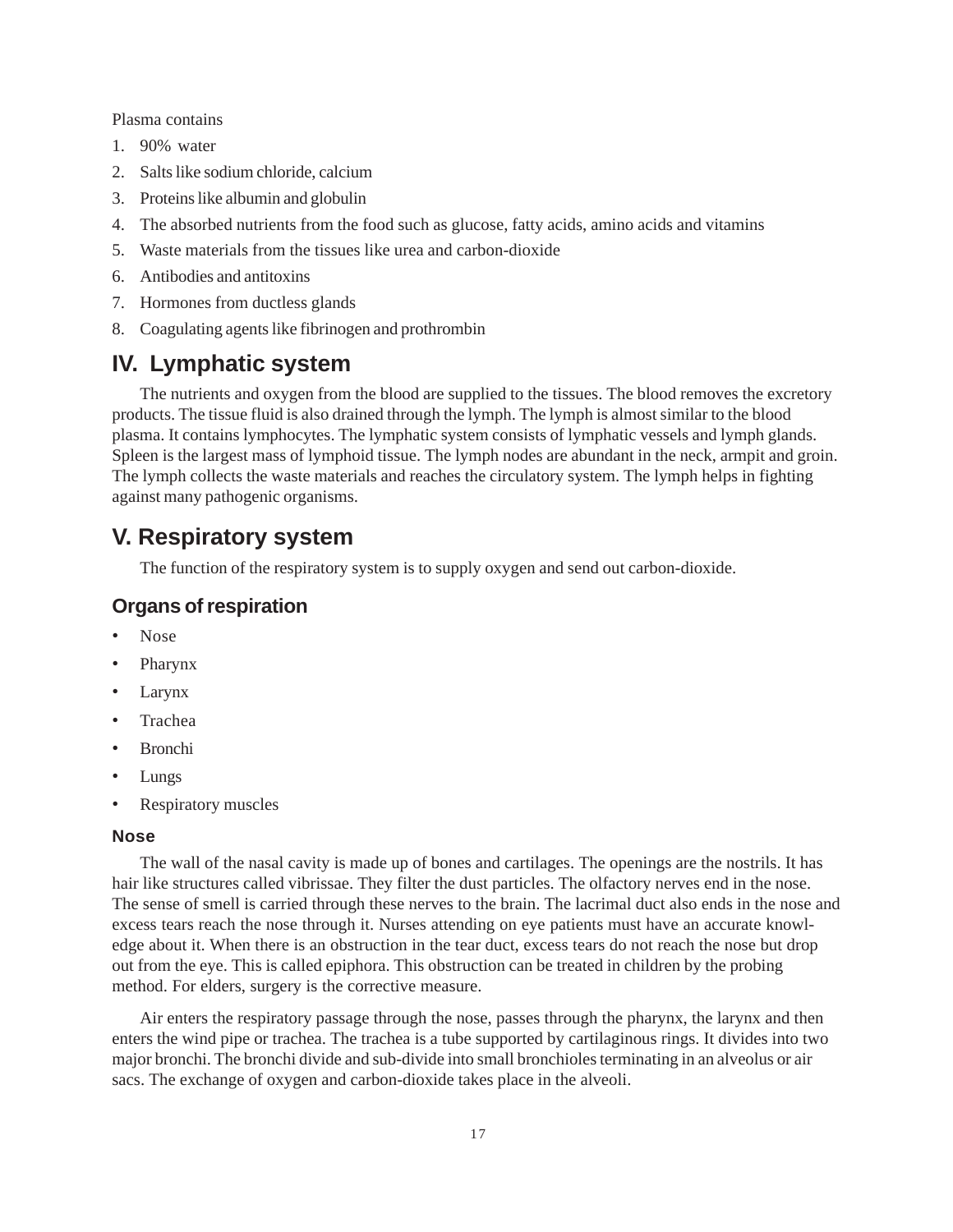#### **Respiratory muscles**

The respiratory muscles are responsible for respiration. The muscles are diaphragm and intercostal muscles. The diaphragm separates the thoracic and abdominal regions. The intercostal muscles extend between the ribs. When these muscles contract, the ribs are pulled upwards. The muscular diaphragm contracts and flattens. The pleural cavity is enlarged and the atmospheric air rushes through the trachea into the lungs. This is inspiration. When the muscles relax, the diaphragm becomes arched, the pleural cavity gets compressed, forcing the air out of the lungs through the nose. This is called expiration. In the mean time, blood surrounding the alveoli receives the oxygen and reaches the heart.

## **Note to the nurses**

- 1. We breathe in and out 17-20 times per minute. Children breathe faster.
- 2. When there is obstruction in the respiratory tract there will be difficulty in breathing. If a patient has one or two dentures, they must be removed when he/she faints or has to be given anaesthesia. The dentures may block the respiratory passage.
- 3. For asthmatic patients, the sputum may block the trachea. The trachea also contracts. So, the breathing difficulty will increase. This may happen suddenly and especially during nights. So such patients should be advised to have their medicine in hand. If necessary, call the doctor.

## **Next**

- 1. Make the patient sit in a ventilated place in a lounging position with two pillows.
- 2. Give liquid food.
- 3. Give the usual medicine.
- 4. Call the doctor.

If a heart patient has breathing difficulty, it may be a sign of heart attack. Call the doctor immediately.

# **VI. Digestive system**

In the food we eat, there are carbohydrates, proteins, fats, vitamins, minerals and salts.

In the digestive system

- 1. Carbohydrates become glucose
- 2. Fats become fatty acids
- 3. Proteins become aminoacids.

They are soluble and absorbed to help the body in building the tissues and to provide energy.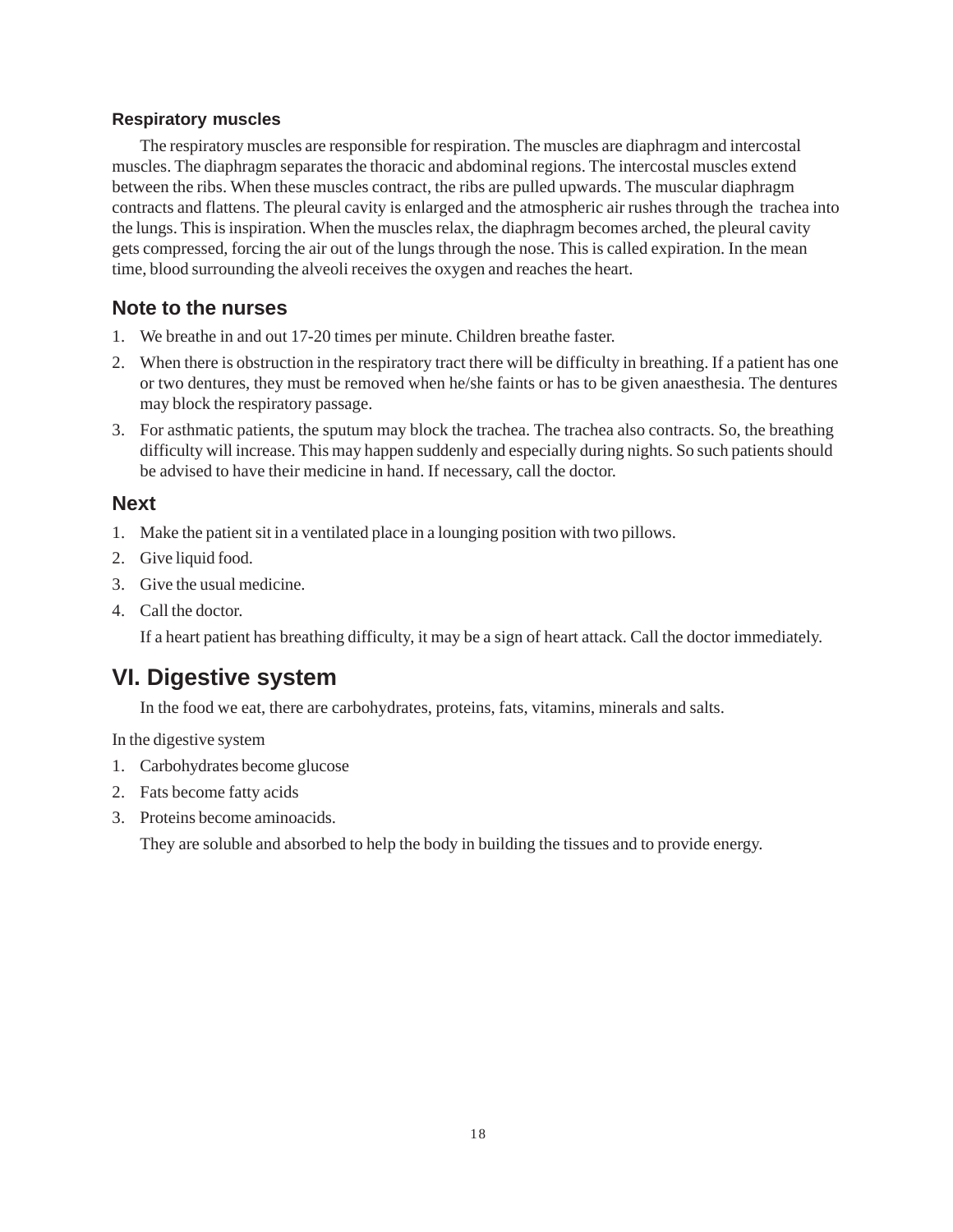|                 | <b>Organs</b>                                                | <b>Functions</b>                                   |
|-----------------|--------------------------------------------------------------|----------------------------------------------------|
| Mouth           | Teeth, Tongue, Salivary<br>glands                            | Chewing and grinding of<br>food and swallowing     |
| Oesophagus      | Lined by stratified epithelium                               | Food propelled down                                |
|                 | Muscular wall produces peristalsis                           |                                                    |
| Stomach         | Muscular organ lined by<br>mucosa containing gastric glands. | Mixing of the food with<br>the gastric juice       |
|                 | Secretes gastric juice                                       |                                                    |
| Small intestine | Duodenum                                                     | Receives pancreatic juice and bile                 |
|                 | Jejunum                                                      | Digestion of food                                  |
|                 | <b>Ileum</b>                                                 | Absorption of digested food                        |
| Large intestine | Caecum                                                       | Absorption of water from fecal                     |
|                 | Colon                                                        | matter                                             |
|                 | Rectum                                                       | Conversion from semiliquid to                      |
|                 | Anal canal                                                   | semisolid and excretion                            |
| Pancreas        | Pancreatic juice secreted by                                 | Trypsin enzyme acts on proteins                    |
|                 | pancreatic acini                                             |                                                    |
|                 | Insulin secreting ductless glands                            |                                                    |
| Liver           |                                                              | Secretion of bile – acts on fats                   |
|                 |                                                              | Conversion of glucose into<br>glycogen and storage |
| Gall bladder    |                                                              | Collection and concentration of bile               |

The digestive system does all this work. The organs and their functions are given below.



*Digestive System*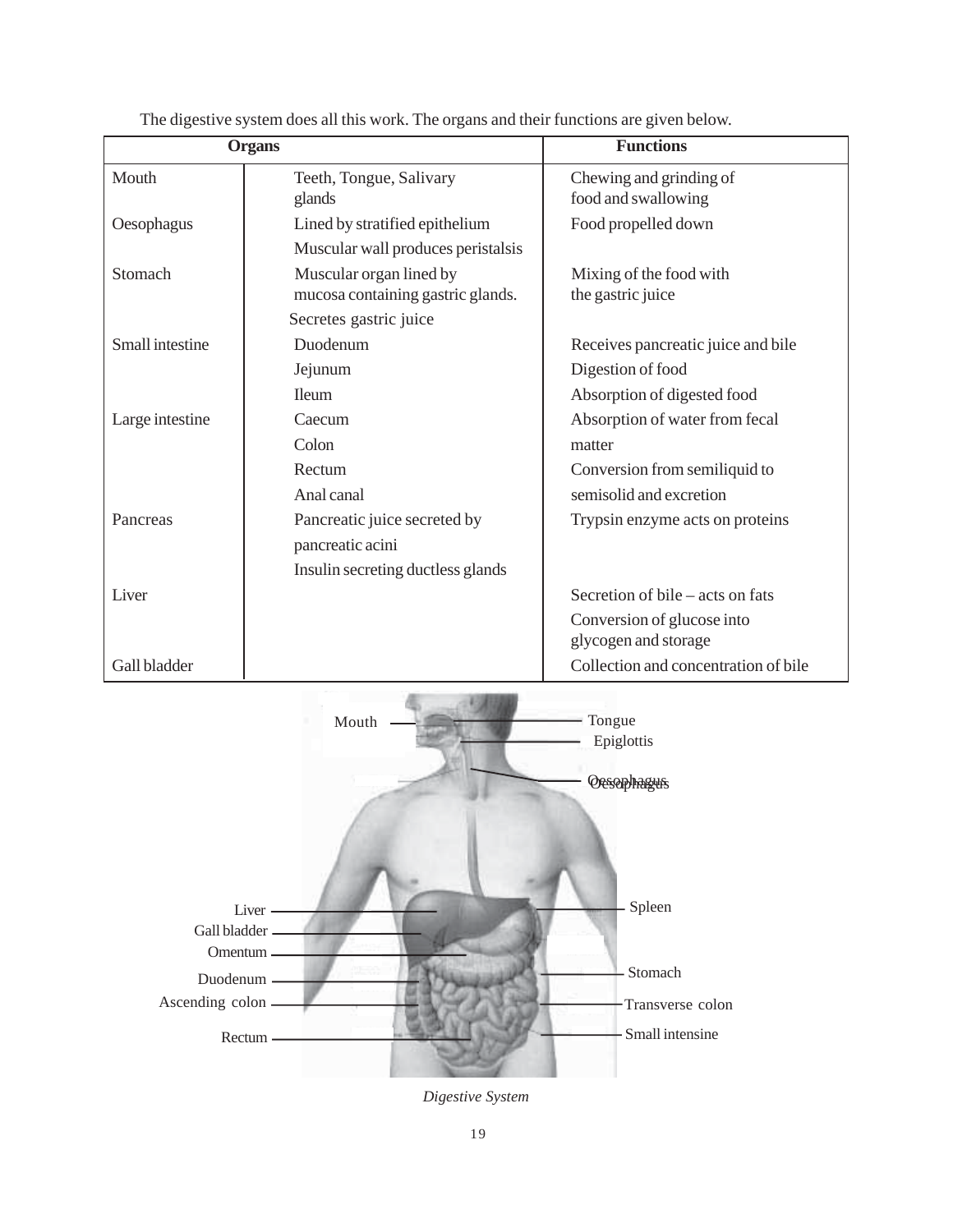# **Functions of liver**

- 1. Secretion of bile necessary for digesting fats
- 2. Storage of glucose as glycogen
- 3. Detoxification of toxins absorbed in the digestive tract
- 4. Preparing heparin necessary for preventing coagulation of blood
- 5. Preparing antibodies
- 6. Collection of iron and vitamins

### **Enzymes: Place of secretion and function**

| <b>Enzymes</b> | <b>Place</b>     | <b>Function</b>                                          |
|----------------|------------------|----------------------------------------------------------|
| Ptyalin        | Saliva           | Converts cooked starch into maltose sugar                |
| Pepsin         | Gastric juice    | Converts proteins into peptones                          |
| Renin          | Gastric juice    | Converts milk into curd                                  |
| <b>Trypsin</b> | Pancreatic juice | Converts peptones into peptides                          |
| Amylase        | Pancreatic juice | Converts cooked and uncooked<br>carbohydrates to maltose |
| Lipase         | Pancreatic juice | Converts fats into fatty acids and glycerol              |
| Maltase        | Intestinal juice | Converts maltose into glucose                            |
| Erypsin        | Intestinal juice | Converts peptides into aminoacids                        |
| Lactase        | Intestinal juice | Converts lactose into glucose                            |
| Sucrase        | Intestinal juice | Converts sucrose into glucose                            |

The food, chewed and mixed up with the saliva in the mouth, reaches the stomach, where it is well churned and pushed into the small intestine. In the small intestine, it is digested and the nutrients are absorbed. The food from the small intestine enters the large intestine, where some of the unabsorbed food materials and water are absorbed and the waste materials are excreted as faeces.

Bacteria or virus attacking the digestive system causes vomiting, diarrhoea and jaundice. So food must be well preserved.

The food taken in must contain all the nutrients in the appropriate ratio.

The diet which contains the different types of food stuffs in the proper proportion as required by the body for maintaining the well being of an individual is called the **BALANCED DIET.**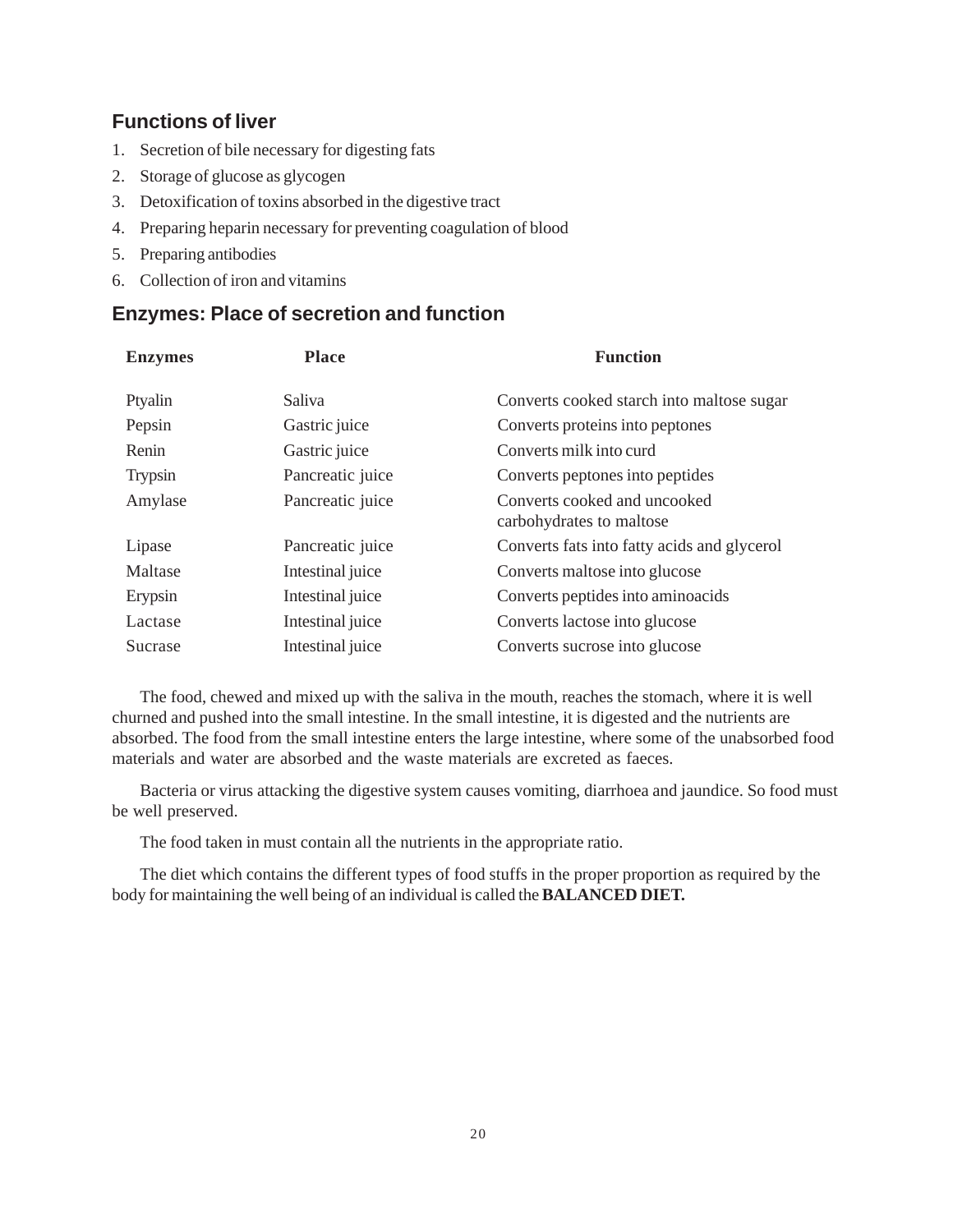| <b>Carbohydrates</b> | <b>Proteins</b> | <b>Fats</b> | <b>Vitamins and minerals</b> |
|----------------------|-----------------|-------------|------------------------------|
| Wheat                | Dhal            | Oil         | Greens                       |
| Rice                 | <b>Beans</b>    | Ghee        | Fruits                       |
| Maize                | Groundnuts      | Cheese      | <b>Milk</b>                  |
| Potatoes             | Soyabeans       |             | Egg                          |
| Tapioca              | Greens          |             | Fish                         |
| Jaggery              | <b>Milk</b>     |             | Meat                         |
| Honey                | Egg             |             | Dhal                         |
| Sugar                | Meat            |             | Carrot                       |
|                      | Fish            |             | Mango                        |
|                      |                 |             | Papaya                       |
|                      |                 |             |                              |

## **The food stuffs and their main sources are given below**

# **VII. Excretory system**

The waste products from the body are eliminated through the excretory system. Metabolism of the various chemical substances produces different waste products. They are:

- Carbondioxide
- Urea and nitrogenous waste
- Salts
- Excess water
- Undigested food
- Toxic substances
- Pathogenic organisms

# **Excretory Organs**

| Organs          | <b>Waste products</b> |
|-----------------|-----------------------|
| <b>Skin</b>     | Sweat                 |
| Kidneys         | Urine                 |
| Lungs           | Carbondioxide         |
| Large intestine | Excreta               |

#### **Lungs**

The lungs are a pair of respiratory organs present in the thoracic cavity. A maximum quantity of carbondioxide is exhaled during respiration through the lungs.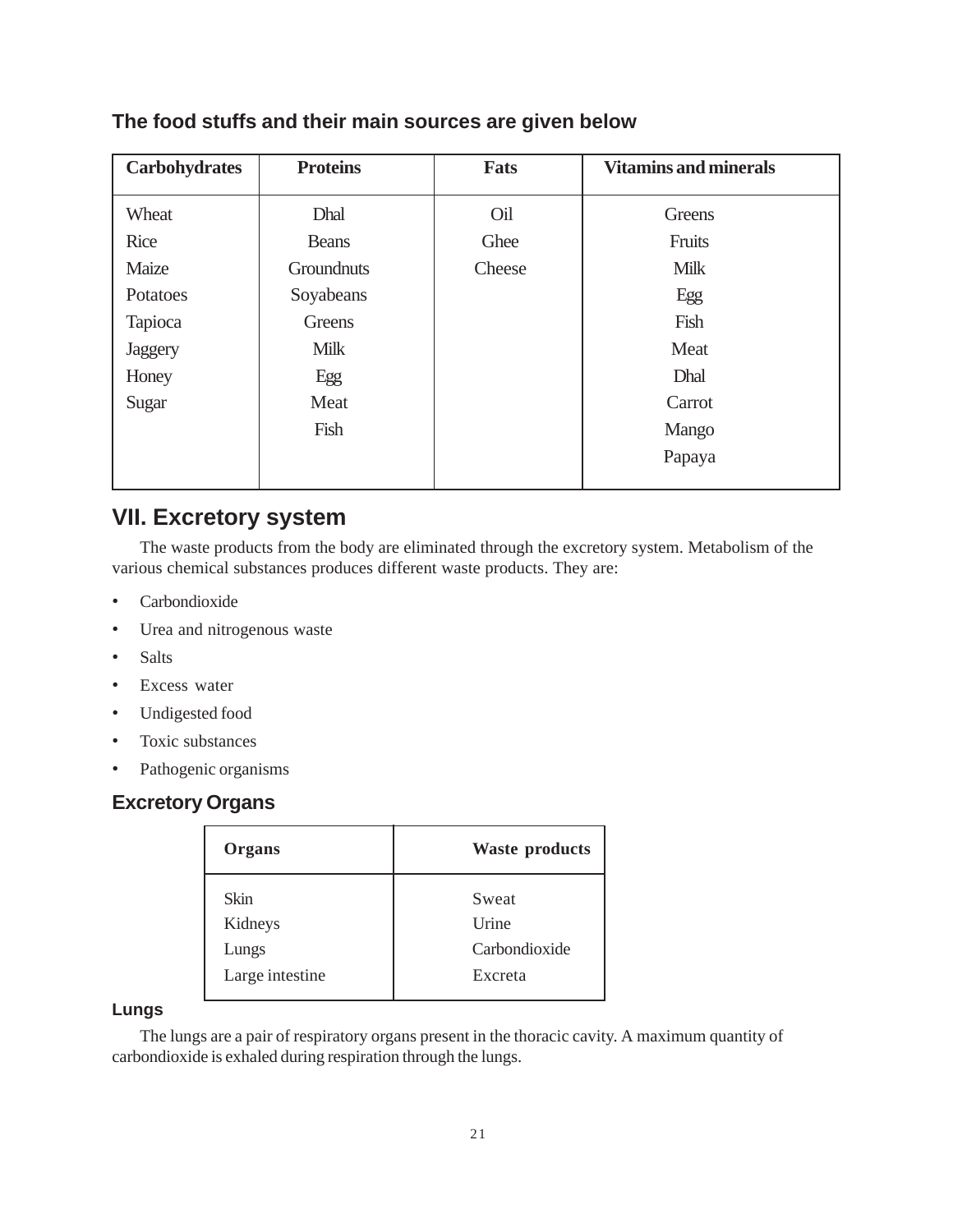#### **Skin**

Skin is another excretory organ of the body. It is provided with sweat glands which excrete sweat containing excess salt from the blood. It also serves as an outer covering for the body, protecting it from microorganisms. It also helps the body to keep its temperature constant.

#### **Kidneys**

The principal excretory organs are a pair of kidneys, which remove urea from the blood. The kidneys are bean-shaped and dark red in colour. They are situated inside the abdomen on either side of the vertebral column.



*Excretory system*



*Cross section of Kidney*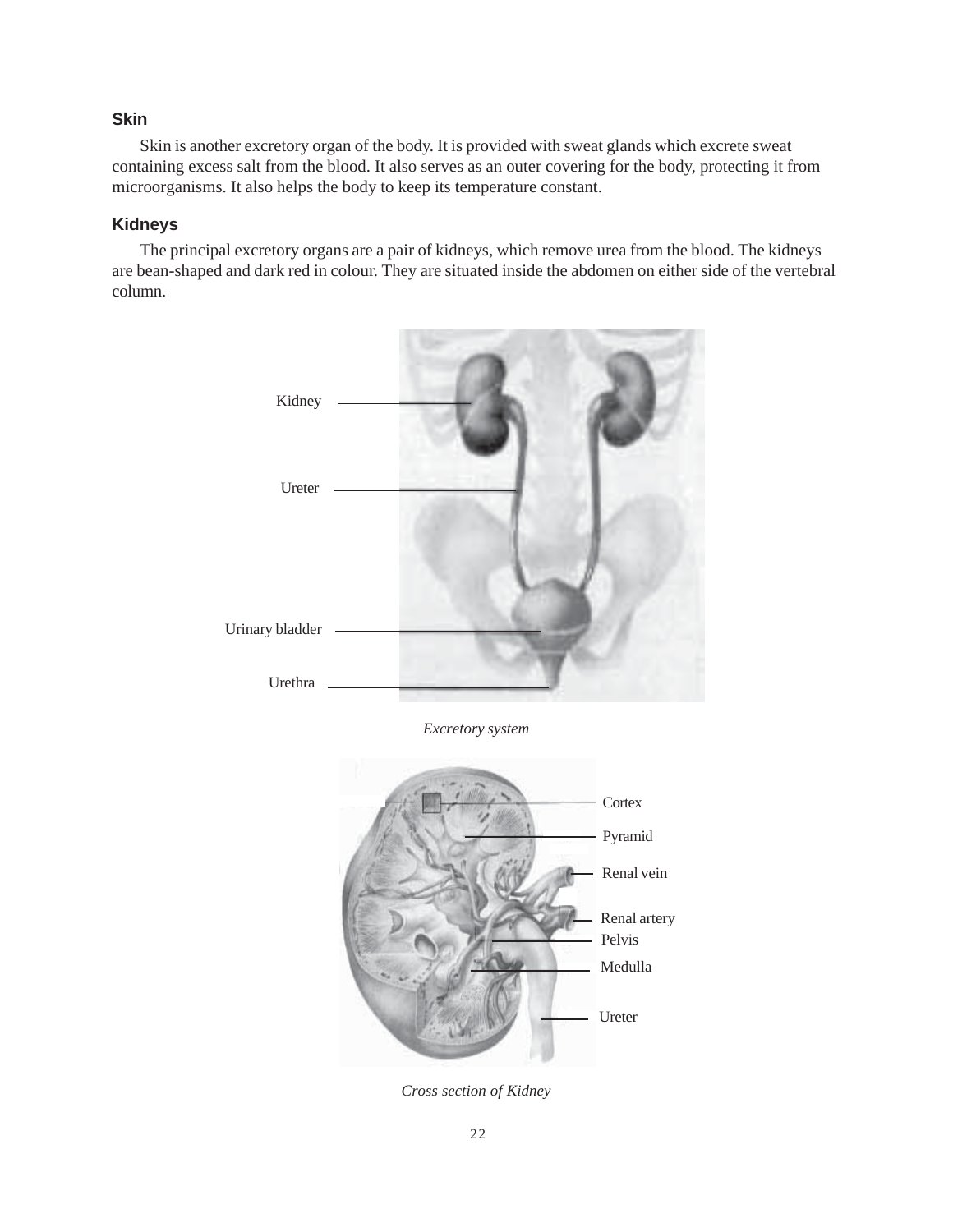The inner pale region is called the medulla. It has a number of cone-like structures called pyramids. The outer dense, granular region is the cortex. Each kidney is composed of a large number of nephrons, about a million in number. The structure of a nephron starts with a tuft of capillaries. The waste products in the blood are separated as urine by these nephrons. The ureter transports the urine from the kidney to the urinary bladder. The bladder leads onto urethra through which urine is passed out.

#### *Functions of the Kidneys*

- 1. Kidney excretes urea formed during protein metabolism.
- 2. Excretion of toxic substances.
- 3. Regulate the loss of excess water from the body.
- 4. It maintains the pH.

When waste products are removed properly, the body is healthy. When the kidneys are infected, the quantity of the urea in blood will increase endangering life.

Glucose is not normally excreted. But in case of diabetic patients, it is excreted in urine. When diseases affect a person, the qualities of the urine change.

# **Examination of urine**

#### **Characteristics of normal urine**

- 1. Colour: Yellow or clear.
- 2. Reaction: Slightly acidic.
- 3. Specific gravity: 1015-1025.
- 4. Odour: Characteristic.
- 5. Urine excreted in 24 hours: 1 ½ liters or 40-60 ounces.

### **Characteristics of abnormal urine**

- *A. Colour*
- 1. Light Yellow, dark green, when bile is mixed.
- 2. Cloudy or red when blood is mixed.
- 3. Milk-like or translucent when it contains pus.

Colour changes are also caused by some medicines.

*B. Reaction*

When urinary bladder is enlarged, urine will be alkaline.

*C. Specific gravity*

When there is sugar in the urine and when the kidney is infected, specific gravity will be high.

#### *D. Odour*

- 1. When there is decomposition, it will have the odour of ammonia.
- 2. When there is acetone, it will have a pleasant smell.
- 3. When there is the presence of E.coli bacilli, it will smell of fish.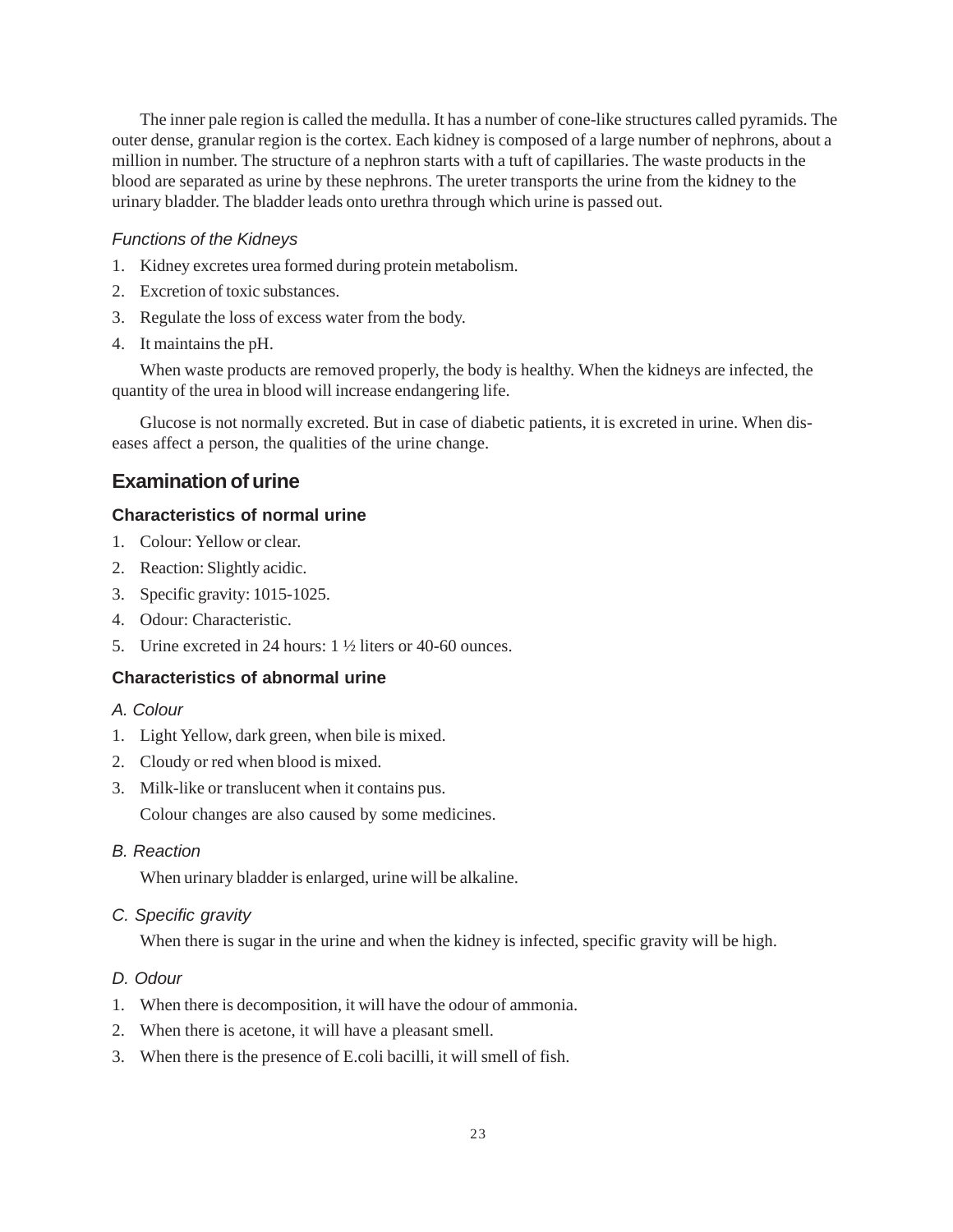### *E. Contents*

Mucous, pus, blood clot, stone, bile.

### *F. The output of urine will be decreased for the following reasons:*

- 1. Fever, heart disease, acute nephritis
- 2. Haemorrhage, diarrhoea, vomiting
- 3. Toxic state or reaction to certain medicines
- 4. When there is oedema

The output of urine will be reduced in certain normal conditions also.

- 1. Reduced intake of liquids
- 2. Excess sweating
- 3. After exercise
- 4. Hot climate
- *G. The output of urine will be increased in*
- 1. Diabetes mellitus
- 2. Nervousness
- 3. Chronic dysfunction of kidneys

After taking drugs like digitalis, potassium citrate, urine output will be increased.

#### **Tests for urine**

Before testing the urine, examine its colour and odour. See also whether it is clear, cloudy or with sediments. Normal urine will be yellow with slight acidity.

#### *Requirements*

- 1. Test tubes, dropper
- 2. Test tube holder
- 3. Water
- 4. Urinometer
- 5. Litmus paper red and blue
- 6. Filter paper and funnel
- 7. 10% acetic acid
- 8. Benedict's solution
- 9. Spirit lamp, spirit, match box
- 10. Kidney tray to receive the urine
- 11. Cloth to clean the test tubes
- 12. Washing facility

#### *Method*

A. To test reaction

Dip dry red litmus paper and blue litmus paper into the urine.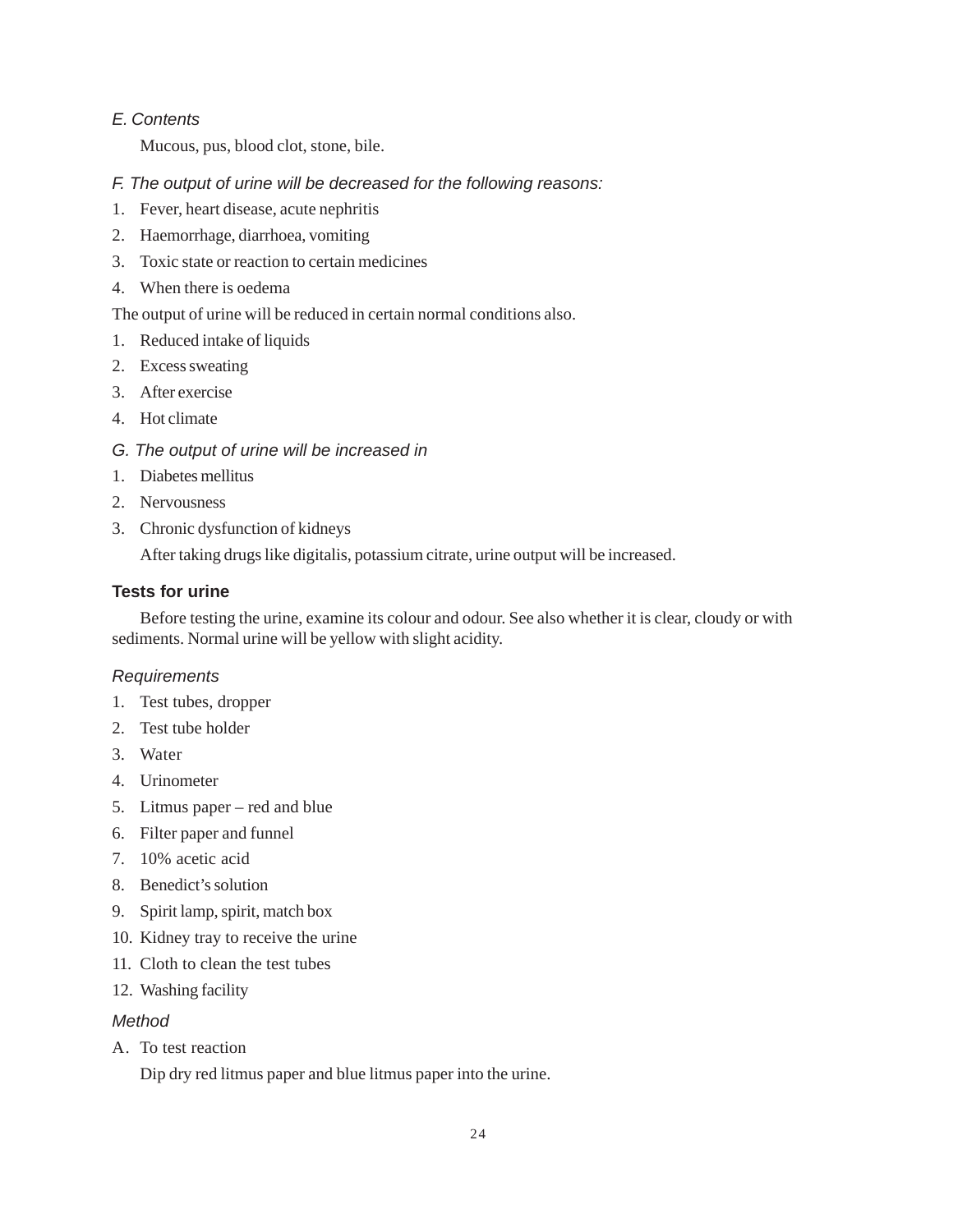#### Result

- 1. If blue litmus changes red, urine is acidic
- 2. If red litmus changes blue, urine is alkaline
- 3. If there is no change in both, then the urine is neutral

Alkalinity is caused

- When urinary bladder is infected
- After citrate medicines are taken
- After consuming vegetables and exposing to air, urine shows alkalinity

Note: If urine is alkaline or neutral, before proceeding with other tests, make it acidic by adding a few drops of acetic acid.

B. Specific gravity

Specific gravity is the weight of the solid substances per unit. This is measured by floating the urinometer in the urine and taking the reading at the eye level.

Normal urine will have a specific gravity of 1015-1025

The specific gravity is higher

- When sugar is present in the urine
- When urine is dense

The specific gravity is lower

- When the patient has consumed a lot of liquid
- When there is dysfunction of kidneys
- C. Albumin test

Take the urine in a test tube, keep it slant with a test tube holder against the flame. Heat the top portion to the boiling point. Compare the heated portion with the rest. If it becomes cloudy, add a few drops of acetic acid. If cloudiness disappears and the urine is clear, then there is no albumin. If it continues to be cloudy, then there is albumin.

Record as

- 1. Trace if albumin is present in small quantity
- 2. Albumin +, ++, +++
- 3. Loaded if it is more
- D. Benedict's Test for sugar
	- 1. Green trace sugar +
	- 2. Yellow a small quantity  $++$
	- 3. Orange large quantity  $+++$
	- 4. Brick red very large quantity  $++++$

If there is sugar present in the urine, proceed as follows.

E. Acetone test

Take a small quantity of urine (about 1" long) in a test tube. Add an equal quantity of ammonium sulphate crystals and shake well. Add three drops of 5% sodium nitroprusside and ammonia. If there is acetone present, a permanganate ring will appear at the top.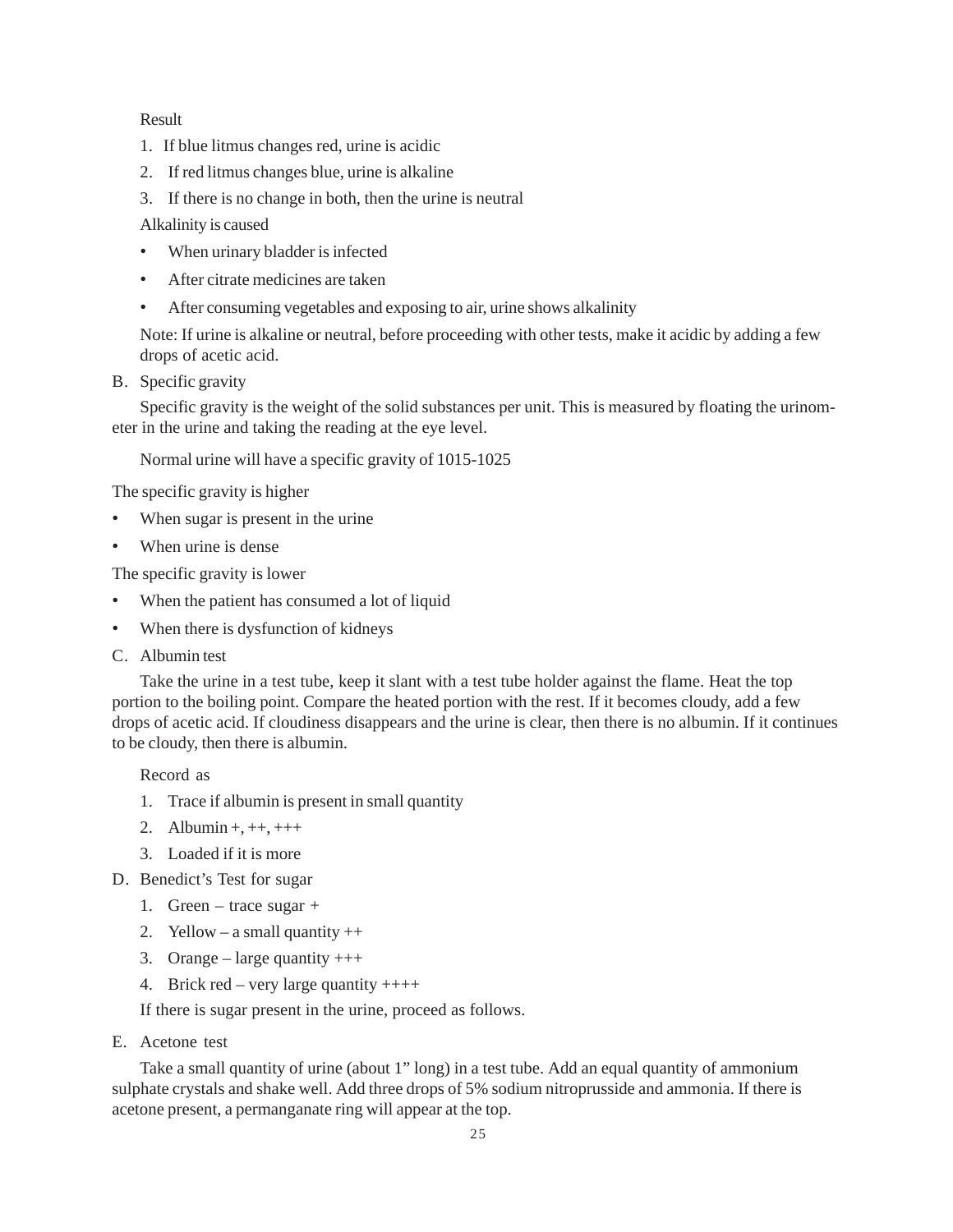#### F. Urine culture

Give a sterile test tube to the patient and ask him to collect the midstream urine after cleaning the organ.The test tube must not come in contact with the hands or organ. The test tube is then closed tightly with a stopper. Write the name of the patient, I.P.No. Ward/room number on a tag and paste it. Send it to the lab.

#### *Note*

After the test is over, clean the test tubes with soap, brushing them with clean water. Keep them in their place. Funnel, urinometer and jar must be cleaned. The nurse must wash her hands clean. Record the results of the test in the register concerned.

### **VIII. Nervous system**

The nervous system is closely connected with the eye. So, nurses of the visually disabled must have a clear knowledge about it.

The nervous system consists of

- 1. Central nervous system
- 2. Autonomic nervous system
- 3. Nerves

| <b>Parts</b>                                          | <b>Subdivisions</b>                                                        |
|-------------------------------------------------------|----------------------------------------------------------------------------|
| Central nervous system                                | Cerebrum, cerebellum, midbrain, pons,<br>medulla oblongata and spinal cord |
| Peripheral nervous system<br>Autonomic nervous system | Cranial and spinal nerves<br>Sympathetic and parasympathetic systems       |

#### **Functions of nervous systems**

- 1. Regulates the internal environment of the body through its control over the various organs.
- 2. Receives the impulses from the external environment through the sense organs.
- 3. Responds to the sensory stimuli by its motor functions.

When we see something, the eyes convey it to the brain. The brain responds to the message and sends the commands to the limbs of the body to produce some movement. If a nurse sees a patient, her brain perceives the message, and sends commands to her legs and hands. She moves towards the patient, looks at the identity card, which is again sent to the brain. On the commands of the brain, her mouth opens and asks questions. All these happen at the conscious level.

### **Reflex action**

If the finger touches the fire, it is withdrawn at once. It is spontaneous involuntary action. Likewise, if a nurse sees a patient fainting, she will rush at once to her help. This is an involuntary reflex action. These impulses go urgently to the spinal cord, which gives the command.

In an emergency, one will act very quickly. The sympathetic nervous system releases adrenaline and increases the heartbeat. When a nurse finds a patient in an extremely critical stage, she will rush to the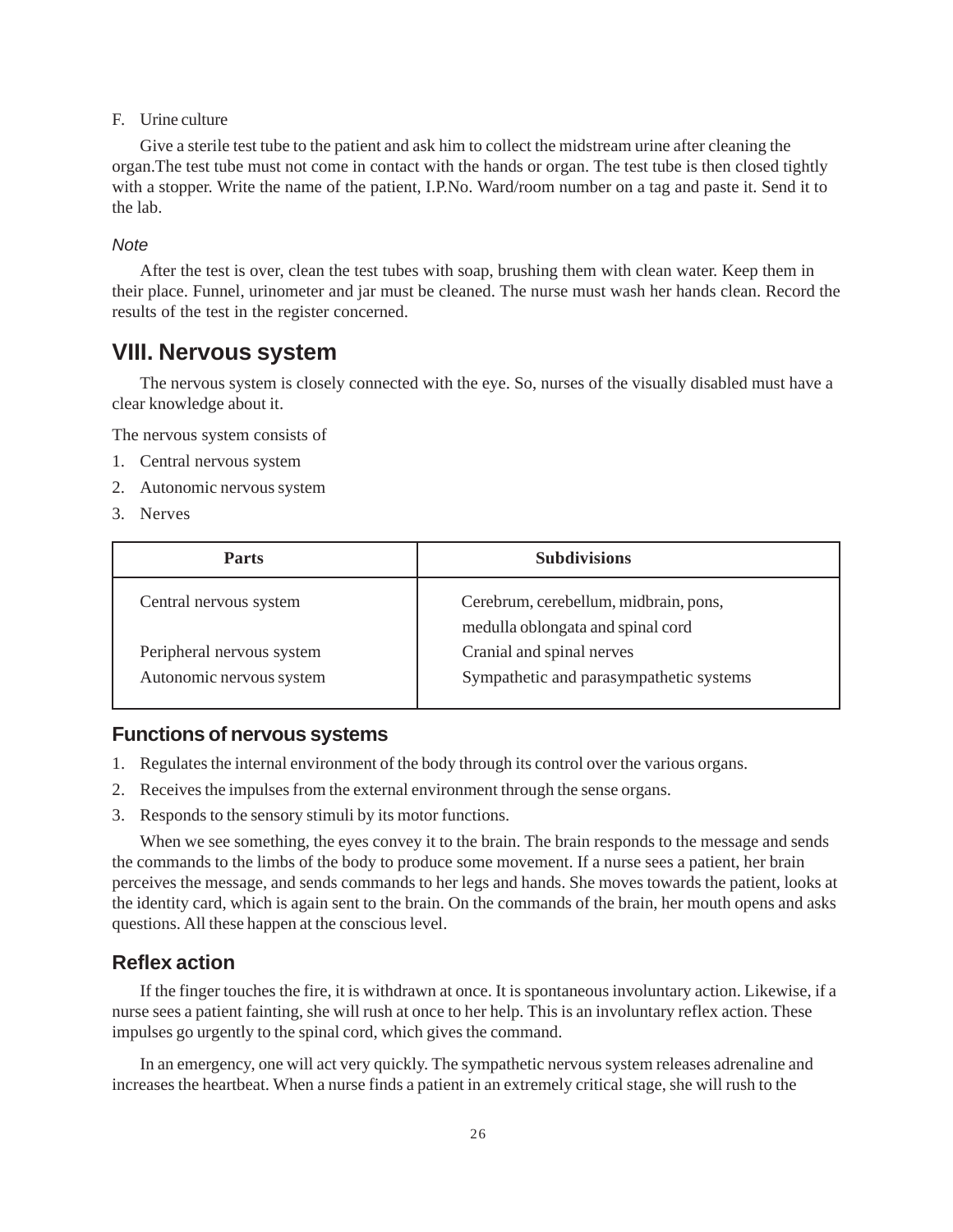doctor for help; her heartbeat increases, her pupil widens. The parasympathetic system slows down the heartbeat. It exerts an inhibitory action.

### **Cerebrum**

The largest part of brain is cerebrum. It has two hemispheres – right hemisphere and left hemisphere. Each hemisphere is further divided into four parts.

- 1. Frontal lobe
- 2. Parietal lobe
- 3. Temporal lobe
- 4. Occipital lobe

The occipital lobe is concerned with the visual function. However in diseases of the other parts of the brain also, the eyesight may be affected.



*Human brain*

### **Cranial nerves**

There are 12 pairs of cranial nerves. These are connected with the movements and sensations in the head and face including the eye, ear and nose. Of these, 2, 3, 4, 5, 6 and 7 are closely connected with the eye. In addition, cerebellum and brain stem regulate the movements of the eyeballs. When these are affected, eyesight also is affected. Optic nerves go along the lower part of the brain to the occipital lobe. When this path or the occipital lobe is affected, field of vision and visual acuity are affected.

### **Spinal nerves**

There are 31 pairs of spinal nerves. These control the other parts of the body.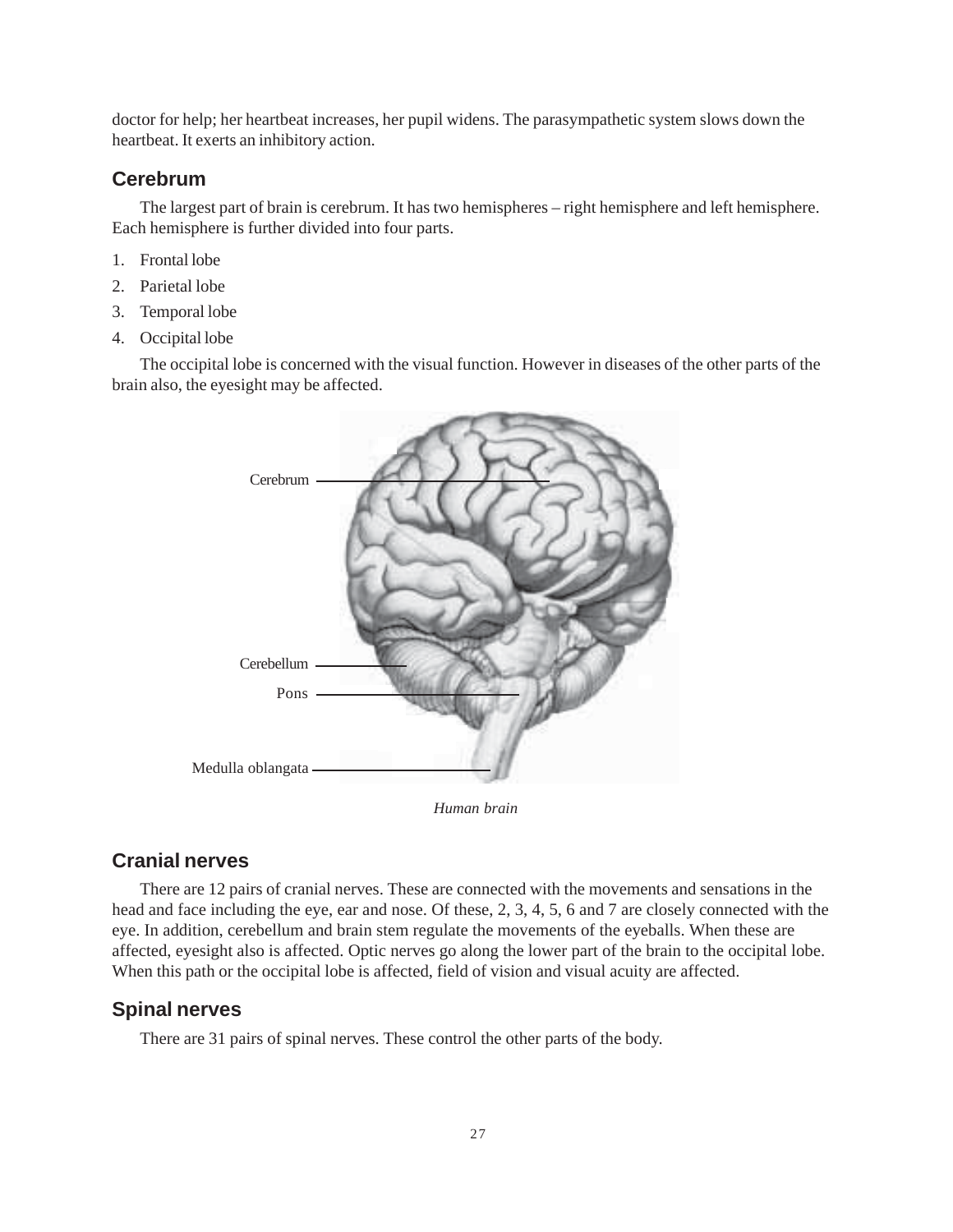

# **IX. Special Senses**

There are five sense organs. They are eye, ear, nose, tongue and skin.

## **Ear**

The ear receives the sound and passes it to the brain through the eighth cranial nerve. The ear is divided into three parts namely external ear, middle ear and internal ear.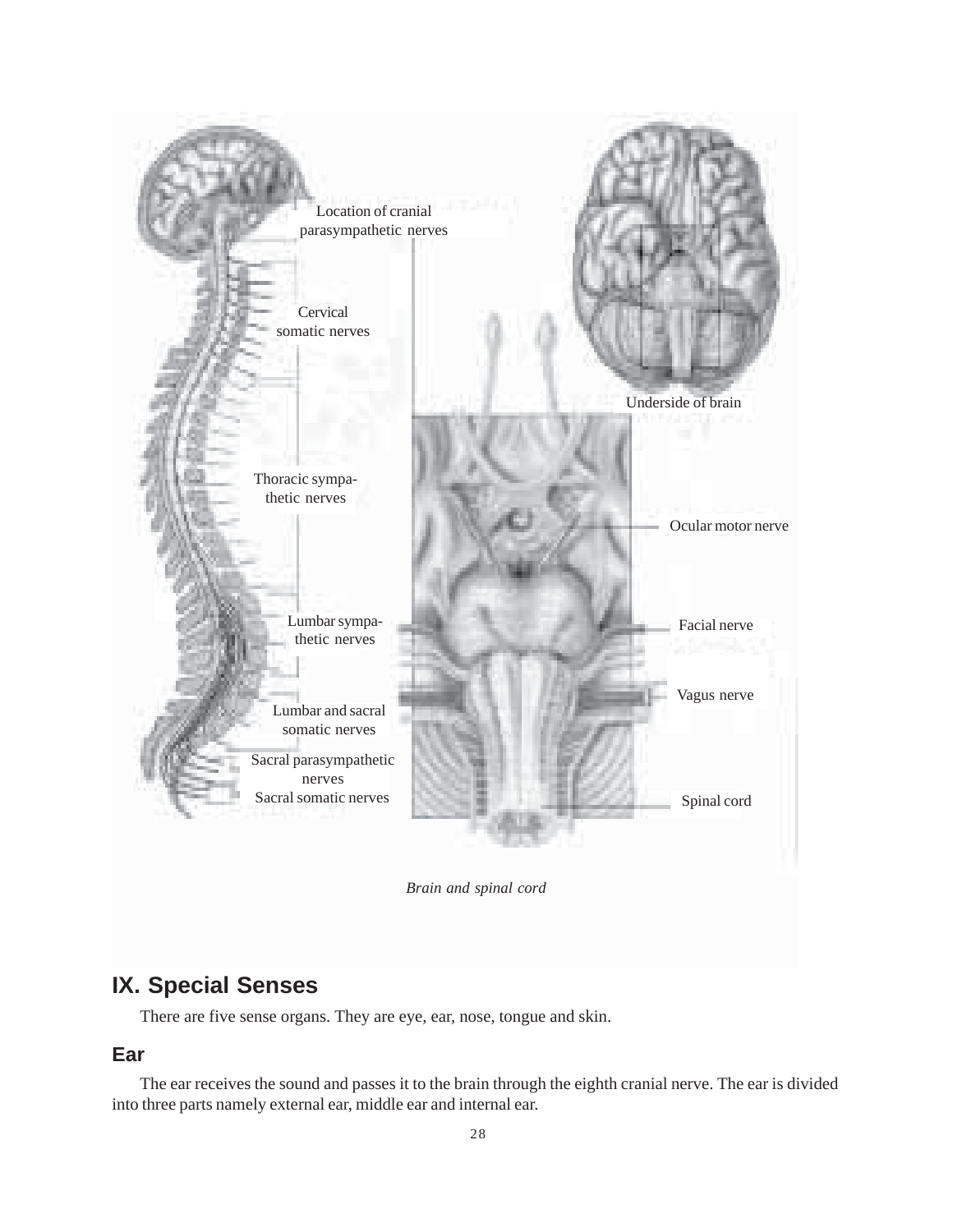

### **The ear and the brain**

The external ear receives the sound waves and sends them to the middle ear. The curved shape protects the ear from the entry of dust and insects. The tympanic membrane is situated at the depth of the external ear. In the middle ear, there are three chain like bones – malleus, incus and stapes. The inner ear consists of nerves, cochlea and semicircular ducts. They help not only in hearing but also in the maintenance of the equilibrium of the body.

If there is pus in the ear, it shows there is infection in the ear. This pus may spread to the brain and affect the eyes also. Certain diseases of the brain will affect the ear and the eye. So the nurse of the visually disabled must have a knowledge of the structure of the ear.

# **Endocrines**

Endocrines are ductless glands. Their secretions, hormones are directly poured into the blood. The hormones are essential for the body. These hormones control the activities of the body in coordination with the nervous system. An excess or a deficiency of these hormones can result in various disorders.

The endocrine glands are pituitary gland, thyroid gland, parathyroids, Islets of Langerhans, adrenal glands and gonadal glands. Their hormones control and coordinate the activities of different organs and tissues.

- **Digestion**
- **Metabolism**
- Blood pressure
- Sleep
- **Consciousness**
- Body temperature
- Growth
- Salt water equilibrium
- **Reproduction**

are all regulated by hormones.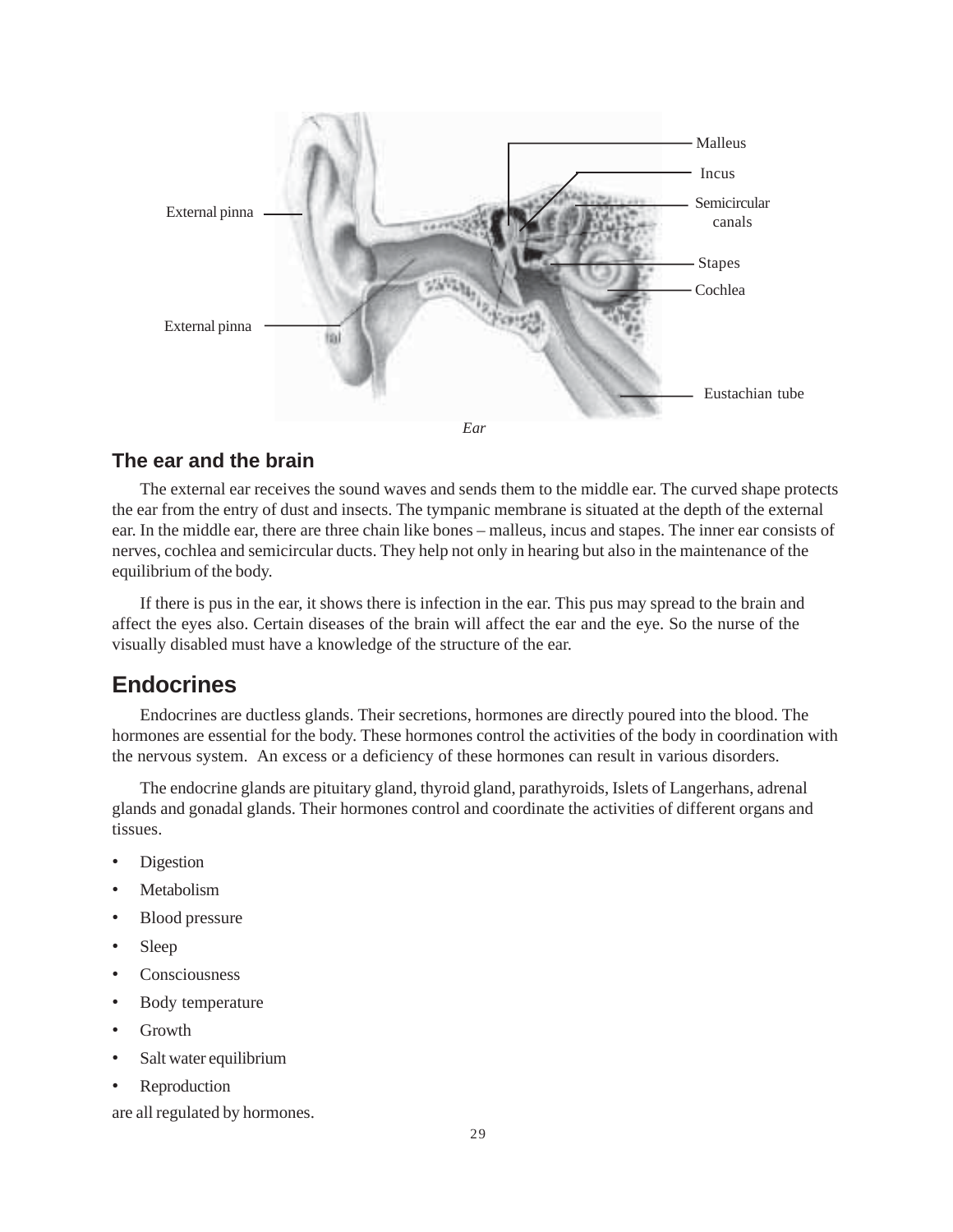When thyroid gland is hyperactive, both eyes will protrude outside. This is called exophthalmos. This will affect the cornea. Double vision and defective vision may result and the eyes will become normal once the thyroid is treated. The instrument to measure this is the exophthalmometer. Further, tests like Hess chart, diplopia chart, muscle balance test and visual acuity are also necessary.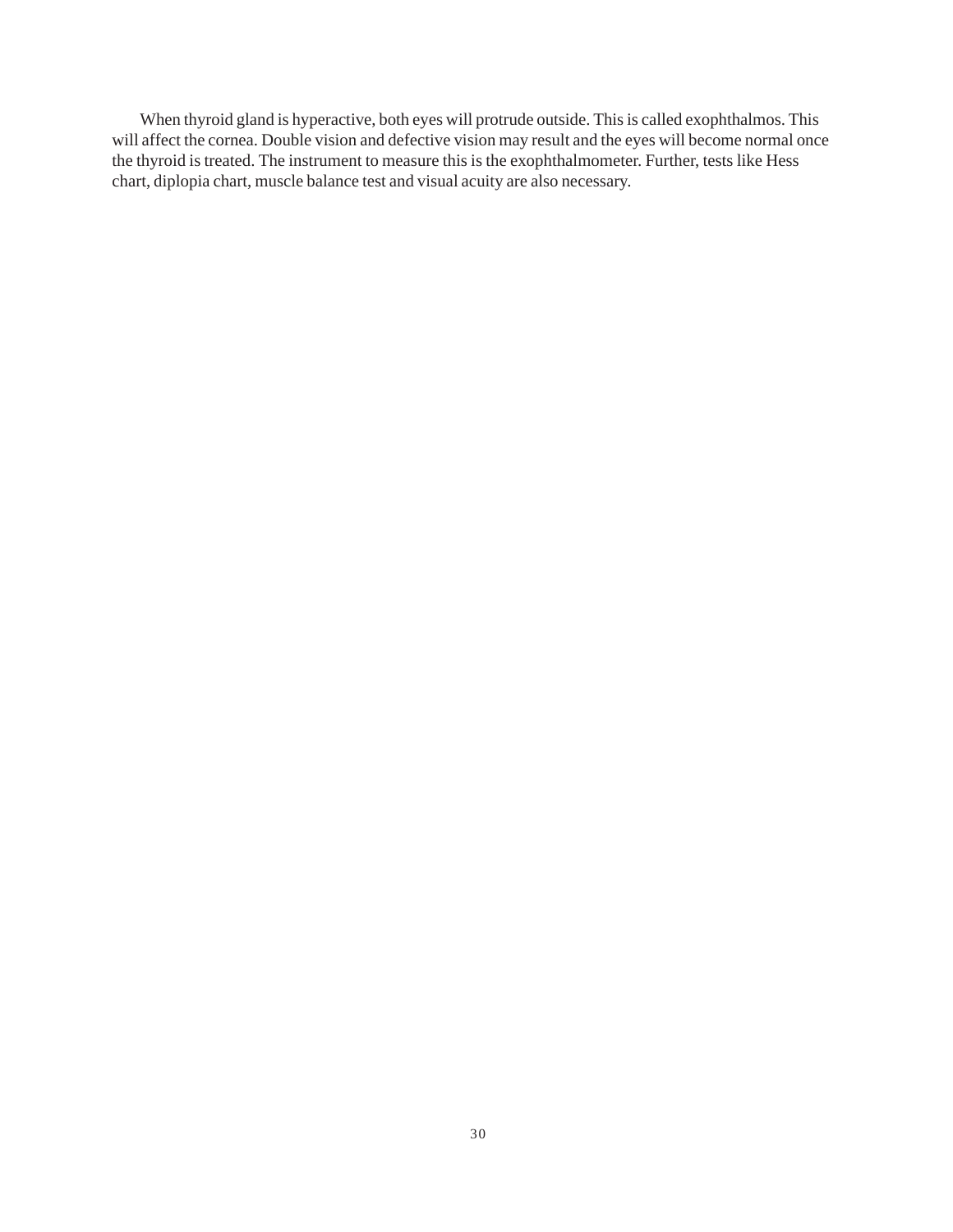# **Chapter 5 Pharmacology**

Medicines are chemicals extracted from plants, and animals used to cure and prevent disease. Some medicines are strong and if they are given beyond the prescribed doses, they may cause death. So they must be carefully handled.

- 1. Medicines must be kept under lock and key.
- 2. The name of the medicines must be clearly written on the label.
- 3. Keep the lid tightly closed.
- 4. Do not keep medicines when they change colour or are beyond the expiry date.
- 5. Medicines to be stored in cool place must be kept in refrigerators always.
- 6. Keep all medicines declared to be dangerous in separate locked cupboard. They must be recorded in special registers.
- 7. Do not handle any medicine without prescription by the doctor.

# **Rules for the nurses**

- 1. The reason for giving the medicine and dosage must be ensured.
- 2. Always handle medicines as prescribed by the doctor.
- 3. Give the right medicine in the right dose to the right patient at the correct time with proper explanation.
- 4. Read the label on the bottle and double check.
- 5. Shake the bottle especially that containing steroids.
- 6. Discard any medicine without a label.
- 7. Nurse must always administer the medicine to the patient directly, don't send it through another patient.
- 8. Record only after giving the medicine.
- 9. Watch out for allergy.
- 10. If a medicine is to be injected, use sterilised equipments; explain to the patient and follow the procedure carefully.

A study of medicine is pharmacology. It is good for the nurse to learn about the history of medicine. Now medicines are sold with their trade names. The nurse must know them both.

# **1. Trade name**

This is the name given by the manufacturer.

# **2. Chemical name**

The name of the chemicals constituting the medicine are given to it.



*Applying eyedrops*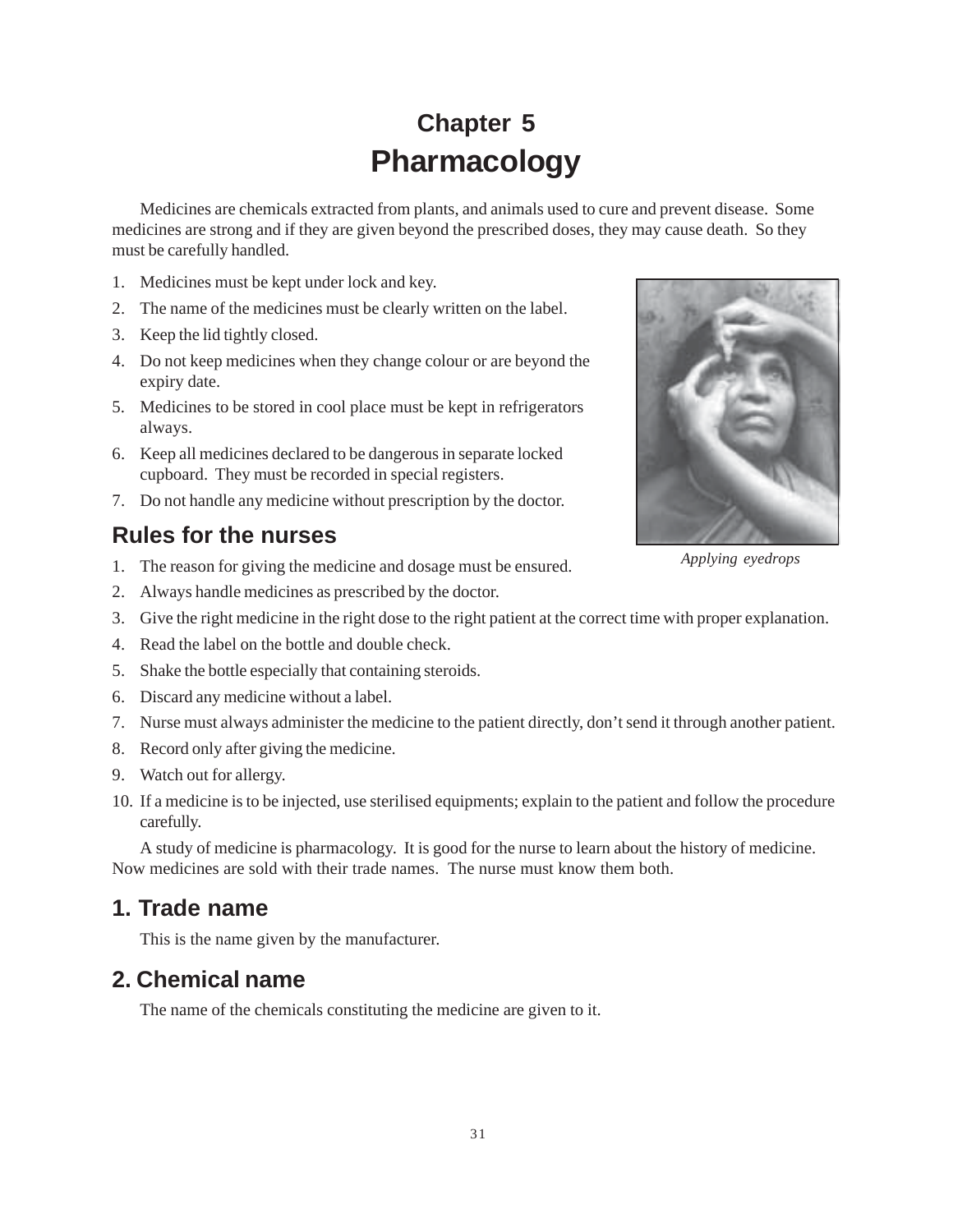# **Types of medicines**

# **A. Antibiotics**

Antibiotics prevent the growth of bacteria and cure infections. There are many types of antibiotics. After identifying the bacteria causing the disease, the doctor prescribes appropriate antibiotics.

# **B. Analgesic**

Analgesics are pain killers. They are

- a. Aspirin
- b. Paracetamol (Colpol) 800mg
- c. Pethadin tetra chloride 2.5 mg or 5.0 mg

Analgesic can be given with or without sleeping doses.

# **C. Anti hypertensives**

Anti hypertensives control hypertension. When the diastolic pressure is above 100 mm of Hg, anti hypertensives are given. Beta blockers is an example.

# **D. Gastro-intestinal medicines**

Diseases of the stomach and intestine are controlled by some medicines.

- a. Ulcer Antacids e.g. digene, gelucil
- b. Diarrhoea Antibiotics, anti diarrhoeals and salt-sugar solution
- c. Constipation Constipation medicine

## **E. Diabetics**

There are a few types of medicines: Insulin and tablets. Insulin is injected subcutaneously. Insulin is of three types. They react

- a. immediately
- b. at a moderate rate
- c. slowly long term

# **Ocular pharmacology**

Drugs for use in the eye are classified according to their action as follows:

- 1. Mydriatics and cycloplegics
- 2. Miotics
- 3. Antibiotics
- 4. Anti-inflammatory drugs
- 5. Anti-viral drugs
- 6. Local anaesthetics
- 7. Tear substitutes
- 8. Diagnostic stains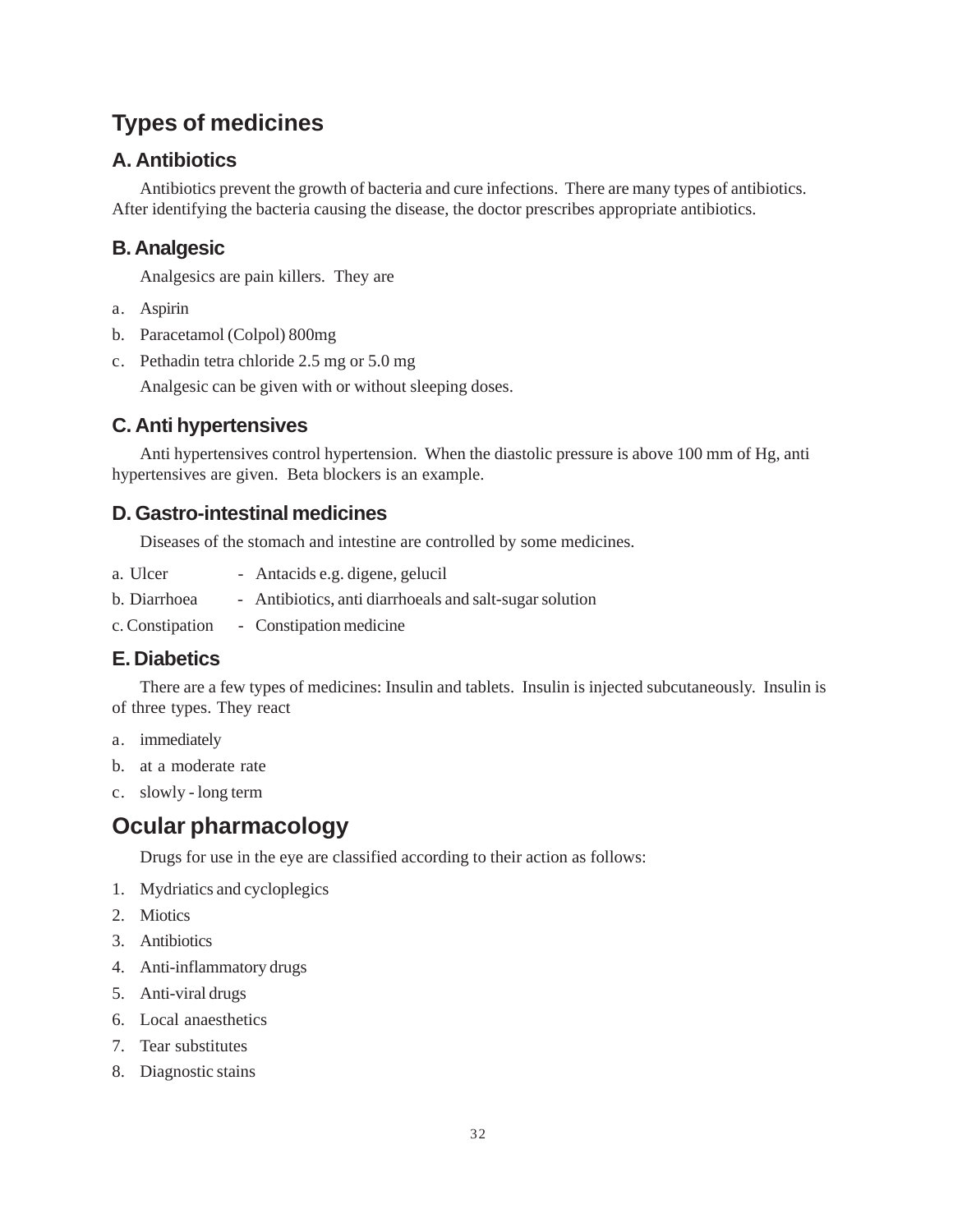### **1. Mydriatics and Cycloplegics**

Mydriatic drugs dilate the pupil by affecting the dilatory and contracting muscles of the iris; cycloplegics paralyse the ciliary muscles to prevent the process of accomodation of the lens.

The following drugs are mydriatics

#### **a. Atropine 1%**

This is both a mydriatic and cycloplegic drug. Its effect may last for up to 10 days following instillation. Excessive use of atropine can cause systemic side effects – drying of the mouth and tachycardia.

#### **b. Homatropine 2- 5%**

This is a derivative of atropine with a weaker and shorter action, wearing off after two days.

#### **c. Cyclopentolate (Mydrilate 0.5 – 1%)**

This drug is a mydriatic and cycloplegic. It dilates with 15 minutes and wears off by 8 hours; it is therefore often used for examination in the clinic.

#### **d. Tropicamide 0.5 – 1%**

This is effective within 15 minutes and wears off by 6 hours

#### **e. Phenylephrine (Drosyn 2.5, 5 and 10%)**

This drug is a mydriatic only. It does not cause cycloplegia. It dilates within 15 minutes and wears off by a few hours.

#### **Reasons for using mydriatics are**

- 1. Examination of the fundus.
- 2. The treatment of inflammatory eye disease eg: iridocyclitis. The effect of the drug is to relax the smooth muscles of the iris and ciliary body, thereby resting the eye.
- 3. Preoperative dialation of the pupil.
- 4. Refraction.
- 5. Postoperatively to prevent formation of synechiae (adhesions).

#### **2. Miotics**

Miotics are drugs which constrict the pupil. They are used in the treatment of glaucoma. Constricting the pupil opens up the angle of the anterior chamber which helps to relieve angle closure glaucoma. Miotics also increase the flow of aqueous through the trabecular mesh work and so lower the intraocular pressure in open angle glaucoma. The most commonly used miotics is:

#### **Piolocarpine 1 – 4%:**

The effect of pilocarpine lasts for about 8 hours. As well as being used in the treatment of glaucoma, it is also used to reverse the actions of a mydriatic after a clinical examination.

#### Other drugs used in glaucoma

In addition to miotic drugs, there are other drugs which reduce intraocular pressure in glaucoma.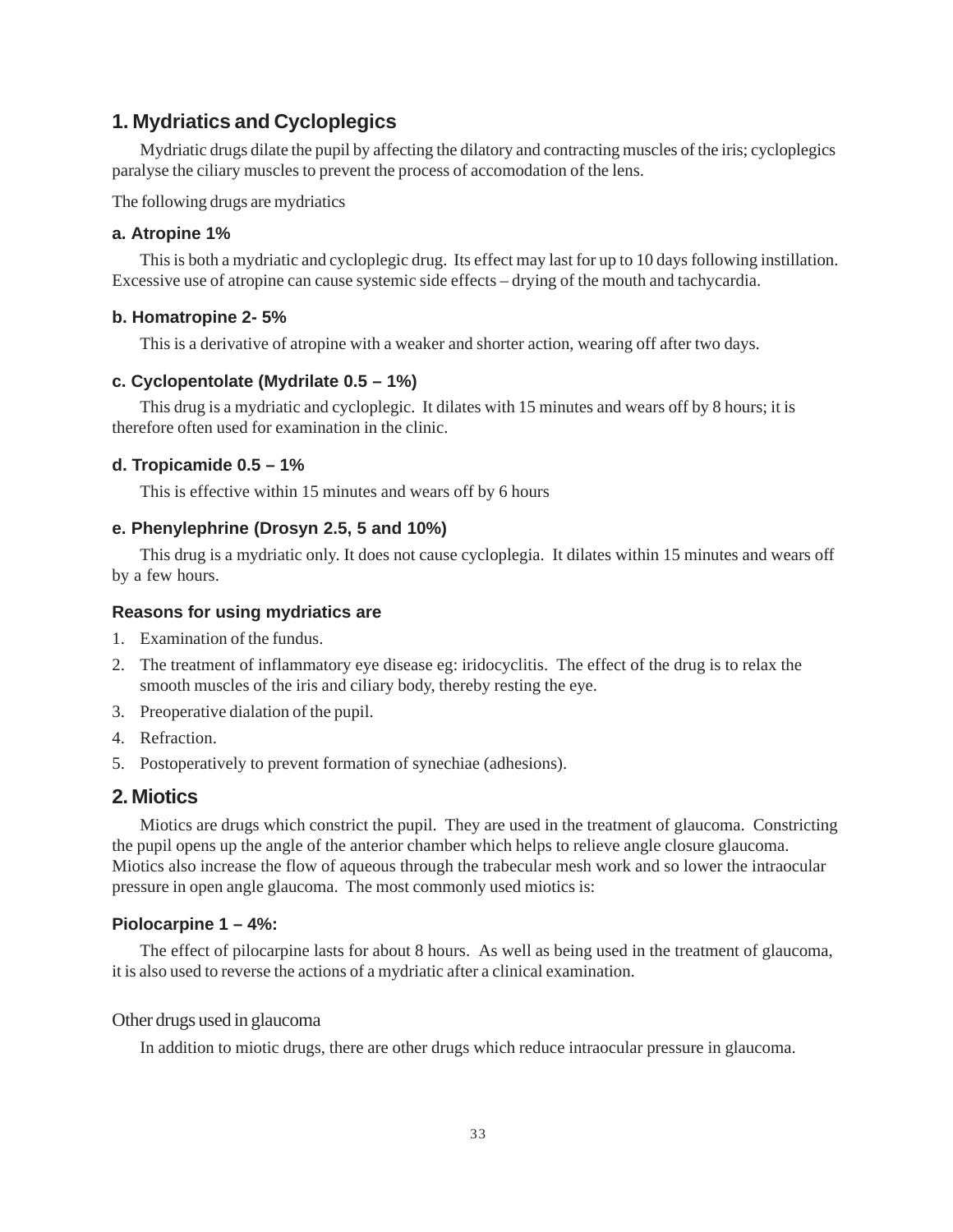These are as follows:

#### *1. Beta-Blockers*

These drugs lower the intraocular pressure by decreasing the production of aqueous fluid. They include:

Timolol 0.25 – 0.5%

Metipranolol  $0.1 - 0.6\%$ 

Carteolol  $1 - 2\%$ 

#### Betaxolol 0.5%

They are all used twice daily and have very few side effects in the eye. However, they are absorbed into the circulation and may cause asthma or a slowing of the heart rate in susceptible patients.

#### *2. Adrenaline (1% drops)*

This stimulates the sympathetic nerve endings and lowers the intraocular pressure by increasing the drainage of aqueous fluid from the eye.

#### *3. Diamox (acetazolamide)*

This drug inhibits an enzyme called carbonic anhydrase which acts in the production of aqueous fluid. It therefore reduces the production of aqueous from the ciliary body, thus lowering the intraocular pressure. Diamox is usually taken as 250 mg tablets once every 6 hours. It is also available as a slow release capsule of 500 mg. Unfortunately there are numerous side effects including tingling of fingers, gastrointestinal discomfort and occasionally, after prolonged use, kidney stones.

#### *4. Osmotic agents*

These act by drawing fluid out of the extracellular spaces (spaces between the cells) throughout the body. By drawing fluid out of the eye, they therefore lower the intraocular pressure. They also produce a rapid flow of urine and often headaches, so are only used in very urgent cases.

Examples are as follows:

#### *Glycerol*

This is a viscous liquid given by mouth in a dose of 1 to 1.5 ml per kilogram of body weight. It is usually diluted with fruit juice to make it taste better.

#### *Mannitol 5 – 20%*

This is given by intravenous infusion as a total dose of 2 gram per kilogram of body weight.

#### **3. Antibiotics**

Most eye infections due to bacteria occur in the conjunctiva or cornea, and so antibiotics are usually applied locally to the eye. Treatment should be given frequently for acute infections, especially if the cornea is involved. This means that drops should be applied at least every hour and ointments every 2 hours.

Bacterial infections which threaten sight (eg: Penetrating injuries and bacterial corneal ulcers) require subconjunctival antibiotic injections, if possible. If there is infection inside the eye (endophthalmitis), then systemic antibiotics will also be necessary. Very small amounts of certain antibiotics may be injected directly into the vitreous body by the doctor in severe cases of endophthalmitis. A wide range of antibiotics can be used for eye treatment which include the following: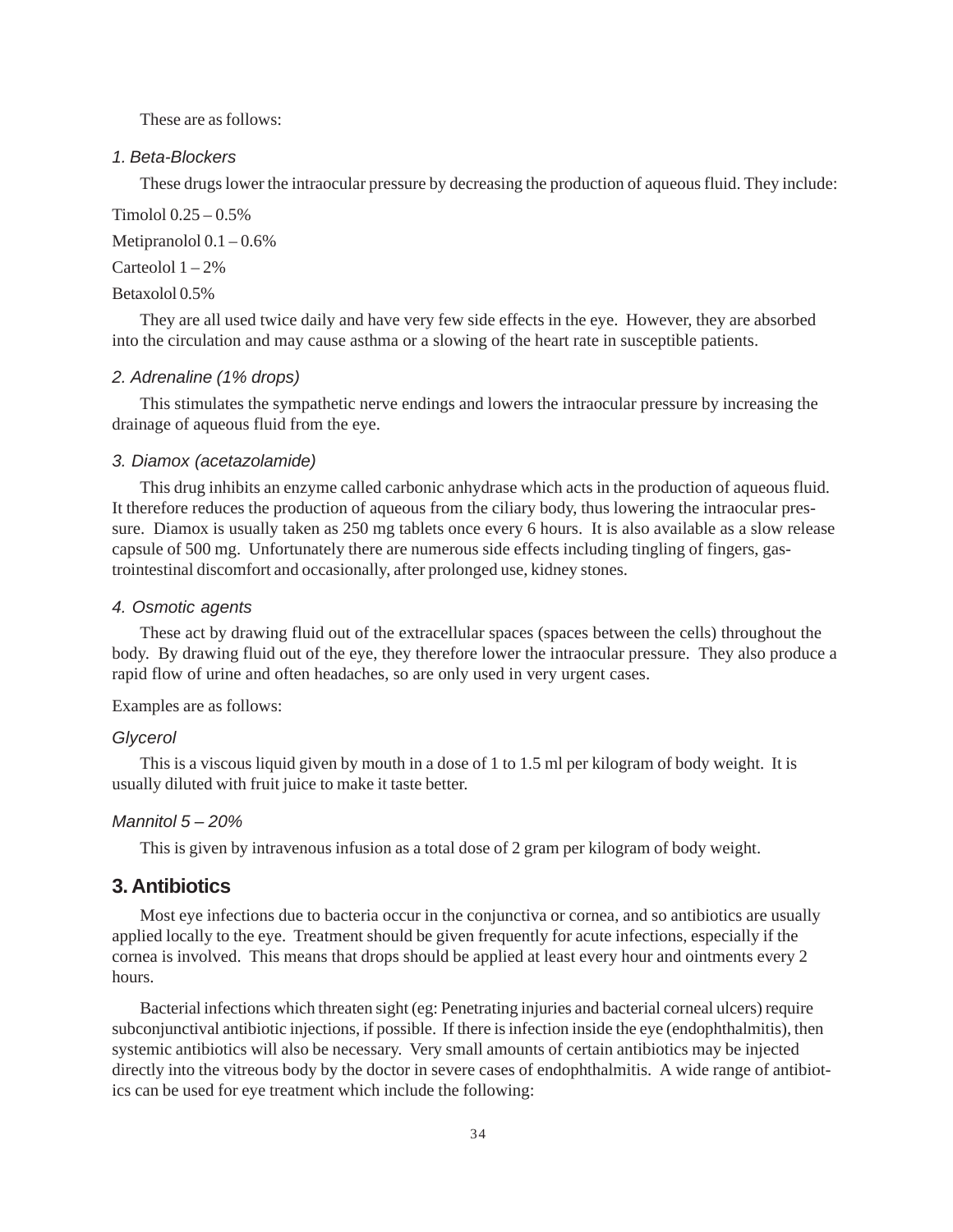#### *Chloramphenicol 0.5% (Ointment)*

This is the most popular antibiotic for local eye use. It has a wide range of activity, good penetration and it is cheap.

Tetracycline, penicillin, neomycin, gentamicin, polymyxin and sulfacetamide (or mixtures of these) are all commonly used as drops or ointment.

#### **4. Anti-viral drugs**

These act by inhibiting the metabolism of viruses. However, viruses spend nearly all of their life cycle inside the cell and so are relatively resistant to any chemotherapy. For this reason it is mandatory to apply anti-viral drugs frequently once an hour for drops, and once every 2 hours for ointment.

Idox uridine (I.D.U.) is available in drop and ointment form a much newer drug is Acyclovir which is available as ointment and can be given systemically. Both drugs are used in the treatment of herpetic corneal ulcers (dendritic ulcers).

### **5. Anti-fungal drugs**

These drugs are used in the treatment of fungal corneal ulcers. Examples are as follows:

#### *Natamycin:*

This is useful in treatment of corneal abrasions with vegetable matter in hot humid climates. Reduces the virulence of fungal keratitis.

Clotrimazole, miconazole and econazole are all anti-fungal drugs with a good spectrum of activity. Any of these three drugs are the first choice for the treatment of established fungal keratitis. Nystatin and amphotericin B are both antifungal. Nystatin is rather weak and amphotericin rather toxic so it is preferable to use other drugs if available.

#### **6. Anti-inflammatory drugs**

The most powerful anti-inflammatory drugs are the corticosteroids. Hydrocortisone, prednisolone, betamethasone and dexamethasone are all used extensively for both local and systemic treatment of uveitis, and scleritis, and locally in allergic types of conjunctivitis and keratitis.

Betnesol – N eye drops are commonly used postoperatively to reduce inflammation following eye operations. Local steriod preparations are the most and because of their serious side effects, the results can be disastrous. Steroids act not only by suppressing the inflammatory responses in the tissues, but also suppress the body's defences against infection. If microorganisms are present, they will continue to multiply but the patients symptoms will improve because the inflammatory responses are suppressed. This complication is especially serious if there is Herpes simplex viral infection of the cornea. The infection will become very severe and persistent. Patients who receive local steroid treatment over a long period of time are at risk from two particular side effects. Cataracts may form, or there may be a rise in intraocular pressure (steroid induced glaucoma).

#### **7. Local anaesthetics**

Local anaesthestics drops are used to anaesthetize the cornea or conjunctiva in the following cases:

- Before removing foreign bodies
- Before surgery
- Before any examination which involves touching the cornea, eg: with a tonometer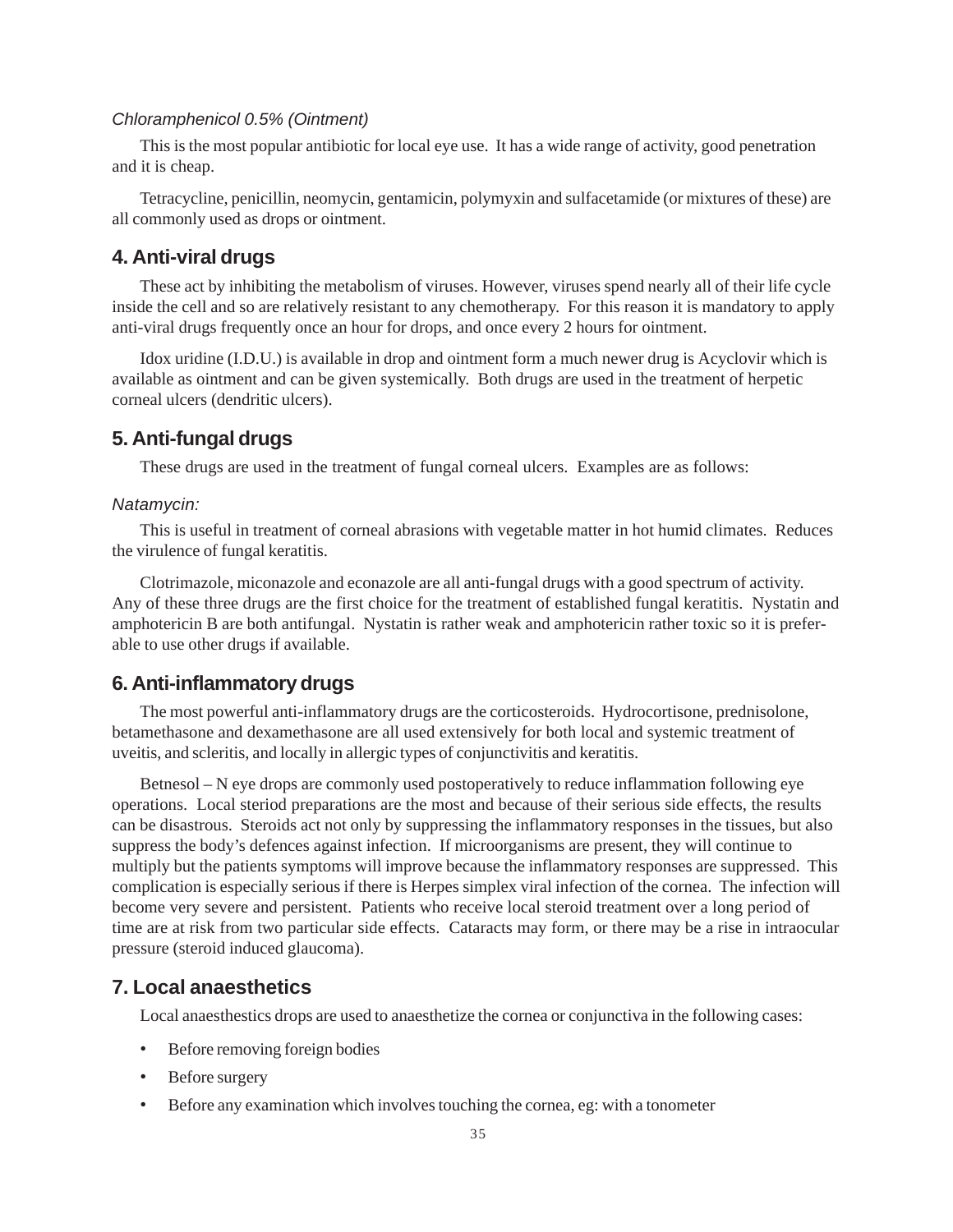- Before giving a subconjunctival injection
- Before syringing the lacrimal passages

The commonly used local anaesthetics include:

- 1. Amethocaine 1%
- 2. Benoxinate 0.4% Benoxinate causes less irritation than amethocaine
- 3. Lignocaine 4%
- 4. Cocaine 4%

This is a very powerful local anaesthetic which also constricts the blood vessels. It can cause the cornea to become hazy and is less frequently used than it used to be. Anaesthesia before surgery is retrobulbar and facial block is given.

### **8. Tear substitutes**

Tear substitutes are viscous substances which help to maintain a thin film of fluid over the corneal surface. They are used in the following cases:

- 1. If the patient has a lack of tears
- 2. Lagophthalmos
- 3. Methyl cellulose and more recently, hypomellose eye drops are used as tear substitutes.

#### **9. Diagnostic stains**

Corneal damage either from an ulcer or following trauma may be demonstrated by the use of vitalstains, the commonest being:

#### **1. Fluorescein 2%**

This is useful for demonstrating defects in the corneal epithelium. It is also used in applanation tonometry to stain the corneal fluid. Diluted with saline it shows up green and the fluorescent effect is intensified by the using of light from a cobalt-blue filter.

#### **2. Rose Bengal 1%**

Rose Bengal stains diseased cells as in Herpes simplex keratitis, corneal ulceration and dry eye syndrome.

#### **Some abbreviations**

Some doctors will use abbreviations. Nurses must be aware of their expansion.

O.D – Once a day

B.D, B.I.D – Twice a day

t.d, tds. – Thrice a day

Q.I.D – Four times a day

SOS, PRN – Only when necessary

Stat – At once

# **Giving drugs to children**

- 1. The quantity of the medicine to be given must be carefully measured.
- 2. Medicines in liquid form must have a syrup base, or it must be mixed with honey or sugar.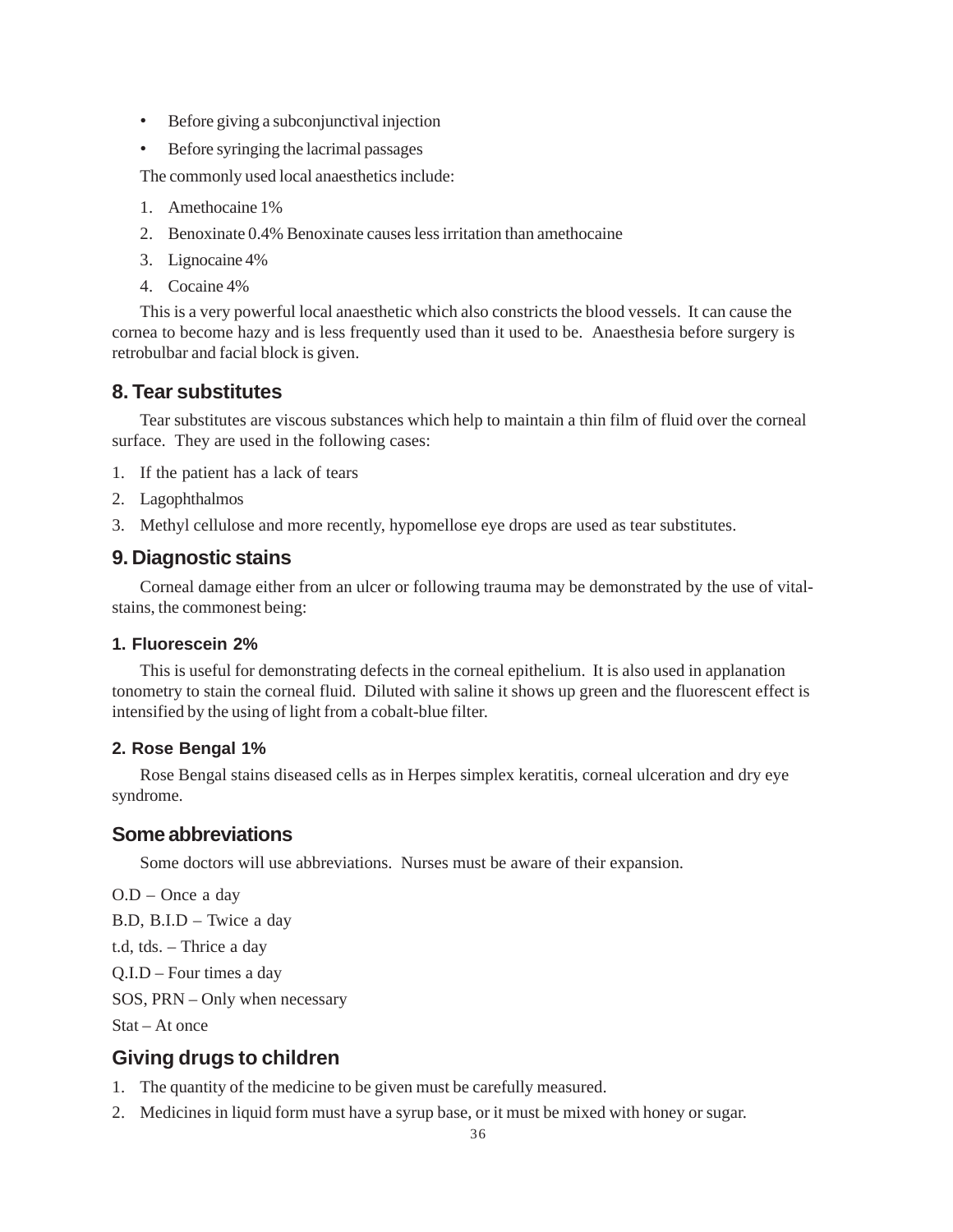- 3. Tablets must be powdered to enable the child to swallow easily. Do not mix the drugs in milk or food; the child may start avoiding food itself.
- 4. The child must be sitting while administering the drug. If the child takes the drug happily, appreciate it. Don't force the medicine down the throat. For it is better the child sips it. Encourage the child to drink it on its own; or encourage the child to keep the fingers in the spoon.
- 5. Inform the doctor when a child refuses to take a particular medicine alone or vomits.

# **Injection of the drugs**

Injection is the method commonly employed when

- 1. The drug should act quickly
- 2. The patient is vomiting
- 3. The patient is unconscious or cannot swallow the drug
- 4. Giving the drug orally is useless or when it cannot be given orally

# **Precautions**

- a. Injection of the drug must be resorted to, only when it is absolutely necessary. For the track of injected drug makes it more dangerous than that it takes when it is given orally.
- b. Once the drug is injected, it cannot be drained from the body. So do not give the injection unless you know the exact quantity and its reactions.
- c. Ensure that the drug is fresh and note the expiry date.
- d. Use a sharp needle to prevent pain.
- e. Choose a needle of appropriate length. Do not insert it up to the mount.
- f. Get the help of others while giving injection to an unconscious patient or a child.
- g. Choose the correct site. Follow the technically correct procedure.
- h. Remember that the site of the injection can get infected or may form abscess. Injection is a toxin free technology. So see that all the equipments are properly sterilized. Wash your hands thoroughly. Handle the syringe and needle without touching the tip of the needle.
- i. Some patients may develop an allergic shock. So keep anti allergic drug ready. You must do this even if the sensitivity test has not been positive.
- j. Drugs like penicillin, ampicillin and antitoxins may cause allergic shock immediately. A patient, who has had itching, swelling or breathing difficulty previously for such drugs, is likely to have a severe shock. So ascertain from the patient about it. If he has had such reactions, do not give the injections. If not, do the sensitivity test and wait for 30 minutes before giving the injection.
- k. If the patient becomes pale and starts fainting or develops breathing difficulty, give  $\frac{1}{2}$  ampoule (1/4 ampoule for children) of Adrenalin. Repeat it after 10 minutes, if necessary.

# **Requirements for giving injection**

- 1. A sterile syringe and needles or sterilise them in water.
- 2. Sterile swabs.
- 3. Sterile forceps- a bowl with antiseptic lotion.
- 4. Distilled water in bottles or ampoules.
- 5. The drug for injection; a file of it is in the form of ampoules.
- 6. Spirit or savlon or iodine for cleaning the site.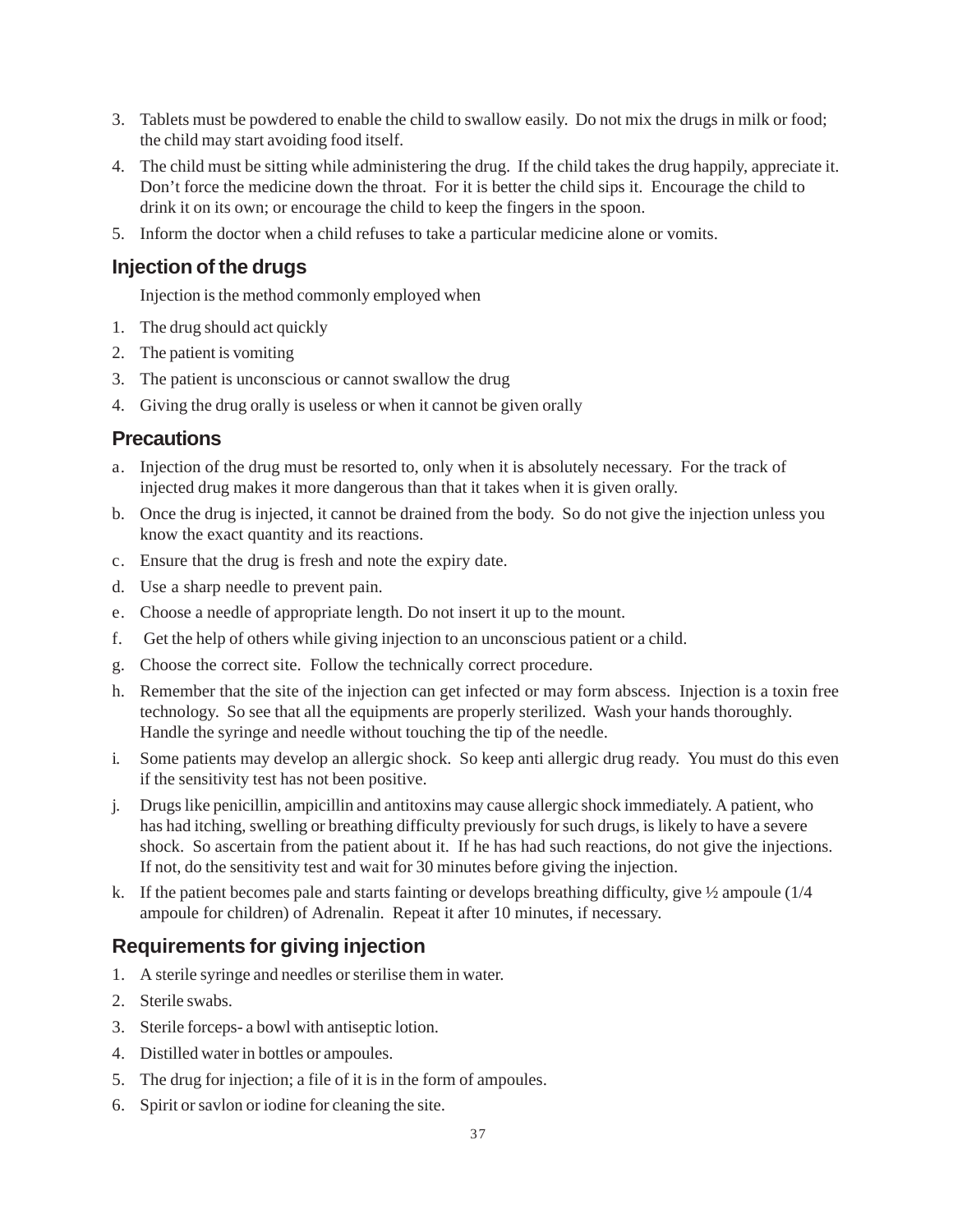- 7. A receiver for dirty swabs.
- 8. A bowl containing water to drop the used syringe and needle.

# **Syringe and needles**

Use 26 gauge needles of 1.5cm length for intradermal injections as only 0.1 ml will be injected.

For subcutaneous injections use 1 to 2 ml capacity syringe 26 gauge needles of 1.5 cm length.

For intramuscular injection use 2 to 5 ml syringe.

For extracting drug from vials, use 20, 21 gauge needles of 3.5 cm long. For giving injections use 22 gauge needles of 3.5 cm long for adults and 23 gauge needle of 1.5 cm long for children.

For giving intra venous injection (I.V) use syringe of 5 ml to 30 ml capacity and needles of 22gauge, 3.5 cm long.

# **Intramuscular injections**

Nurses of the visually disabled will normally give intramuscular injections. The purposes are

- 1. When the drug would cause irritation if given superficially
- 2. To get more benefit than if it is given subcutaneously
- 3. When larger amounts (5ml) are to be injected
- 4. To give drugs which are absorbed slowly

## **Sites for injection**

#### *1.Gluteal muscles*

The gluteal muscles are in the buttock. Divide the buttock into four imaginary parts. Choose the upper and outer quadrant to avoid the sciatic nerve. This site is not suitable for children, as the nerve will become bigger only when they start walking.

### *2. Deltoid muscle*

The delotoid muscle is on the upper part of the arm.

#### *3.Antero-lateral aspect of the thigh*

The vastus externus muscle of the outer aspects of the thigh is another site. This is good for infants especially below two years.

#### **Method**

- 1. Read instructions carefully and select the correct medicine.
- 2. Wash and dry your hands.
- 3. If the drug is in a vial, do not touch the cap. Wipe the cap with a sterilised swab. If it is in an ampoule the outside of the glass is wiped with a swab moistened with alcohol. Mark on the neck with a file. Hold up the ampoule in a piece of sterile gauge, break the neck of the mark.
- 4. The piston is inserted into the syringe, without touching the plunger.
- 5. With the help of sterile dressing forceps, hold the hub of the needle and fix it in the syringe firmly.
- 6. If the drug is in the form of powder, take the solute in the syringe, push the needle through the centre of the cap and push the piston. Shake the vial well.
- 7. Suck in air into the syringe to the quantity of drug required.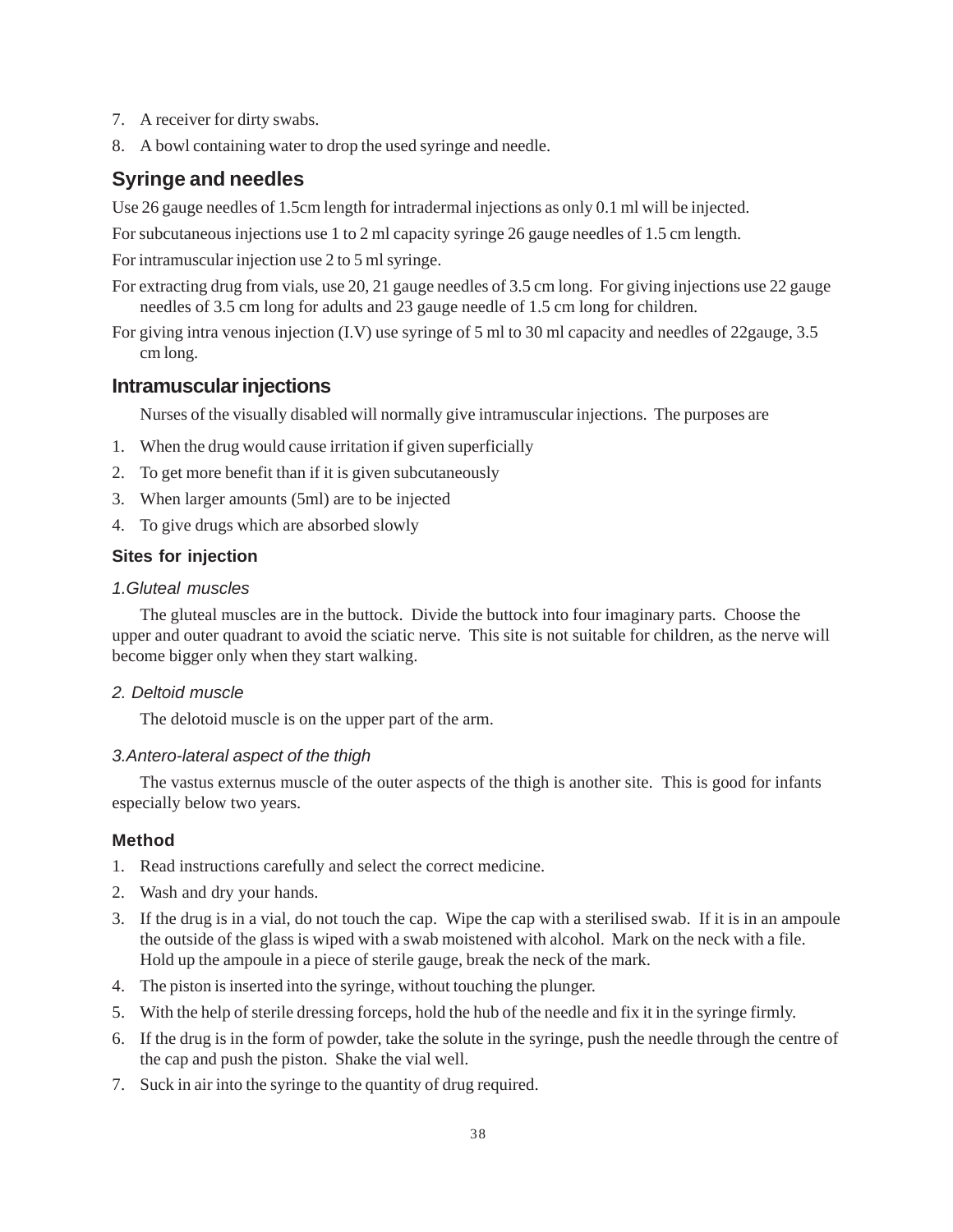8. Push the air into the vial upside down and take in the drug in the prescribed quantity. Hold the syringe with the index finger and middle finger and use the thumb to push in the piston.



*Fit the needle to the syringe by holding the base of the needle and front part of the syringe*



*While filling the syringe, be careful not to touch the outside of the ampoule by the needle*



*The rubber cork of the vial containing powdered drug is wiped with a cotton dipped in boiling water/spirit, before introducing the needle*



*The mouth of the ampoule containing distill water is wiped before breaking it.*



*Now introduce the water into the vial through the syringe*



*Shape well till the drug is*



*dissolved Fill the syringe with the drug*



*Push out the air in the syringe, containted above the medicine*

- 9. If the drug is in the form of liquid, the needle is pushed through the centre of the cap and a little air is injected to facilitate the removal of the fluid. Hold the syringe vertical, push up the piston until the edge is on a level with the line showing the required quantity.
- 10. Remove the needle and fix a new needle. Push the piston in to remove the air, until the edge is on a level with the line showing the required quantity.



*Upper and outer gluteal region is ideal for intramuscular injection*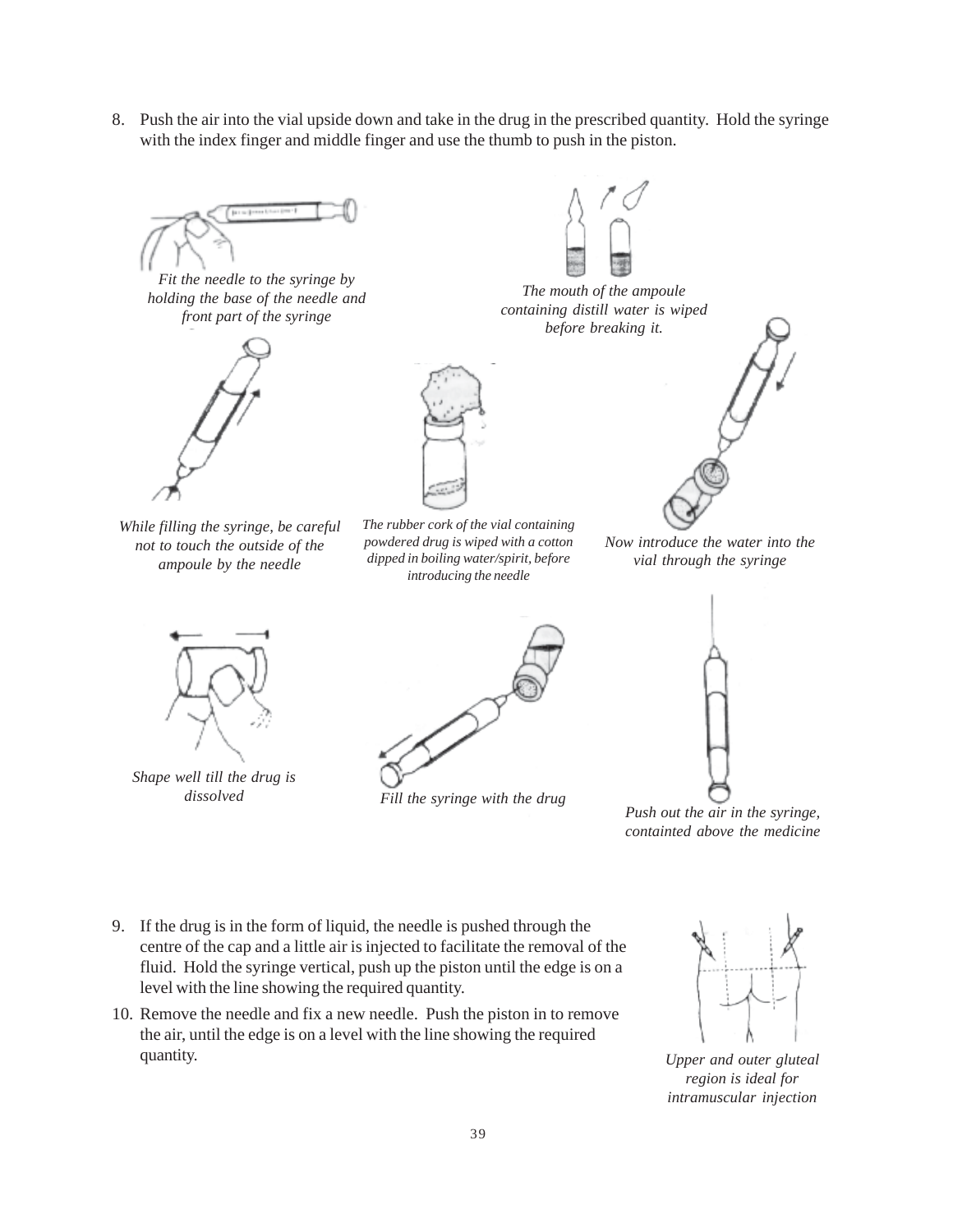- 11. Keep the needle resting on a piece of sterile gauge and place the syringe on a tray.
- 12. Once again check whether the required drug is taken in the right dose for the right patient.
- 13. Explain to the patient what you are going to do and get his cooperation. If the patient cooperates you can choose the gluteal muscle. A prone position will be suitable. If you choose the deltoid muscle, make the patient sit and keep his hand akimbo. Hold the child's hand by his side.
- 14. Choose the site of the injection, rub it with a swab moistened with alcohol.
- 15. Stretch the skin with the left hand and inject the needle at right angle to the skin surface quickly and firmly deep into the muscle.
- 16. Before pushing in the drug withdraw the plunger a little. If the blood is drawn up into the syringe, then a vein is punctured and the needle should be changed.
- 17. Keeping the swab withdraw the needle. Use the swab to rub gently. Make the patient comfortable.
- 18. Record the date, time, drug, its quantity, name of the patient and sign your name.

#### **Other injections**

#### **I. Subcutaneous (S.C)**

Prepare the syringe and needle as for intramuscular injection. As stated earlier, subcutaneous injections are useful to give drugs which do not cause irritation and which are to be given only in limited doses. E.g. Adrenalin, atropin, insulin.

The drug is injected into the tissues below the skin and it reaches the blood circulation through lymph. Sites can be the arm or the thigh; and occasionally chest and abdomen.

A small piece of skin and subcutaneous tissue should be taken between the thumb and first finger of the left hand, pulling the skin fairly taut. The needle is inserted quickly and firmly into the fold of subcutaneous tissue and the piston pushed steadily down. The mop should be pressed on the skin while the needle is withdrawn.

#### **II. Injection under the skin**

Insert a small needle under the skin after cleaning and drying the site. Keep the syringe against the skin. The quantity will be 0.1 ml. There will be a small bulging.

#### *Purposes*

- 1. As a test of diseases e.g Schick test for diphtheria and Mantoux test for T.B
- 2. Sensitivity test before administering serum or penicillin
- 3. For BCG injection.

#### *Sites*

- 1. The inside of the fore hand between wrist and elbow, because here the skin will be thin and there will be little hair.
- 2. Left arm just below the shoulder. This site is chosen for BCG and there will be a scar.

### *Method*

For sensitivity tests, inject 0.1 ml of the drug just below the skin (cleaned and dried) keeping the syringe parallel to skin. There will be a bulging. Watch for 30 minutes whether the site becomes red or edematous. Look for the general condition and for allergic reactions of the patient.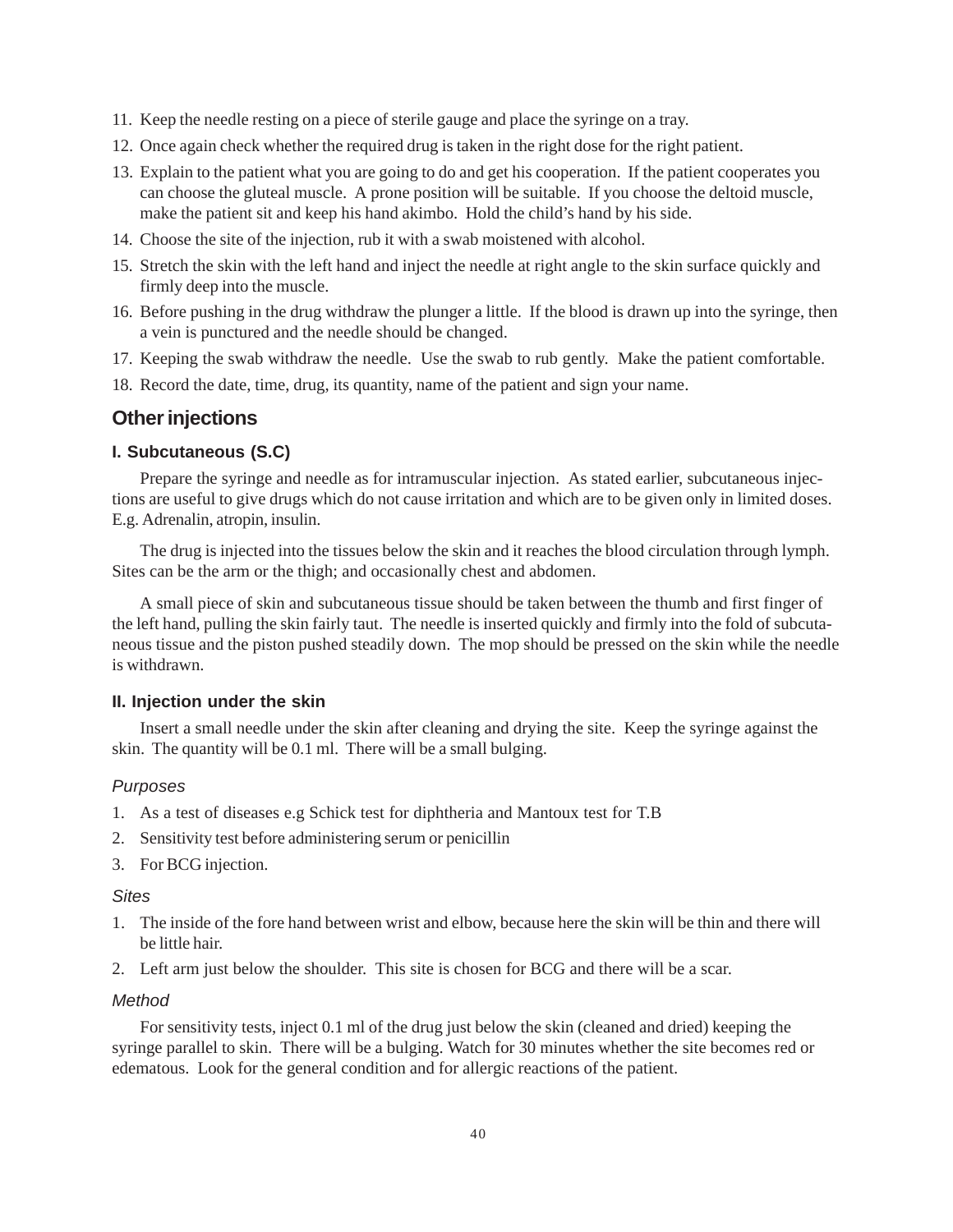### **III. Intravenous injection (I.V.)**

Intravenous injections are usually given by doctors when a very quick action is required in an emergency and when large amounts are to be given.

In addition to the usual requirements a tourniquet, a roller bandage and a thin rubber tube are required. The usual site for the injection is one of the large superficial veins on the front of the elbow.

#### *Method*

- 1. The skin should be cleaned round the site of the injection, after explaining the procedure to the patient. Keep the arm stretched and place a pillow under it.
- 2. The tourniquet is placed round the arm well above the elbow and then tightened to distend the veins.
- 3. The syringe is filled with the required drug and the piston is pushed to send out air. The needle is inserted into the vein.
- 4. When blood is seen, release the tourniquet. The drug is injected in. Take care that no air bubble is sent in.
- 5. The mop should be pressed on the skin while the needle is withdrawn. The patient keeps his hand folded for a minute.
- 6. Record the details of the injection.
- 7. Never use the syringe and needle again.

#### *Infusion*

Liquids are introduced into the body through infusion. Intravenous infusion of solutions is a method that is commonly used for infants and children suffering from dehydration. The solutions are 0.5 percent sodium chloride.

Intravenous infusion is commonly practised. A number of solutions including glucose and protein are infused, along with drugs.

### *The purposes of I.V drips are*

- 1. To correct dehydration.
- 2. To feed patient who cannot be fed orally.
- 3. For patients in shock to keep the intraocular and extraocular fluid balance.
- 4. To correct serious electrolyte imbalance
- 5. To dilute toxins and diuresis of kidneys.

#### *Methods*

1.Closed method: A needle is introduced to the vein and it is connected to the transfusion apparatus.

2.Cut down method: The vein is cut down and a canula is inserted; or a polythene tube is passed.

#### *Requirements for the closed method*

I.V. apparatus: This can be disposable or reusable after washing in steam under pressure

- a. Liquid is in bottle through which a needle is inserted. It is connected to a rubber tube of 1 metre long with a drip bulb and clamp.
- b. Observation adapter connected to rubber tube and the needle inserted into the vein.
- c. Another needle to allow air.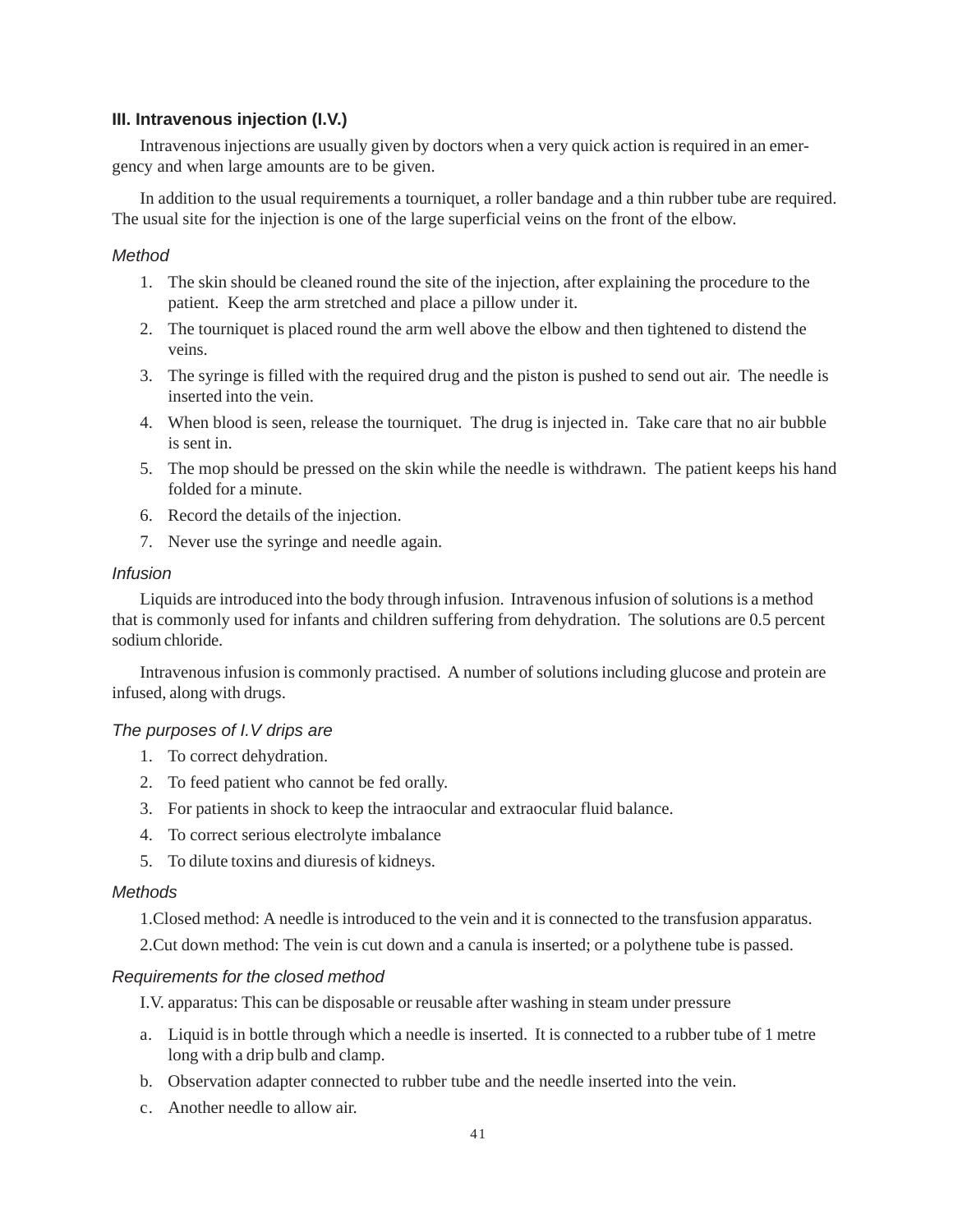- d. Sterilised towel and receiver.
- e. 2 mm syringe, swabs, gauges.

### *Contents of tray*

- a. Forceps in antiseptic lotion.
- b. Plasters, scissors and bandage roll.
- c. Antiseptic to clean the skin.
- d. Tourniquet or rubber tube.
- e. Liquid for transfusion.

An I.V stand is required.

### *Helping for I.V. Infusion*

- 1. Prepare the patient; bring all things required including the liquid for infusion.
- 2. Clean and dry hands. Keep the container with the liquid upside down in the I.V. stand; fix the rubber tube.
- 3. Cover the site with a sterlised towel and clean it.
- 4. Tighten the tourniquet round the arm to enable the vein to distend.
- 5. Insert the needle into the vein. When you see blood coming in, release the rubber tube.
- 6. Adjust the clamp so that the liquid drops at the required rate (40 to 60 minutes).
- 7. Secure the needle firmly with an adhesive stripping. Cover the area with a piece of cotton wool.
- 8. Clean the I.V. apparatus. The materials used must be washed, dried and kept in their place.
- 9. Watch out for symptoms of shivering, chest pain, allergy and inform doctor.
- 10. If there is any swelling at the site, there may be blockage in the needle or it is inserted in the wrong place. Inform chief nurse or doctor.
- 11. Record the treatment, liquid, quantity, time and reaction of the patient.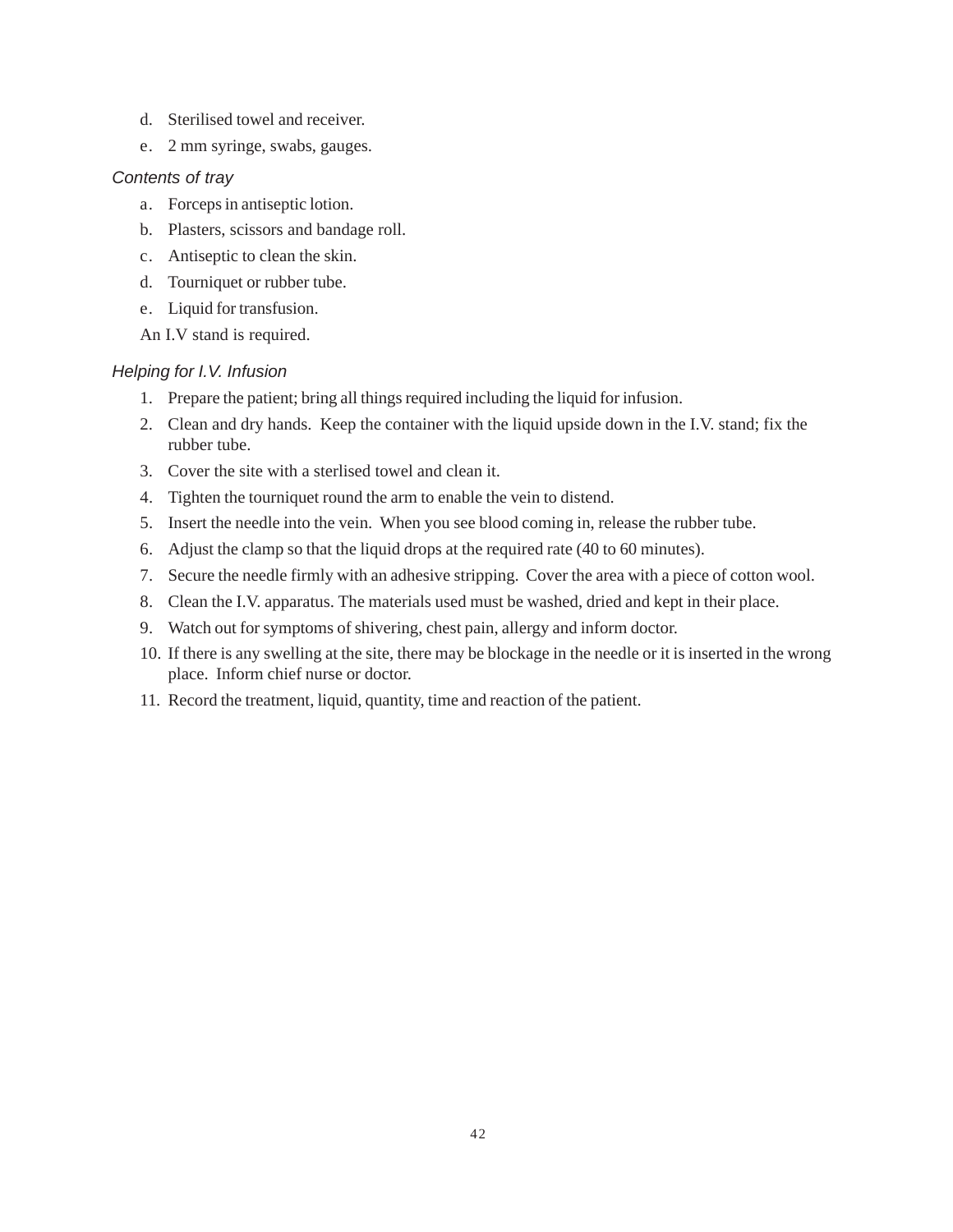# **Chapter 6 Microbiology and Sterilisation**

Microbiology is a study of microorganisms, living things which can be seen only with the aid of a microscope. It studies the causative agents of infectious diseases and the methods of protection against such diseases. There are many different species of microorganisms, only a fraction of these cause disease in humans. Diseases causing microorganisms are called pathogens. The disease causing organisms include bacteria, viruses, fungi and parasites.

# **A. Bacteria**

These are unicellular organisms; i.e. they are composed of one cell only. Reproduction occurs by simple binary fission. This means that each cell divides to form two, both of which divide in turn and so on. In order to multiply, bacteria require a favourable environment. Pathogenic bacteria survive best in the sort of environment that the human body provides. This includes a temperature of 37°C, moisture, supply of food and slight alkalinity. Some bacteria require a supply of oxygen, these are known as aerobes. Others can only survive in the absence of oxygen. These are called anaerobes. Some bacteria have the ability to change into a form which is extremely resistant to adverse conditions. This resistant form is known as a spore.

Products of the bacteria cause much of the effect of bacterial infection on the body. These harmful substances are called toxins; when released they circulate in the blood stream. In a severe infection they cause serious symptoms, collectively referred to as toxaemia.

# **Classification of bacteria**

The importance of classification lies in the need to be able to identify bacteria so that the most effective methods can be used to prevent spread and to treat infections. Shape is the most elementary method of classification.

- a. Cocci: These are spherical or oval shaped bacteria.
- b. Bacilli: These bacteria are rod shaped.
- c. Spirochaetes: These are corkscrew shaped or spiral bacteria. The coils of the spiral may be either tight or loose.
- d. Vibrio: Comma shaped or curved rods.
- e. Actinomyces: Branching filamentous bacteria.





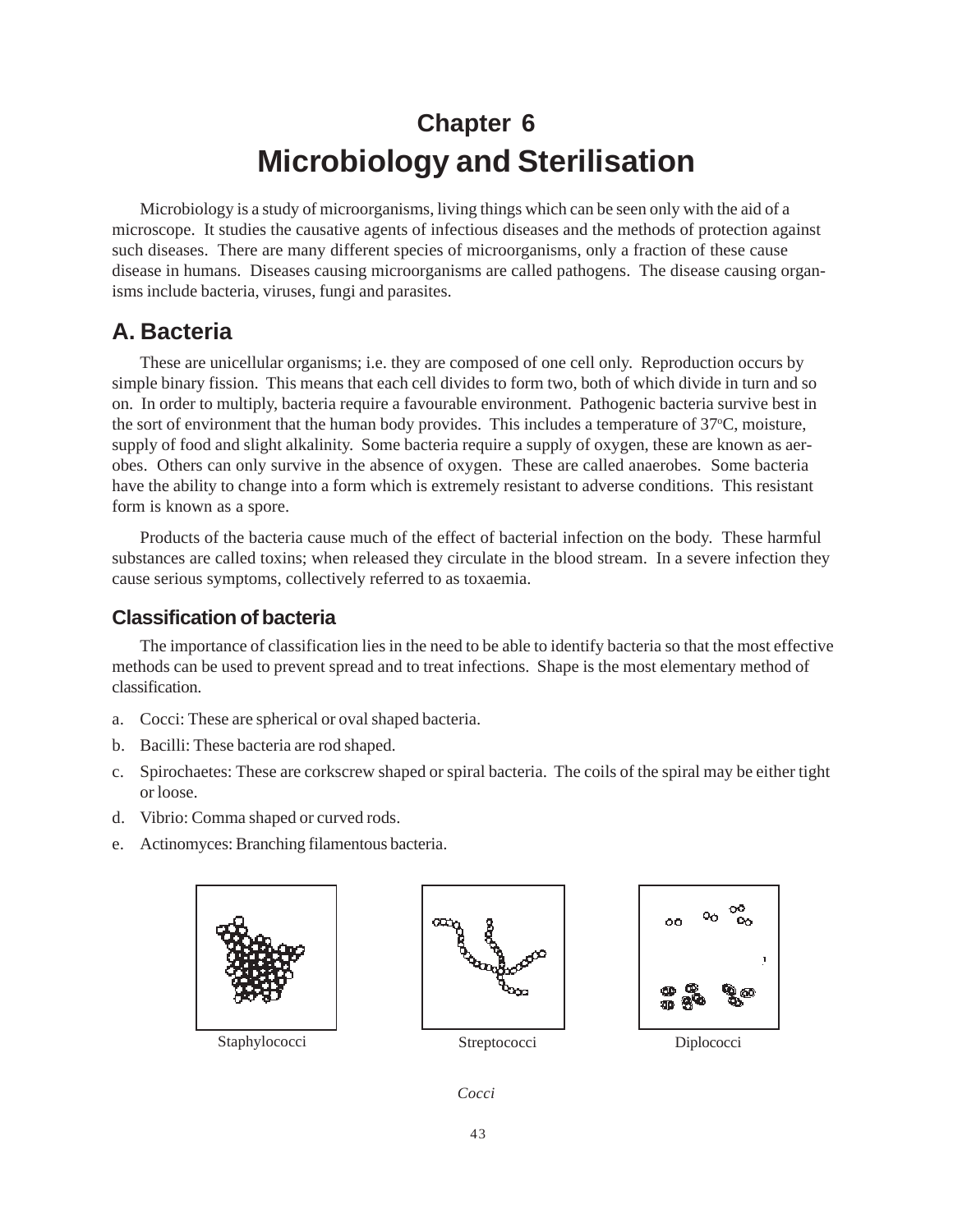

Another simple method of classifying bacteria is by Gram's staining, which divides them into Gram positive and Gram negative bacteria.

#### **Gram staining procedure**

Bacteria are smeared on a glass slide. They are glued to the slide by heating. A stain called Gram crystal violet is added. After a minute it is washed in water. Then, a stain called Gram iodine is added and a washed. This is now kept in pink colour stain called Carbon Fuchsin for a minute and washed and dried. This is seen through the microscope. Red stain is added and washed again. After drying in air, it is seen through a microscope. Bacteria with violet colour are Gram positive and those which are red, are Gram negative.

Let us now study about certain bacteria and see how they cause diseases.

### **Gram positive cocci**

#### *1. Staphylococcus aureus*

Gram positive cocci occur in grape like clusters. They are the commonest cause of suppurative infections in humans. They commonly colonise the skin, skin glands, mucous membranes of humans and animals. Staphylococci are common in hospital environment and would cause infections like boils, wound infections, sties, food poisoning, pneumonia, septic arthritis, corneal ulcer and endophthalmitis.

### *2. Streptococcus pyogenes (Haemolytic Streptococcus)*

Gram positive cocci arranged in chains or pairs. The major source of Streptococcus pyogenes is the human upper respiratory tract – throat, nasopharynx or nose of patients and carriers. Crowding is an important factor in the transmission of infection. Transmission of infection is either by direct contact or through airborne droplets, contaminated dust or fomites. Infections caused are Tonsilitis, Otitis media and rheumatic fever.

#### *3. Streptococcus viridans*

This bacterium is normally found in the mouth (commensal) where it does no harm. It enters the blood stream after dental extraction. Infections caused are dental abscess, and subacute bacterial endocarditis where heart valves have previously been damaged.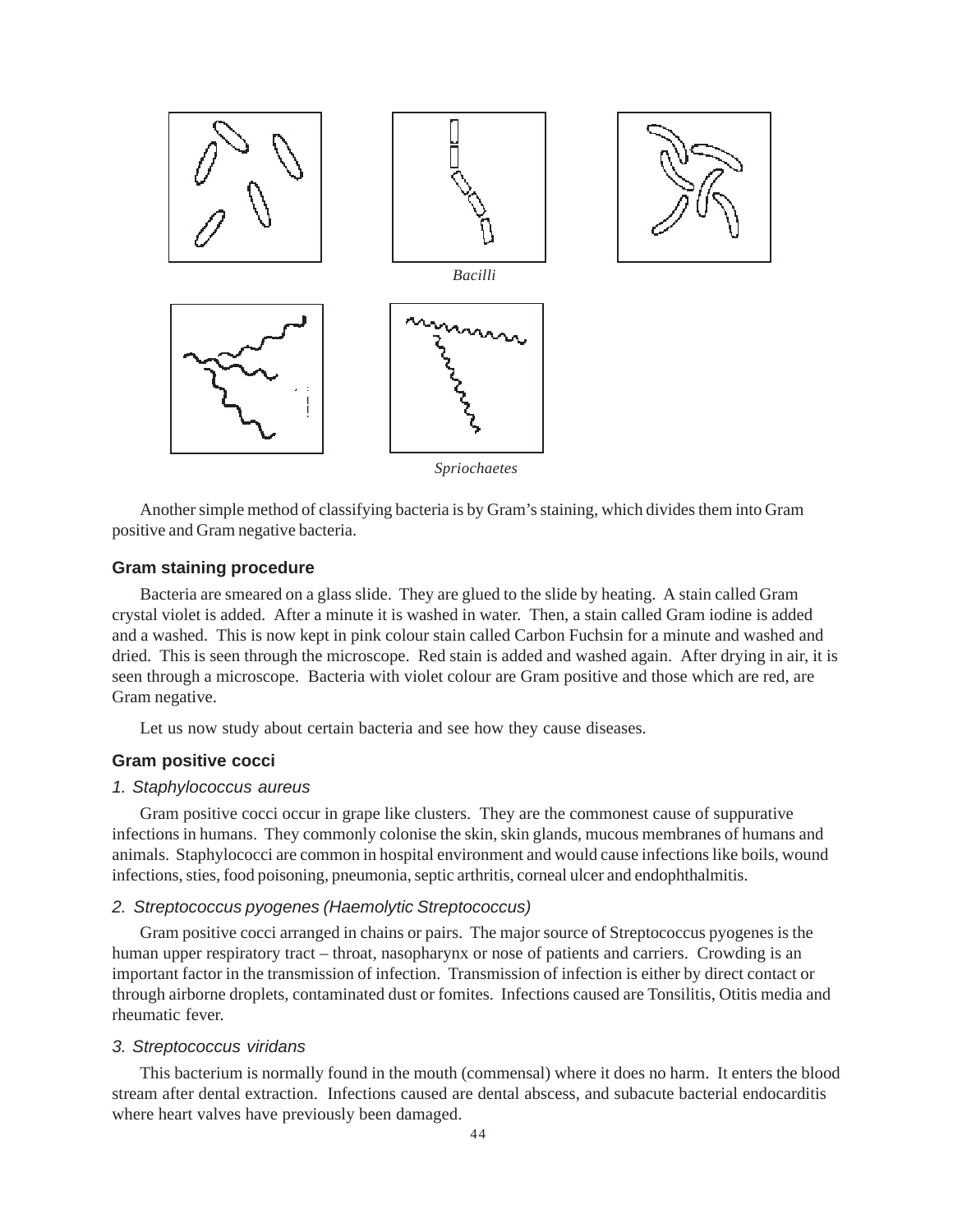#### *4. Streptococcus pneumonia*

Gram positive diplococci. Pneumococci are normal inhabitants of the respiratory tract. They are transmitted from one to another by inhalation of contaminated dust droplets or droplet nuclei. Spreading is facilitated by crowding. Pneumococcus is one of the most common organisms causing ocular infections like endophthalmitis, dacryocystitis and corneal ulcer. They also cause otitis media, meningitis and pneumonia.

### **Gram negative cocci**

#### *Neisseria (Meningoccus and Gonococcus)*

Gram negative diplococci. Transmission is essentially by airborne droplets. They cause serious infections in children and adults. In ophthalmology, conjunctivitis (ophthalmia neonatorum) in newborns is a severe infection caused by Gonococcus. They also cause keratitis and endophthalmitis.

#### **Gram positive bacilli**

#### *1. Cornyebacteria species*

Commonly known as diphtheroids. They are normal commensals living mainly on skin and mucous membranes. Diphtheria is a serious infection caused by them. They also cause membranous conjunctivitis.

#### *2. Bacillus species*

This organism produces highly heat resistant spores and is aerobic. They are present in soil, dust water and air and are common contaminants. Bacillus anthrax causes the deadly disease anthrax. It also causes anthrax of the lid and conjunctivitis.

#### *3. Clostridium species*

They produce spores and are anaerobic. This bacteria is found in both animal and human faeces and in soil and dust. Spread is by direct contact of wounds with soil, dust and faeces. Clostridium tetani causes tetanus, Clostridium welchi causes gas gangrene and food poisoning.

#### **Gram negative bacilli**

Some bacteria are: Escherichia coli Klebsiella Proteus Pseudomonas Salmonella species Shigella

Most of these bacteria are responsible for diarrhoea, dysentery, food poisoning, typhoid and wound infections.

Pseudomonas is important in ocular infections because it causes keratitis and endophthalmitis which is difficult to treat. These bacteria are found in human intestines, soil and water. It survives in disinfectant bottles, respirators and humidifiers. It is spread by direct and indirect contact. Infections caused are wound and burn infections, urinary tract infections and septicemia. It is resistant to many antibiotics and is a problem in many hospitals.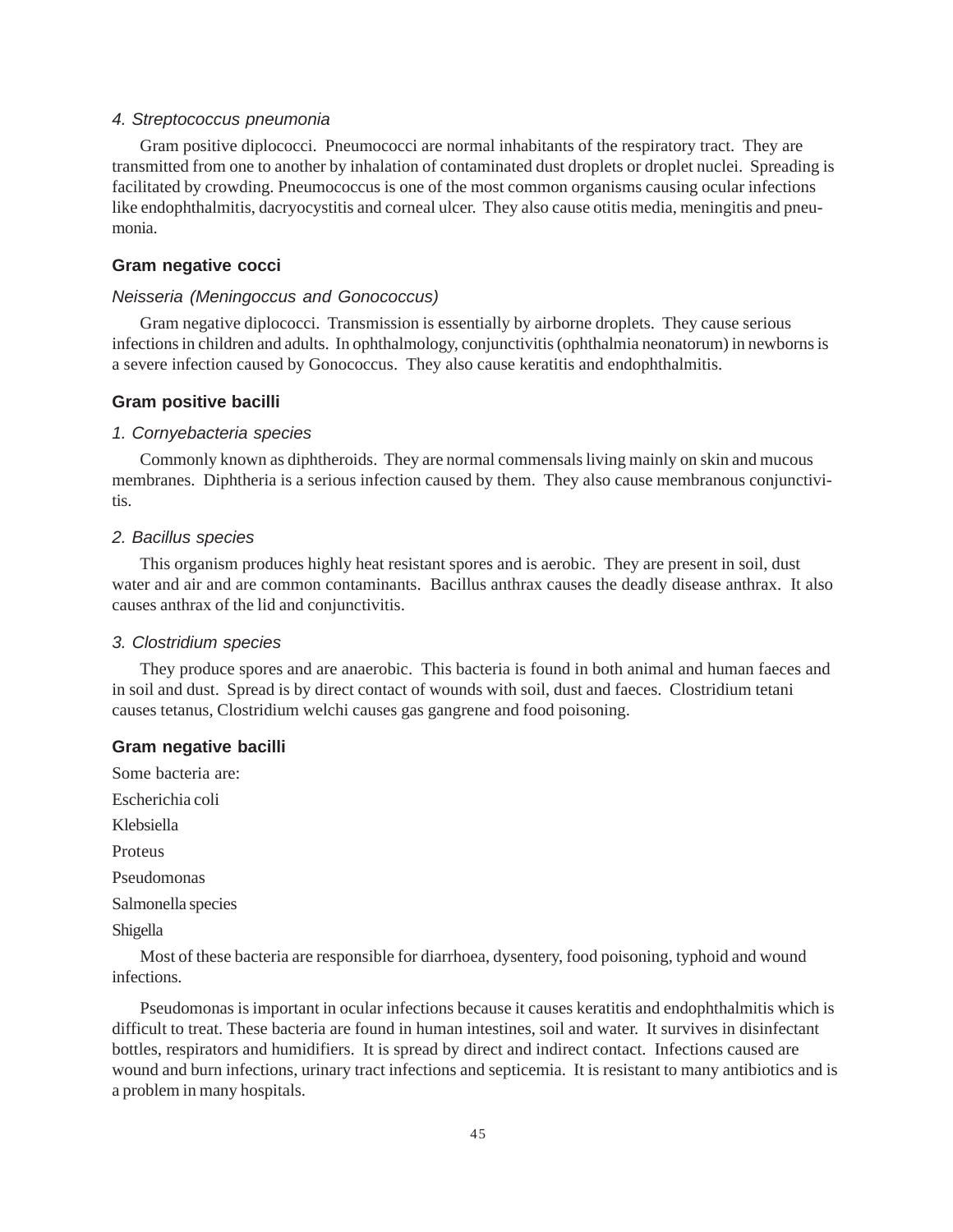### *Nocardia asteroids*

They are usually saprophytes in soil and live free in nature. Infection is acquired mainly by soil contamination, following injury. Common ocular infections caused are conjunctivitis, corneal ulcers and endophthalmitis.

### *Mycobacterium tuberculosis*

Gram stain is not used for this. Acid fast staining is used. Infection caused is tuberculosis and it is acquired by droplet transmission. Tuberculosis is difficult to treat. Four antibiotics have to be used for 6-12 months. Because of increasing in HIV infection, tuberculosis is also increasing.

# **Viruses**

Viruses are smaller than bacteria and can be seen only by an electron microscope. Numerous types of viruses are there; some of them which commonly cause infections in humans are Pox virus, Herpes virus, Adeno virus, Hepatitis virus, Polio, Mumps, Measles and Rubella virus, HIV virus and Rabies virus. All these viruses cause a variety of symptoms ranging from the common cold, influenza to the fatal diseases such as AIDS, yellow fever rabies, etc. In ophthalmology Herpes viruses and HIV are important agent of disease causing conjunctivitis, keratitis and retinitis. Viruses can enter the human body by the respiratory tract (inhalation), ingestion and inoculation. Viral multiplication is complex and takes place inside living cells. Viruses are very delicate organisms and can be readily killed by simple measures like washing with soap and water, boiling and common disinfections. Special antiviral drugs are needed to control the infections caused by viruses. Many vaccines are also available to prevent viral infection at birth e.g. Polio vaccine, MMR vaccine, Hepatitis vaccine.



# **Fungi**

Fungi have been recognised as causative agents of human disease from very early times. Fungal infections are very common and some of them cause very serious and even fatal diseases. Most fungi are



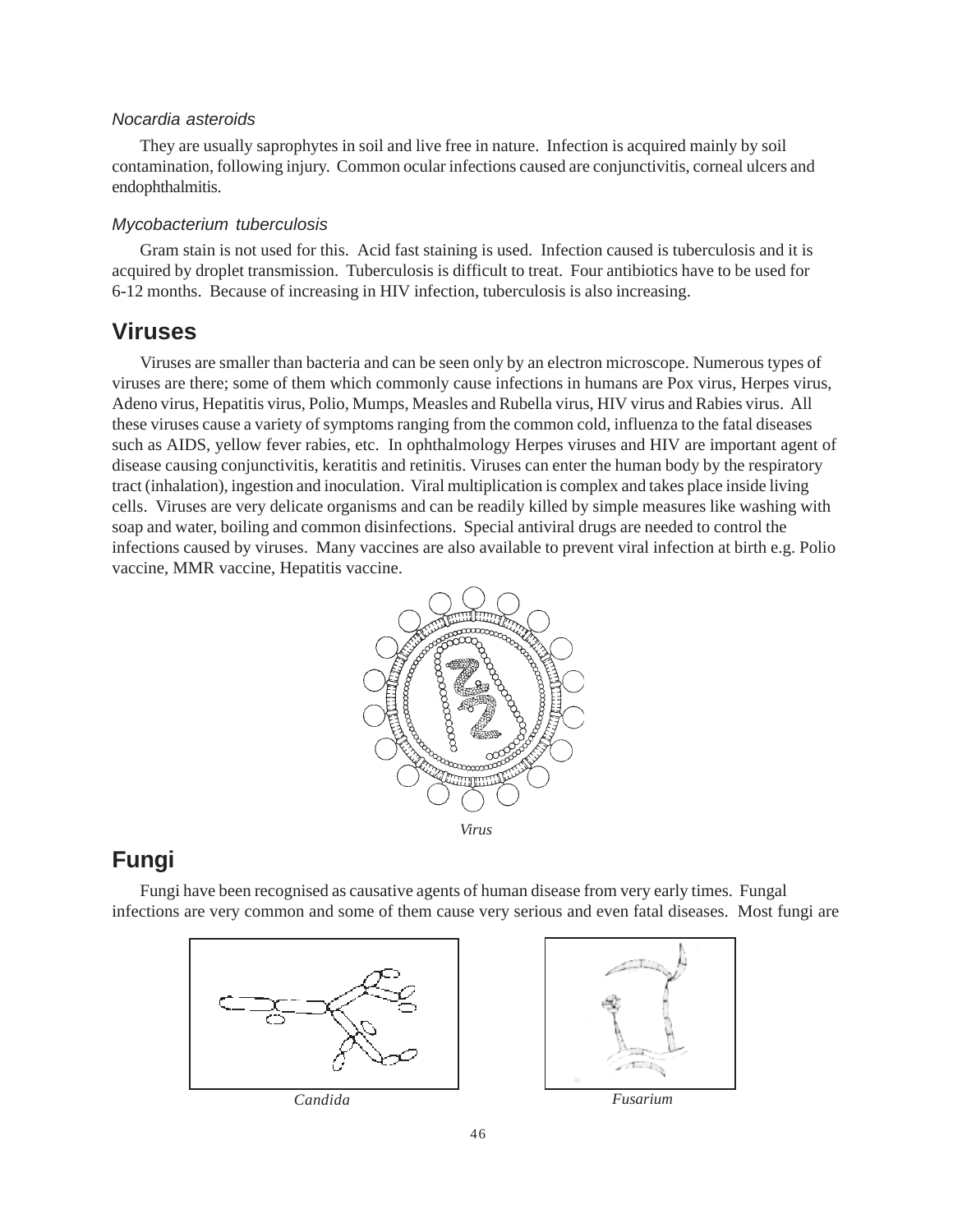

present in the soil as saprophytes and human infections are mainly opportunistic. It is very difficult to treat fungal infections. We have to use antifungals for a very long time.

The different disease caused by various fungi

- 1. Infections of hair, skin and nails known as Tineas. It is caused by Dermatophytes.
- 2. Candida albicans is common in diabetic patients and patients taking antibiotics or corticosteroid treatment over a long period as it suppresses the normal flora. In ophthalmology candida causes corneal ulcers and endophthalmitis. It also causes oral thrush, vaginitis and other systemic infections.
- 3. Many other fungi like Aspergillus, Fusarium, Penicillium are very common especially in ocular diseases like corneal ulcers and endophthalmitis.

# **Parasites**

Parasites are organisms which are much bigger than bacteria and fungi. They can be seen with the naked eye. Parasitic infections are very common in developing countries. These infections are caused mostly be eating or drinking food and water contaminated by people's faeces which contain the ova and eggs of these parasites. Infection can also be acquired by walking barefoot. Some infections like malaria and filaria are caused by mosquito bites.

Some common parasites are:

- 1. Entamoeba histolytica dysentry (amoebiasis)
- 2. Malarial parasites Malaria
- 3. Filarial parasites Filariasis (elephant legs)
- 4. Hook worms Anaemia

In ophthalmology also they cause a variety of diseases like keratitis (caused by acanthamoeba).

# **Sterilisation and Disinfection**

# **History of infection control**

In the second half of the 19<sup>th</sup> century a French Scientist called Louis Pasteur made two important discoveries about bacteria. First he discovered that many diseases are caused by bacteria and secondly that bacteria could be killed by heat. Pasteur's name has been used to describe this method of killing germs. Pasteurization is the process of heating milk to about 140°F (60°C) and keeping it at that tempera-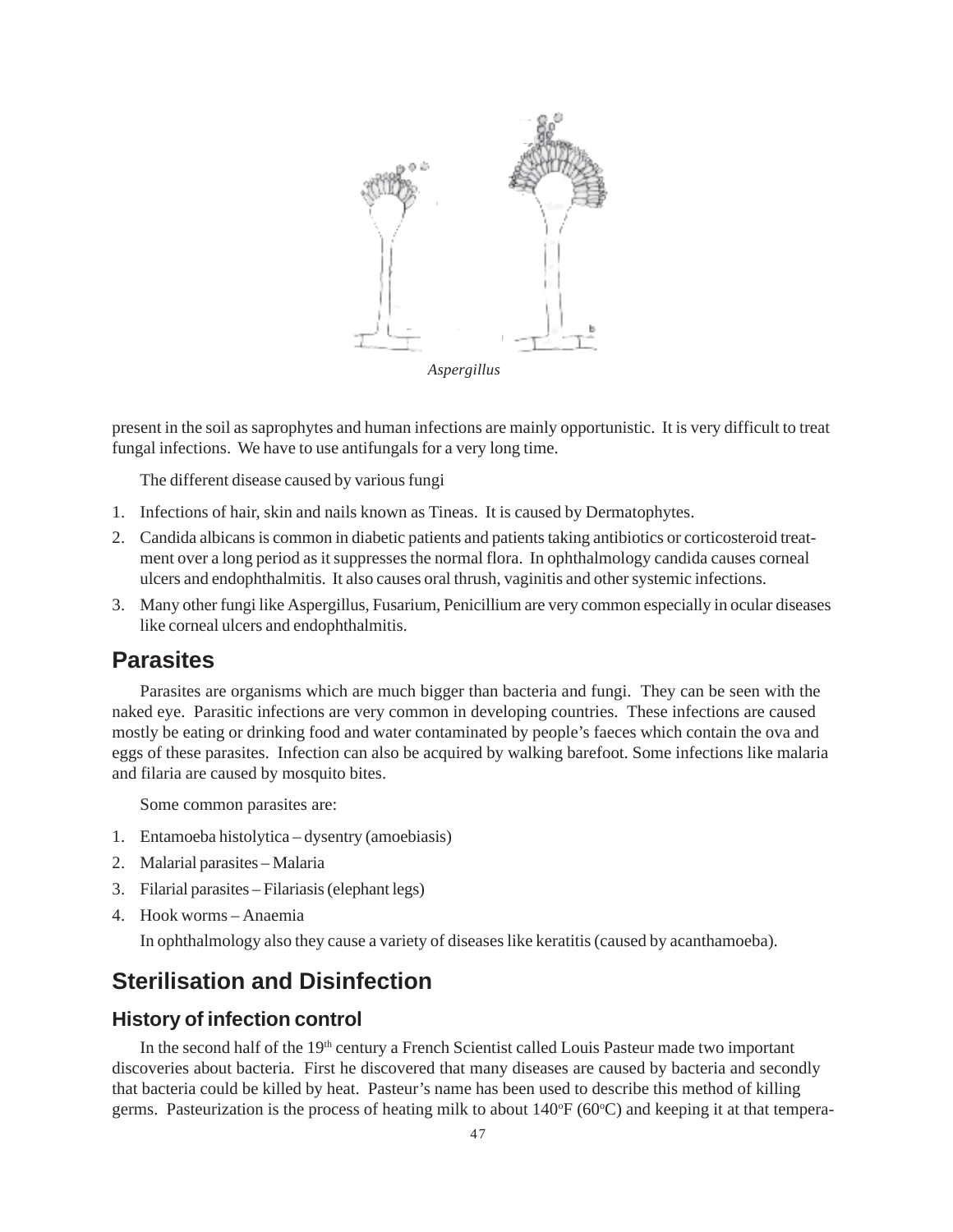ture for 1/2 hour followed by cooling quickly to 13°C. This kills harmful bacteria (pathogens) and makes milk safe to drink. An immediate application of Pasteur's work was the introduction of antiseptic techniques in surgery by Joseph Lister, a British surgeon (1867) effecting a pronounced drop in mortality and morbidity due to surgical sepsis. Lister's antiseptic surgery involved the use of carbolic acid and was a milestone in the evolution of surgical practice. Also, surgical instruments were made aseptic by being dipped in carbolic acid solution. Lister's technique was a major advance in the battle against disease.

# **Definition**

# **Sterilisation**

Sterilisation is defined as the process by which surface of an article or medium is freed of all microorganisms either in the vegetative or spore state.

# **Disinfection**

Disinfection means the destruction of all pathogenic organisms or organisms capable of giving rise to infection.

# **Antisepsis**

This is used to indicate the prevention of infection usually by inhibiting the growth of bacteria. Chemical disinfectants, which are applied to skin and mucous membrane to prevent infection, are called antiseptics.

Principles of aseptic technique are most often used when carrying out a surgical dressing but are equally important in any procedure which is likely to permit the entry of microorgansims into the tissues. i.e. intravenous infusion, catheterisation. The most important principles of asepsis are:

- 1. Hands must be washed at the beginning of the procedure and at any time during it when an unsterile article is touched.
- 2. Nurses with infected skin lesions or throat lesion should not carry out any procedure involving aseptic technique.
- 3. Dressing trolleys should be cleaned in the prescribed manner.
- 4. Nurses must always have their hair tied up so that it doesn't fall into the sterile field.
- 5. Soiled dressing must be removed carefully from the wound, to prevent scattering of organisms into the air.
- 6. Used dressings should be put straight into a bag provided for the purpose and later incinerated (burnt).
- 7. Neither the wound nor any part of a sterile item, which will come into contact with it, may be touched by hand. A strict no touch technique should be adhered to. If any sterile item is contaminated by touching an unsterile area, it should be immediately discarded.
- 8. Opportunity for infection is minimised by unnecessary talking and movement.
- 9. Minimum exposure to wounds and minimum disturbances to clothing and linen also minimise infection.
- 10. As most of the infections are caused by droplets spread, one must cough with mouth closed.

Various agents of sterilization can be classified as physical agents and chemical agents.

# **A. Physical agents**

1. Dry heat: flaming incineration, hot air oven.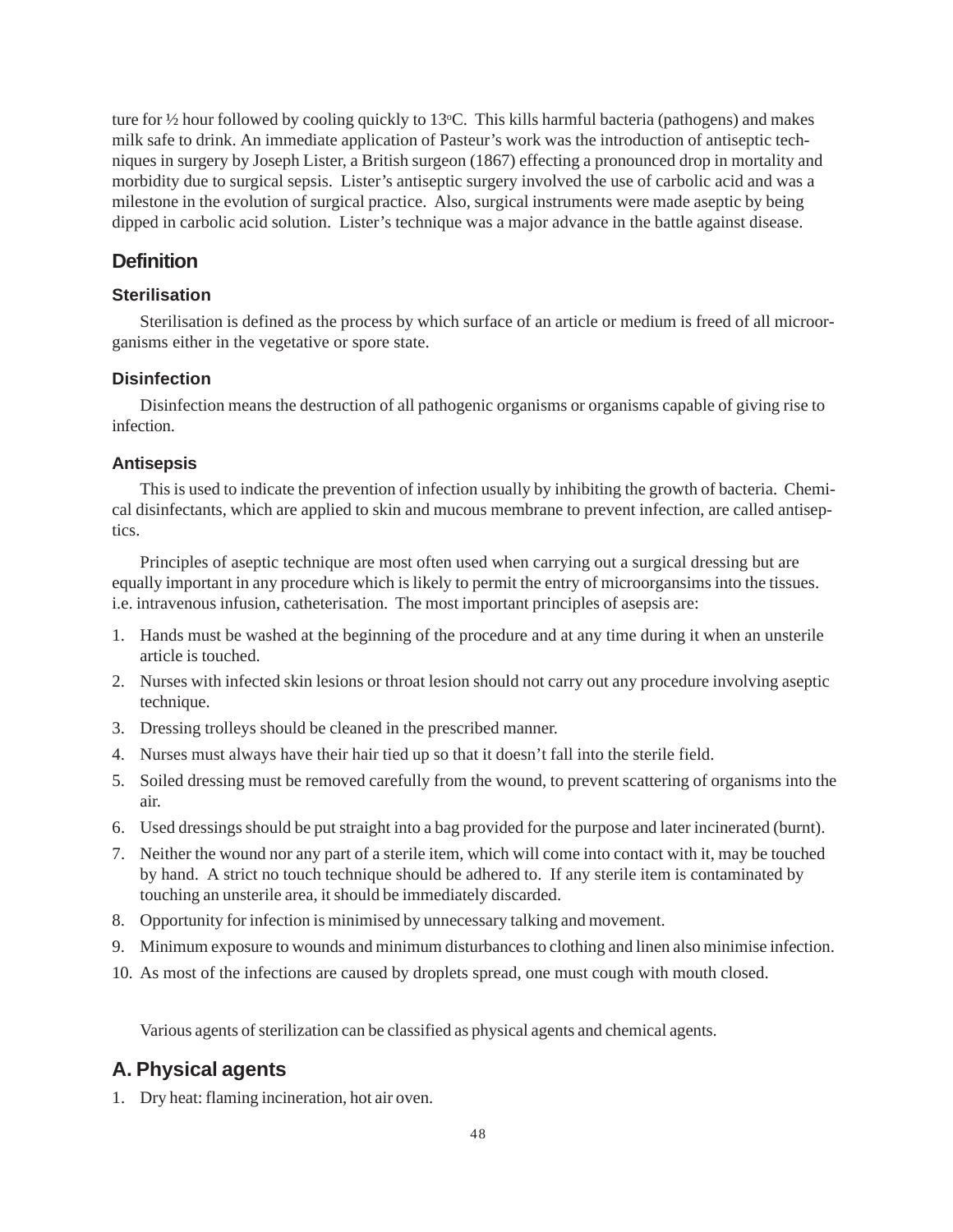- 2. Moist heat: pasteurization, boiling, steam under normal pressure, steam under pressure (autoclave).
- 3. Filtration
- 4. Radiation
- 5. Gas sterilisation

### **1. Boiling**

All pathogenic organisms are killed within 10 minutes of boiling at 90°-100° but the spore forming organisms like tetanus, gas gangrene, require a longer period of boiling.

The instruments should be cleaned properly before immersing in boiling water, as blood, pus etc prevents the organism from being killed. Protect the tips of delicate instruments with a rubber tube. Put the instruments in a tray with holes in the bottom to allow the boiling water to circulate. The instruments should be completely immersed in water. Allow the instruments to boil for 10 minutes after the water comes up to boiling point. The lid of the steriliser should not be opened during the period.



### **2. Autoclaving**

This is a safe method of sterilisation. The

mechanism is steam under pressure. Steam is

*Autoclave*

water vapour, it is saturated when it contains a maximum amount of water vapour. Direct saturated steam contact is the basis of the steam sterilisation process.

The steam must penetrate every part and fibre of the item to be sterilized for a specified time at the required temperature. Steam kills organisms by the coagulation of the cell protein. The steam will condense when it meets the cooler surface of the items in the autoclave and the latent heat released on condensation will penetrate and kill the organisms. Materials, which may be sterilised by autoclave, include: Linen, instruments, rubber, liquids etc. The timing of the autoclave will depend upon the type of materials being autoclaved.

## *Example*

15 pounds pressure 120 degree centigrade 30 minutes for linen instruments, dressings etc.

15 pounds pressure 120 degree centigrade 10 minutes for rubber items i.e. gloves.

15 pounds pressure 110 degree centigrade 30 minutes for liquids.

#### *Bowie dick test*

To check whether the autoclave is functioning correctly special test run is done which is a shortened cycle. The test is to check the efficiency of air removal from the chamber during the pre-vaccum cycle. About 30 towels are arranged in a pile. Autoclave tape should be placed on the top, middle and bottom towels. The towels are made into a tight pack and the test run performed. The autoclave tape should change colour on all the three towels if it is functioning properly.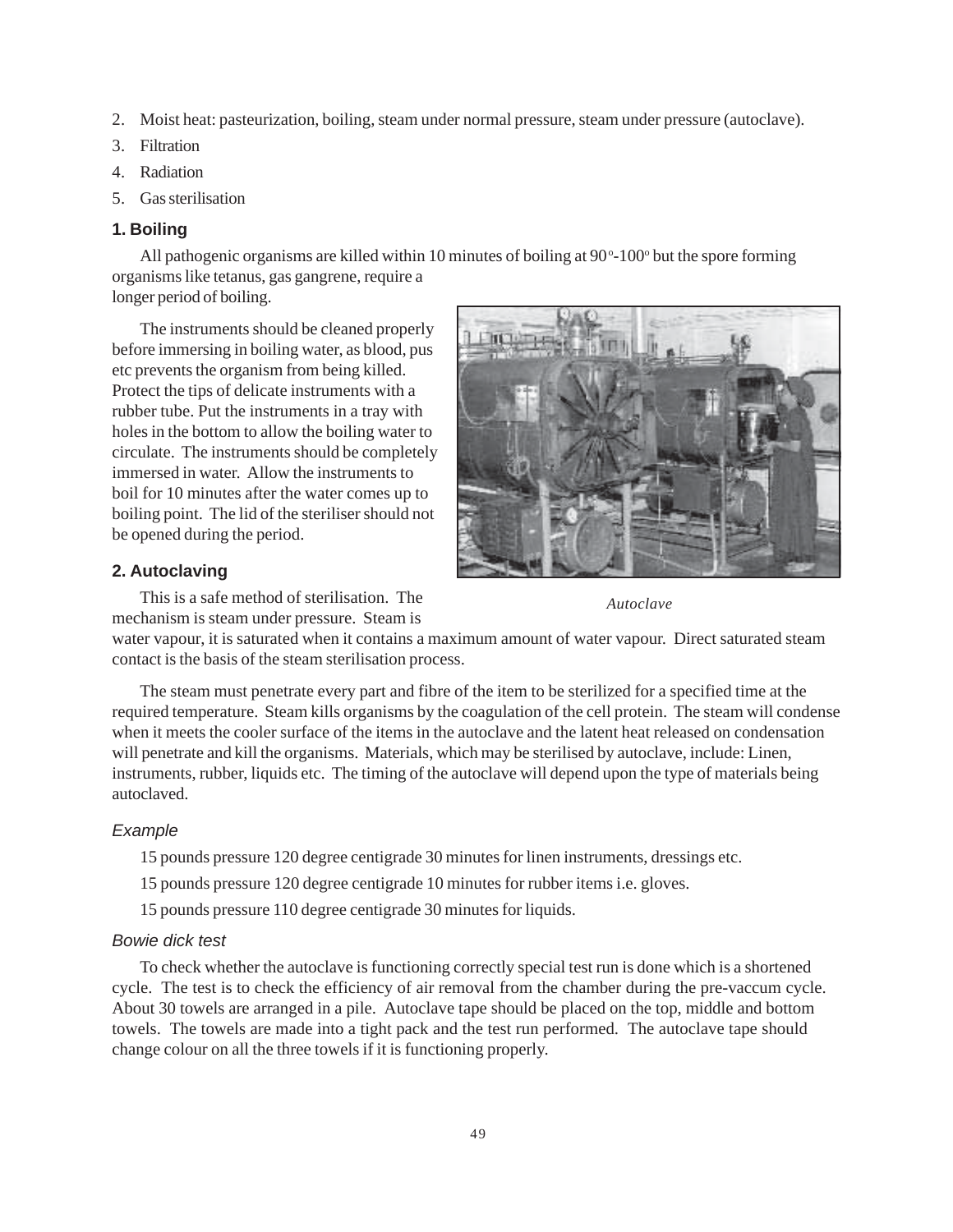### *Packing of bins for autoclaving*

Instruments should be thoroughly cleaned by washing in warm water. A toothbrush can be used to clean delicate instruments. An ultrasonic cleaner can also be used to clean delicate instruments, it is especially useful for unblocking cannulae. Care should be taken when drying the instruments not to damage the tips. Rubber tubing should be used to protect the delicate tips of instruments. Separate each set and put in trays. Place the trays inside the bin after spreading a towel inside. Place one towel with autoclave tape on in the bottom, middle and top of the bin. Close the bin and keep the holes open so that the steam can penetrate inside the bin.

#### *Linen*

Gowns are folded and packed in such a way so the inside part faces outside to enable surgeons and nurses to put them on without touching the outside. Towels are folded so that the holes of the towel are visible. These items are placed in the bin or in a separate pack with autoclave tape placed as before. Avoid packing items too tightly, to enable penetration of the steam in each and every layer of the items.

#### *Loading an autoclave*

Check whether the holes of the bins are open. Do not overload the autoclave, as the steam cannot penetrate easily. Do not load liquids with instruments because the sterilization time is different. Set the correct pressure and timing. Close the door of the autoclave and switch on.

#### *Unloading*

Once the cycle has finished, switch off and allow the pressure to come down. Open the door slowly. Close the holes of the bins immediately to prevent microorganisms entering and avoid any contact with unsterile area. Take out the bins, using a clean cloth to prevent burning your hands. Store the sterile items in their designated place.

#### **3. Gas sterilisation**

Ethylene oxide is effective gas for sterilising instruments and other materials which would otherwise be damaged by heat and chemical disinfectants.

For example: Vitroprobes, cryoprobes, fibre optic light, lens, etc. Sterilisation time is 100 minutes at a temperature of 55 degree centigrade complete cycle takes 3 hours.

#### *Preparation for gas sterilisation*

Any lubricant should be removed from instruments, as the gas cannot penetrate. All items should be cleaned and dried and any detachable parts taken apart. Make sure items are dried thoroughly before packing as water and ethylene oxide, form a harmful gas.

#### *Packing*

Double thickness paper (Dennison wrapper) is used for packing. Items can also be packed in a polythene bag. Check the bag or paper is not damaged before using. Before sealing the items in the bag, make sure there is no air in, to avoid rupture when the vaccum forms in the steriliser.

#### *Loading the steriliser*

Items should be loaded in the steriliser carefully to allow free circulation and penetration of gas. Avoid overloading – air space should be provided between the chamber ceiling and the top package. Items should not touch the wall of the steriliser. Then the sterilised articles are kept outside for 24 hours or 8 hours in an aerator. This will remove the irritating quantity of Ethylene oxide.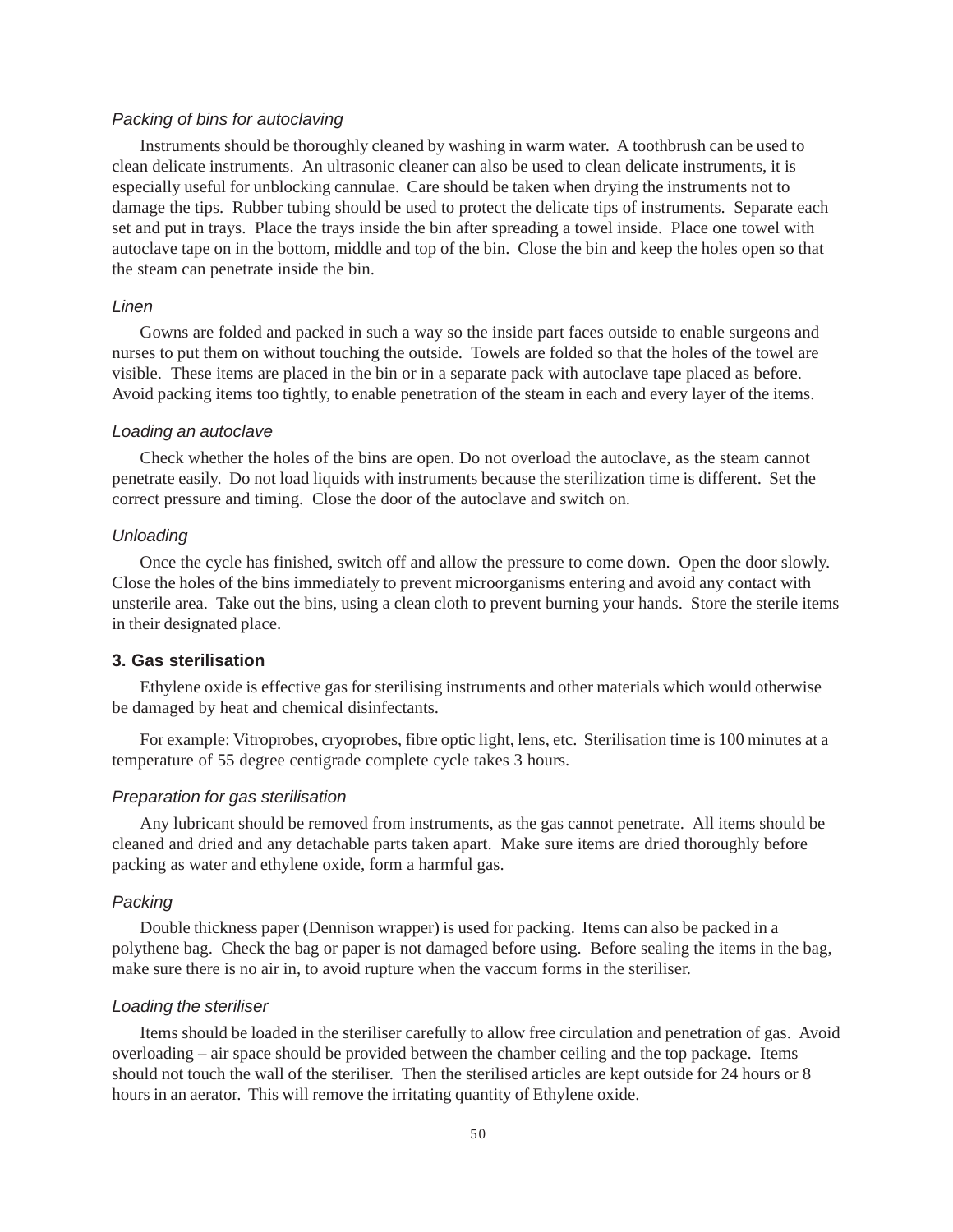### **4. Hot air oven (dry heat sterilisation)**

This method kills microorganisms by destroying their shape and agglutination (causing them to stick together). Sterilising time is 160 degree centigrade for 1 hour. As always instruments should be thoroughly cleaned before sterilising.

#### *Method of loading*

Allow space between items and the chamber to ensure free circulation of hot air.

#### *Advantage*

It is a safe method for glass articles. Dry heat does not blunt the edges of sharp instruments. It is particularly suitable for sterilising eye instruments. Instruments do not become corroded as with repeated autoclaving / boiling.

# **B. Chemical agents**

Chemical agents cause death of the microorganisms by protein coagulation and breaking of cell membrane.

- 1. Alcohol
- 2. Formaldehyde (Formalin)
- 3. Glutaraldehyde (Cidex)
- 4. Iodine & Chlorine
- 5. Carbolic acid & Lysol
- 6. Ethylene oxide
- 7. Potassium permanganate
- 8. Bleaching powder

### **Qualities of good antiseptic**

- 1. Should kill all microorganisms
- 2. Have speedy action
- 3. Be stable
- 4. Safe and easy to use
- 5. Must not cause irritation
- 6. Must not corrode metals

### **Chemical sterilisation**

This method is mainly used for sharp instruments as boiling can blunt the sharp cutting edges of delicate instruments.

Dettol, savlon, cidex etc., are the chemicals used for sterilisation of sharp instruments.

#### *1. Cidex*

This is a bactericidal chemical disinfectant. It kills microorganisms including spores. Microorganisms are killed 3-6 hours immersion. Spores are killed after 10 hours immersion.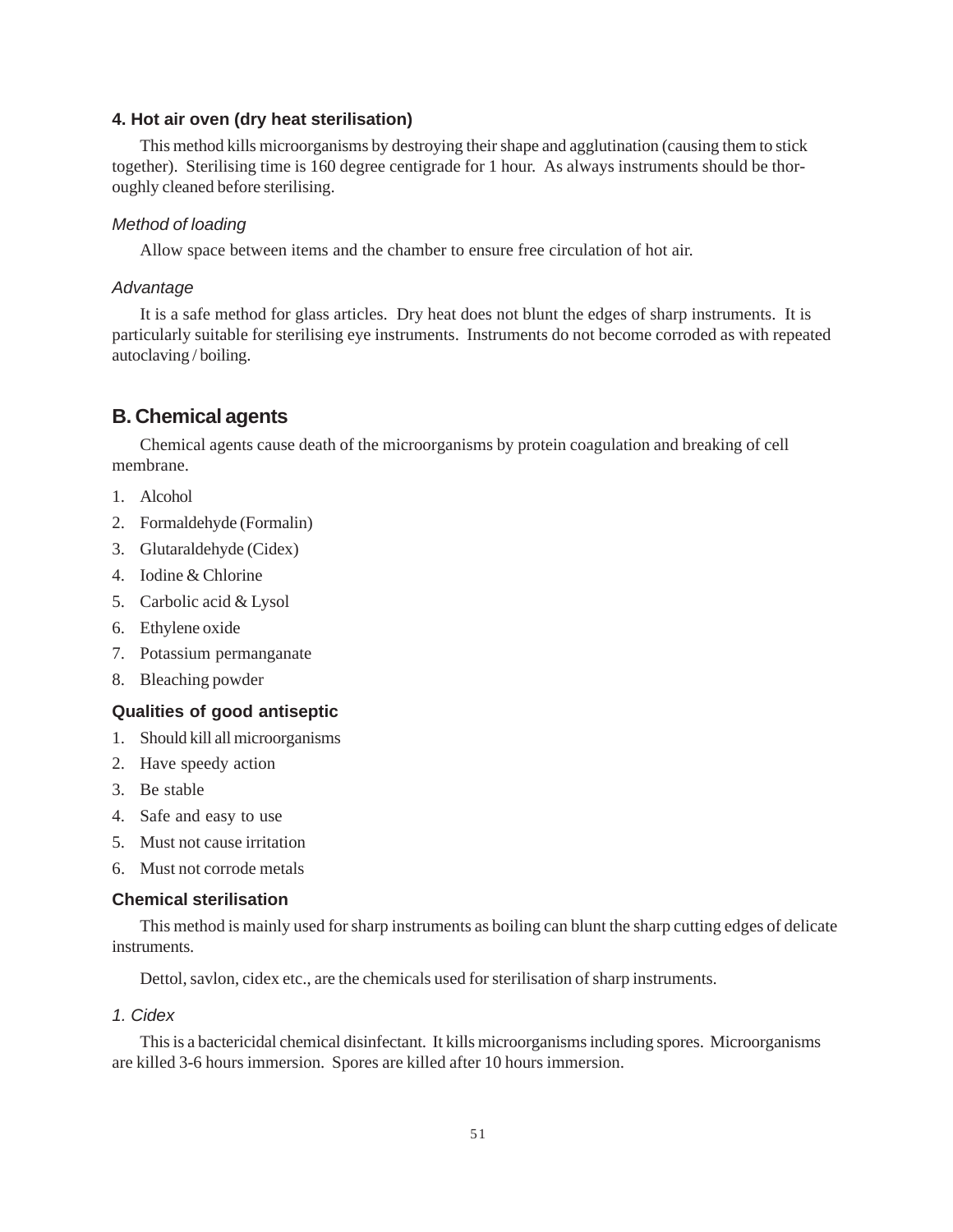#### Method of mixing cidex

A container of activator is supplied with the cidex can. Open the cidex can and add the activator, making sure it is all mixed in the solution. Care must be taken to avoid skin contact with cidex as it is corrosive. If this does occur, wash the affected part under running water. Cidex is also an irritant to mucous membranes so once it is added to a tray of instruments they should be covered with a lid. After mixing, the can of cidex can be used for 15 days. Record the date of mixing on the side of the can.

#### Preparation of instruments

Wash and dry the instruments carefully. Place the instruments in a tray. Add cidex to the instrument tray. Make sure all the instruments are completely immersed in the cidex. Cover the tray and let the instruments soak for 3-6 hours. Before use, the instruments should be rinsed thoroughly with distilled sterile water.

## *2. Formalin*

Formalin is used to sterilise operation theatre and patient's room. This is available as tablets and liquid. It evaporates quickly and kills the germs. As it irritates skin, it is not used for skin.

#### *3. Potassium permanganate*

Potassium permanganate is used to clean wounds and for gorgling.

### *4. Alcohol*

Pure alcohol will not kill bacteria. Only 50% or 70% solution is used. It takes one hour to kill ordinary microorganisms. It is used to clean hand.

#### *5. Bleaching powder*

This is used to clean excreta and urine.

#### *6. Iodine*

The tincture of iodine is used to sterilise skin.

#### *7. Dettol*

Used to wash hands at 2% to 5%. Add 10-20 drops of a glass of water and use to clean room.

#### *8. Mercuric bicarbonate*

This is used to sterilise rubber articles. This is strong. 1:1000 solution is used for 30 minutes.

#### *9. Lysol*

This is a mixture of carbolic acid and soap solution. Sharp instruments like needle, knife and scissors are kept for 4 hours.

### **Sterilisation of the operation theatre**

The operation theatre is first wiped clean with soap water to the extent one's hand can reach. Then it is washed with water and wiped with dettol. Chairs and tables and other items are also cleaned like this. Then formalin 90ml mixed with boiled water is evaporated in osicare. This will ensure sterilisation of the theatre in 30 minutes. The theatre must be used 12 hours after sterilisation.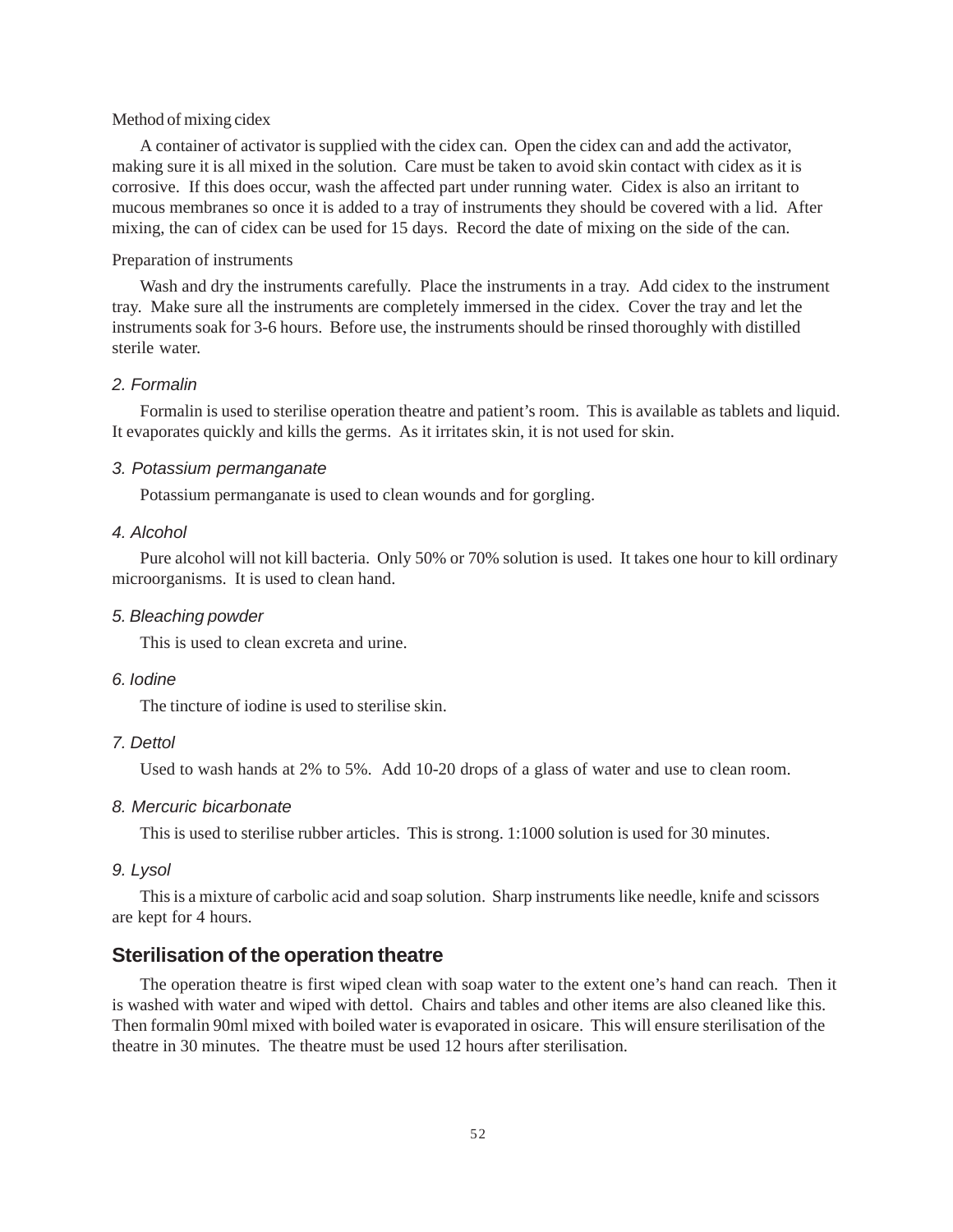# **Guidelines for nurses in relation to microbiology**

# **Outpatients**

- 1. Madras eye (viral conjunctivitis) is caused by virus. As patients with Madras eye spread the disease all the time, they must not be kept in the waiting room. They must be attended to and sent to the doctor immediately.
- 2. After testing infected patients, the nurses must wash their hands well and also the instruments.
- 3. Handle sterilised apparatus carefully. Keep sterilized swabs and bandages closed.
- 4. Use new disposable syringes.
- 5. Keep tonometer clean.

# **Operation theatre**

- 1. The work of the nurses in the operation theatre is important. They must always see that microorganisms never enter the theatre.
- 2. They must see that patients and assistants of the hospital follow the rules of the theatre and warn them accordingly.
- 3. Keep sterilised articles from any contamination.
- 4. The nurse must never be afraid of accepting mistakes or mishap, and must be ready to reveal it to the superiors. This honesty will save the sight of the patient. For example, when a sterilised apparatus falls down on the floor by mistake, it must be taken away with the permission of the surgeon. If, on the other hand, it is not reported to the surgeon for fear of reprimand, it will affect the sight of a patient.
- 5. If a nurse has a wound, or is suffering from infectious diseases like fever or cold, she must avoid working in the theatre.

# **The duties of a ward nurse**

- 1. The nurse must supervise whether sanitary staff cleans the patient's rooms.
- 2. Keep the bed sheets clean.
- 3. All waste materials must be immediately removed from the ward.
- 4. Keep in separate rooms patients with infectious diseases and those who have undergone surgery.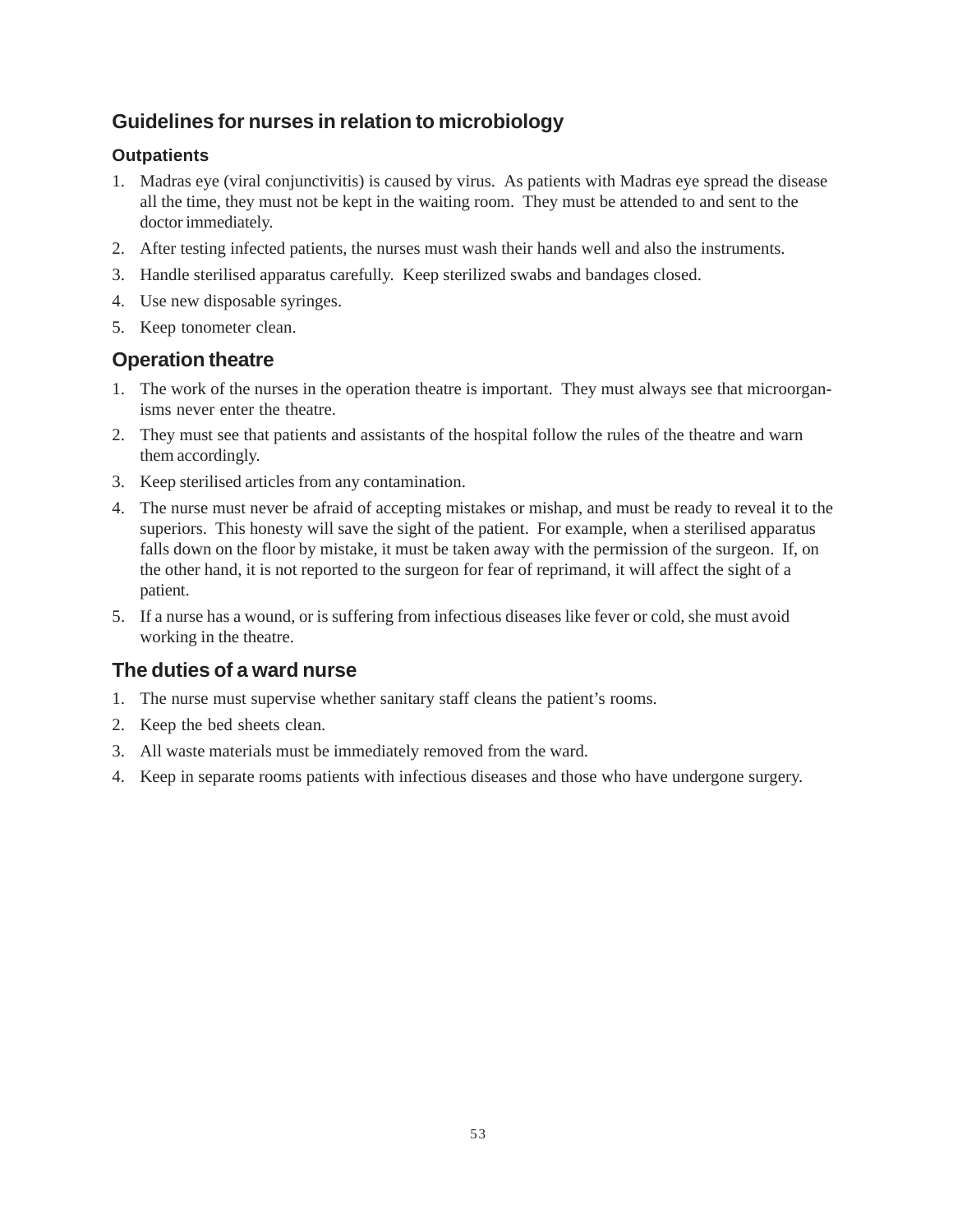# **Chapter 7 Ward and Out Patient Nurses (Records of Ward and OP)**

# **Guidelines for Nurses of In and Out-patients**

- a. Irrigation of the eye
- b. Dressing the eye
- c. Revision of drug administration
- d. Setting up trolley with required articles
- e. Testing obstruction of lacrimal sac
- f. Taking culture & sensitivity
- g. Tension Recording
- h. Eye lash clipping

# **A. Eversion of Lids**

# **Lower lid**

This is easy, the lid is drawn down and the patient is asked to look up.

# **Upper lid**

Ask the patient to look down. Hold the upper lid with thumb and index finger and pull it away from the eye (see 7.1a). With the help of the small finger of the other hand a glass plate, the upper margin tarsal plate is pulled down and the lid is turned up (fig 7.1b).

After sufficient practice, eversion of the eyelid can be done with one hand only. This method is helpful in everting the lid when there is itching of the eye.





*Eversion of eyelids*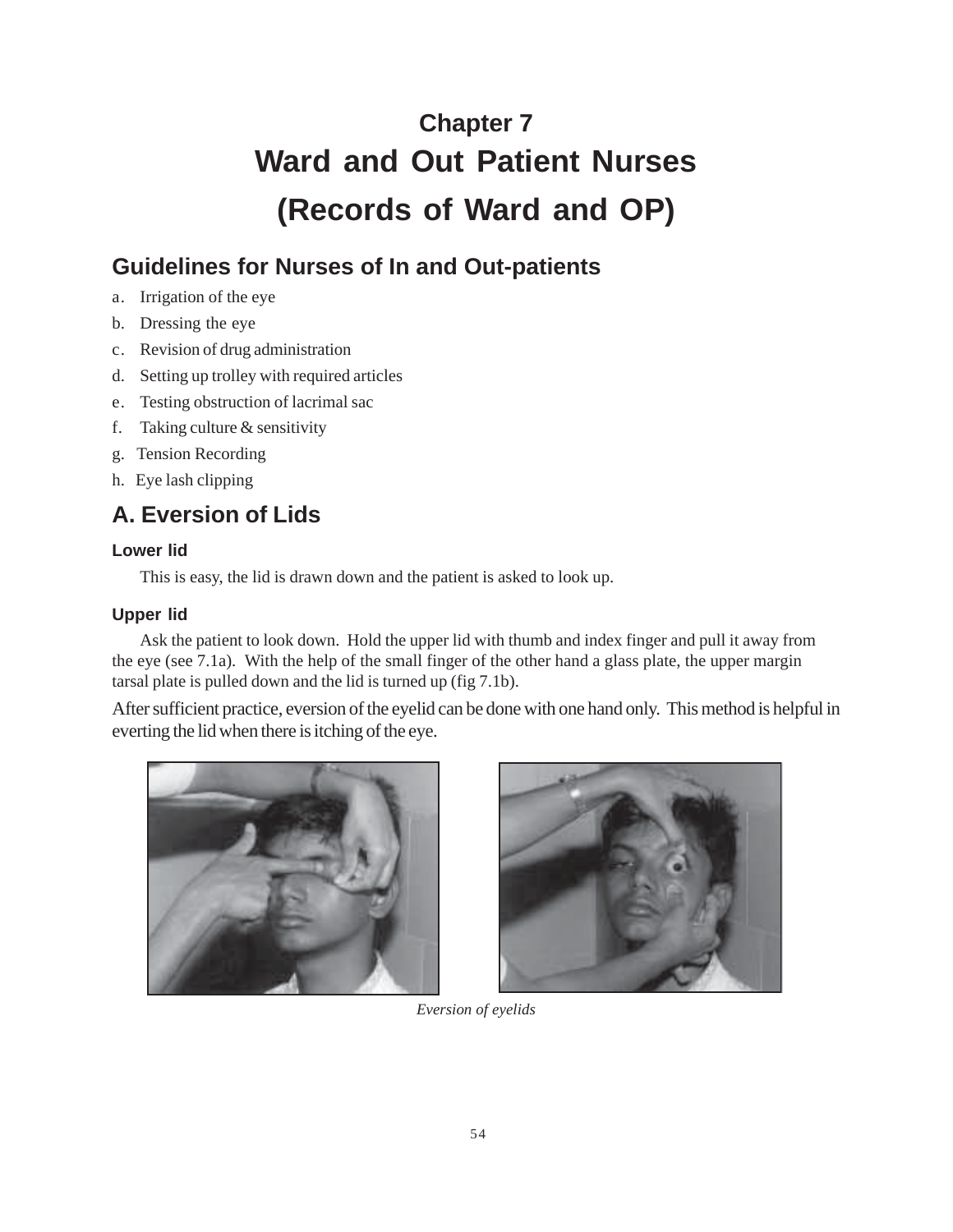# **B. Irrigation of the eye**

It is necessary to irrigate the eye when some alkaline substance falls on it. You need the following equipments:

- a. A bottle of sterilized normal saline
- b. Kidney tray
- c. Local anaesthetic
- d. A towel to protect the patient's face
- e. Sterilized swabs
- f. Receiver tray

# **Procedure**

- a. Explain the procedure to the patient and ask him/her to lie down.
- b. Put a towel around the patient's shoulder.
- c. Wash and dry your hands.
- d. Apply local anaesthestic drops.
- e. The kidney tray is held firmly, against the face.
- f. Separate the lashes with fingers. Instead of irrigating the eye first, practise on the cheek first.
- g. Saline should be poured continuously and uniformly. Ask the patient to look up and down and sideways. In order to the expose the conjunctiva fully wash all parts of the conjunctival sac. Straighten the upper eyelid. Use the entire amount of liquid given to wash.
- h. After irrigating the eye, dry the eyelashes with the sterilized swab. Remove the tray and see that the patient is comfortbale.
- i. Record the procedure and remove the instruments

# **Note**

Instead of a bottle, you can use intravenous infusion set. Suspend 0.9% sodium chloride solution from a drop stand and attach the infusion set to it. Wash the eye as detailed above. You can regulate the flow of liquid by adjusting the clip.

# **C. Removing subtarsal particle**

It is easy to remove subtarsal particles. Seat the patient with a headrest. Focus good light on the eye. Evert upper eyelid and remove the particle.

# **D. Schiotz Tonometry**

Schiotz Tonometer is the instrument which is used to measure the intraocular pressure. The intraocular pressure is measured from the resistance given by the tonometer foot plate to the curvature of the cornea.

# **Method of measuring intraocular pressure**

#### **Requirements**

a. Schoitztonometer with 5.5 gm 7.5 gm and 10 gm weights.



*Measuring intraocular pressure*



*Irrigating the eye*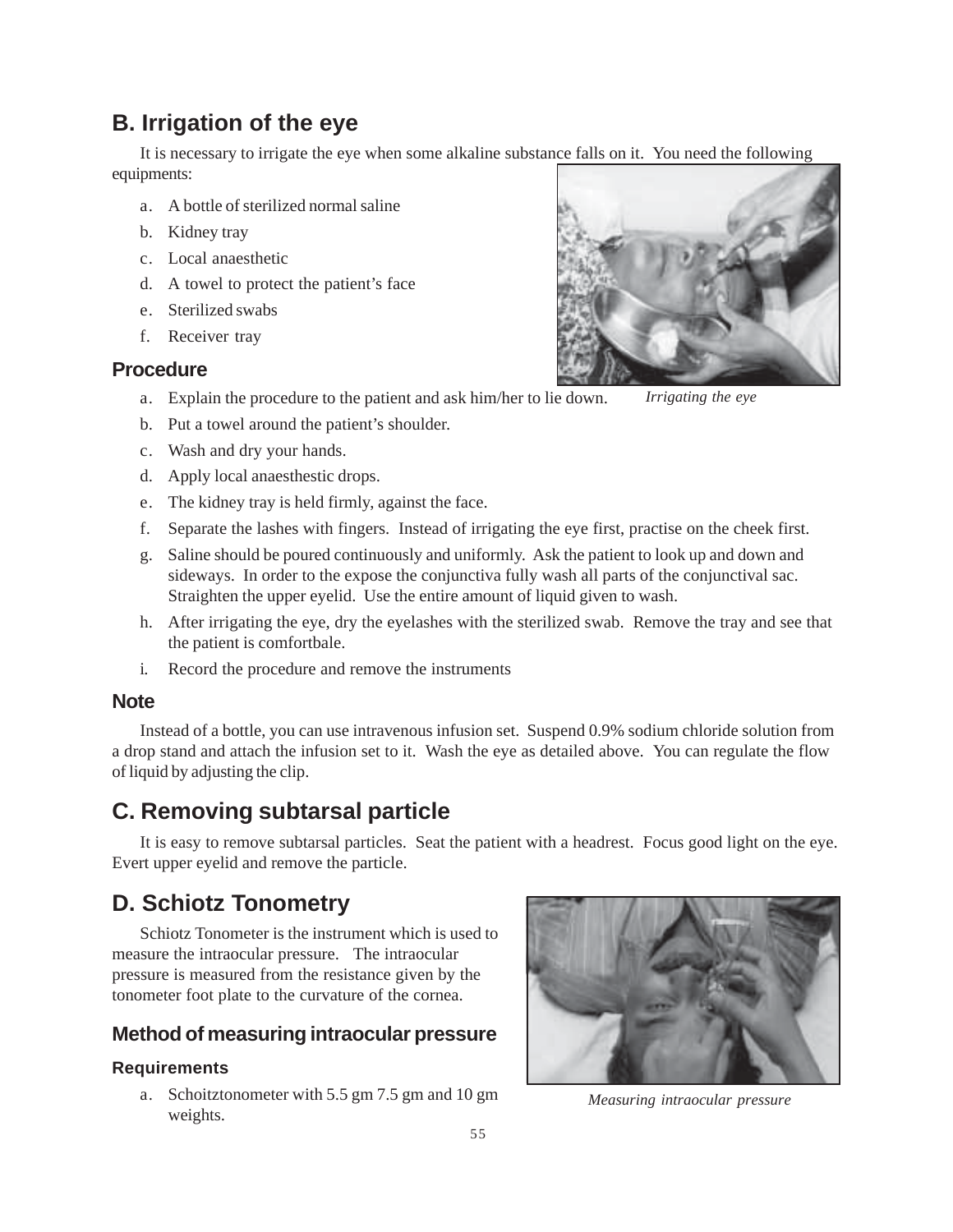- b. A table of readings of the intraocular pressure.
- c. 4% Xylocaine as local anaesthetic.
- d. Swabs.
- e. Kidney type tray.

### **Method**

- a. Explain the procedure to the patient and make him comfortable. He should be lying down with head on one pillow.
- b. Wash and dry hands.
- c. Instill local anaesthetic drops into the patient's eye.
- d. Add the lightest weight to the plunger.
- e. Ask the patient to look straight up.
- f. Separate the eyelids, putting no pressure on the eye. Fingers should rest on the orbital margin.
- g. Hold the tonometer so that the footplate rests on the centre of the cornea.
- h. Look at the scale of the tonometer to find out the degree of indentation. If the weight is not enough to indent the cornea, use a heavier weight.
- i. Use the chart to calculate the intraocular pressure for that particular weight, and that degree of indentation.
- j. Record the intraocular pressure in the patient's notes.

### **Sterilising the Instruments**

Before replacing the tonometer, dismantle it and clean the parts. Remove the weights, unscrew the plunger and clean them using swabs dipped in alcohol.

#### **Note**

The nurse must know which of the patients should not be subjected to this test.

# **E. Applanation Tonometer**

Goldman's Applanation Tonometer is capable of measuring intraocular pressure accurately to 0.5mm. It is more accurate than Schiotz Tonometer. This is used with slit lamp microscope. It measures the area of the circle made flat by the instrument on the flat and spherical part of the cornea. It has a prism with external area of the tonometer. A measuring drum attached to the slit lamp is inserted into the handle over the chamber.

# **Procedure**

- a. Explain the method to the patient and keep the patient in front of the slit lamp.
- b. Apply local anaesthetic to the eye and add a drop of fluorescein with the help of a fluorescein paper.
- c. Make the patient rest his chin in its place.
- d. Use blue filter; focus the conjunctiva. Open the slit beam, which is angled at  $45{\text -}60^{\circ}$  to the chamber.



*Applanation tonometry*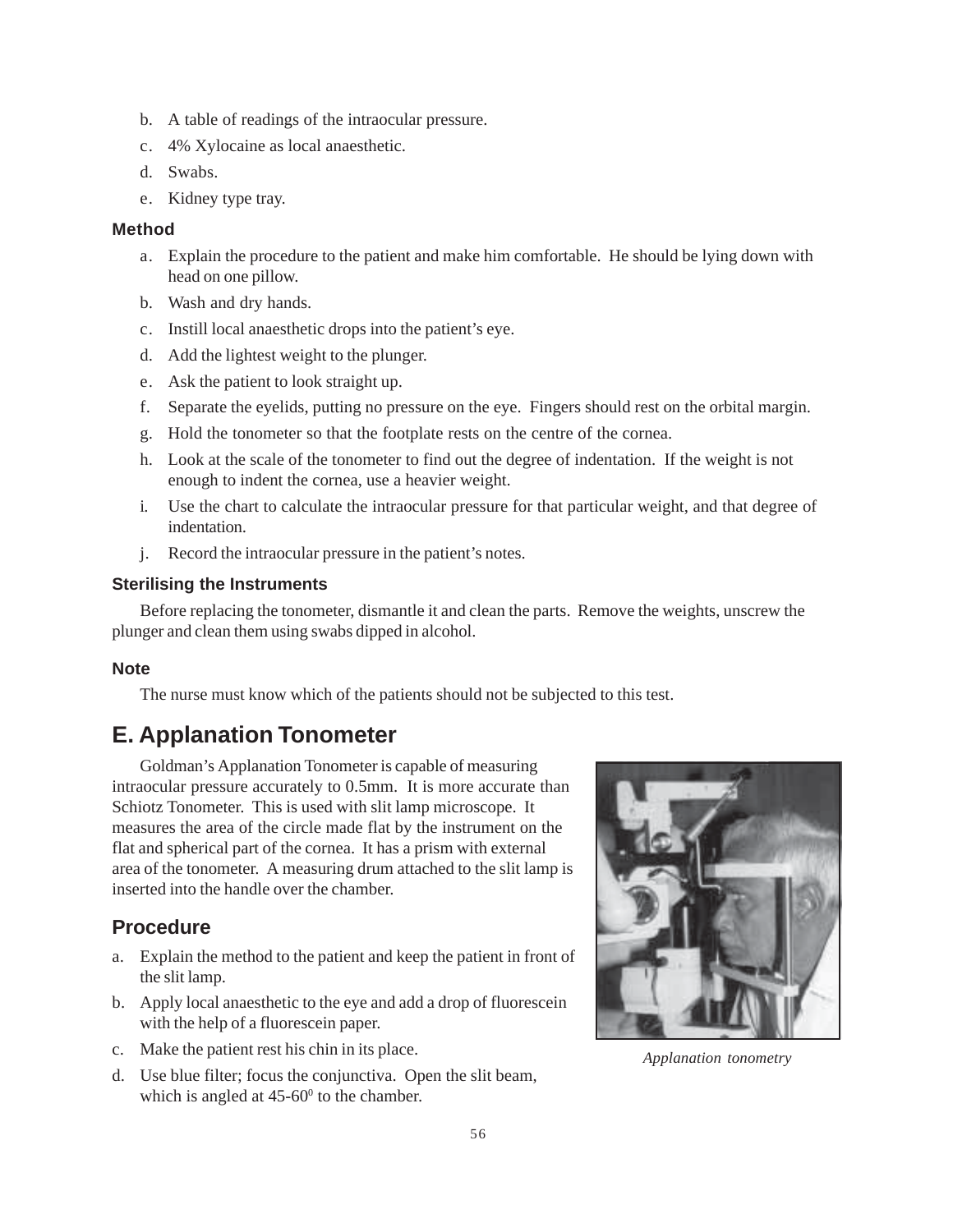- e. Make the patient open her eyes and keep that straight. There should be no friction between the margin of the lid and the instrument lest it causes the patient to blink.
- f. When the patient is ready, arrange the measuring drum. Move it along with slit lamp control lever so that the tonometer is near the centre of the cornea.
- g. Two bright yellow and green semicirles will be visible through the eyepiece of the microscope. Focus them with the help of the control lever so that the vertical lines separating the two parts is equidistant from top and bottom.
- h. Adjust the measuring drum towards upper valves. The two semicircles superimpose. The reading at which the two semicircles superimpose is noted.
- i. Multiply the reading by 10. The intraocular pressure is read in mm of Hg.

### **Note**

As the tonometer touches the cornea, it may cause infection. So clean the applanating tip and sterilize it with an antiseptic.

# **F. Syringing Lacrimal Ducts**

This is done to collect details about the lacrimal pathway.

# **Requirements**

- a. 2mm syringe
- b. Normal saline
- c. Local anaesthetic drops 4% xylocaine
- d. Sterilised swabs
- e. Blunt and bent .26 needle

## **Method**

- a. Explain the process to the patient.
- b. Get the patient to lie down comfortably.
- c. Wash and dry your hands.
- d. Apply local anaesthetic drops.
- e. Focus good light.
- f. Make the patient look up, insert the needle dilator vertically through the sac hole and twist crosswise.
- g. Inject saline gently, taking care not to increase the pressure in the track. An increase in pressure will affect the tissue. If the patient feels the taste of saline in the throat or nose, there is no obstruction. (Ask the patient to swallow the solution). If the solution comes through other puncture, then there is obstruction.
- h. Before the patient leaves, ensure that the patient is comfortable.
- i. Record the process and the result.
- j. Clean the instruments and dry them.



*Syringing lacrimal duct*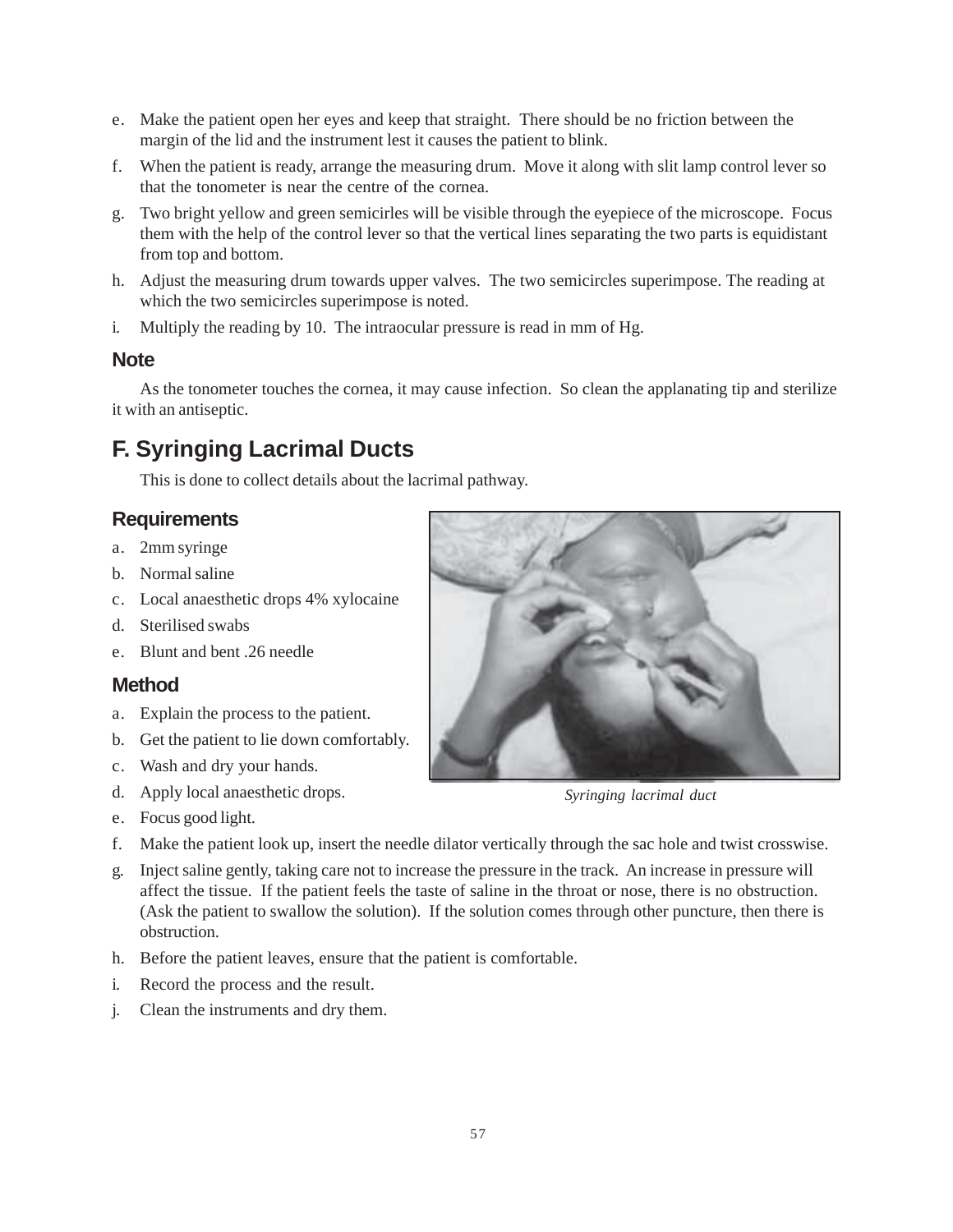# **G. Bandaging the eye**

A bandage is applied to prevent movement of the eyelids, to assist in healing of corneal abrasions and after operations.

# **Method**

Ask the patient to close both eyes gently. Close the affected eye with an eye patch. Standing in front of the patient, take a turn on the cheek of the affected eye and around the head. Adjust the hole at the ear. Repeat the turn and finish pinning the bandage on the forehead over the good eye. Ensure the patient feels comfortable.

# **H. Conjunctival Culture**

It is a usual procedure to take conjunctival culture on the eye before intraocular surgery. The following are required:

- a. Spirit lamp
- b. Culture plate (Blood agar)
- c. Match box







*Conjunctival Culture*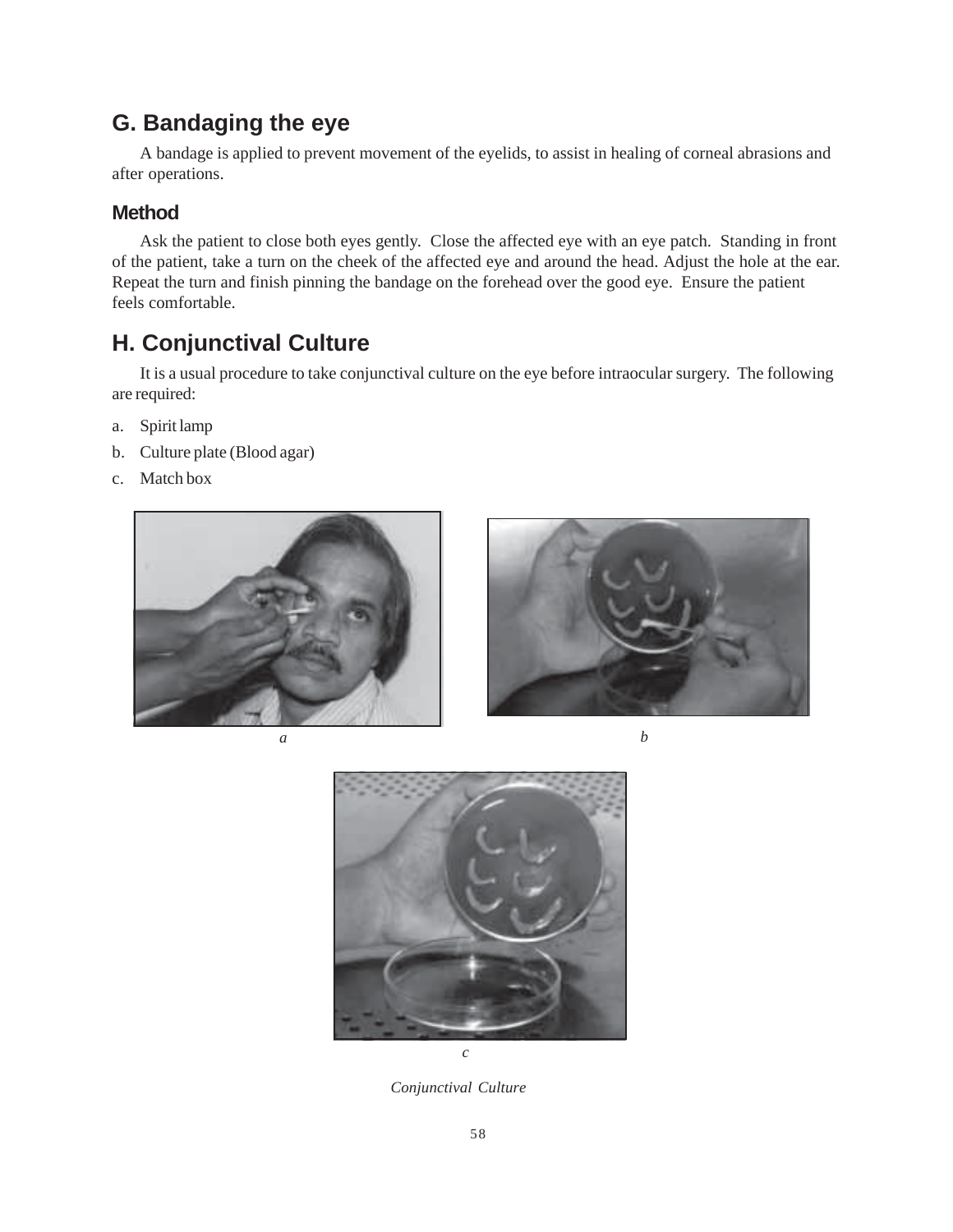# **Procedure**

- a. Explain the procedure to the patient and keep him relaxed on the chair.
- b. Wash and dry hands.
- c. Sterilize the platinum loop by heating it in the spirit lamp.
- d. Make the patient look up, insert the sterilized loop over lower tarsal conjunctiva.
- e. Taking the cap of the blood agar plate and without dipping spread the loop over the surface. Replace the cap.
- f. On the cap of the agar plate write details regarding the eye of which culture is taken, serial number of patient and date. Send it immediately to the lab for incubation.
- g. Record in the patient's register. Remove the equipment.

# **I. Keratometry**

This is used to measure the curvature of the eye.

# **Preparation**

- a. Remove the spectacles if worn by the patient
- b. Keep the patient's chin on the rest focus the eyepiece.
- c. Adjust the chin rest

# **Procedure**

One eye is recorded at a time. Other eye is occluded.

- a. Keep the telescope against the eye.
- b. Ask the patient to look at the image of her eye inside.
- c. By adjusting up, down and sides, arrange the three circles.
- d. Keep the  $+$  sign in the circle at bottom right.
- e. Close with the help of the occluder on the side to focus of the cornea.
- f. Bring the two  $+$  signs together by adjusting horizontal power wheel.
- g. Bring the two signs together by adjusting vertical power wheel.
- h. Focus the two meridians.

# **Record**

Record information about each eye separately. Likewise each meridian must be written separately as horizontal or vertical. The difference between the two meridians is the cylinder.

Example: RE:  $42.50$  at  $180^{\circ}$  /  $43.50$  at  $90^{\circ} = 1$ . OD cyl with rules

# **A Scan**

With its help, it is possible to measure the axial length of the eye. It helps to find out the power of the intraocular lens.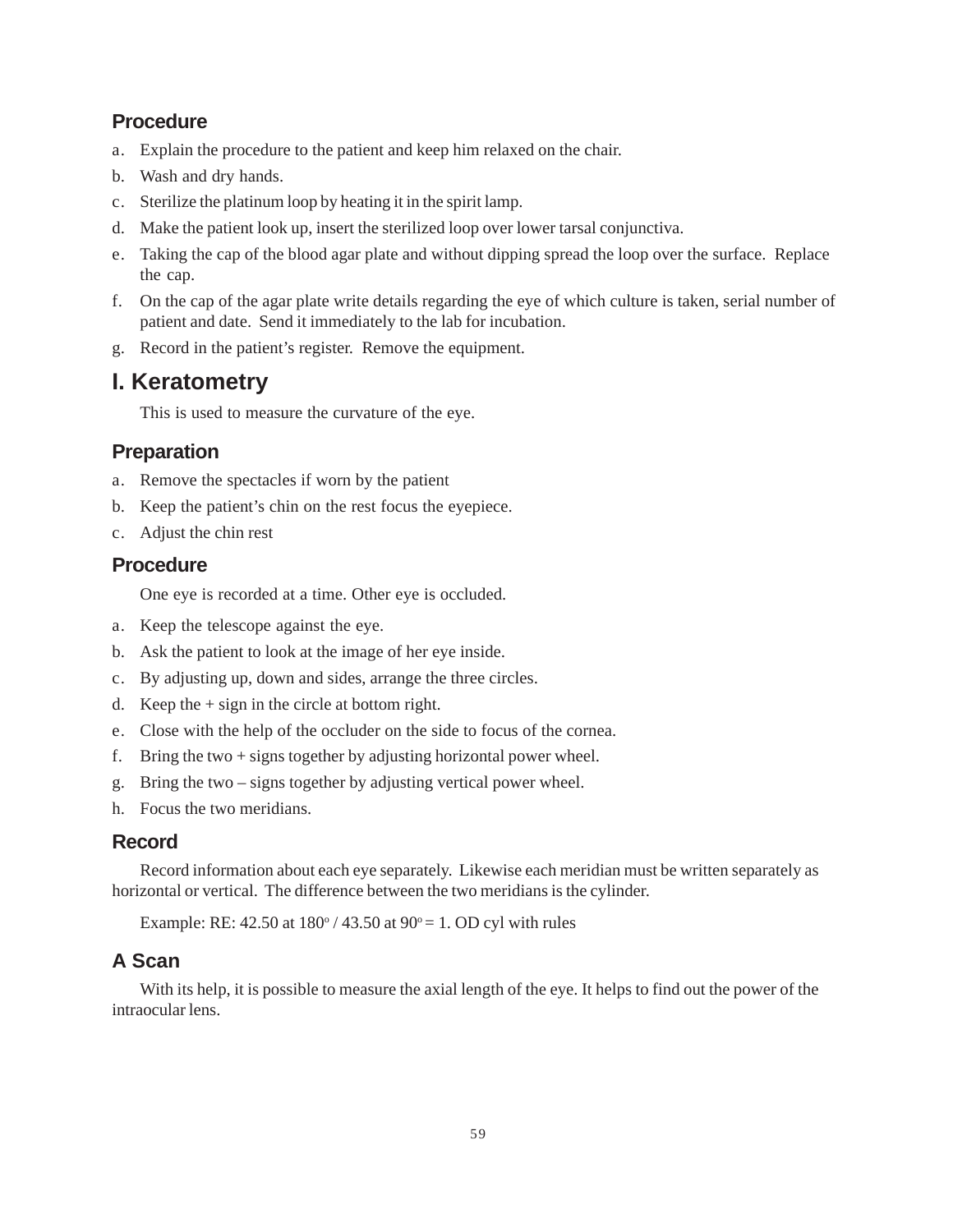# **Example**

Normal Axial Length: 23 to 24 mm Normal AC Power + 16.50 D/m PC Power +18.50 D/m Biconvex +20.00 D/m

# **J. Preparation of Patient for Fundus Examination**

Opthalmoscopy or examination of the fundus is best performed in a dark room in order to facilitate pupillary dilation. However, for a better inspection of the fundus, the pupil should be dilated.

The nurse should explain the procedure to the patient who should be seated in a comfortable position with his head well supported. A quick acting mydriatic agent is used such as cyclopentolate 1percent or tropicamide 1percent. It may be necessary to instill more than one-lot drops to fully dilate the pupil and the nurse must check that the pupil is fully dilated before the patient is examined by the doctor.

# **K. Preparation of Patient for Fluorescein Angiography**

Fluorescein angiography is used to help the diagnoses of conditions affecting the circulation, principally the retinopathies. In diabetic retinopathies minute aneurysms (a local saccular dialatation of a blood vessel) may be discovered long before apparent with the ophthalmoscope.

Fluorescein angiography depends on the property of fluorescein in blue light to fluoresce green. A 5 to 10% solution of fluorescein is injected into a vein in the arm and the fluorescence photographed as it passes through the vessels of the retina and choroid.



*Fluorescein angiography*

# **The following equipment is required for fluorescence angiography**

- a. Syringes and needles
- b. Swabs soaked in spirit to clean the skin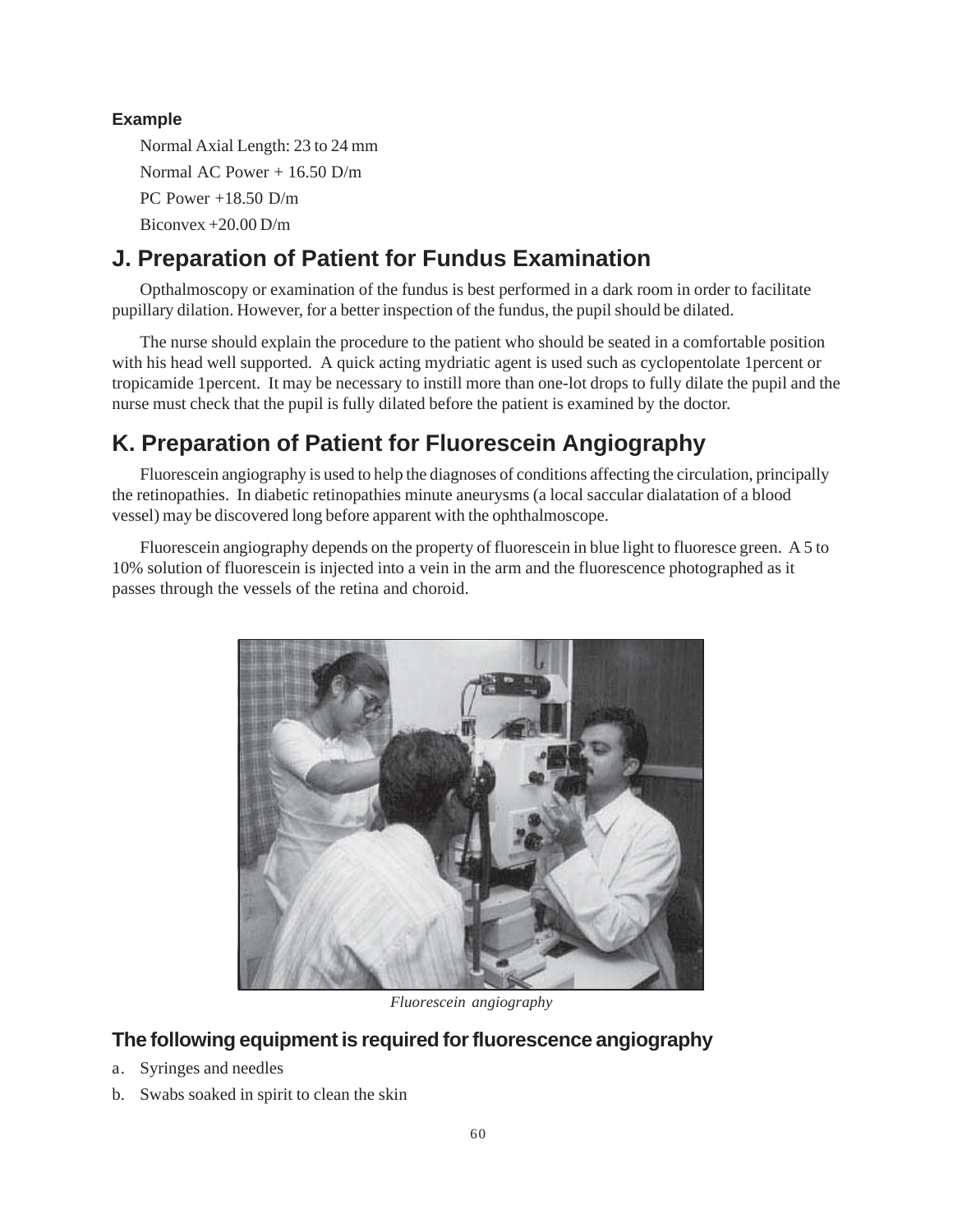- c. Tourniquet
- d. 5-10% fluorescein ampoules
- e. Adhesive plaster
- f. Adequate stock of film, both colour and high speed black and white should be available
- g. Emergency equipment and drugs

The nurse should explain the procedure to the patient. Mydriatic drops are instilled to dilate the pupil.



*Photograph of retina as flourescence passes through the blood vessels*

The patient should be warned that his skin will go slightly yellow and the colour will be eliminated through the urine. He should be reassured that the yellow staining of the skin will disappear after a few hours. The patient should be comfortable with the head rest carefully adjusted. The camera used to record the passage of fluorescein through the eye has a motor-driver camera-back and the patient's head needs to be kept quite still while the successive exposures are made with high intensity flash.

NB: Emergency drugs and equipment must always be available as the patient may have an anaphylactic reaction to fluorescein.

# **L. Getting the patient ready for laser treatment**

Laser which is acronym of Light Amplification by Stimulated Emission of Radiation amplified light waves. LASER beams are sent through the pupil to scale holes and other disorders of the retina to shrink blood vessels.

# **Laser is used in the following areas in ophthalmology**

#### **a. Argon**

Argon laser emits blue, green light. This is used in the treatment of Diabetic Retinopathy in which blood vessels would leak.

### **b. Ruby**

It adheres the retinal pigment epithelium with choroid thus facilitating to seal retinal holes. If the retina is near the choroid, this helps in closing the holes in the retina.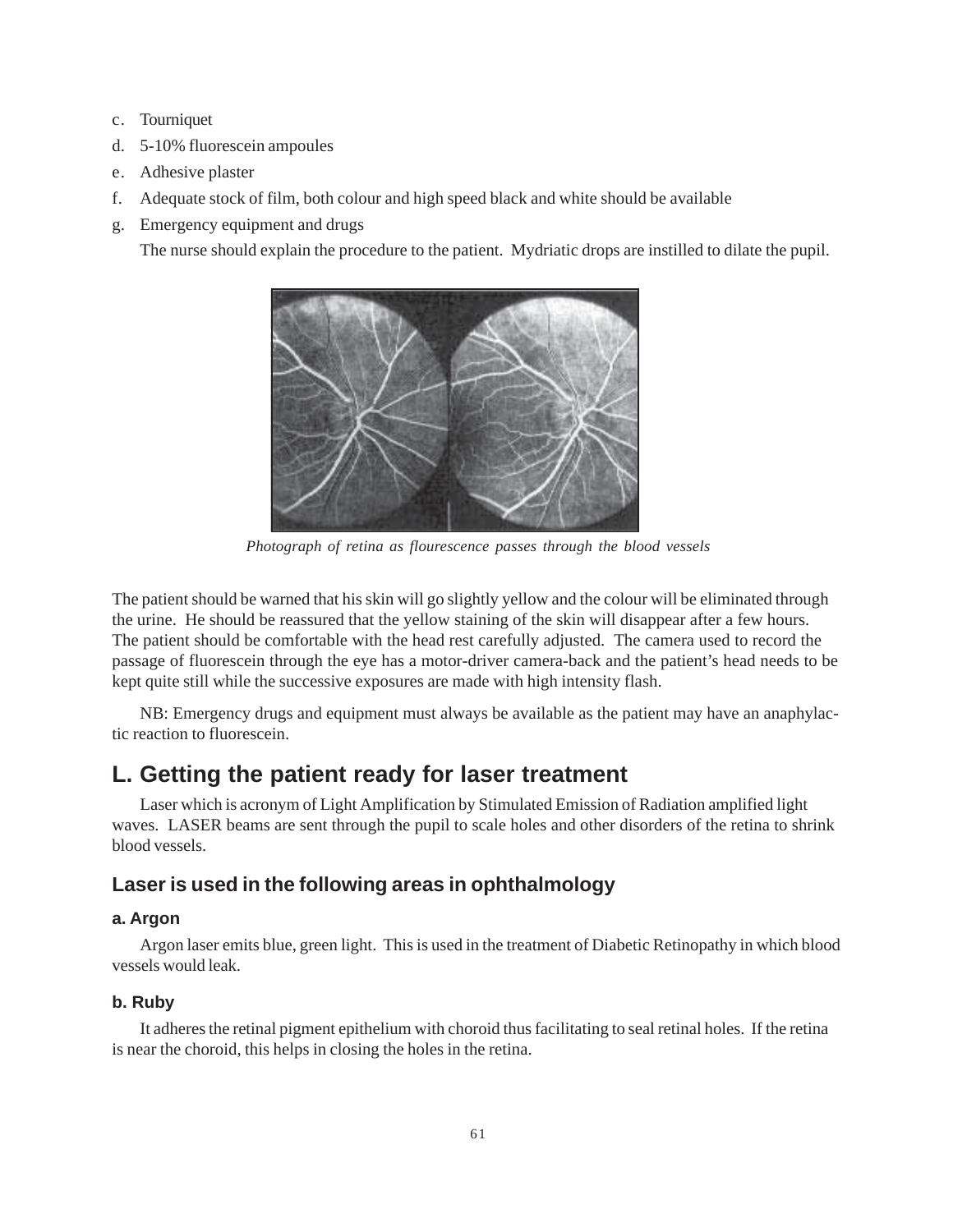## **c. Yitrium Argon Garnet (YAG)**

YAG is used in making an opening in thickened lens capsule which causes defective vision following extra capsular cataract extraction capsule opacity following Extra Capsular Cataract Extraction.

#### *Procedure*

Dilate the eye with a quick acting mydriatic agent like 1percent cyclopentolate or 1percent tropicamide. The pupil must be dilated to the maximum in LASER treatment. Explain to the patient that the treatment will not cause any pain. Apply local drops first and seat the patient comfortably near the slit lamp.

# **M. Visual field testing**

It is not necessary for all patients to undergo visual field testing. This is done only for those who are suspected of having increased intraocular pressure or diseases in optic nerve or retina. Patients must be cooperative for this test. So it is difficult to do this test for children and the aged. Each eye is tested separately with the other eye occluded.

## **a. The Confrontation test**

There is no special equipment for this test and it is easy, but is capable of identifying important field defects. This test compares the vision of the patient with that of the control.

The examiner stands 2 feet from the patient. Opposite eyes are masked. When the examiner closes her right eye, the patient's left eye is closed. The examiner moves her finger from the peripheral finger and notices when it comes into the field of vision. Both the patient and the examiner must see at the same time. The test must be performed for the four quadrants of vision.

### **b. Tanget screen, Bjerrum screen**

This is a black screen of 2mt square stitched in a cobweb pattern around the corner of the fixation point. It measures the central  $30^{\circ}$  field of vision.

Light is focussed on the screen. The patient is seated 2 metres from the screen and looks at the point in the centre. The patient with long sight may be allowed to wear his glasses during the test. One eye is covered. The examiner stands near the screen and ensures that the patient fixes at the tanget. The test object, a white plate or ball is brought from the edge of the screen to the centre. When the patient sees the object, he acknowledges it with a signal.

The examiner fixes pins at the points indicated by the patient. At the end of the test, the results are recorded. It is possible to pinpoint the blind spot with the help of the target screen.

It is important that the patient's attention does not waver during the test and she has to be warned now and then.

### **c. Goldman perimeter**

Perimeter measures the complete field of side vision. The object protrudes outside. There is a half sphere in the perimeter. The brightness of the test object can be regulated. Further the patient's vision is monitored by an instrument behind the perimeter.

Explain to the patient what is expected of him/her. The patient must be attentive, calm and relaxed. There is no need for glasses. The patient keeps the chin on the resting place and is kept fixed at a white point in the centre of the perimeter. The plate revolves around it. The object can be changed according to the patient's vision for example, if the patient is young with a vision of 6/6 test can be conducted with objects of 1mm or 2mm. For people with lesser vision larger test objects are used.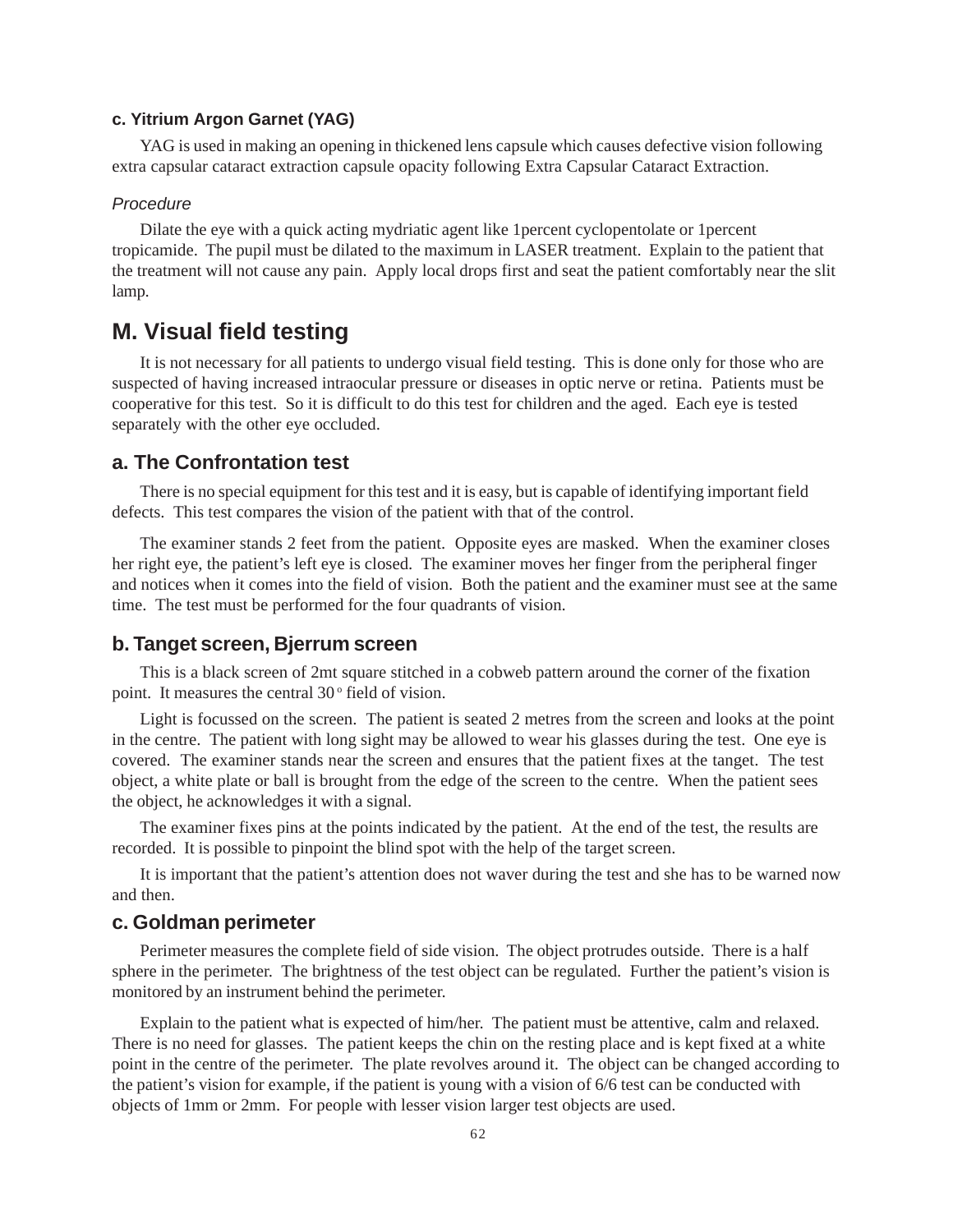The plate of the perimeter is illuminated. The test object is moved from the edge to the centre. Nearly 12 meridians must be tested. In every meridian, the object must be brought to fixation point. The patient indicates when the object is visible, when it disappears and when it appears and slowly disappears. The distance is plotted in graph.

# **N. Provocative Test**

In finding whether there will be increased intraocular pressure, the following provocative tests are done.

# **a. Water drinking test**

This test is a provocative test suitable for chronic cases of chronic open angle glaucoma intraocular pressure. The patient is empty stomached for 4 hours. In the morning she drinks one litre water within 5 minutes. The intraocular pressure in measured after 15 mts and after two hours. People with no trouble will have no or slight change in their intraocular pressure. But patients with intraocular pressure will have a pressure of 8mm of Hg.

# **b. Dark room test**

 This is a provocative test for closed angle glaucoma. The patient is kept in a dark room for one hour. The intraocular pressure is recorded an hour before and after it. The patient is not disturbed in any way, but she must not be allowed to sleep. This must be explained to the patient to get her cooperation. She can spend the time, say, by listening to some music in the dark room. A pressure of 5mm of Hg is positive.

# **c. Mydriatic Test**

This test is also meant for closed angle glaucoma. Dilate the eyes with a weak mydriatic like 1% Hometropin. The intraocular pressure to recorded one hour before and after the application. Some rise of intraocular pressure by 5mm Hg is positive.

# **O. Setting up a trolley**

Clean the dressing trolley before dressing. After removing everything, wash with soap and water, dry well and wipe with alcohol or disinfectant.

# **Articles to be kept in the trolley**

- a. Torch
- b. Sterile pad, sterile cotton, sterile shield in a sterile bin
- c. Keep the following in a tray: dilators, pilocarpine, antibiotic, steroid drops
- d. Bandage roll, sterile towels in a sterile tray
- e. Cheatle forceps
- f. Sterile syringe and sterile tweezers and scissors

## **Record**

Nurses have to maintain records of the patients. This enables the nurse to have relationship with a patient.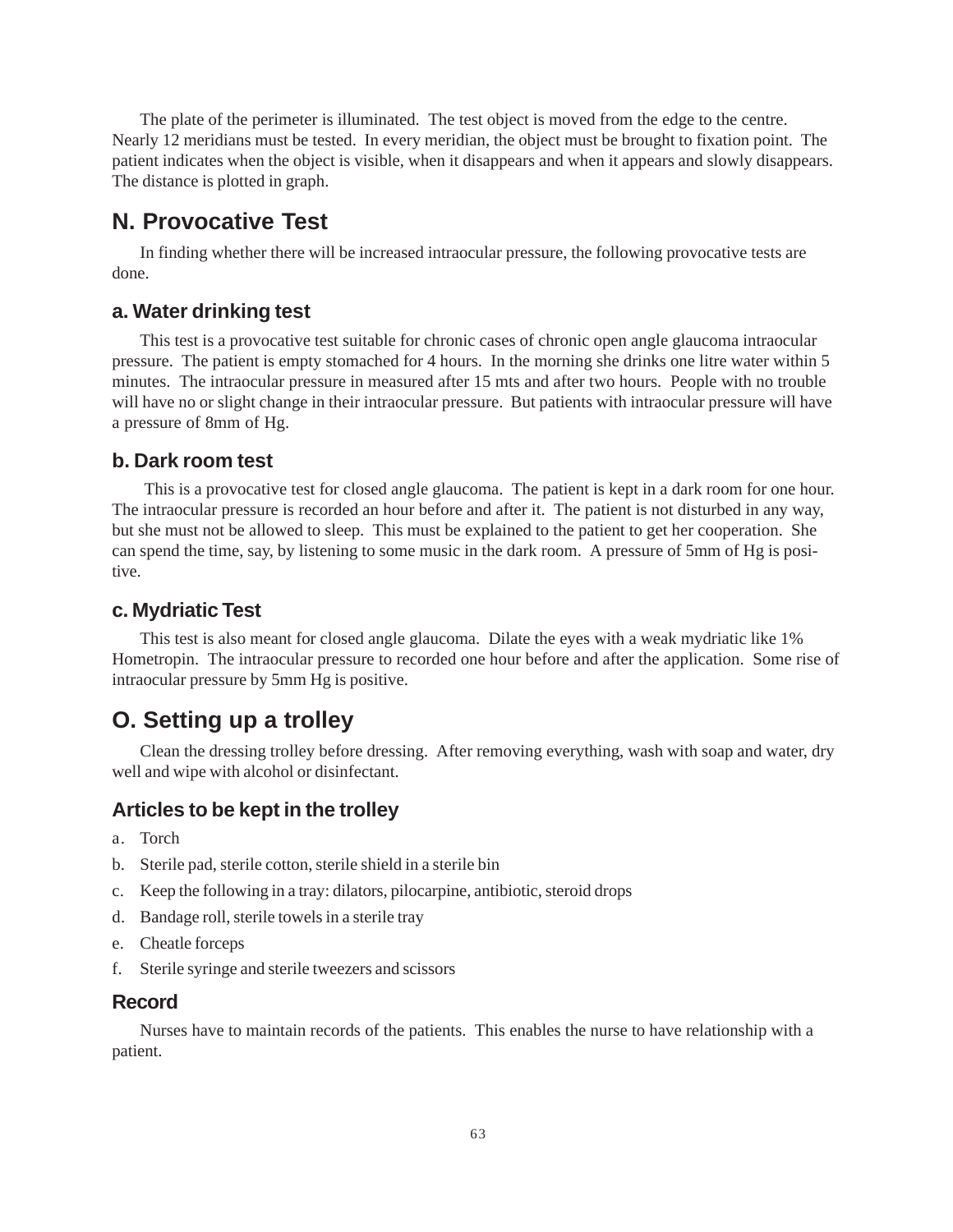The record of the patient must be kept in the trolley readily available for the staff. They must be replaced after recording or referring. The record is essential for effective communication and for medico legal needs. Handwriting must be legible and clear. Illegible handwriting will lead to errors in treatment. The ward nurse has greater responsibility in this respect.

# **P. Additional duties for ward nurses**

# **Clipping lashes**

Clipping lashes is done to prevent spread of disease after surgery. Further it will help in giving sutures while surgery.

# **Process**

- a. Explain to the patient the procedure that lashes will grow in four weeks.
- b. Seat the patient in a chair with a headrest.
- c. Ensure good lighting.
- d. Apply antibiotic ointment to the blade of the scissors.
- e. First clip the upper lash. The patient looks down. Hold the upper lash with left index finger and clip upto the edge uniformly. Hands must not shake. The hair and the antibiotic cream must be cleaned periodically and fresh cream must be applied.
- f. The same procedure is followed for clipping the lower lash.
- g. Record and clean the instruments.

# **Q. Examining the eye after the surgery**

- a. The first bandage is given 24 hours after surgery.
- b. Open the bandage, pads and eyelids.
- c. Give sterile swab to the doctor with the help of a cheatle forceps. Clean the eyes.
- d. Focus the torch on the eye when the doctor examines it.

The eye is examined as follows:

- 1. The lids are examined to find whether there is any swelling or tenderness. This will indicate allergy or infection.
- 2. There may be injury to the conjunctiva. There may be chemosis or oedema. This also may be due to allergy or infection. Or there may be slight swelling after surgery.
- 3. Cornea must be clear and bright. The eye may be cloudy due to keratitis or Iritis.
- 4. The anterior chamber must be clear. Appropriate treatment is given if there is hyphaema or hypopyon.
- 5. The pupil must be round. Its measurement is recorded. If the pupil is peaked towards one side, it shows prolapse of the iris. This is to be corrected by surgery.
- 6. Apply suitable eye drops.

# **S. Ward administration**

The ward sisters role is to ensure the smooth and efficient running of the ward. The mangement of a ward is a challenging discipline and though difficult, very rewarding in its success.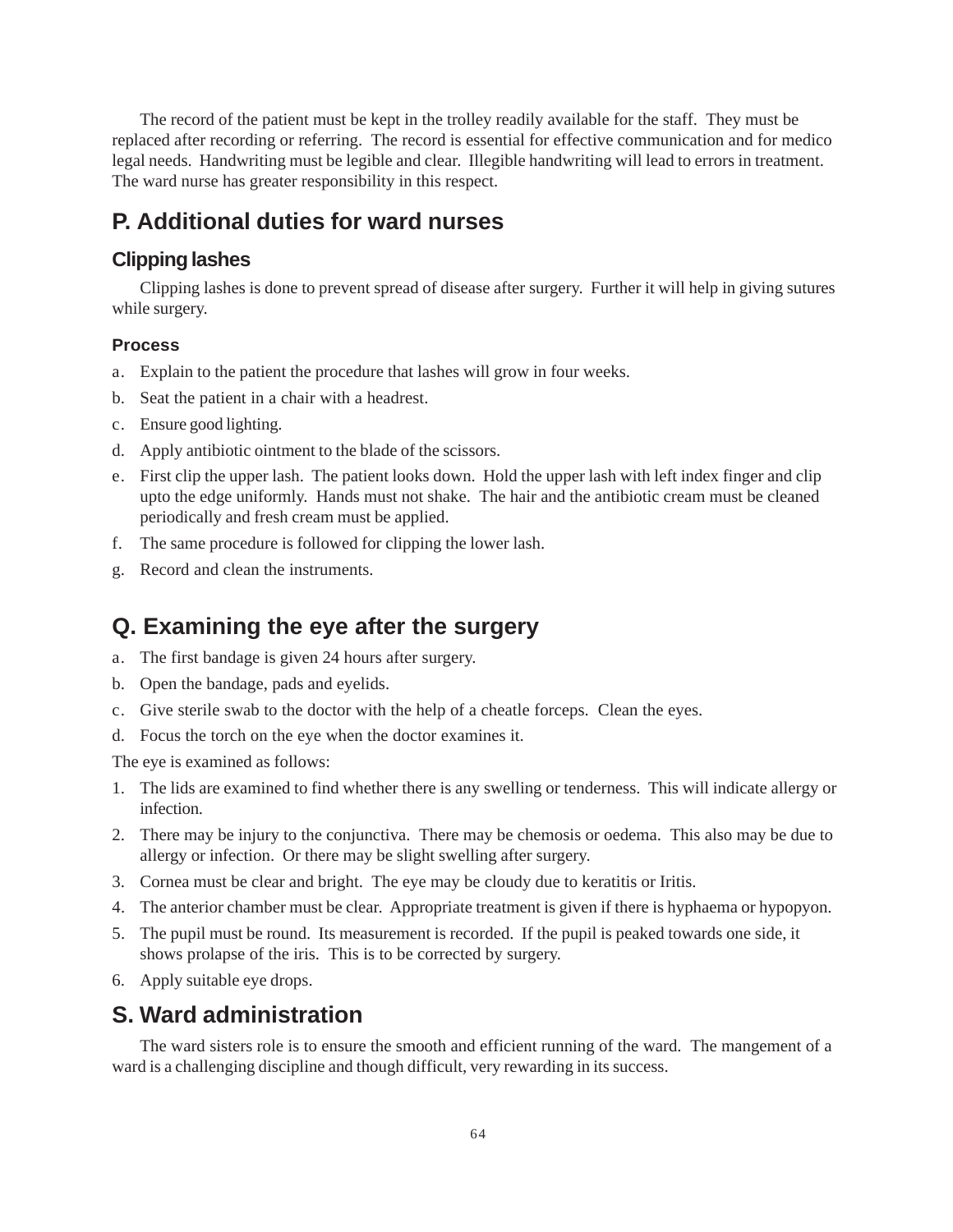# **Responsibilities include:**

- a. Maintaining adequate stocks of items used in the ward such as eye pads and bandages.
- b. Maintaining adequate stocks of eye drops and general drops used in the ward ensuring safe storage.
- c. Sending equipment for repair if necessary.
- d. Sending torn linen for repair.
- e. Checking expiry dates of drugs on a regular basis and replacing those expired.
- f. Maintaining upto date and accurate nursing records.
- g. Guiding and teaching the junior nurses.
- h. Organising the staff duty making arrangements for staff leave, night duty and allocation to eye camps.
- i. Making sure that all staff are aware of fire alarm procedures and how to evacuate the ward in case of fire.
- j. Making sure that the ward is a clean and safe environment for the patient.
- k. Communicating effectively with medical staff and other members of hospital staff.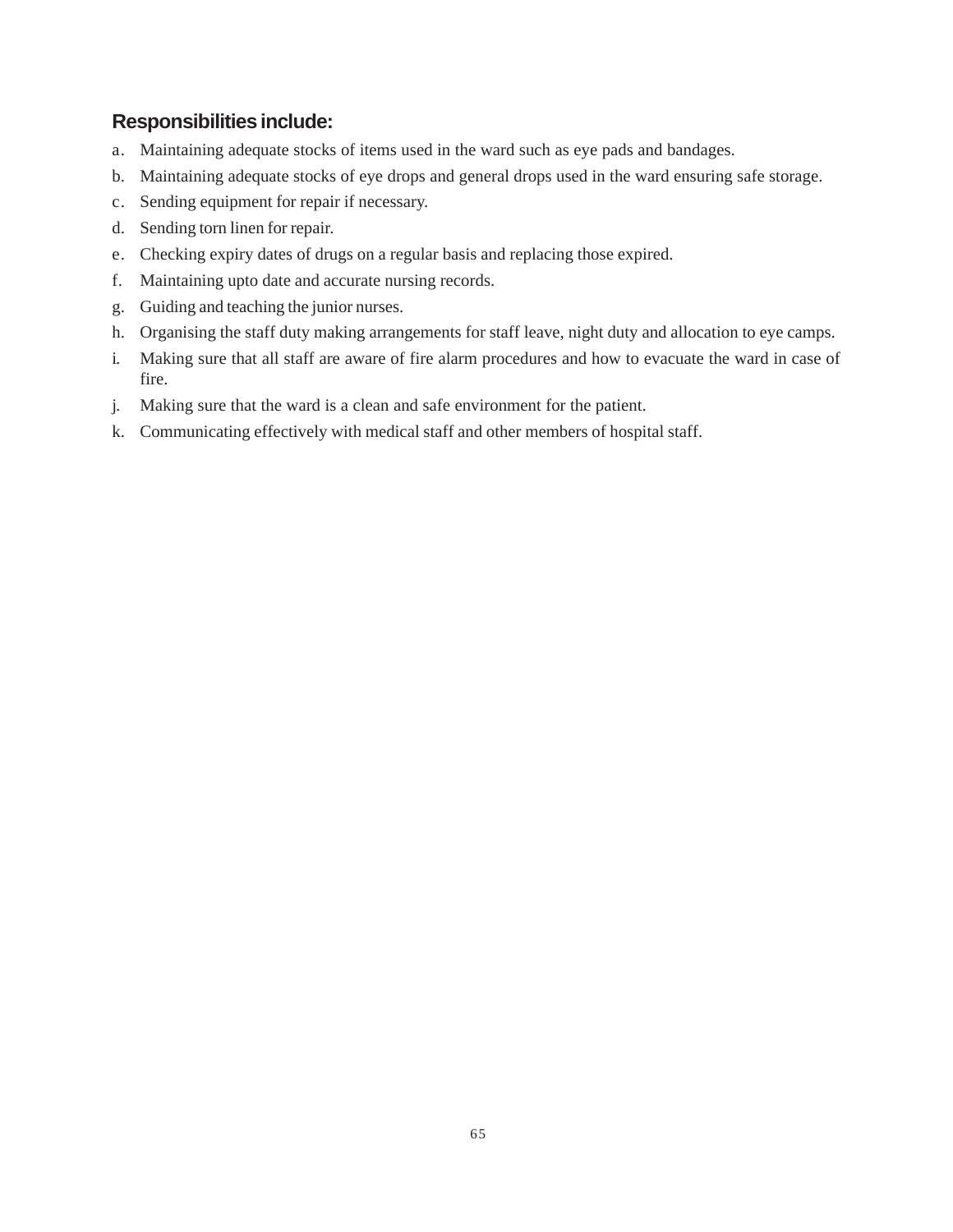# **Chapter 8 Physical observations (Temperature, Pulse, Respiration)**

# **Temperature**

The temperature of a body is a measure of its warmth or coldness compared with a standard, such as boiling or freezing point of water. Temperature is recorded with an instrument called thermometer. It is closed glass to be with a bulb at one end, containing mercury. When the temperature is taken, the heat causes the mercury to expand and rise up the tube. The tube is marked with a scale in centigrade or Fahrenheit. The Fahrenheit scale ranges between 94oF to 110oF. Normal body temperature is maintained by a controlling system of cells in the hypothalamus. A patient with a body temperature above normal may be said to have a fever. Pyrexia is the term denoting a body temperature raised above the normal range. Hypothermia is the term used for a state where the body temperature is below the normal range. Any deviation of the patient's temperature from normal should be reported.

# **Requirements**

A tray containing the following items:

- a. One bottle filled with antiseptic lotion
- b. One bottle filled with soap solution
- c. One bottle filled with water

(Cotton should be placed into the bottom of the bottles to protect the thermometers)

- d. One container of swabs
- e. Two thermometers
- f. Kidney dish for used swabs
- g. A watch with a second hand
- h. The patients temperature chart/notes and open

# **Areas which may be selected for recording the temperature**

- a. The mouth
- b. The axilla
- c. The groin
- d. The rectum

# **The mouth**

This is the most commonly used area for taking the patients temperature.

# *Method*

- a. Explain to the patient that you are going to take his temperature
- b. Ask the patient if he has taken any hot or cold drinks within the past fifteen minutes (if so, use the axilla for taking the temperature)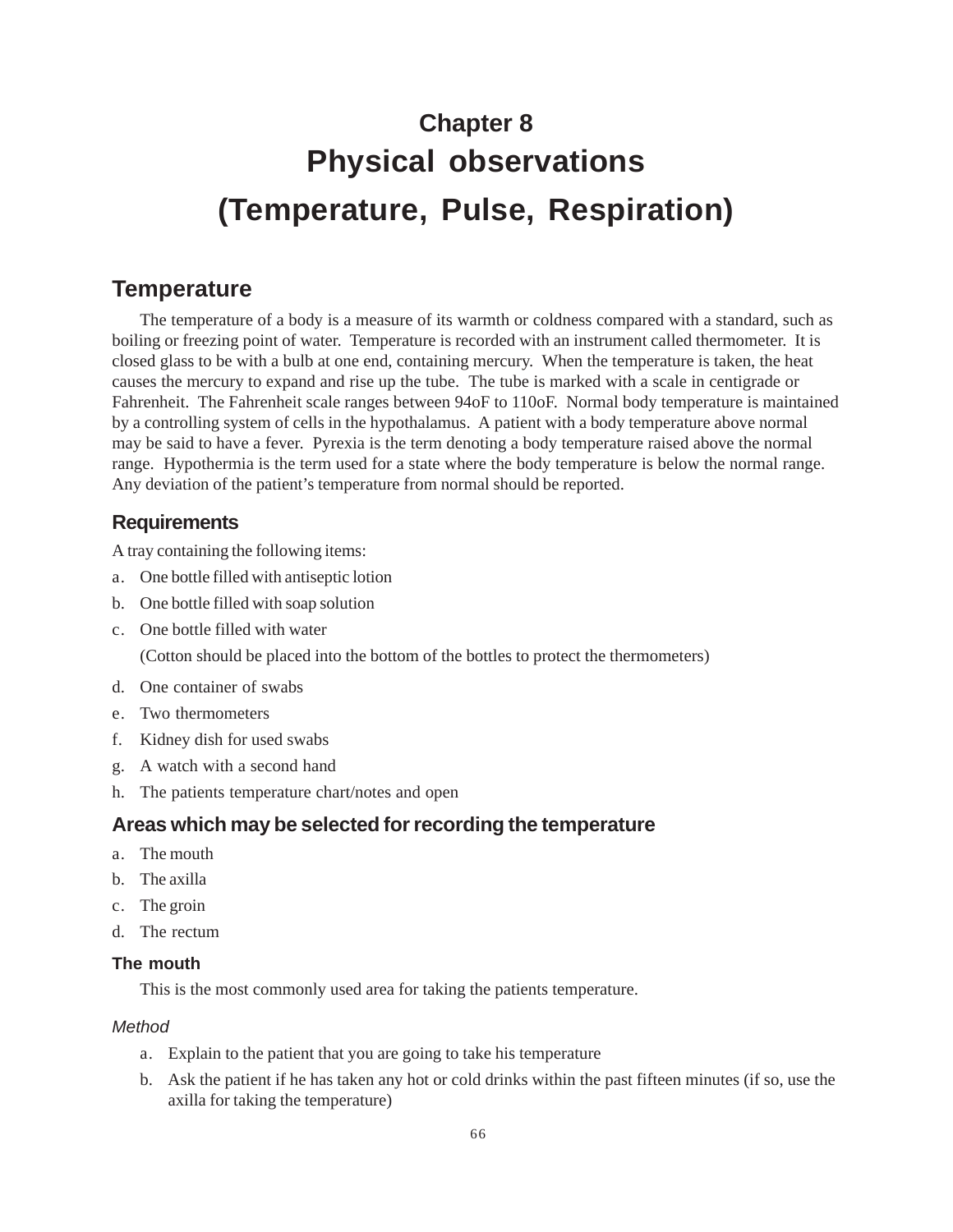- c. Remove the thermometer from the lotion bottle, dip in the water bottle and wipe dry with a swab
- d. Shake down the mercury
- e. Ask the patient to open his mouth, place the thermometer under the tongue and tell him not to bite it when closing the mouth. He should be requested not to talk while the thermometer is in position.
- f. Leave the thermometer in place for one or two minutes.
- g. Remove the thermometer and read the temperature
- h. Shake down the mercury
- i. Place the thermometer in the soap solution, clean with a swab. Transfer to the lotion bottle
- j. Record the patient's temperature in the chart
- k. Reset the tray
- Avoid taking the temperature by mouth if the patient is:
- 1. Infant or young child
- 2. Uncooperative patient
- 3. Unconscious patient
- 4. If the mouth is inflamed or sore
- 5. Mentally disturbed patient

#### *The axilla or groin*

Follow the same procedure, as above make sure the area is dry before taking the temperature. Gently hold the patients arm & leg in position.



*Measuring temperature*

## *The rectum*

A separate tray and thermometer is kept for taking rectal temperatures. Rectal temperatures are recorded in babies and young infants, rarely in adults.

# **The pulse**

The pulse is a wave of expansion felt in the arterial wall when a superficial artery is compressed by the fingers, when the blood flows through it. Attainment of skill in feeling the pulse requires practice. The normal pulse rate of an individual is 70-80 beats per minute. In children it varies with age as follows:

Infant up to one year=140 beats per minute One year=120 beats per minute Two to five years=100 beats per minute Five to ten years=90 beats per minute Adults=70-90 beats per minute

# **Method of taking pulse**

- a. Explain procedure to the patient
- b. The patients arm should be comfortably supported on the bed or table otherwise place palm down across his chest.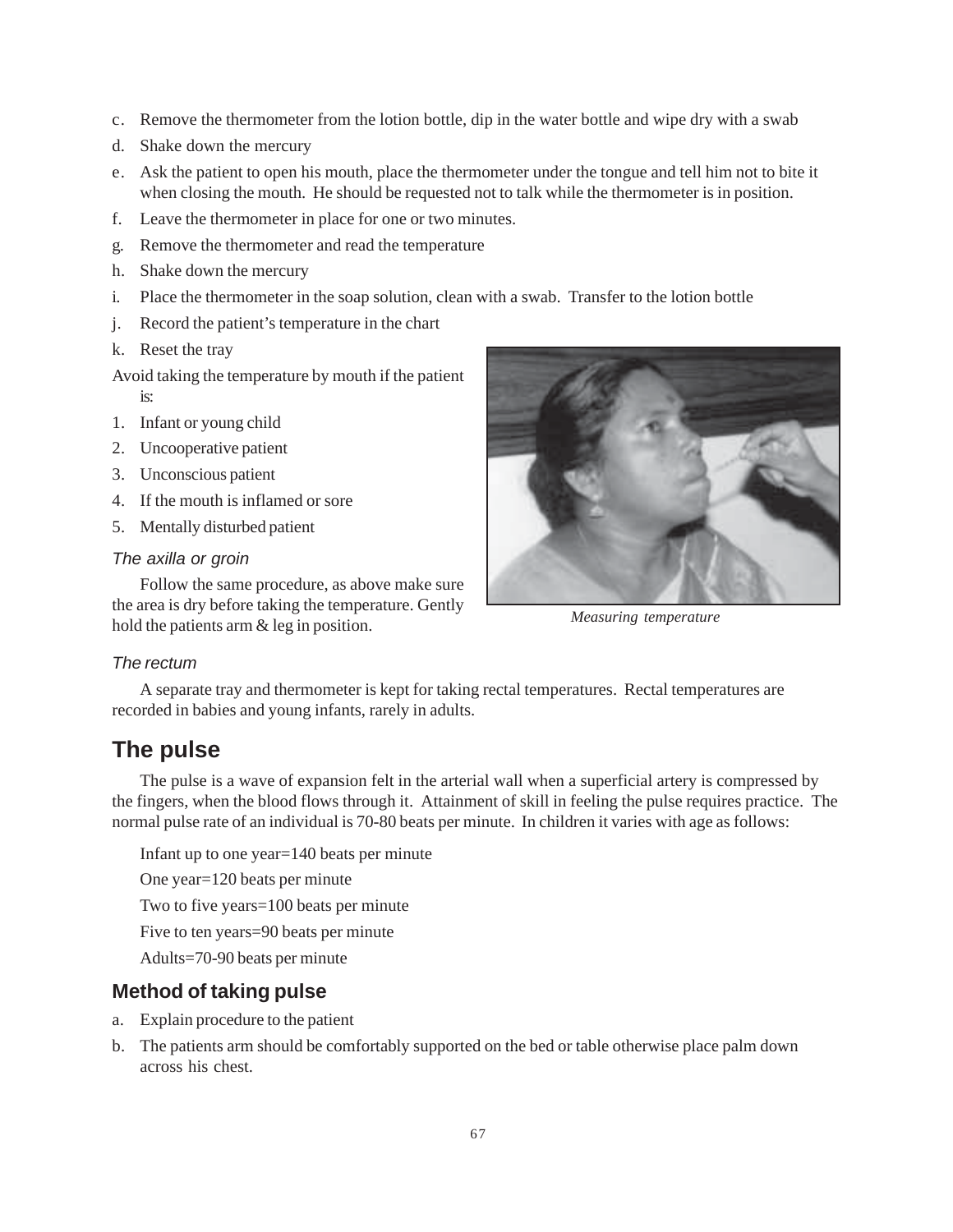- c. Place two or three fingers (not the thumb) along the course of the radial artery on the thumb side of the wrist.
- d. Observe the regularity of rhythm and force of the pulse before beginning to count the rate.
- e. Use a watch with a second hand and count the pulse for one minute.
- f. Record the rate on the patients'chart.

# **Respiration rate**

A respiration consists of both inspiration and expiration. Average rates of respiration at rest are:

Infants  $=$  34 to 40 per minute Children aged  $5 =$  above 25 per minute Adults  $= 14$  to 20 per minute

# **To record the respiratory rate**

- a. Avoid letting the patient know that his respiration's are being counted as it is may change the rate or rhythm. Respiration's can be observed while taking the temperature.
- b. Observe the rise and fall of the patients' chest. Each one is counted as one respiration.
- c. Use a watch with a second hand and count the respiration for one minute.
- d. Record the rate on the patient's chart.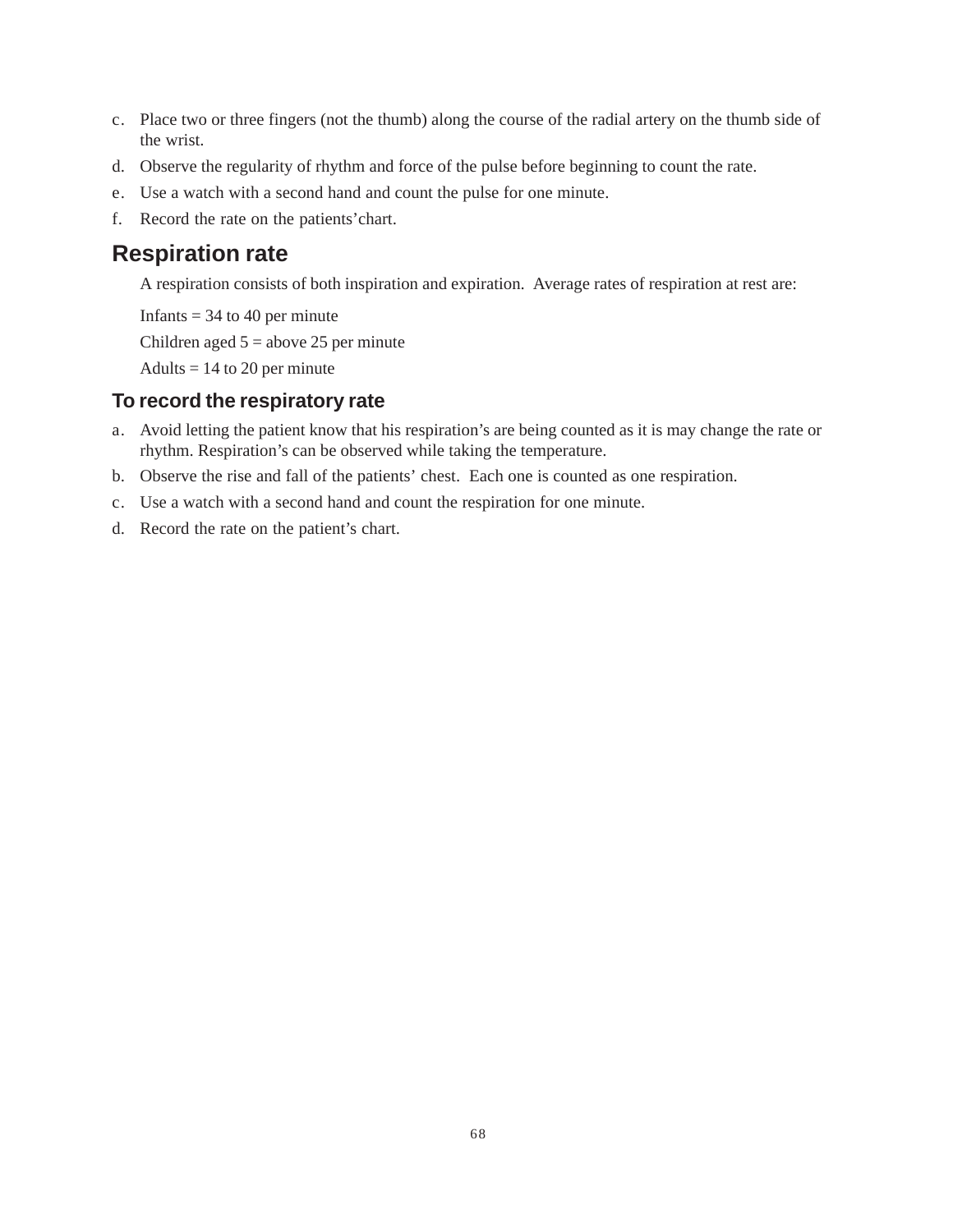# **Chapter 9 Hypertension**

Pressure exerted on the lateral wall of arteries when blood flows through them is measured as blood pressure.

# **Blood pressure is dependent on the following factors**

- 1. Force of heart contractions
- 2. Elasticity of blood vessels
- 3. Volume of blood flow
- 4. Peripheral vascular resistance

Blood pressure has two components, systolic and diastolic pressure. Systolic pressure is the highest pressure recorded in arteries during heart contractions. Diastolic pressure is the lowest pressure recorded during relaxation of the heart.

Pulse pressure is the difference between systolic and diastolic pressure. It is usually between 30 to 60 mm Hg. When blood pressure recording is written systolic pressure is always written as the top recording, diastolic pressure is written below systolic pressure e.g. 120/80 (Systolic/Diastolic)



*Measuring blood pressure*

Blood pressure varies according to the age of the individual. Examples are given below.

|               | <b>Systolic pressure</b> | Diastolic pressure |  |  |  |  |  |
|---------------|--------------------------|--------------------|--|--|--|--|--|
| Infants       | $70 - 90$                | 50                 |  |  |  |  |  |
| Children      | $80 - 100$               | 60                 |  |  |  |  |  |
| Adolescents   | $90 - 110$               | 60                 |  |  |  |  |  |
| <b>Adults</b> | $110 - 120$              | $70 - 80$          |  |  |  |  |  |
| Elderly       | $130 - 150$              | $80 - 90$          |  |  |  |  |  |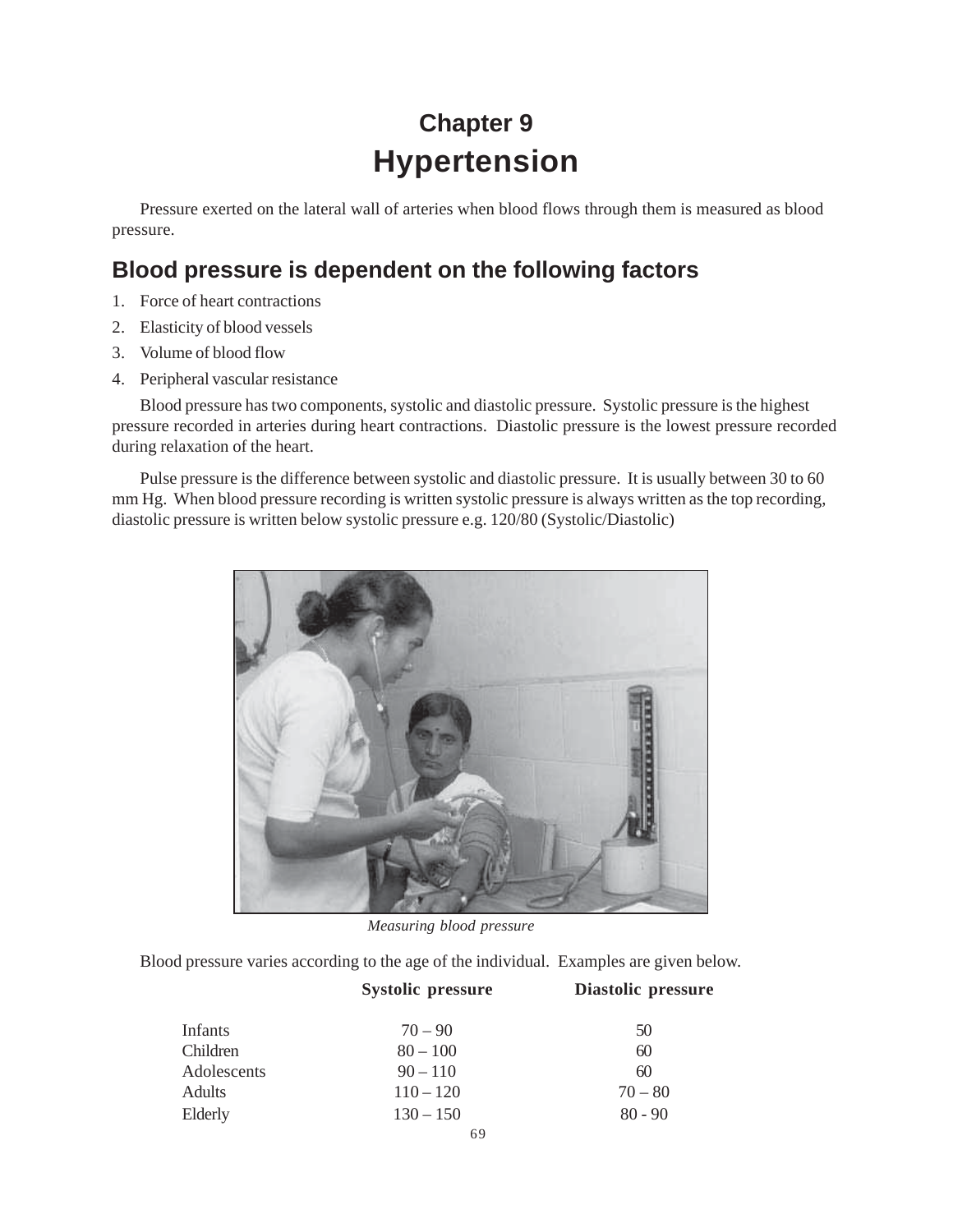# **Sphygmomanometer**

This is the apparatus used for measuring blood pressure



*Sphygmomanometer*

# **Blood pressure recording method**

- 1. Patient should be relaxed. He can be sitting or lying with his arm relaxed. Arm should be at the level of heart.
- 2. Cuff should be well tied around patient's arm with its lower edge about 1 inch above bend of the elbow. Centre of cuff should lie over brachial artery.
- 3. Manometer should be in the same level as the cuff.
- 4. Feel for the radial pulse or brachial pulse.
- 5. Valve is screwed tightly with fingers of one hand and cuff is inflated till pulse is impalapable. Note the pressure on the manometer. This is a rough estimate of systolic pressure detected by palpation (palpatory method).
- 6. Now inflate cuff to another 30mm Hg and apply diaphragm of stethoscope over brachial artery.
- 7. Deflate the cuff slowly until regular sounds called korotkoff sounds can be heard through stethoscope. This is recorded as the systolic pressure. Continue to deflate the cuff slowly at about 5mm Hg per second. The sounds muffle and then disappear. The point of disappearance is recorded as diastolic blood pressure. Cuff should be removed and neatly placed back in the box. Any sudden changes detected in blood pressure while recording, the senior sister or ward doctor should be notified.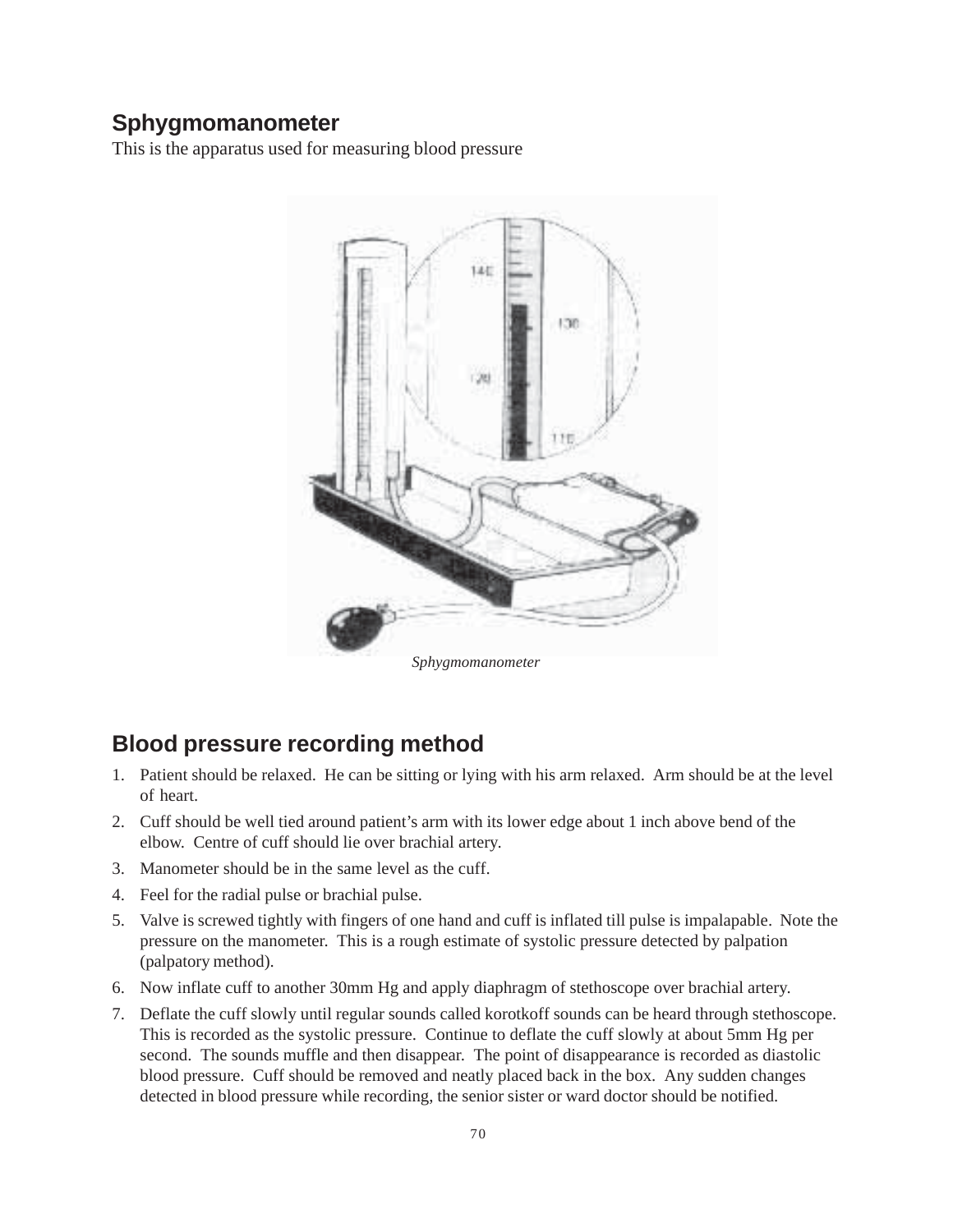NAME:

| $D.O.A.$ : |   | ROOM: |   |             |           |   |           |   | TREATMENT: |   |   |             |   |   |   |   |   |   |   |   |
|------------|---|-------|---|-------------|-----------|---|-----------|---|------------|---|---|-------------|---|---|---|---|---|---|---|---|
| Date       |   |       |   |             |           |   |           |   |            |   |   |             |   |   |   |   |   |   |   |   |
| Time       | M | E     | M | $\mathsf E$ | ${\sf M}$ | E | ${\sf M}$ | E | M          | E | M | $\mathsf E$ | M | E | M | E | M | E | M | E |
| 280        |   |       |   |             |           |   |           |   |            |   |   |             |   |   |   |   |   |   |   |   |
| 270        |   |       |   |             |           |   |           |   |            |   |   |             |   |   |   |   |   |   |   |   |
| 260        |   |       |   |             |           |   |           |   |            |   |   |             |   |   |   |   |   |   |   |   |
| 250        |   |       |   |             |           |   |           |   |            |   |   |             |   |   |   |   |   |   |   |   |
| 240        |   |       |   |             |           |   |           |   |            |   |   |             |   |   |   |   |   |   |   |   |
| 230        |   |       |   |             |           |   |           |   |            |   |   |             |   |   |   |   |   |   |   |   |
| 220        |   |       |   |             |           |   |           |   |            |   |   |             |   |   |   |   |   |   |   |   |
| 210        |   |       |   |             |           |   |           |   |            |   |   |             |   |   |   |   |   |   |   |   |
| 200        |   |       |   |             |           |   |           |   |            |   |   |             |   |   |   |   |   |   |   |   |
| 190        |   |       |   |             |           |   |           |   |            |   |   |             |   |   |   |   |   |   |   |   |
| 180        |   |       |   |             |           |   |           |   |            |   |   |             |   |   |   |   |   |   |   |   |
| 170        |   |       |   |             |           |   |           |   |            |   |   |             |   |   |   |   |   |   |   |   |
| 160        |   |       |   |             |           |   |           |   |            |   |   |             |   |   |   |   |   |   |   |   |
| 150        |   |       |   |             |           |   |           |   |            |   |   |             |   |   |   |   |   |   |   |   |
| 140        |   |       |   |             |           |   |           |   |            |   |   |             |   |   |   |   |   |   |   |   |
| 130        |   |       |   |             |           |   |           |   |            |   |   |             |   |   |   |   |   |   |   |   |
| 120        |   |       |   |             |           |   |           |   |            |   |   |             |   |   |   |   |   |   |   |   |
| 110        |   |       |   |             |           |   |           |   |            |   |   |             |   |   |   |   |   |   |   |   |
| 100        |   |       |   |             |           |   |           |   |            |   |   |             |   |   |   |   |   |   |   |   |
| $90\,$     |   |       |   |             |           |   |           |   |            |   |   |             |   |   |   |   |   |   |   |   |
| 80         |   |       |   |             |           |   |           |   |            |   |   |             |   |   |   |   |   |   |   |   |
| 70         |   |       |   |             |           |   |           |   |            |   |   |             |   |   |   |   |   |   |   |   |
| 60         |   |       |   |             |           |   |           |   |            |   |   |             |   |   |   |   |   |   |   |   |
| 50         |   |       |   |             |           |   |           |   |            |   |   |             |   |   |   |   |   |   |   |   |

*Chart for recording blood pressure*

#### **To take a patient's b.p**

position cuff on patient's arm with lower edge about one inch above bend of the elbow

Find patient's pulse by feeling at centre of arm with your finger tips

Position diaphragm of the stethoscope on patient's arm where you felt the pulse

*Blood pressure measuring method*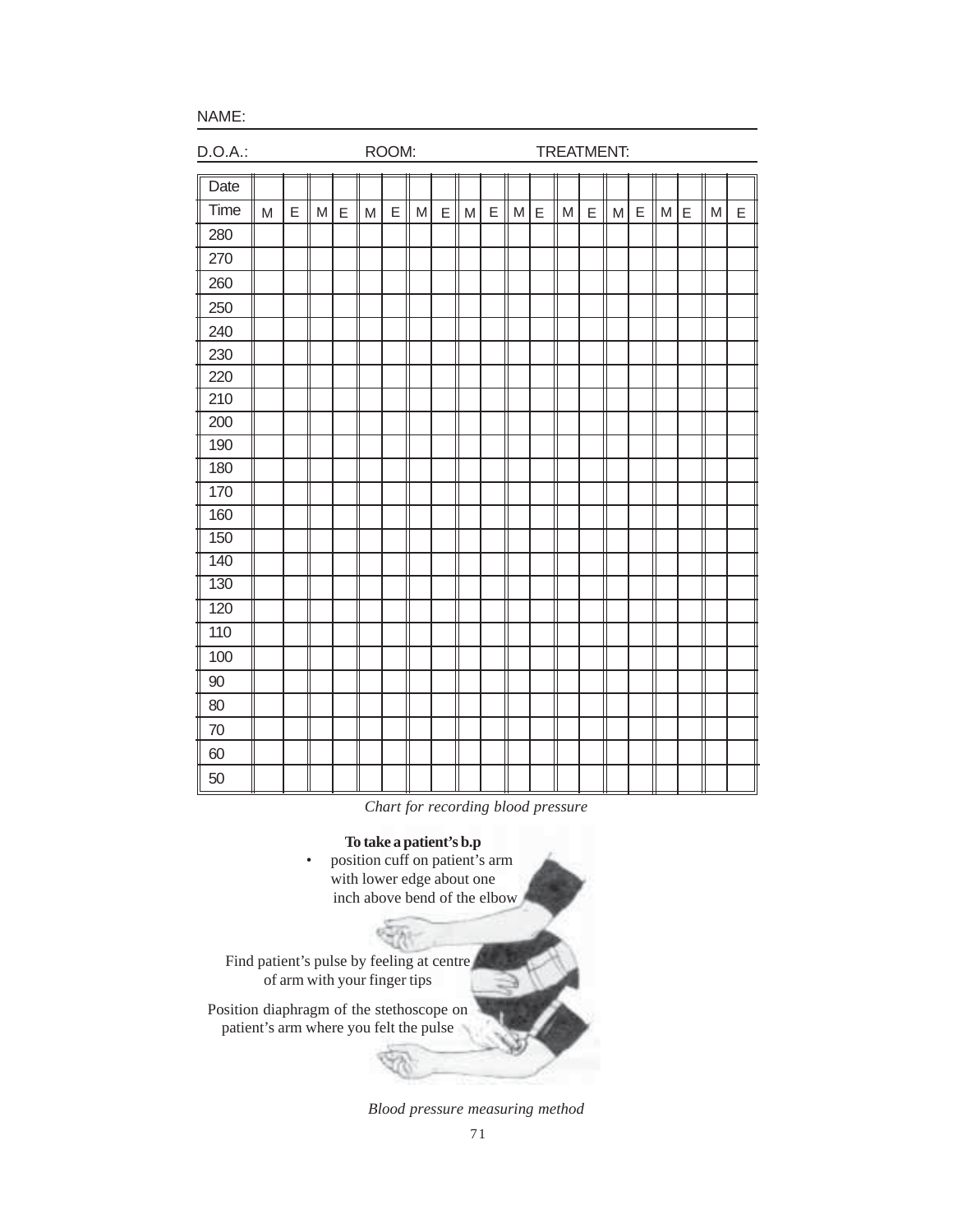# **Hypertension**

There are two main types of hypertension. Commonest form occurs in middle age persons called Essential hypertension, where no definite cause can be found. When hypertension is secondary to a recognizable disease (like renal, endocrine disease) it is called secondary hypertension and occurs in the younger age group.

# **Associated factors**

Temporary increase in blood pressure can occur with anxiety and exercise in normal persons. Repeated blood pressure measurements is necessary to diagnose hypertension.

Risk factors for hypertension are obesity diabetes, raised blood cholesterol, familial lipid (fat) disorders and positive family history.

# **Symptoms**

- 1. Headache
- 2. Giddiness
- 3. Palpitation
- 4. Chest pain

There may not be any symptoms and patient's hypertension may be detected only in routine examinations.

# **Complications**

# **Heart**

High blood pressure increases workload on heart causing heart failure. Heart attack or chest pain (angina) can occur, due to reduction in blood supply to the heart.

# **Kidneys**

Causes proteinuria and renal failure due to damage to the functioning kidneys.

# **Brain**

Patients can develop stroke due to high blood pressure causing rupture of blood vessels resulting in haemorhages in the brain. Reduced blood supply to specific areas of the brain can cause temporary loss of function.

# **Eye**

Elevated blood pressure can cause thickening of retinal arteries. On severe cases swelling of optic disc called papilledema occurs. Enundation of lipids (hard exudates), micro infarction (cotton wool spots), and haemorrhages can occur in the retina.

# **Diagnosis**

1. Urine for albumin is tested when hypertension is of long duration and damages kidney function.

## *Method of testing urine albumin*

- a. Add urine to test tube until it is two thirds full.
- b. Boil the upper part of the test tube.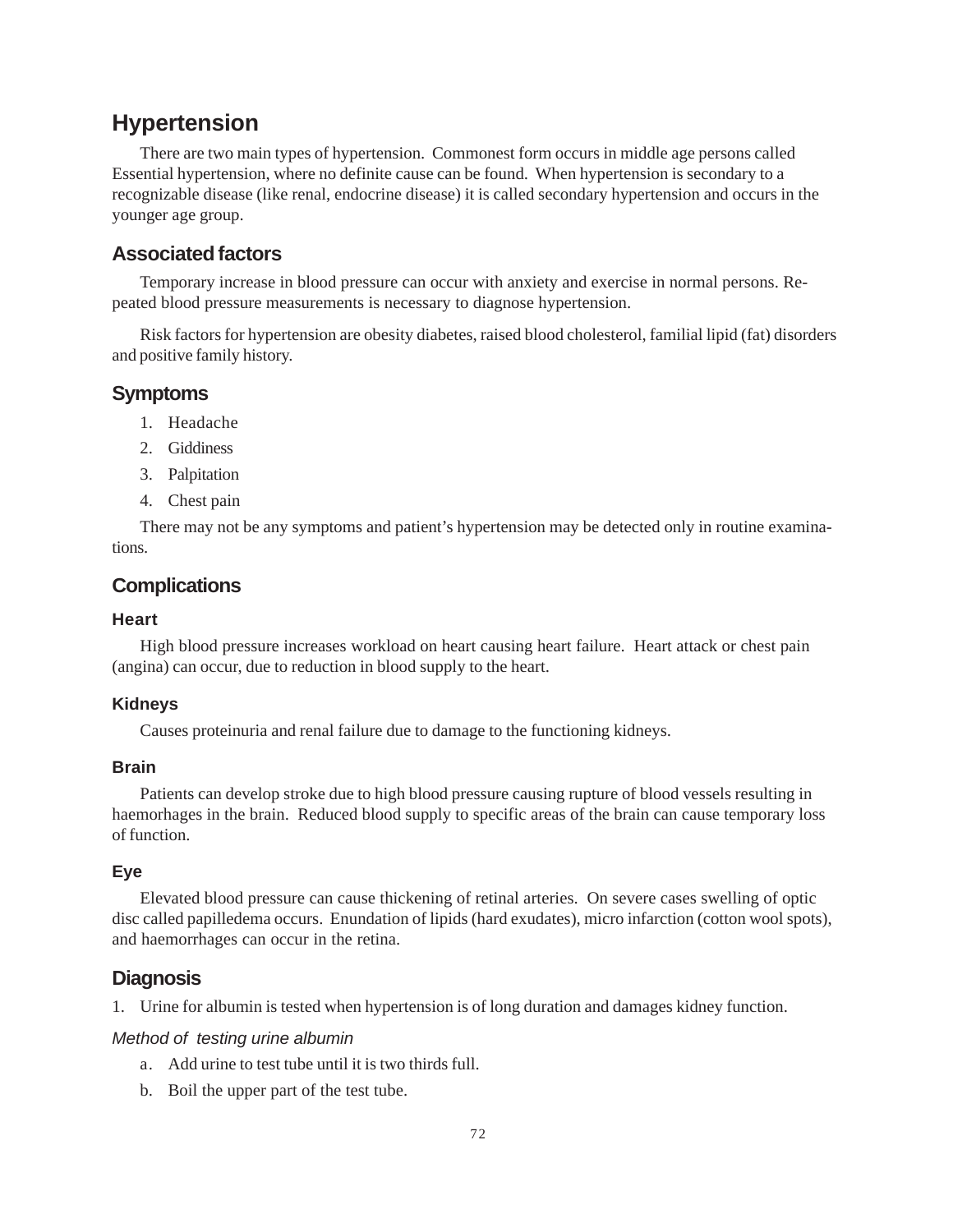- c. Compare the boiled part to the bottom part of the test tube.
- d. If cloudiness is present add a few drops of acetic acid with a dropper.
- e. If cloudiness does not disappear then albumin is present and it is positive.
- 2. Blood Urea Normal value is 20 40mg/100ml
- 3. Serum creatinine Normal values 0.8 1.2mg/100ml
- 4. Electro cardiogram (ECG)

### **Treatment**

- a. Salt restriction in diet
- b. Weight reduction and exercises
- c. To stop smoking
- d. Relaxation
- e. Drug treatment

Mild hypertensives can be managed by diet control and weight reduction initially. If there is no response then drugs can be used for management.

#### **Principal drugs used in treatment are:**

- a. **η-Blockers:** Atenolol, metoprolol
- b. Calcium Blockers: Nifidepine, amlodipine, diltiazem.
- c. ACE inhibitors: enalapril, lisinopril.
- d. Diuretics: Thiazides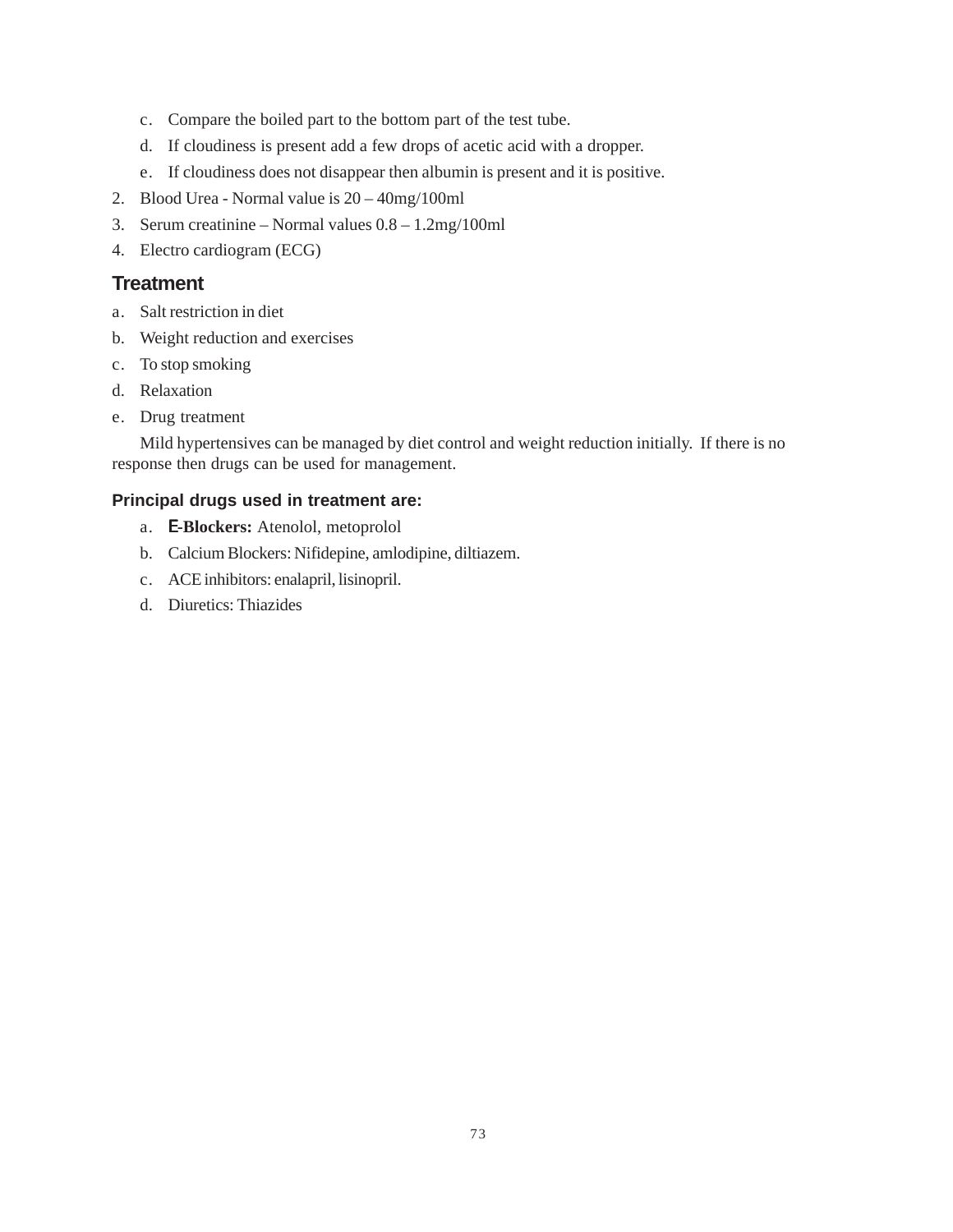# **Chapter 10 Resucitation - shock - signs and symptoms of different types**

# **I. Resuscitation**

Cardiac arrest is the sudden failure of the heart to supply adequate circulation. It occurs in two forms – a systole, when there is no contraction of the myocardium at all and ventricular fibrillation, when the contraction of the myocardium are uncoordinated and inefffective. The effective circulation must be restored within three minutes to prevent irreversible brain damage.

#### **The most common causes of cardiac arrest are:**

- 1. Myocardial infarction
- 2. Anaesthesia over dosage
- 3. Electrolyte imbalance
- 4. Drowning
- 5. Electrocution
- 6. Shock

#### **The nurse must know:**

- 1. How to diagnose cardiac arrest?
- 2. How to summon the emergency team?
- 3. How to initiate resuscitation effectively?
- 4. Where to find the necessary equipment?

### **Signs of Cardiac arrest are:**

- 1. Unconscious patients without pulse, low or unrecordable blood pressure, absent respiratory movements.
- 2. Cyanosis
- 3. Cessation of heart beat
- 4. Dilated pupils not a reliable sign in ophthalmology

Upon discovering a collapsed patient the nurse must act quickly and calmly. Initially she should try to rouse the patient by shaking him carefully and calling out his name. The nurse must remember that the patient who has fainted has a palpable pulse.

If the patient is unresponsive the nurse should then call for help- alert a colleague to summon medical aid and bring the resuscitation trolley/ECG machine and defibrillator. On no account must the nurse leave the patient to look for help. It should only take a matter of seconds for the nurse to diagnose cardiac arrest. A useful aid to remember in emergency is simply to remember ABC.

- A Airway
- B Breathing
- C Circulation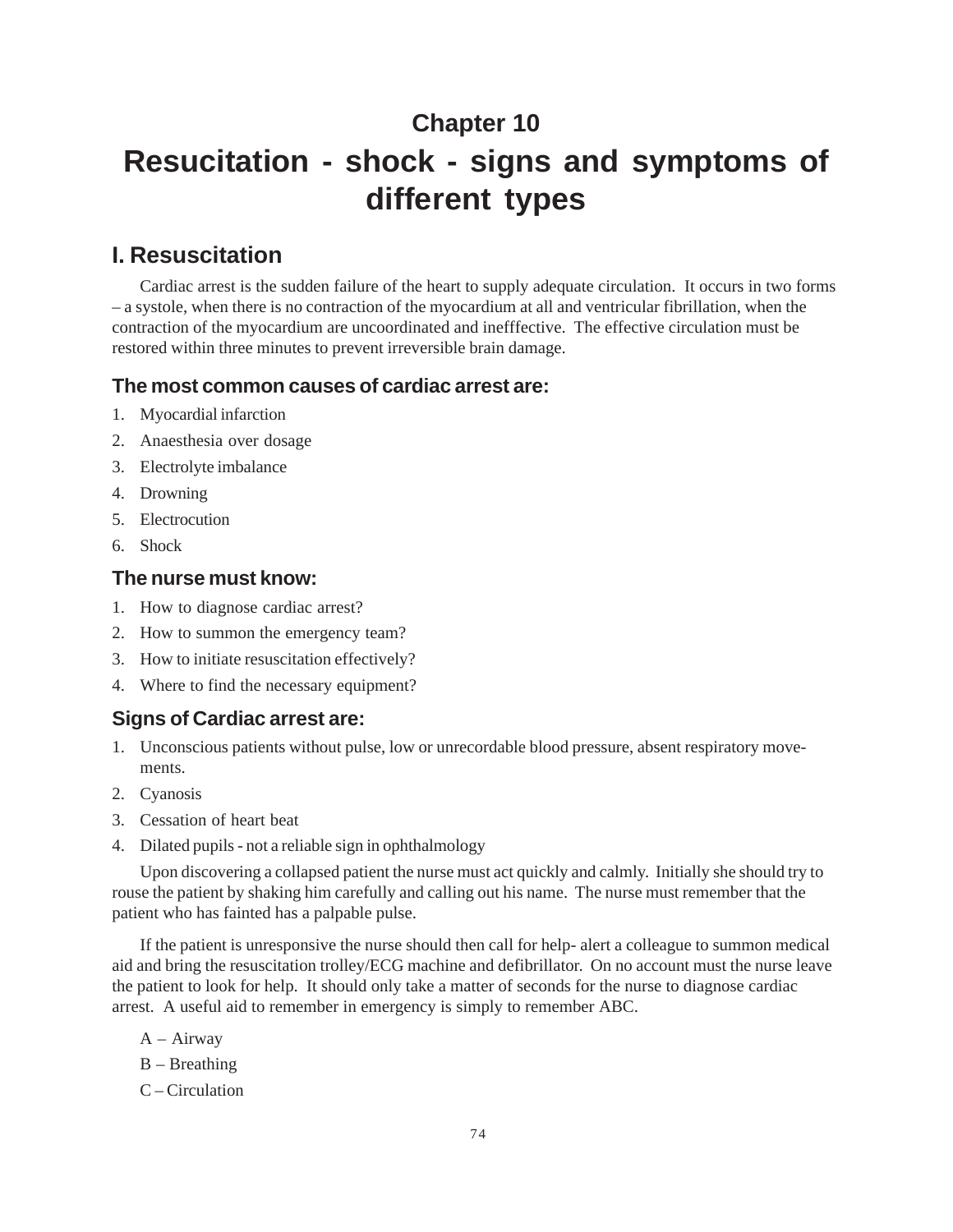

*Artificial respiration*

The nurse should open the airway to see if it is clear. This is done by the combined maneuver of head tilt and chin lift. See fig1. Any obvious obstruction should be removed from the mouth. To establish if the patient is breathing the nurse should observe the patients chest to see if there is any movement or listen for breath sounds and feel for exhaled air on the back of her hand.

If the patient is not breathing, mouth to mouth or nose breathing should be commenced by the nurse. Initially, two slow full breaths should be given, each sufficient to cause the chest to rise. The chest should be allowed to fall between inflations. When a colleague arrives with the resuscitation trolley, an oral airway should be inserted and a bag and mask (ambu bag) used to ventilate the patient with. Before proceeding to this step, the nurse should establish if the patient has circulation by checking the carotid pulse. The pulse should be palpated for at least five seconds to ensure that the circulation has stopped. If the pulse is absent cardiac massage should be commenced.

Before doing so, it is important to ensure that the patient is lying on his back on a firm surface. Kneeling by the side of the patient, the nurse should locate the base of the heart. The position of the hands should be two fingers breadth above this point. The ribs are depressed forcefully and rythmically by about 3-5cm, 60-80 times per minute in an adult. The arms should be kept straight when performing cardiac massage. It is important not to compress too quickly otherwise the ventricles will not have enough time to refill with blood. Some find it helpful to establish the rhythm by saying one-one thousand, two-one thousand, three-one thousand. The hands must be carefully positioned and should not lose contact with the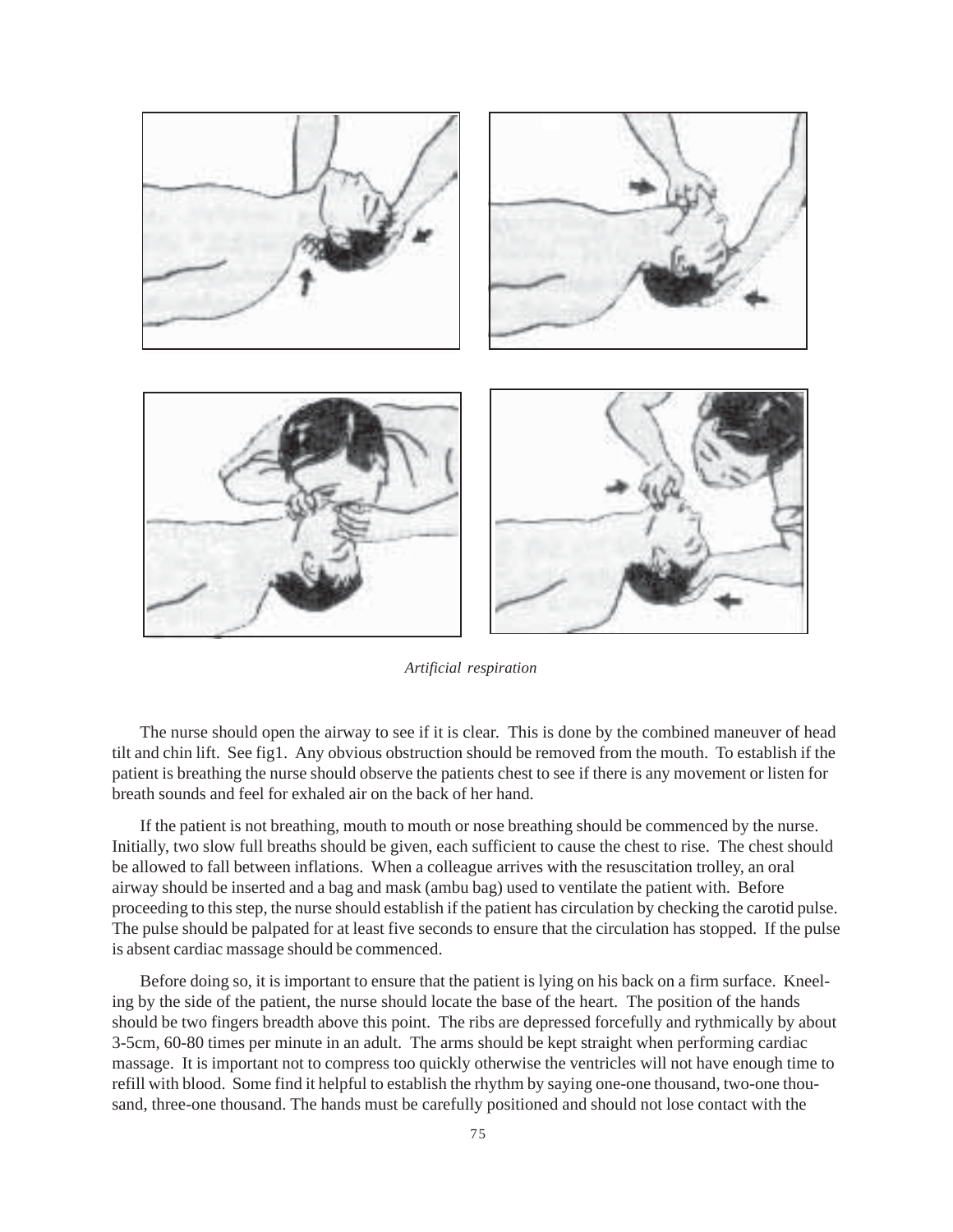point of compression. If too low, pressure on the xiphoid process may cause internal injury. The fingers should be raised; pressure by the fingers or the hand on the ribs may cause rib fractures.

If there are two nurses, one should carry out cardiac massage while the other delivers one breath after every fifth compression. If there is only one nurse the compression to ventilation ratio is 15:2. The nurse should check for the return of the pulse and breathing after one minute and thereafter every three minutes. If pulse and breathing are still absent, she should continue resuscitation until medical help arrives.

#### **On arrival of medical help:**

To be maximum help to the doctor, the nurse should be familiar with the location and use of equipment and drugs on the emergency trolley ECG electrodes will be required and applied at once to record heart rate and rhythm. The patient should be incubated immediately, ideally by an anaesthetist. If no anaesthetist is available, the attending doctor will have to incubate the patient himself and delegate a nurse to ventilate the lungs via an ambu bag connected to a continuous supply of oxygen. The doctor must set up an intravenous infusion as soon as possible in order to administer I.V. drugs.

If the patient is in ventricular fibrillation, this can be corrected by electrical fibrillation. The defibrillator machine delivers electrical shock to the heart muscle which stops the chaotic electrical activity and allows normal electrical conduction and normal heart rhythm to return. The doctor applies electrode jelly to the paddles to prevent skin burns. These are placed at the right upper chest and the left axilla so that the electric current will pass across the chest through the cardiac muscle. To avoid getting a shock, everyone should stand well clear of the bed when the defibrillator is operated. If defibrillation is unsuccessful the doctor has to give the patient I.V. Adrenaline 1mg, followed by I.V. Lignocaine.

If the patient is in asystole, there is no electrical activity and the ECG shows a straight line. Defibrillation will have no effect whatsoever because there is no electrical output from the heart. The doctor has to give the patient I.V. Adrenaline 1mg followed by I.V. Atropine 2mg.

#### **Post resuscitation care**

The patient's airway, breathing, circulation and blood pressure are assessed. The doctor should arrange for the patient to be transferred to an intensive care unit where he can be observed, monitored and treated (arterial blood gases and electrolytes should be taken by the doctor).

#### **Notes about drugs in the emergency drug box**

#### **1. Adrenaline**

 This increases the heart rate and increases the force of cardiac contraction. It is supplied in 1ml ampoules of 1/10,000. Dosage is initially 1ml until an effect is obtained.

#### **2. Isoprenaline**

This primarily increases heart rate but also increases the force of cardiac contraction. It is supplied in 2ml ampoules of 50mg per ml.

#### **3. Atropine**

This increases the heart rate. It is supplied in 1ml ampoules of 600mg per ml.

#### **4. Calcium chloride**

This increases temporarily the force of cardiac contraction and will reduce the effect of dangerously high blood potassium. It is supplied in 10ml ampoules of 10% calcium chloride.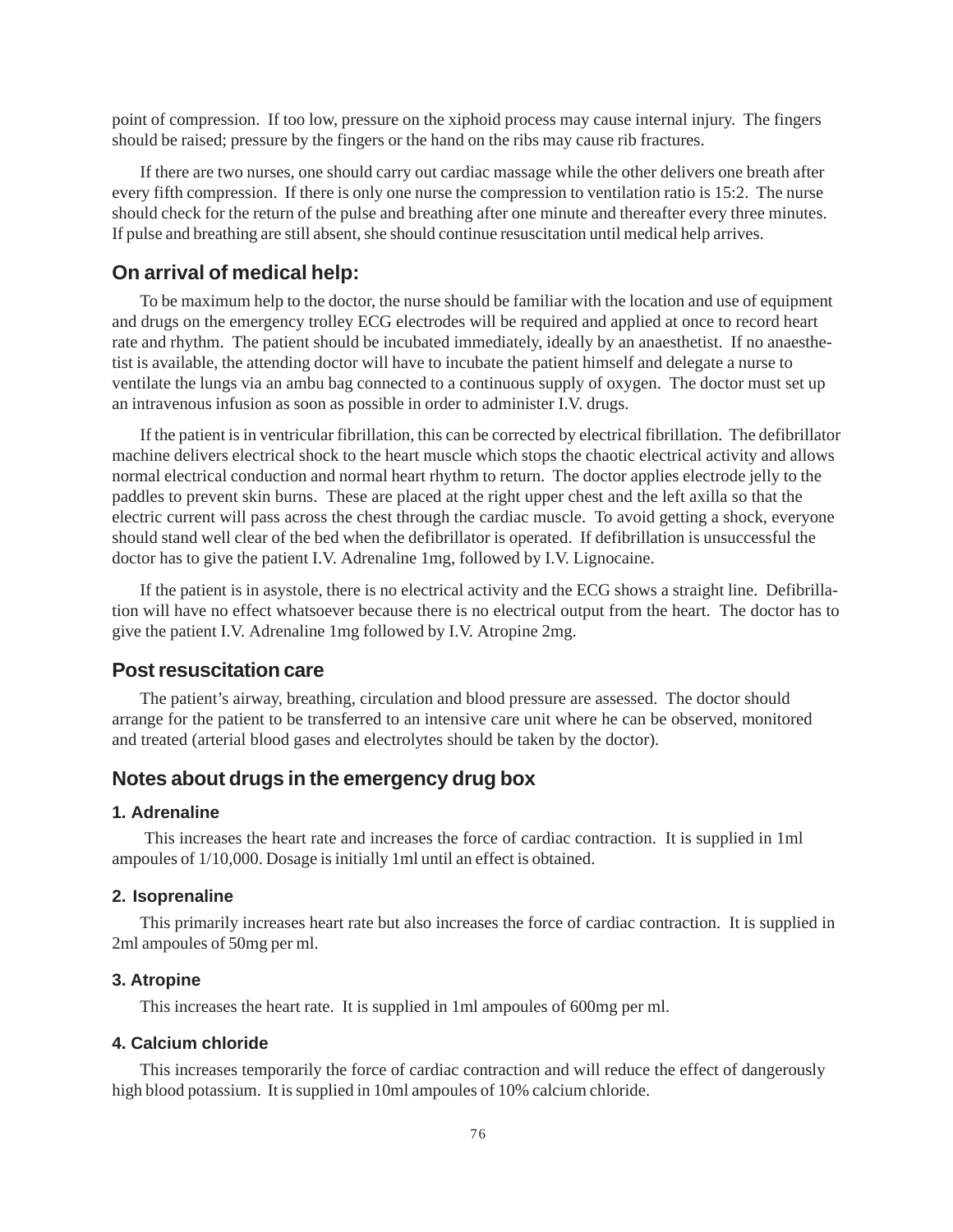#### **5. Lignocaine**

This is local anaesthetic that acts on the heart to reduce electrical excitablility (It suppresses ectopic and the likehood of ventricular tachycardia or fibrillation) and is supplied as 10ml ampoules of 10mg per ml.

#### **6. Aminophylline**

This causes bronchodilatation and therefore relieves bronchospasm. It is supplied in 10ml ampules of 250mg/ml.

#### **7. Hydrocortisone**

This is an anti-inflammatory steroid used in anaphylactic shock. It suppresses tissue oedema and is supplied in 1ml ampules of 100mg.

#### **8. Naloxone**

This reverses the depressant and analgesic effect of opiate narcotics. Supplied in 1ml ampules of 400mg.

### **Very important:**

When you take a drug for use from the box. Read the label to be sure it is the drug you have been asked for.

# **II. Shock**

The supply of oxygen to the tissues is essential in the maintenance of life, this can only be ensured when the circulatory system is functioning normally. Sudden collapse of the circulation known as shock is one of the common and formidable conditions in clinical practice.

### **Clinical causes**

- 1. Haemorrhage
- 2. Severe wounds
- 3. Severe burns
- 4. Multiple fractures
- 5. Pulmonary embolism
- 6. Myocardial infarction (heart attack)
- 7. Severe infection
- 8. Severe allergic reaction

## **Signs and Symptoms**

Varies with type of shock

- 1. Apprehension, light headedness
- 2. Generalized itching
- 3. Swelling of eyelids, lip, tongue, hands, feet.
- 4. Skin colour pale and grey, slow capillary refill of nail beds.
- 5. Cool, moist skin
- 6. Weak, rapid pulse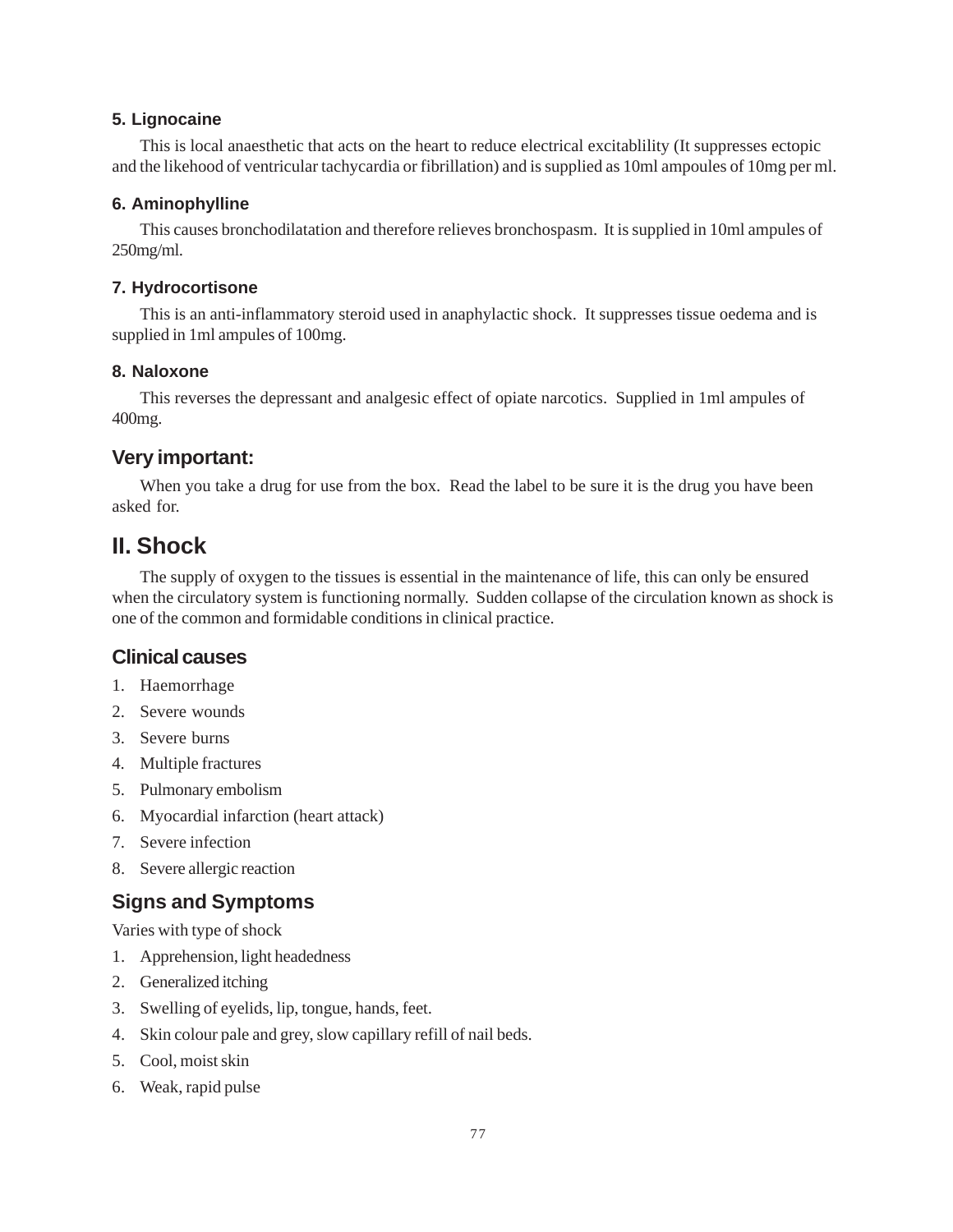- 7. Fast, shallow breathing
- 8. Low blood pressure

### **Types of shock**

- 1. Hypovolemic blood or plasma is lost from circulation to exterior of the body or into the tissues. Also may be due to dehydration.
- 2. Cardiogenic failure of pumping action by the heart causing inadequate circulating blood volume.
- 3. Vasogenic or low resistance shock widespread vasodilation causing increased capacity of circulation. Existing blood volume, even if it is normal, becomes adequate.

Septic – caused by overwhelming infection:

Anaphylactic – severe allergic reaction produced by the injection of a protein to which a person is sensitive, e.g penicillin, anaesthetic agent.

Neurogenic – loss of sympathetic control (nervous system), can result from spinal anaesthesia.

#### **Treatment**

- 1. The patient should be laid flat, preferably in the head down position. This helps supply more blood to the brain.
- 2. Depending on the type of shock the volume of circulating blood should be increased as quickly as possible, by setting up and intravenous infusion.
- 3. Venous blood should be taken for grouping and cross matching in severe cases of hypovolemic shock.
- 4. Fluids to be administered Ringer Lactate or 0.9 normal saline in to be instituted until medical help arrives.
- 5. Injection adrenaline 1 amp subcutaneous is the drug of choice in anaphylactic shock.

# **Diabetes Mellitus**

# **Anatomy**

The pancreas is a yellowish gray gland situated behind the stomach. It is 18cm long and weighs 60 grams. There are cells called Islets of Langerhans in the pancreas which produce endocrine secretions.

#### **Langerhans Islets**

Langerhan Islets contains three types of cells

- 1. Alpha cell
- 2. Beta cell
- 3. Delta cell

Alpha cell and Beta cells produce harmones which help to maintain blood glucose levels.

#### **Alpha cell**

Glucagon is the harmone secreted by alpha cell. This promotes glycogen breakdown, thereby raising blood glucose levels.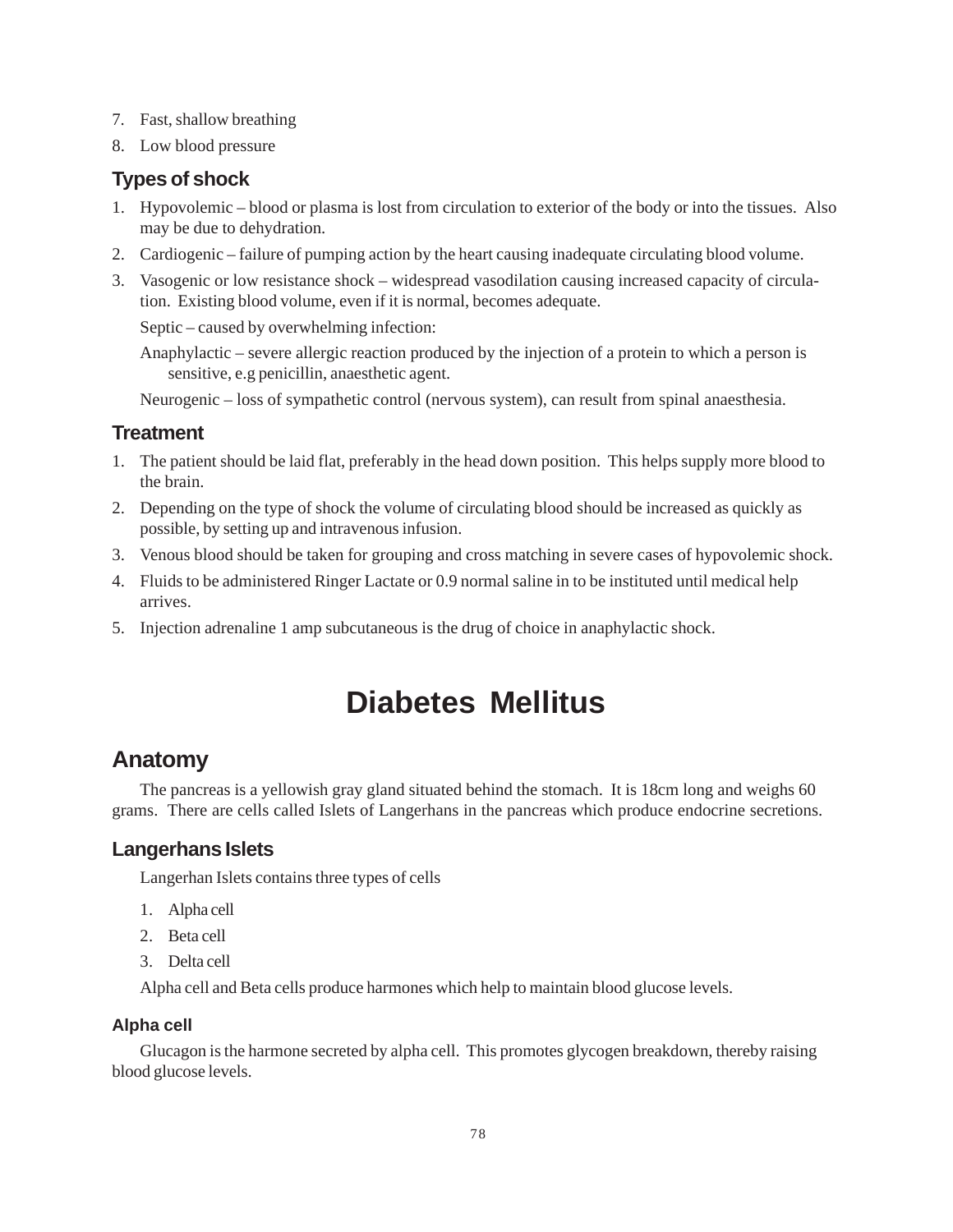#### **Beta cell**

These cells produce a harmone called insulin which lowers blood glucose by converting glucose to glycogen inside muscle cells. Insulin is produced when blood glucose levels are rising and glucagon when glucose levels fall in blood.

### **Diabetes mellitus**

Diabetes mellitus is a condition which results from failure of the pancreas to secrete sufficient insulin to meet the body's requirements or due to defective insulin action.

#### **Two main groups of diabetes are:**

#### **Type I diabetes**

Usually occurs in the younger age group less than 30 years of age. It is due to hereditary factors or recent viral infection affecting the pancreas. These patients are thin and need life long insulin treatment, as there is no insulin secretion in their body. They are dependent on insulin for life.

#### **Type II diabetes**

Develops in the older age group more than 40 years of age. These patients are usually over weight. They have reduced production of insulin, so treatment can be diet control, oral antidiabetic drugs and insulin only if necessary.

#### **Symptoms of diabetes**

Insulin is required for glucose to enter cells where it is utilised. When insulin is absent or defective glucose cannot enter cells and remains in blood in high amounts. Symptoms of diabetes occur because body tissues are not able to utilise glucose.

#### **1. Polyphagia**

Patient's have increased appetite, and eat more than usual. This is because cells are "starved of glucose" since glucose is not able to enter cells. Although a diabetic eats more the cells do not get enough glucose.

#### **2. Polyuria**

Patient passes large volume of urine. Normal urine does not contain glucose. In diabetics, kidneys are unable to reabsorb the excess glucose, so it appears in the urine. When glucose appears in urine, it drains lot of water with it causing excessive urination.

#### **3. Polydipsia**

It is excessive thirst due to loss of water from the body.

#### **4. Fatigue and Weight loss**

In order to obtain energy, cells start using body fat and protein for energy instead of glucose. So this leads to weight loss and tiredness.

Some people may not have any symptoms. They are just discovered on routine urine and blood examination.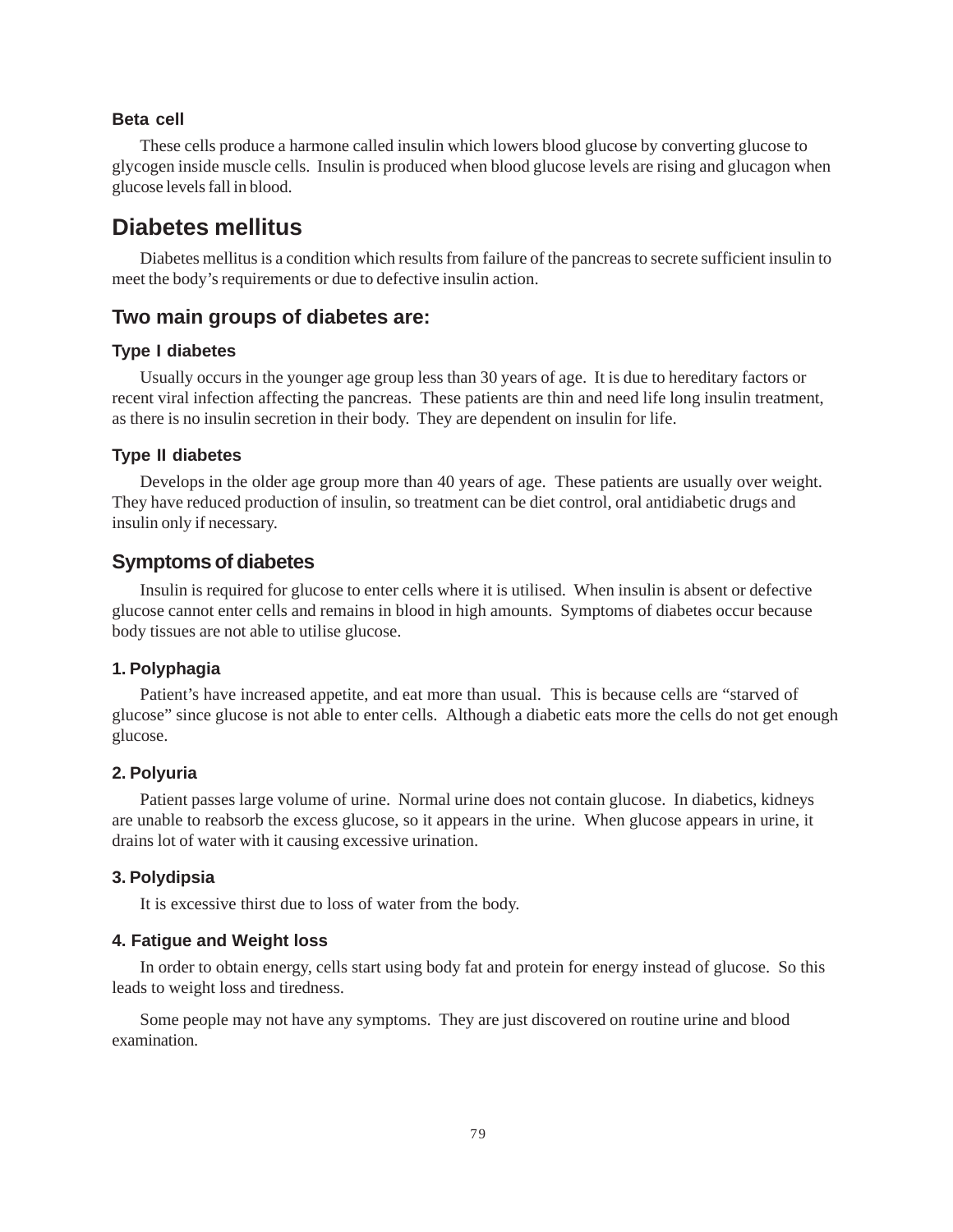### **Investigations**

#### **1. Urine test**

Presence of glucose in urine is known as glycosuria. This can be detected by Benedict's test or strip method.

#### *Benedict's test – method*

Patient is informed that his urine specimen is required for testing urine sugar. Urine is collected in a clean bottle.

- 5ml of Benedict's solution is added to clean test tube and boiled
- 8drops of urine is added to the above solution using a dropper. This is boiled again for two minutes. If there is a colour change it indicates that sugar is present in the urine.

 $Green = +$  $Y$ ellow  $=++$ Orange  $=$   $++$ Brick red  $=$  ++++

#### **2. Blood sugar**

Normal blood sugar is 70-90 milligrams in fasting state and 100-140 milligrams post prandial. Fasting blood sugar of > 126mg (70m mmol/l) and post prandial (2hour) blood sugar of greater than 200mg (11.0 mmol/l) is suggestive of diabetes.

#### **3. Oral glucose tolerance test**

In cases when blood sugar levels are not very diagnostic a oral glucose tolerance test is done. Patient is asked to fast 12 hours over night. Fasting blood and urine sugar is taken. 75 grams of glucose dissolved in water is given. Blood and urine specimens are taken at one hour and two hours. When fasting blood sugar is >126grams and 2 hours sugar level is more than 200 mg, diagnosis of diabetes is confirmed.

### **Treatment of diabetes consist of three main components:**

- a. Diet and exercise
- b. Oral hypoglycemic agents
- c. Insulin

Diet and exercise is the corner stone of diabetic management.

#### **Diet**

Sugar containing items are to be avoided. Balanced food within permitted calorie limits as prescribed by the doctor is taken.

Exercise helps in glucose utilisation and maintaining ideal weight.

#### **Oral hypoglycemic drugs**

#### *Consist of 2 main groups*

- 1. Sulphonyl urea consist of drugs like Glibenclamide (Dasmil)
- 2. Biguanides Met formin (Glycomet)

Drugs are started according to advice of family physician mainly used in Type II diabetes.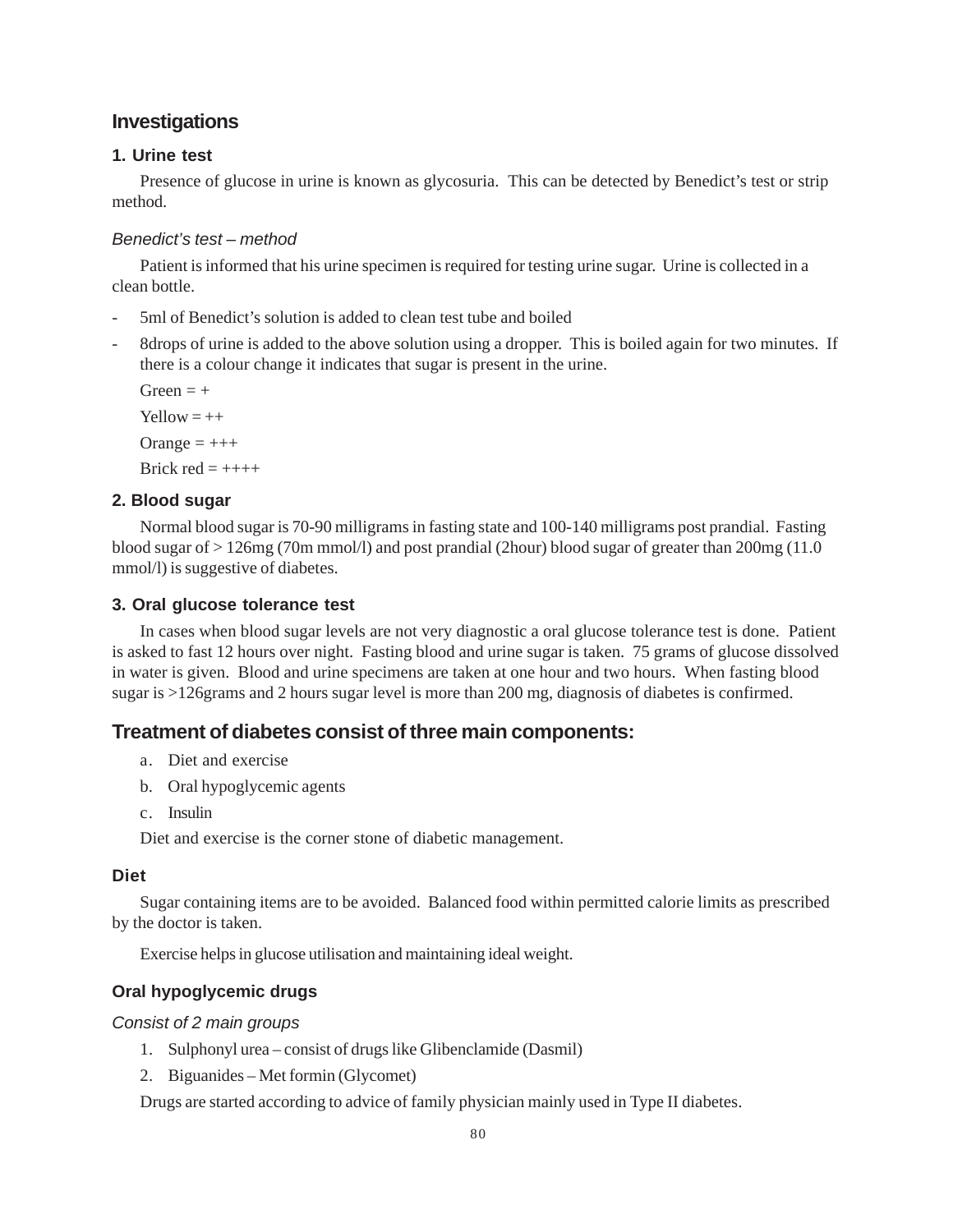#### **Insulin**

Used in Type I diabetes life long and in Type II diabetics when blood sugar is not well controlled. Insulin has to be given only by injection cutaneously.

#### **Types of insulin**

- 1. Short acting
- 2. Intermediate acting
- 3. Long acting
- *1. Short acting insulin (Plain insulin)*

Duration of acting is from 2 hours to 8 hours usually given 2-3 times per day.

 *2. Intermediate acting (NPH)*

In this type of insulin action starts after 4 hours effective for 24 hours.

*3. Long acting (PZI)*

Effective for 24-36 hours once daily dose is enough.

### **Complications of diabetes**

- 1. Acute complications
- 2. Chronic complications

#### **Acute complications**

*1. Diabetic Ketoacidosis*

It is a medical emergency occurs in

- a. Infection or stress which increases insulin requirements.
- b. Patients not on treatment
- c. First time diabetic, previously undiagnosed.

Here blood sugar levels are very high (200-600mgms) due to lack of insulin, glucose is not available for metabolic energy instead fats are used by the body for energy. During fat metabolism, toxic products called ketones are formed, which gives rise to ketoacidosis.

Signs and symptoms

- Gradual onset
- Patient may be febrile
- Vomiting, abdominal pain
- Dry inelastic skin
- Low blood pressure and rapid pulse
- Deep sighing respiration
- Breath smells of acetone (sweat, sickly smell)
- Loss of consciousness
- Diagnosis is made by blood sugar estimation and presence of ketones in urine.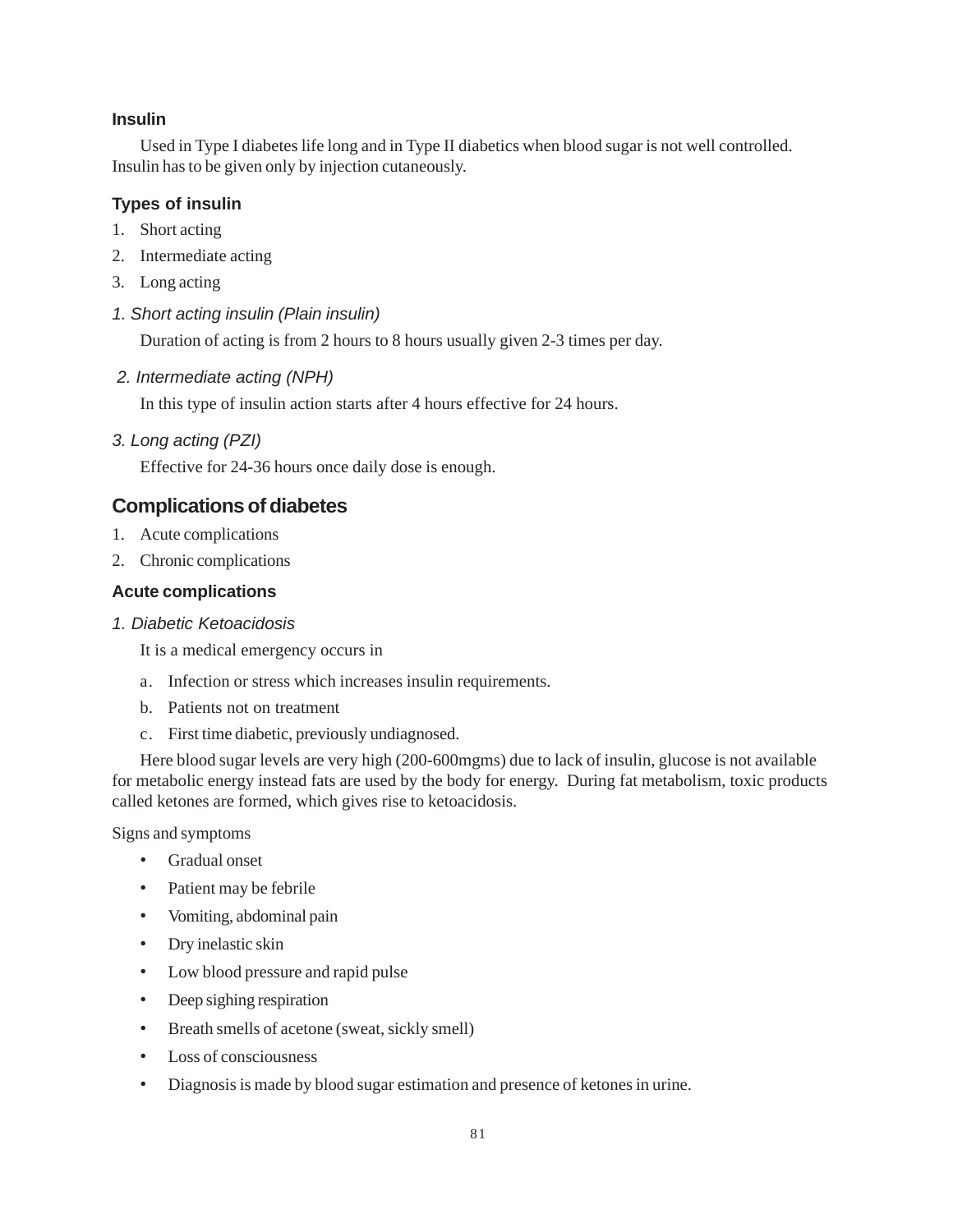**Treatment** 

- 1. I.V fluids are immediately started since patient is dehydrated. A large volume of about 6 litres is given rapidly. Normal saline or Ringer Lartate is given.
- 2. Short acting plain insulin is given hourly according to blood sugar level. Insulin is given intravenously in this condition. Insulin is given hourly till acetone is absent and blood sugar is less than 200 mg.
- 3. Serum electrolytes are estimated and potassium chloride and sodium bicarbonate given accordingly.
- 4. Antibiotics are started if signs of infection are present
- 5. Patient may be catherised to check hourly urine sugar and acetone.
- 6. Fluid balance chart Intake and fluid output should be accurately recorded. When the patient is conscious, oral fluids are allowed.

#### *2. Hypoglycemia*

Occurs when blood sugar is low, less than 60 mg. Occurs in the following situations.

- a. Too much of insulin
- b. When food is missed
- c. Increase in exercise

Signs and symptoms

- a. Sweating skin is warm and moist
- b. Pallor
- c. Weakness / dizziness
- d. Palpitation
- e. Loss of consciousness

Diagnosis is made by low blood sugar level

#### **Treatment**

Has to be immediate since brain cells can have irreversible death if glucose level is not immediately corrected.

- 1. When patient is conscious fluids with sugar or glucose can be given
	- Intravenous glucose 25% dextrose 50ml is given in severe cases. This is followed by 5% dextrose fluid for few hours.
	- Glucagon injection 1ml is given if patient is unconscious

## **Points to differentiate between hypoglycemia and hyperglycemia**

| <b>Clinical features</b> | <b>Hyperglycemia</b> | Hypoglycemia   |
|--------------------------|----------------------|----------------|
| Onset                    | Gradual              | Sudden         |
| Skin                     | Dry and cold         | Warm and moist |
| Pulse                    | Faint and fast       | Normal         |
| Blood pressure           | Low                  | Normal         |
| Breathing pattern        | Deep and sighing     | Normal         |
| <b>Breath smell</b>      | Acetone odour        | Normal         |
| <b>Blood</b> sugar       | High                 | Low            |
| Treatment                | I.V. fluids, insulin | I.V. glucose   |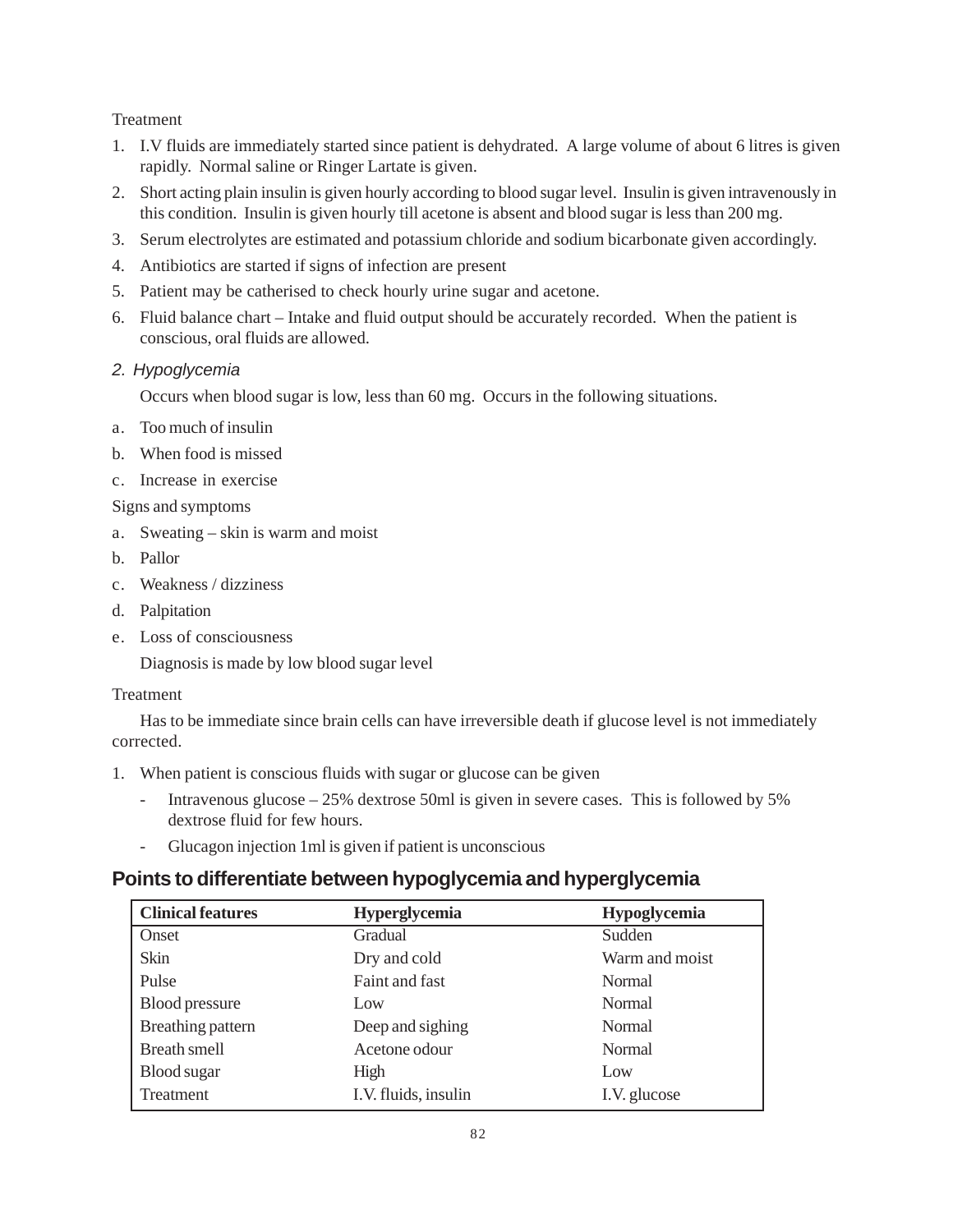#### **Long term complications**

Occurs when diabetes is poorly controlled

#### *1. Ocular*

Diabetes affects eye causing cataract, diabetic retinopathy, retinal detachment and glaucoma. Permanent visual loss can occur due to above complications.

#### *2. Renal*

Long duration of poorly controlled diabetes leads to proteniuria and renal failure.

#### *3. Heart*

Increase in incidence of heart attacks occur. These people can have "silent heart attack" without any pain since nerves become insensitive to pain.

#### *4. Brain*

Stroke occurs more in diabetes

#### *5. Nerves*

Commonly affects peripheral nerves. Tringling occurs in fingers and toes, reflexes may disappear. Painless ulcers can occur in skin.

#### *6. Feet*

Poor circulation and peripheral neuropathy causes infection or injury to feet leading to gangrene and loss of foot. Diabetics need to take special care of their feet.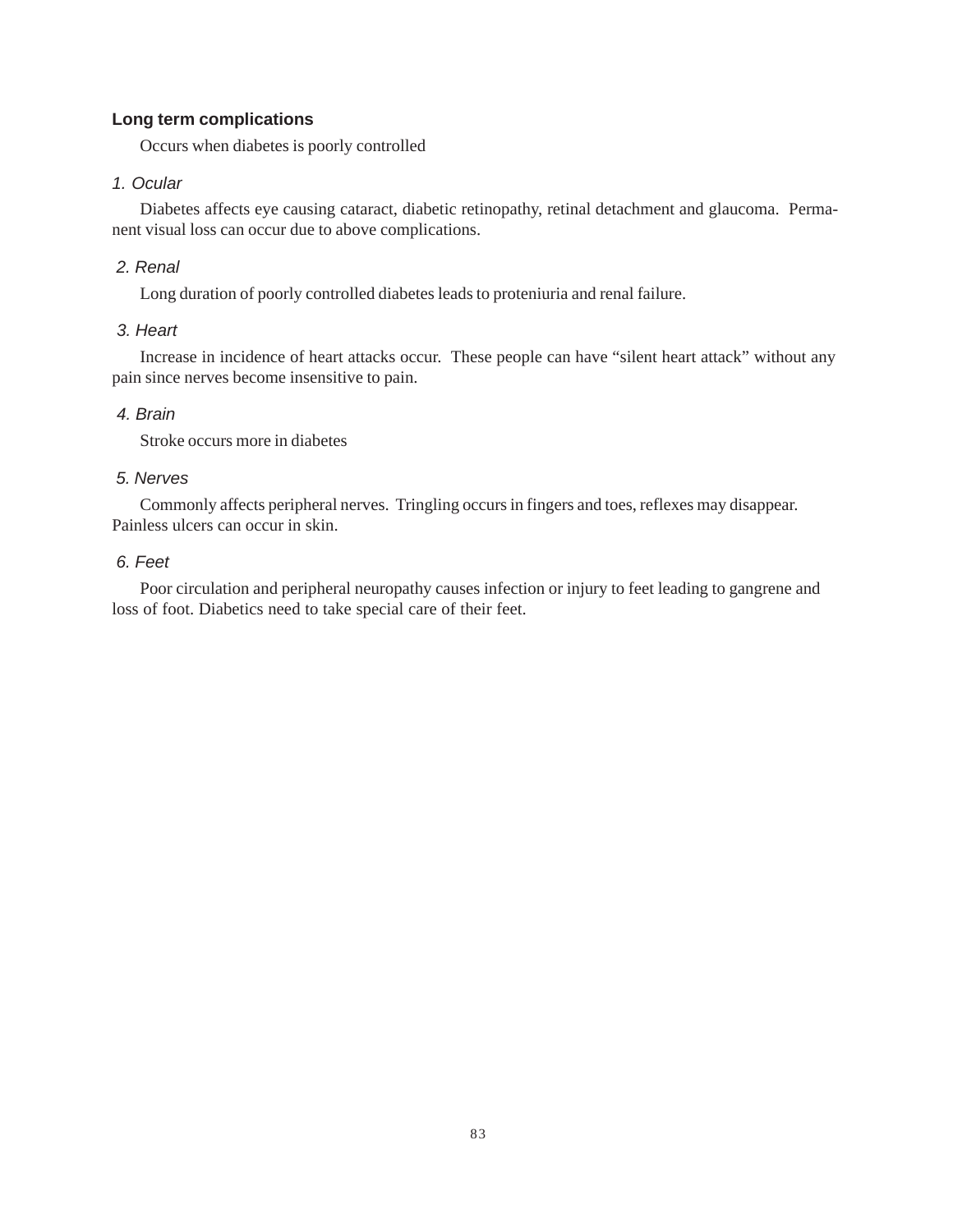# **Chapter 11 Structure of the eye**

# **Introduction**

In chapter the basic anatomical structure of the eye with relevant clinical aspects are discussed.

The eyes are the most important organs of the human body. They help us to see the outside world and its objects and enjoy the beauty of nature. The eyes serve like a camera, capturing the scenes before it. The eyes are placed safe in a socket in the skull and are protected by the eyelids. Our eyes are more efficient than a film in a camera, capturing the scenes and sending it to the brain. Our brain processes the objects seen, and we are able to see and identify them. There are many important structures in our eye, which help in this process, like the cornea, lens, retina and the optic nerve.

This is how we are able to see, from a small matchstick light, to the stars in the sky.

The eye is spherical in shape. There are 6 extraocular muscles present in the eyes which help in the movement of eyes in various directions. The extraocular muscles are supplied by nerves from the brain. There are 12 cranial nerves of which the second optic nerve the fourth and sixth nerve are connected to the eye.

As we have two eyes we can perceive the depth and distance. Depth perception is called Stereopsis. Binocular vision, is fusion of images as a single object seen by our two eyes.

The parts of the eye can be divided into three functional units. First is the protective part with eyebrows, eyelids and eyelashes, second is the lacrimal part which secretes the tear film. Third is the muscular part which helps in the movement of the eye. Fourth is the visual part with cornea, lens, and the retina through which light rays passes and is perceived as object.

# **Eyelids**

There are two eyelids, the upper eyelid, and lower eyelid which is made of skin and soft tissues. The outer side is covered by skin and the inner side is made of mucous membrane. The upper eyelid is slightly bigger than the lower eyelid which helps in closing the eyes properly. The white tissue covering the eye is called the conjunctiva. The structure present between the outer skin and conjunctival tissue is called the tarsal plate. The tarsal plate helps in giving the structure to the eyelid. The eyelids protect the eyes from external environmental pollution.



*Structure of eye muscles*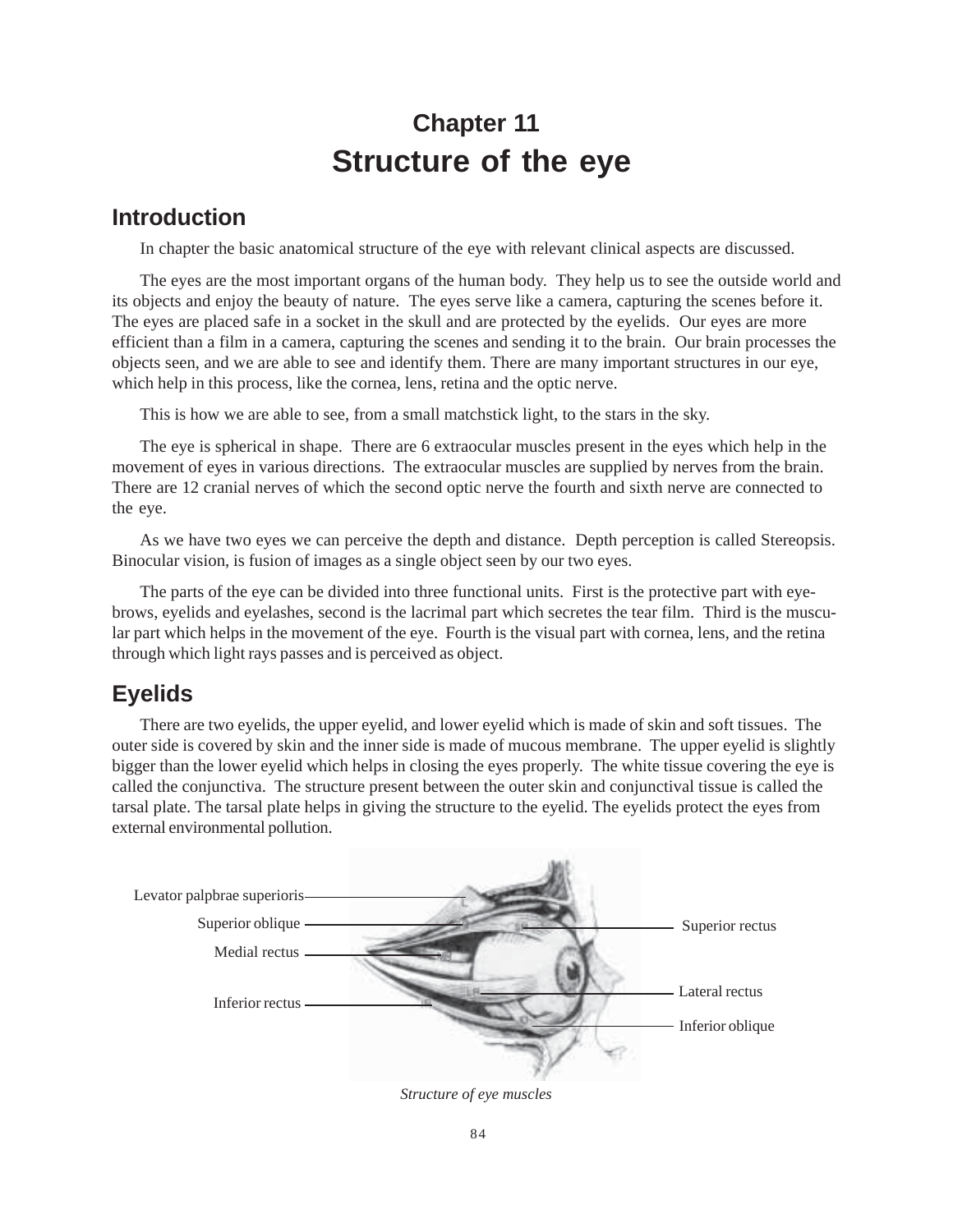In the eyelids there are small glands which secrete mucous like substance which mixes with the tears and forms a protective tear film over the eyes. We frequently blink with our eyelids which help in maintaining the tear film.

There are muscles in the eye, called extra ocular muscles, and are present outside the eye. They are the superior rectus, medial rectus, the lateral rectus, the inferior rectus, the superior oblique and inferior oblique. If due to some reasons one or more of the extra ocular muscles do not function with their normal strength, then the eyes cannot see the objects properly as the position of the eyes are changed. Then the patient will complain of double vision or otherwise called Diplopia.

# **Conjunctiva**

This is a thin white membrane covering the eye with blood vessels. There are minute glands producing mucous which are present in the palpebral part of the conjunctiva which is the inner reflected part of the conjunctiva under the eyelid. The other part is the Bulbar conjunctiva which we see as the white of the eye.

# **Cornea**

The cornea is a transparent watch glass like structure, spherical in shape present in front of the eye. This structure is like a window to the eye. Cornea measures about 11.5mm in horizontal length. There are no blood vessels in the cornea. The cornea gets its nutrition from fluid like substance called the aqueous humour. There are 5 layers in the cornea. If any major damage occurs to the cornea then it results in blindness.



*Structure of cornea*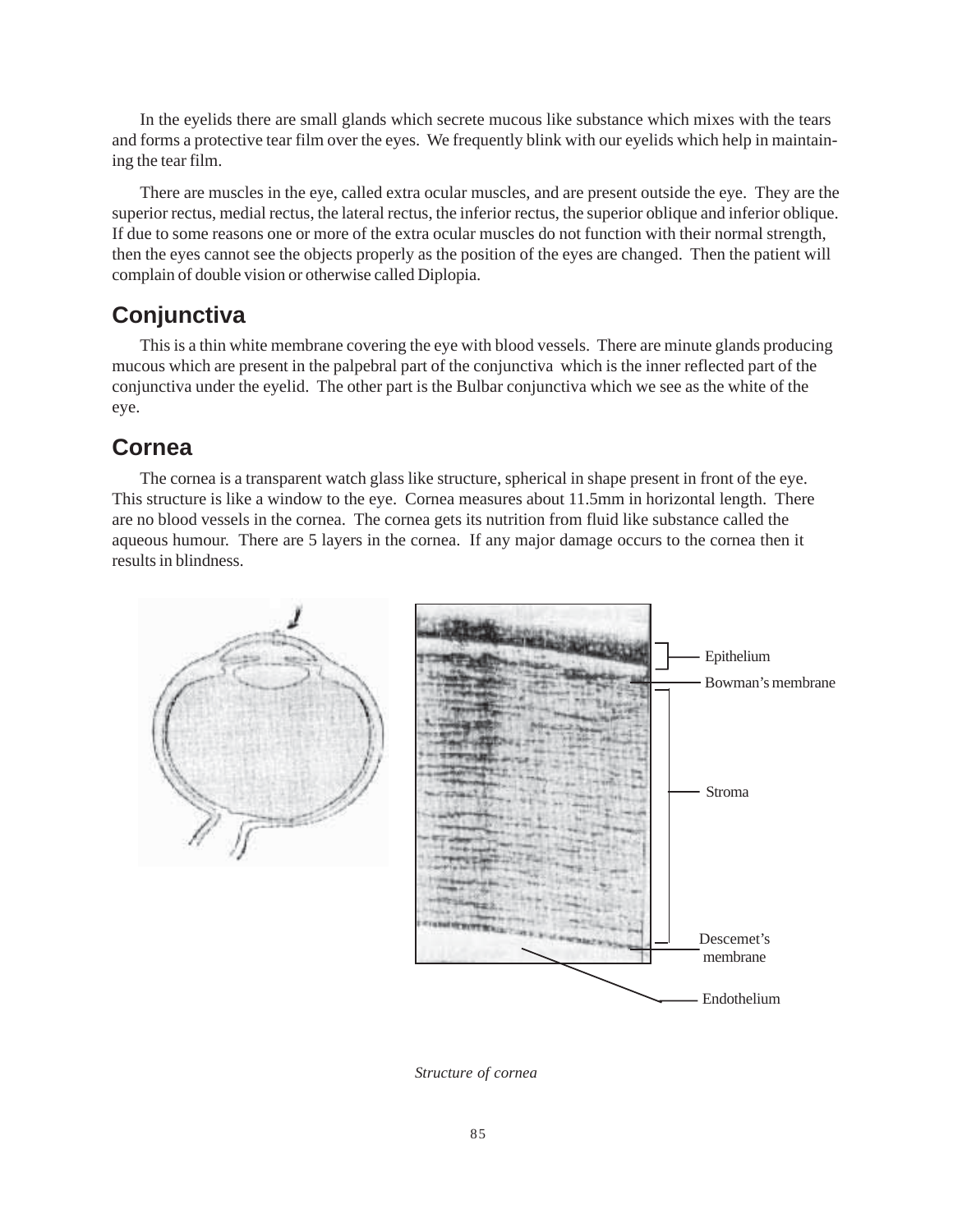

*Front region of the cornea*

### **Anterior chamber**

The space between the cornea and iris is called the anterior chamber filled with aqueous humour. Which is secreted by a structure called ciliary body. If the aqueous is turbid then it results in defective vision. The depth of anterior chamber is 2.5 mm deep. It is shallow in young children and old people.

# **Iris & Pupil**

Behind the cornea there is a brown circular diaphragm like structure called the iris. It consists of 2 types of muscles, the circular muscles and radial muscles. The central opening of the iris is called the pupil. Normal size of pupil is 2.3 mm depending on the intensity of light the size of the pupil decreases or increases. In some diseases the pupil will not react to light i.e. it will not constrict on showing a torch light. This can occur in optic nerve disease, retinal disease etc.

### **Lens**

Behind the iris is situated, a transparent, structure called the lens. The lens has 3 parts. The outer structure is the cortex and the central substance is the nucleus. The lens is covered by a capsule. The nutrition of the lens is supplied by the aqueous humour. The shape of the lens is altered to see objects at near and distance. Light rays passes through the lens and falls on the retina when the lens looses its transparency it becomes an opaque structure, through which light cannot pass. This is called as the cataract.

# **Vitreous gel**

There is a colourless, transparent gel like substance behind the lens. It is about 5.7 cc in volume. The vitreous gel is like the white of an egg, giving shape to the eye. Vitreous consists of 99% water, and the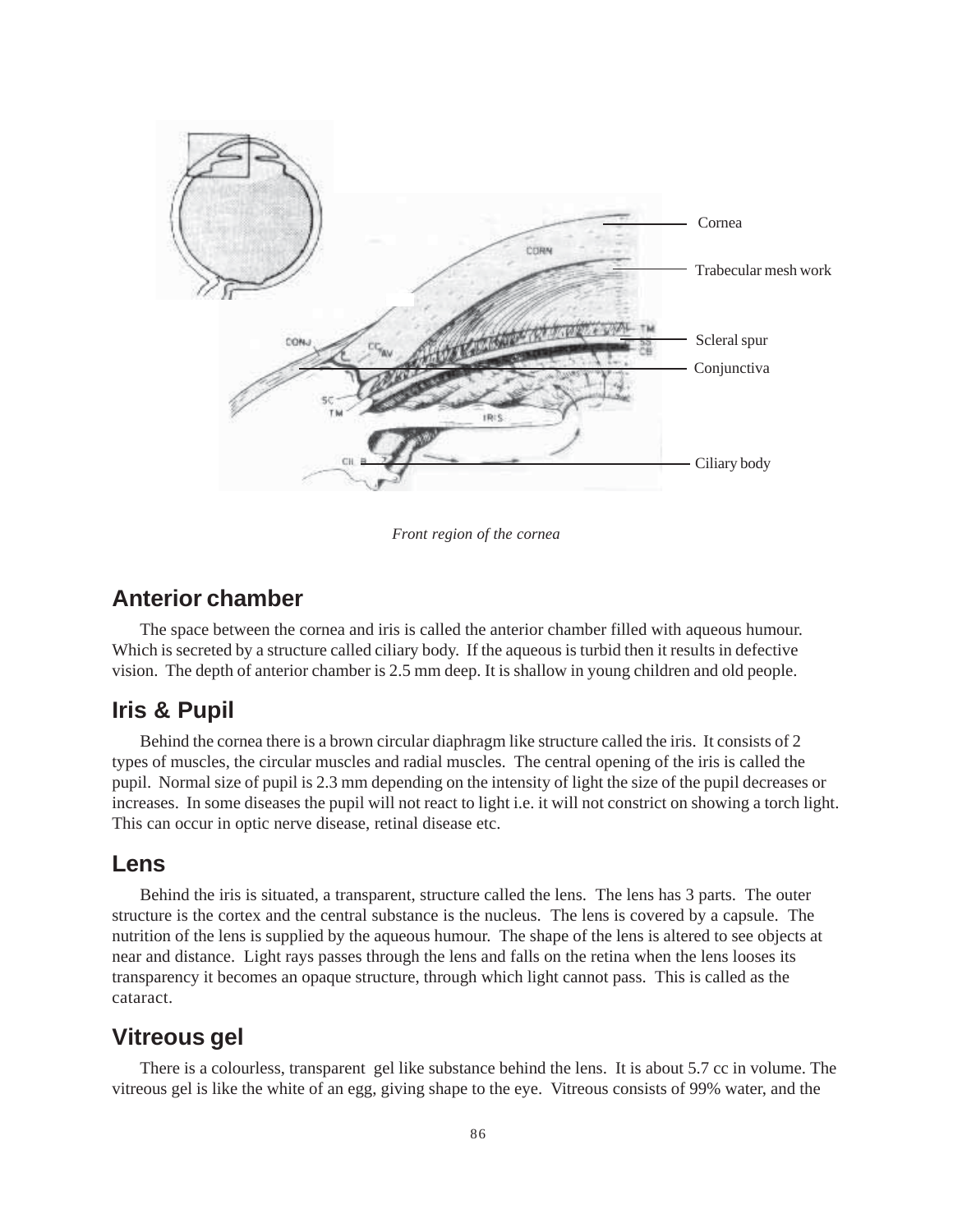rest is made of a substance called hyaluronic acid. Normal persons complaining of few black specks floating before the eye is called Muscae Volitantes other wise called the vitreous opacities.

# **The coats of the eye**

There are 3 coats of layers in the eye.

#### **Sclera**

The outer coat is the sclera, which protects the sensitive parts of the eye. This is the white portion of the eye which covers the outer eye. This is covered by conjunctiva which is a thin white membranous tissue.

The extra ocular muscles are inserted to the sclera.

### **Choroid**

The choroid layer is situated inner to the sclera. The choroid tissue is dark brown in colour which is fully made of blood vessels in layers. This choroid supplies nutrition to the retina, vitreous and other sensitive structures of the eye. The choroid prevents the scattering of light.

### **Retina**

The retina is the inner most structure of the eye. The rays coming from the objects fall on the retina. The retina is made of neuronal tissues. Retina is basically transparent, cellophane like tissue. The colour is due to the reflection of the light from the choroidal vessels. The inner side of the retina is related to the vitreous and the outer side is related to the choroid layer. There are arteries and veins in the retina. The most sensitive part of the retina is the macula. The inner portion of this is the fovea. The reflection of light seen from the walls of the fovea is the foveal reflex. There are nerve fibres in the retina which converge in an oval structure called optic disc which is the head of the optic nerve entering the eye. The optic disc is pink in colour with a central depression called the optic disc cup. In diseases like glaucoma where the pressure in the eye is raised this cup is enlarged.



*Retina*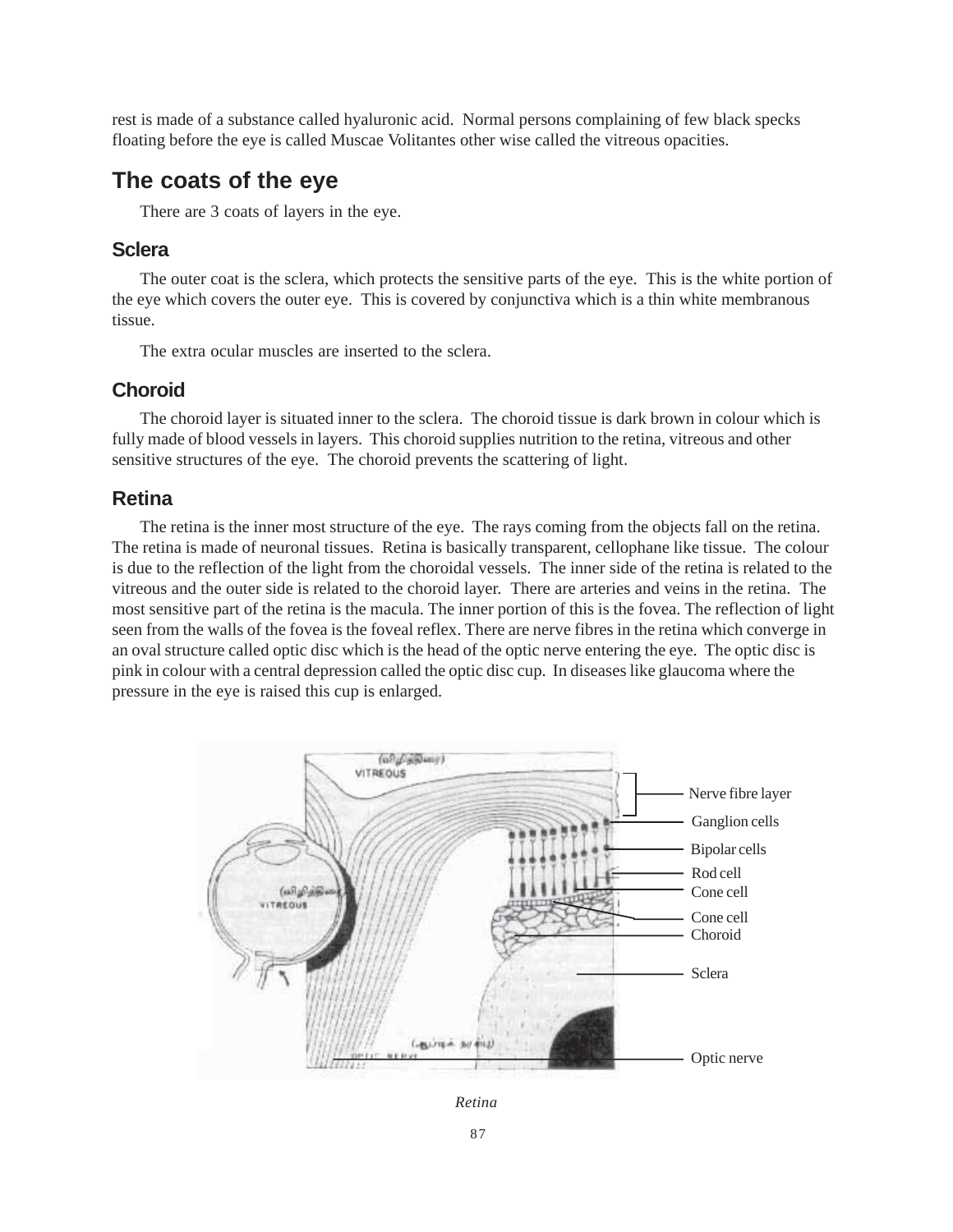# **Rods and cones**

The rods and cones are the photosensitive organs. Rods are necessary for might vision. Cones are necessary for night as well as light vision. The rods are 120 million in number. Cones are 6 million in number. Rods have a special substance called

Rhodopsin; which is formed by vitamin A and the cones consists of 3 types of pigments which are responsible for colour vision. Defective colour vision is called colour blindness.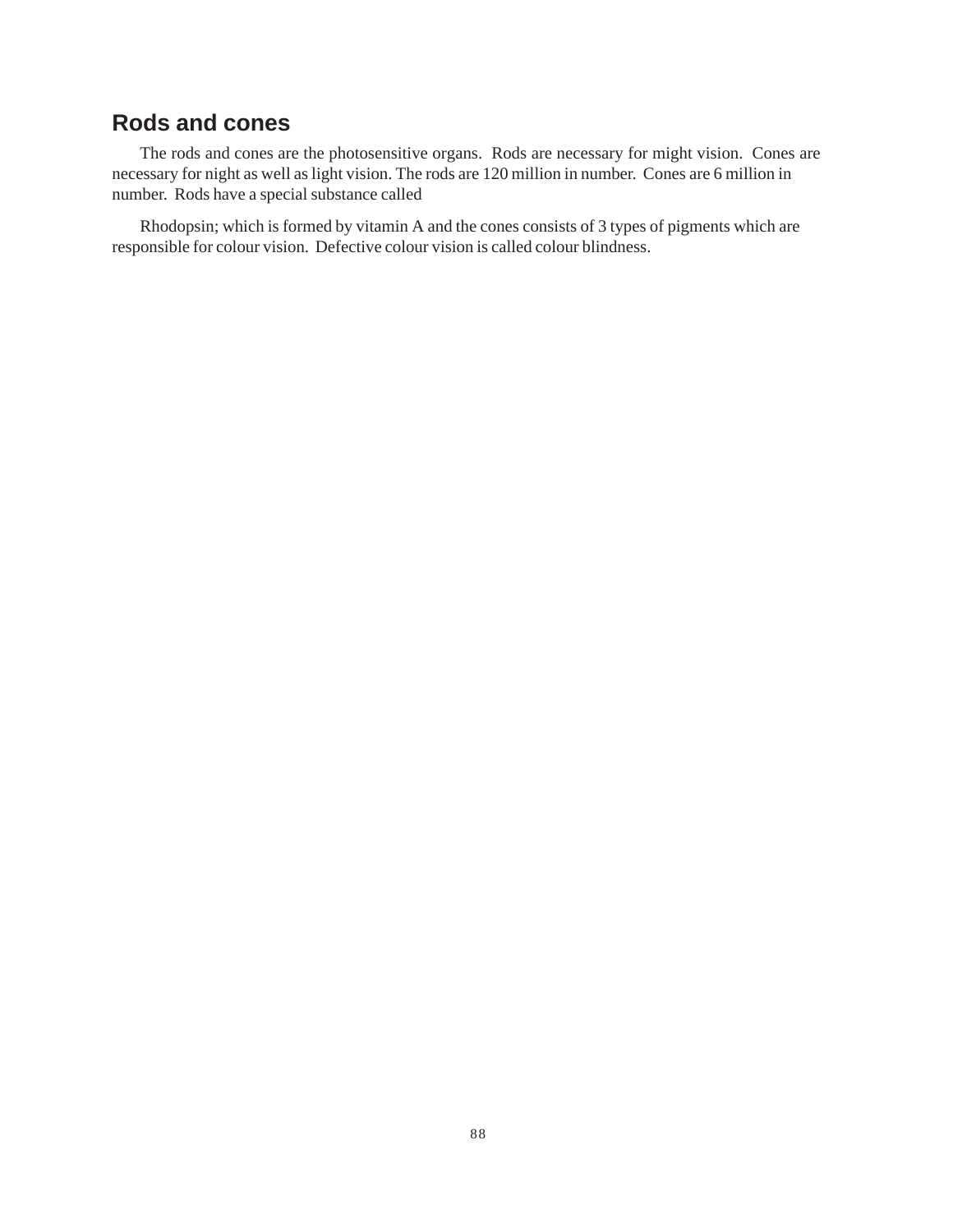# **Chapter 12 The Red eye**

Though conjunctivitis is an important cause of red eye, there are many other reasons that causes red eye. It is essential for an ophthalmic nurse to know in detail about them, as it is one of the commonest complaints for which a patient comes to the outpatient clinic in a Eye Hospital.

# **The important causes of redness in eyes are as follows:**

- A. Conjunctivitis
- B. Injury
- C. Ulcer
- D. Iritis(i.e.) Inflammation of the Iris
- E. Glaucoma.

#### **Conjunctivitis**

Inflammation of the conjunctival tissue is called conjunctivitis. It is generally caused by virus or bacteria. Conjunctivitis can also be due to allergy in which case it is called Allergic Conjunctivitis.

The symptoms in conjunctivitis will be redness, excessive tear secretion and constant irritation. Conjunctivitis due to bacterial infection will cause Ropy discharge, and stickiness of eyelids in the morning. In case of viral conjunctivitis there will be more tears secretion and itching than discharge. Conjunctivitis occurs in young patients less then 20 years of age, which is called spring catarrh or the vernal kerato conjunctivitis. It is a misnomer as it occurs in summer months with intense itching inability to see light (Photophobia) often found in boys than in girls. It involves both the eyes. It is a self-limiting disease (i.e.) it resolves on its own as patient ages. Spring catarrh is treated with steroid eye drops as Betamethasone and Dexamethasone. But long term use of such topical steriod eye drops is harmful which may result in glaucoma, where there will be raised intraocular pressure, that damages the eye.

#### **Injury**

 Injury can result in oozing of blood under the conjunctival tissue resulting in sub conjunctival haemorrhage. This is also an important cause of redness in the eye, which can occur due to a trivial injury, which is usually a self-limiting condition in 2-3 months time.

#### **Corneal ulcer**

 Redness can also occur in case of a corneal ulcer. A trivial injury to the corneal tissue with a thorn prick, or by fall of husk on rubbing the eyes, may result in corneal ulcer. The corneal ulcer is caused by microorganisms, like bacteria or fungi present in these vegetable matter. Virus can also cause ulcer of the eye which is called viral keratitis. There will be watering photophobia and pain in the affected eye. The corneal sensation is decreased. It is important that patient should seek the medical help from qualified eye specialists. Instead when patients use native medicines like herbal juice, mothers milk, blood of chicken or castor oil the ulcer will aggravate resulting in permanent damage to the eye.

#### **Glaucoma**

 Glaucoma results due to raised intra ocular pressure, damaging the optic nerve head, causing defect in the visual field of a patient, which may result in complete, total, irreversible, Blindness forever in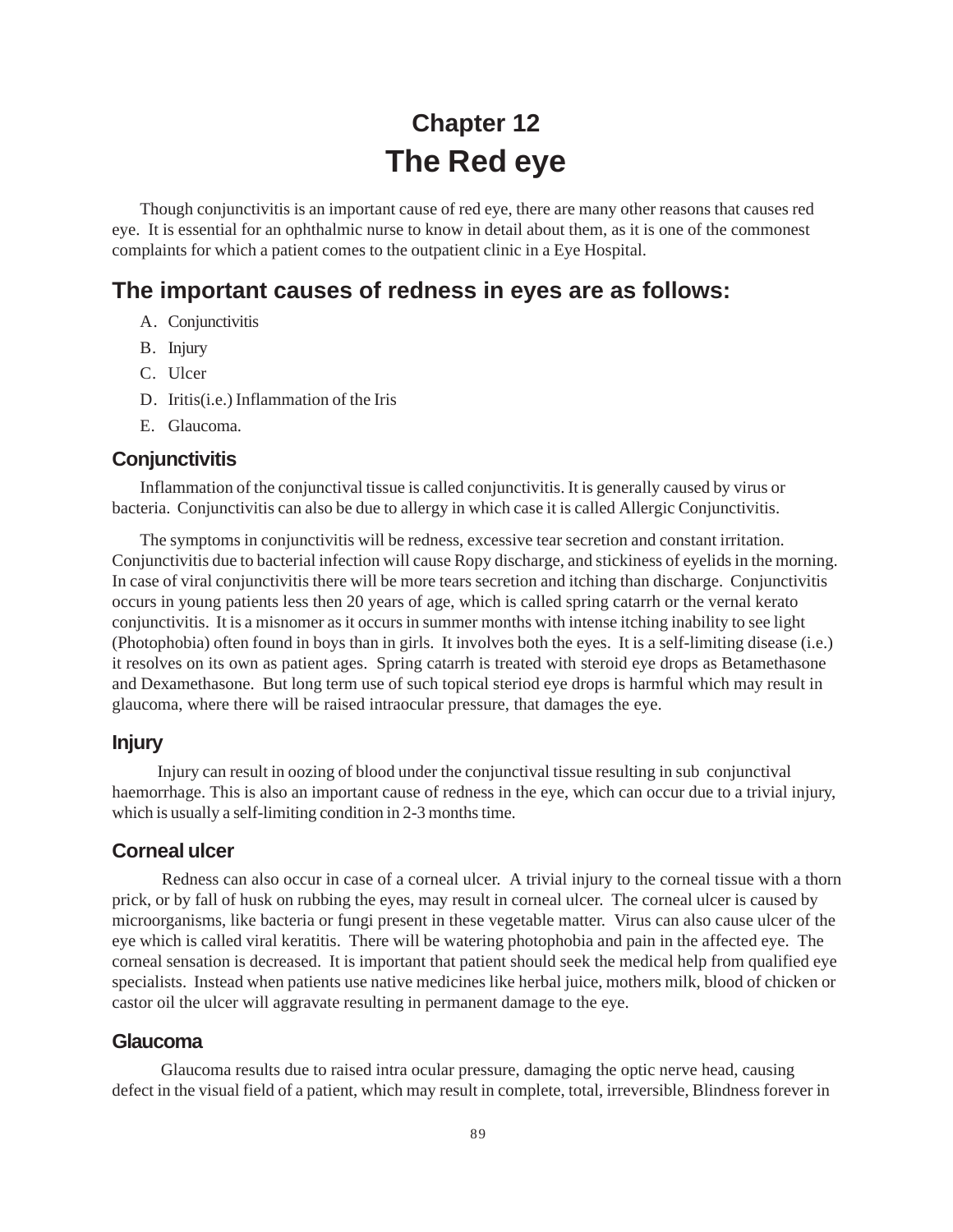life. Patients can present with symptoms of Haloes around light and defective field of vision. Once Glaucoma is diagnosed, patient has to continue medicines and periodical eye examination by an eye specialist throughout his life.

#### **Iritis**

 Iritis is inflammation of the Iris, which causes eye pain, redness, watering, photophobia and floating of black spots before the eye. The cause of Iritis has to be diagnosed by an eye specialist who will give proper treatment.

Conjunctivitis, which occurs in neonates is called the Gonococci conjunctivitis. It was once a dreadful disease caused by Gonococci. It occurs during delivery, but now it is rarely seen.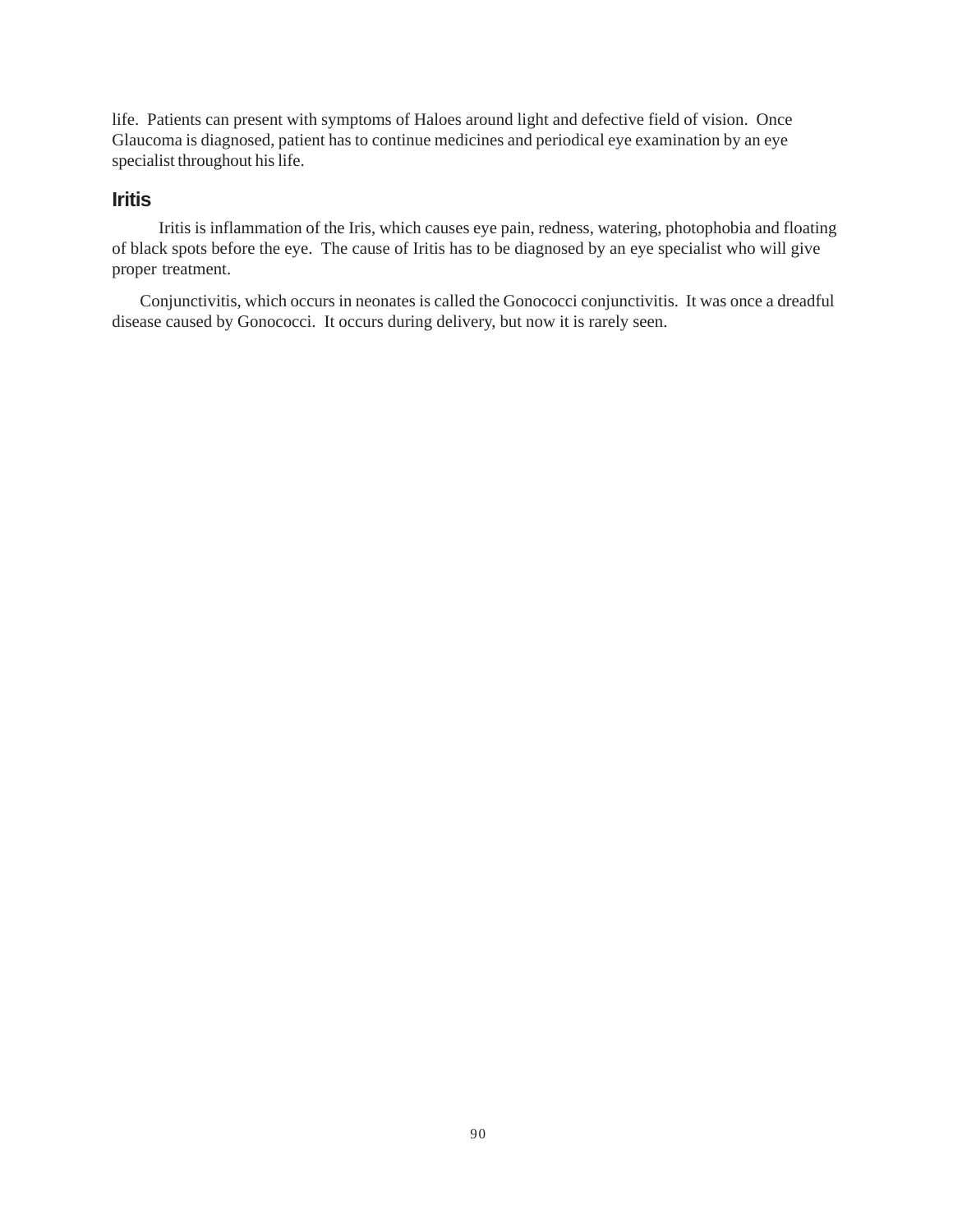# **Chapter 13 Infection of the eye**

Infection of the eye can be caused due to various microorganisms. We will see some of the infections caused by such microorganisms in this chapter.

# **Conjunctivitis (Inflammation of the conjunctiva)**

This was mentioned in the last chapter as one of the causes of redness. Here a detailed description of the disease, causative agents and treatment given will be discussed. As already mentioned conjunctivitis can be caused due to microorganisms, allergy and chemical agents. There will be redness associated with a gritty sensation in the eye. Vision may not be seriously impaired unless the cornea is affected.

# **Acute catarrhal or acute mucopurulent conjunctivitis**

In this case there will be Ropy discharge, watering, stickiness of eyelids on waking up and glaring of light. There will be mild lid oedema. This is an infective conjunctivitis caused by bacteria like Staphylococcus, Koch-weeks Bacillus, and Pneumococcus. This can occur at any age with preference for any sex, and occurs in bad hygienic conditions.

#### **Treatment**

The ideal treatment is to take a conjunctival swab for culture to isolate the organism and to find its sensitivity to any antibiotic.

The discharge should be cleaned with, a cotton twig or a plain cloth that is boiled and cooled, kept in a sterile container. Antibiotic eye drops like chloramphenicol (Vanmycetin) eye drops which has a good coverage or otherwise called broad spectrum eye drops, which can kill most of the microorganisms should be instilled after washing the hands.

The eyes should not be bandaged. Patient can wear dark goggles. No steroid eye drops should be used. The disease is contagious. The patient should use his towel, handkerchief separately.

# **Ophthalmia neonatorum**

Ophthalmia neonatorum is a disease involving both eyes (Bilateral) of the new born where there will be purulent discharge, chemosis (Swelling) of the conjunctiva, which used to be responsible for 50% of blindness in children. Ophthalmia neonatorum usually manifests in the first week of life, The disease is contacted during birth from the mothers infected vaginal tract caused by Neisseria gonorrhoea, Staphylococcus aureus. Gonococcal ophthalmia neonatorum is a serious and violent condition, involving cornea.

Normally tears are not secreted in the first 6 weeks of life, therefore any secretion from the eye in this period should be considered abnormal.

#### **Treatment**

Prophylactic medication can be given by Crede's method where a drop of 1 percent silver nitrate is instilled in each eye of the infant soon after birth. The procedure may cause mild chemical conjunctivitis which is self limiting. The standard regimen is instillation of penicillin drops in a concentration of 5,000 to 10,000 units/ml every minute for half an hour, ever 5 minutes for another half an hour and then half-hourly instillation's till the infection is controlled.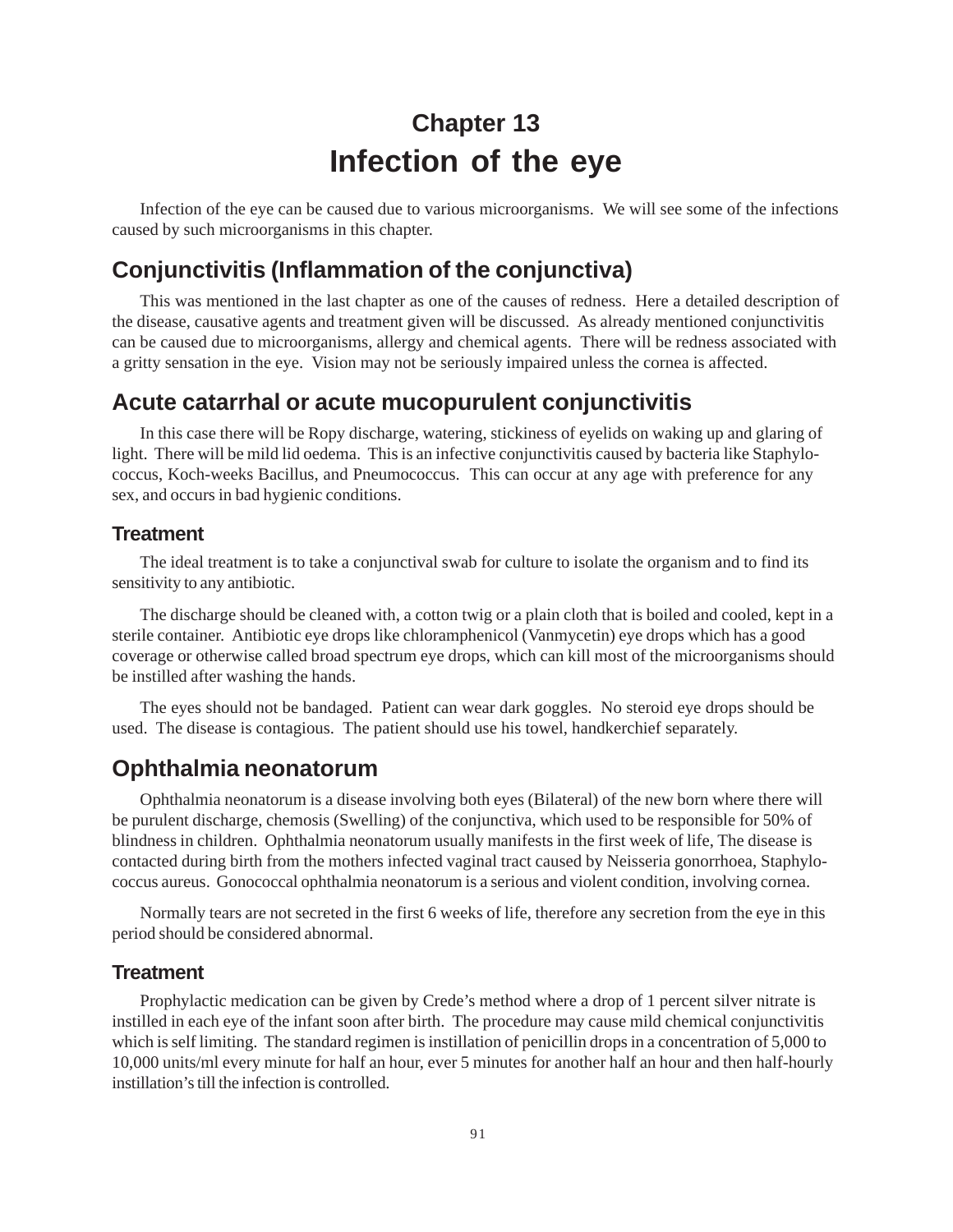# **Trachoma**

The word trachoma is derived from a Greek word meaning rough. It is one of the oldest and more spread disease affecting more than 400 million people all over the world. It was found in China at 2,700 BC and in Egypt at 1,900 BC

Over crowding, abundant fly population, unsanitary conditions, low personal hygiene contribute to the disease. In India it is common in North India.

#### **Aetiology**

Caused by a virus called Chlamydia trachomatis.

#### **Clinical Features**

Children are commonly affected.

The symptoms include foreign body sensation, watering, itching, photophobia and redness.

The signs include congestion, diffuse papillary hyperplasia, and follicles in upper tarsal conjunctiva. There will be blood vessels involving the upper margin of cornea. This is called **pannus**, which is invariably present in trachoma. If this condition persists, or no treatment is given then it can result in complications like Ectropion, (eyelid turning outward) Entropion (eyelid turning inward) and Xerosis (Dryness of the cornea)

#### **Treatment**

- 1) Painting of conjunctiva with 1 percent silver nitrate.
- 2) Sulpha cetamide eye drops in the form of Aebucid 20 percent instilled 4 times a day for 1 month
- 3) Gentamycin oinment 1 percent at bed time.
- 4) Atropine oinment 1 percent at bed time.
- 5) Treatment of complications by correction of entropion, trichiasis.

## **Blepharitis**

Blepharitis is a chronic inflammation of lid margin.

Clinically it occurs in two forms squamous blepharitis, and ulcerative blepharitis.

#### **Squamous Blepharitis**

 This is common in children who suffer from dandruff of the scalp. Characterised by small white scales at the root of lashes. If the scales are removed the underlying area is found to be hyperaemic but not ulcerated. Treatment includes management of dandruff, application of topical antibiotic eye drops, lid hygiene by cleaning lid margins with cotton tipped stick wetted in baby shampoo and systemic antibiotics depending on the severity of the disease.

#### **Ulcerative Blepharitis**

 It is an infective condition of lid margin characterised by deposition of yellow crusts at roots of eyelashes with swelling of lid margins and falling of lashes. If the crusts are removed they leave small round ulcers which bleed readily.

It is common in debilitated children with poor personal hygiene. Treatment consists of softening of the crusts with warm 3% sodium bicarbonate lotion, proper removal of crust and application of antibiotic eye oinment.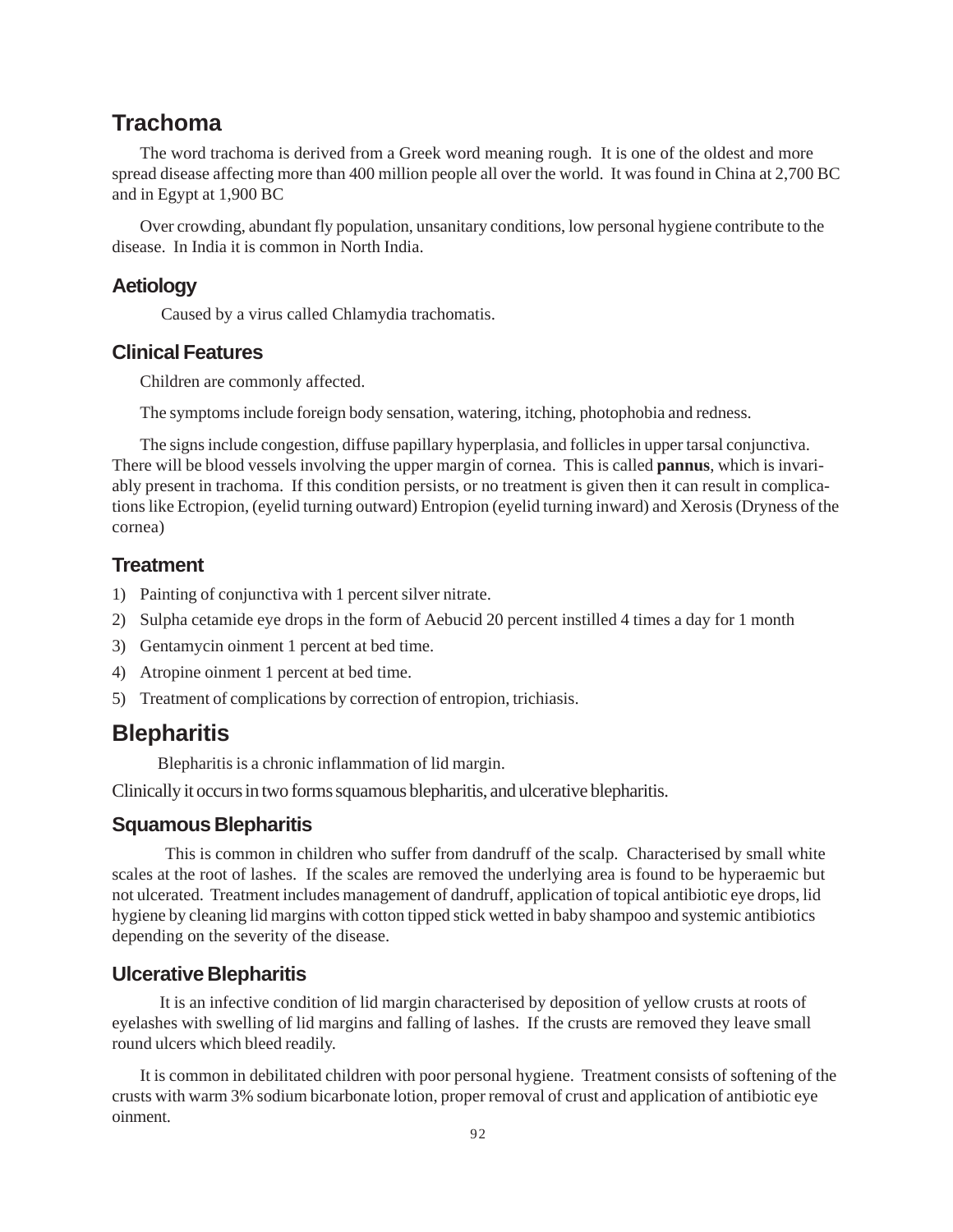# **Stye**

It is inflammation of the eyelid, Zeis Glands, resulting in painful swelling of lid margin. It is common in young adults and often occurs in crops. Hot compress is beneficial in initial stages but when the abscess is formed it is evacuated by a small incision or by pulling affected cilium.

# **Chalazion**

 It is a chronic inflammation of the meibomian gland, resulting in a painless round smooth swelling which can be felt by passing the finger over the lid. Treatment includes, making an opening of the swelling and removing the contents of it.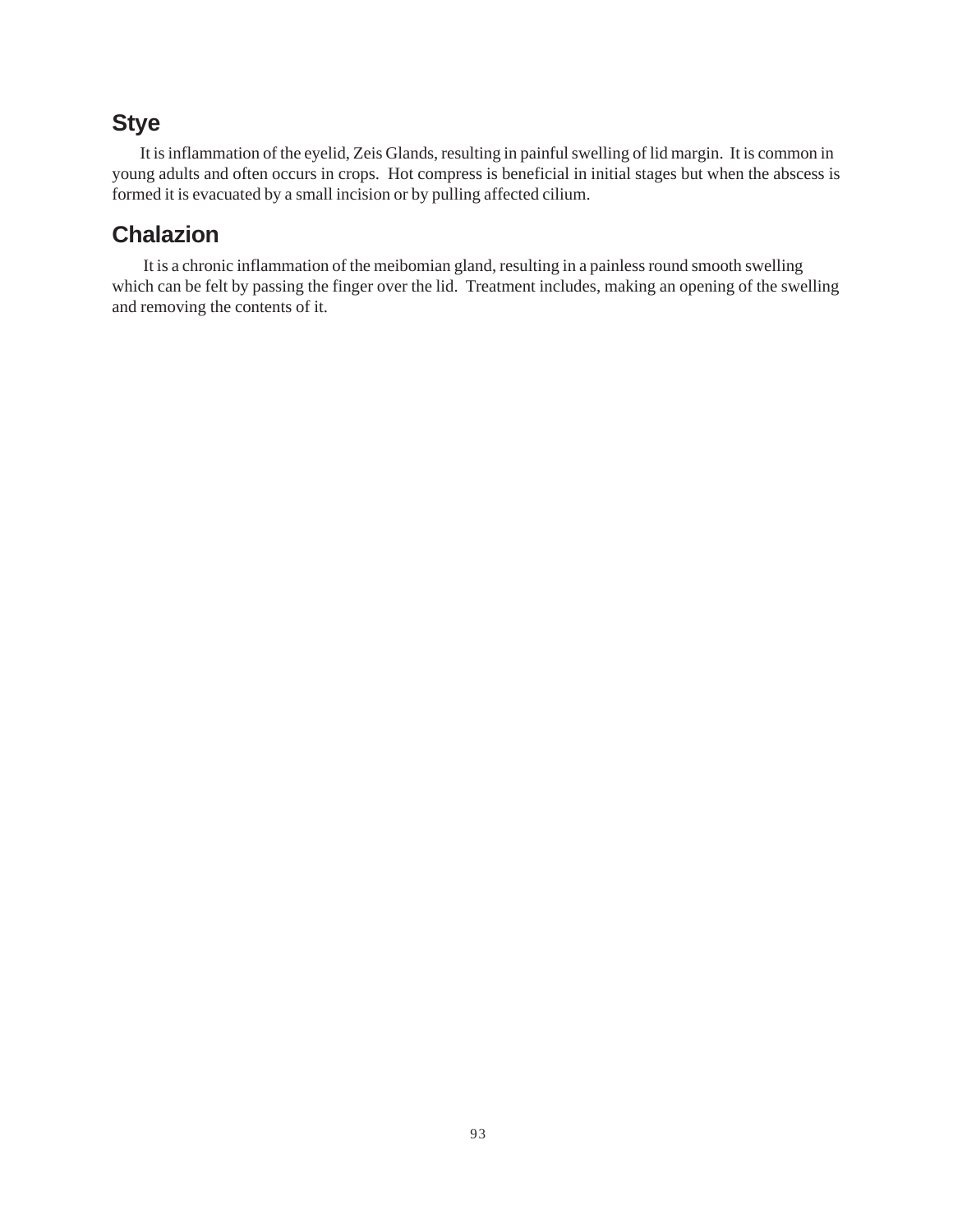# **Chapter 14 Visual acuity and measurement**

Visual acuity forms an important aspect of eye examination. Each eye has to be tested separately and recorded in the case sheet. If he is already wearing a glass, his visual acuity without glasses and with his present glasses has to be noted separately. The power in his present glasses has to be found and noted in the case sheet. This will help the eye specialist to decide whether a change is necessary for his glasses.

For visual acuity measurement a Snellen's chart is used. The chart is designed in such a way that it gives a very good subjective measurement of patient's visual acuity. The chart has to be kept at 6 metre distance, or at 20 feet, with good illumination of light. For illiterate persons a 'E' chart is used, where the letter 'E' is facing different directions. For children a pictorial chart is used with pictures of different sizes and visual acuity is measured, which needs lot of patience and care to the child. The following steps will help to do a visual acuity measurement in a methodical way.

# **Steps**



1. The chart is kept at 6 metre distance or at 20 feet. A normal person should be able to read the last line of the chart at 6 metre distance. Hence normal vision is mentioned as 6/6 or 20/20.

*Measuring the visual acuity*

- 2. The patient is made to sit at 6 metre distance, from the chart and he is explained how the test is performed.
- 3. If we want to test the patient's right eye patient's left eye is closed with the opaque card and asked to read the letters with the right eye. He or she should not cover the eyes with finger, as they may see the card through fingers.
- 4. The patient is asked to read the letters from each line and the smallest sized letter the patient is able to read at 6 metre distance is noted. For example each line is marked with figures 6/60, 6/36, 6/24, 6/18, 6/12, 6/9, 6/6, which has to be noted.
- 5. For patients who are illiterate, we use a 'E' chart. The alphabet 'E' is marked facing different directions. Patients have to find out in which direction the letter 'E' is facing and show with their fingers.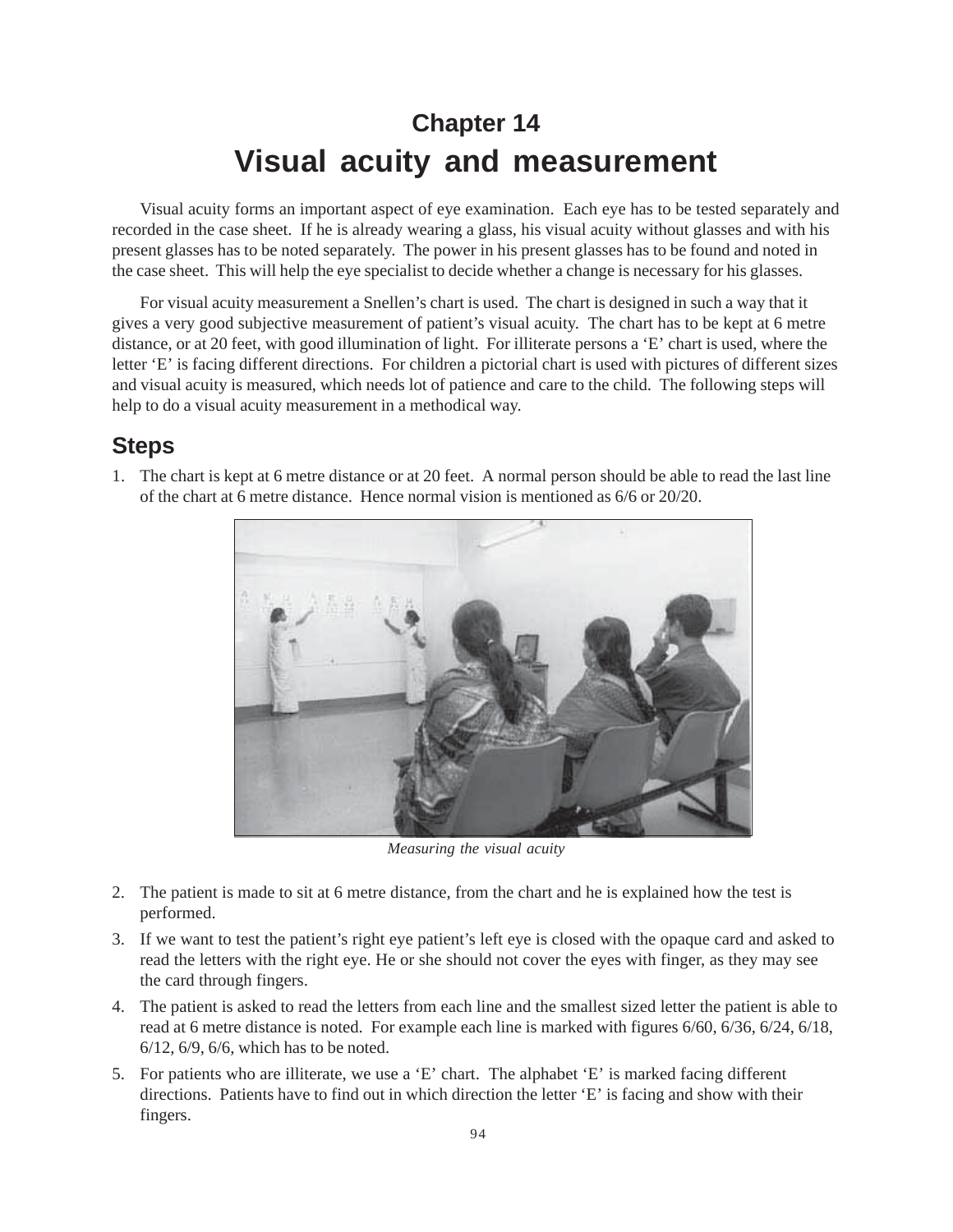

*Snellen's chart*

- 6. For patients who cannot read the letters at 6 metre distance, we use our fingers at different distance showing different numbers and finally arrive at a visual acuity measurement. For example 3/60, 2/60, finger count (FCF).
- 7. For patient's who have still defective vision we stand near the patient holding our hand moving just in front of the eye asking whether the patient can see the hand movements. If patient can see this then we record Hand movement (HM)
- 8. For patients who still cannot appreciate even hand movements. We hold a torch light at 10cm distance and ask the patient whether he can appreciate the light. If he says yes we record as perception of light present. Next we have to ask from which direction light is coming, checking in the 4 directions as upper, lower, right side, and left side. This is noted as projection of light (PR), It forms an important measurement as patients with retinal detachment can have in accurate projection of light.
- 9. If the patient is not even able to perceive light we record it as blind patient.
- 10. Now we can close the right eye repeat all steps for checking the left eye and record separately in the case sheet.

If the patient's visual acuity is less then 6/6 then we use a pinhole. The size of the pinhole is 1mm which is present in a trial set. Such a pinhole can be made using an X-ray film.

If there is improvement in his visual acuity measurement then it can be due to one of the following reasons:

- 1. Refractive error especially myopia
- 2. Cataract
- 3. Corneal scar or irregularity of cornea

For near vision testing, for patients aged more than 40 years, the near vision chart is held at 40cm distance and tested.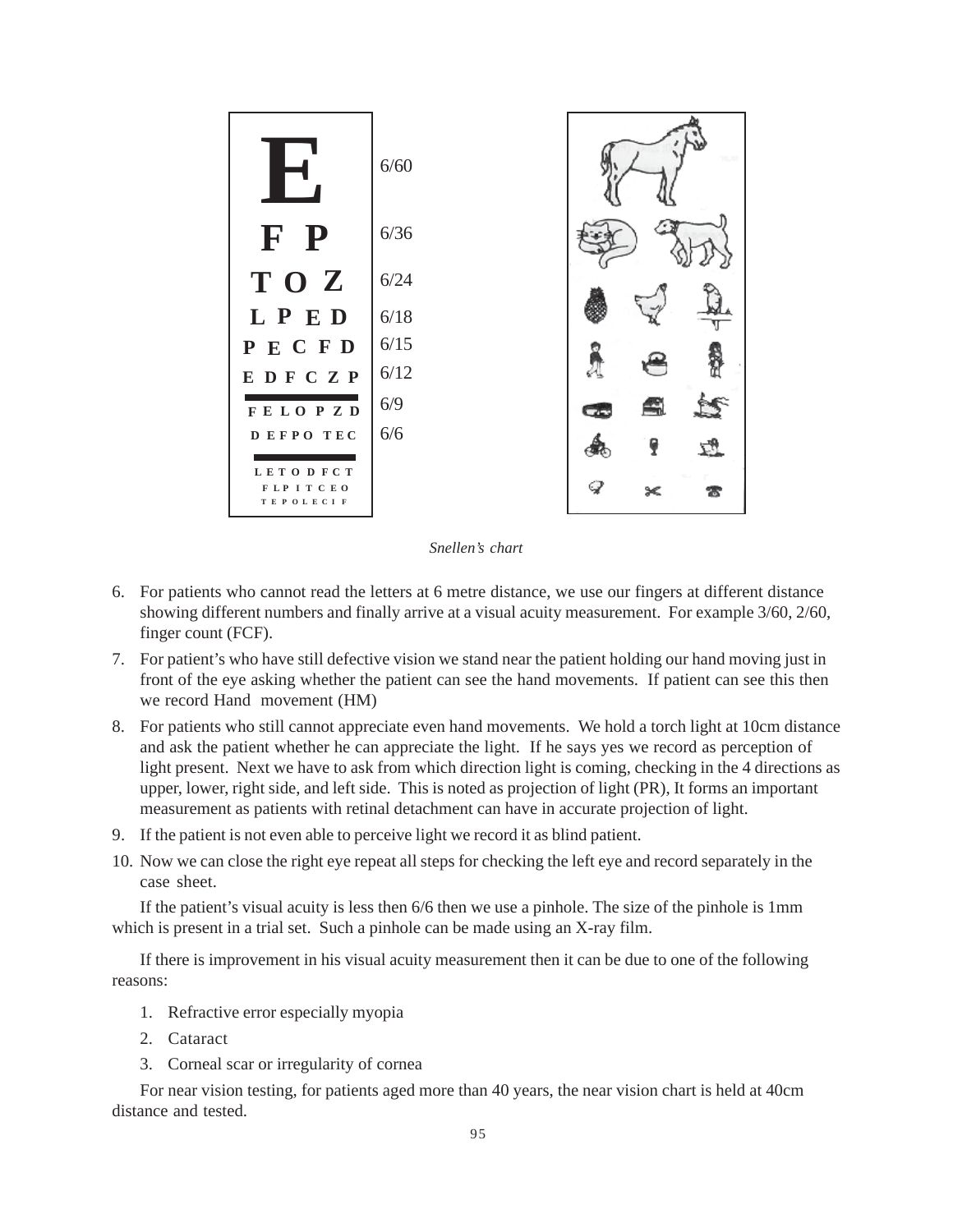# **Chapter 15 Refractive errors and spectacles**

Normally light rays coming from an object should fall on the retina to form a distinct image. If the parallel light rays coming from the object either fall in front or back of the retina then refractive errors are corrected with spectacles of concave or convex lens.

# **1. Hypermetropia**

Hypermetropia is a refractive error where light rays coming from an object falls behind the retina. This can be due to the following causes:

### **a. Curvature hypermetropia**

The curvature of the cornea is smaller than normal.

### **b. Axial hypermetropia**

An abnormal shortness in the length of the eye results in Axial Hypermetropia.

#### **c. Index hypermetropia**

Accounts for the Hypermetropia in old age. It is due to the increased Refractive index of the cortex of the lens

Hypermetropia rarely exceeds 6-7 Dioptres. The newborn is almost Hypermetropic. We should know some thing about eyestrain other wise termed as "Accomdative Asthenopia".

A healthy young individual has an ample amount of accomdation and if he happens to be Hypermetropic he will accommodate for distant and near objects without his conscious. If he is continuously doing near work the ciliary muscle is likely to produce symptoms as irritation of eyes, headache which is called Accomdative Asthenopia.

### **Effects of accomdation on hypermetropia**

#### **Total hypermetropia**

 The Hypermetropia that is elicited after complete paralysis of accomdation after application of Atropine.

#### **Latent hypermetropia**

It is the amount of Hypermetropia, which is corrected normally by the tone of ciliary muscle.

#### **Manifest hypermetropia**

It is the Hypermetropia that remains uncorrected when the accomdation is not actively exerted in other words it is total Hypermetropia minus latent Hypermetropia

### **Treatment**

Treatment of Hypermetorpia is by prescription of correct convex spherical lens.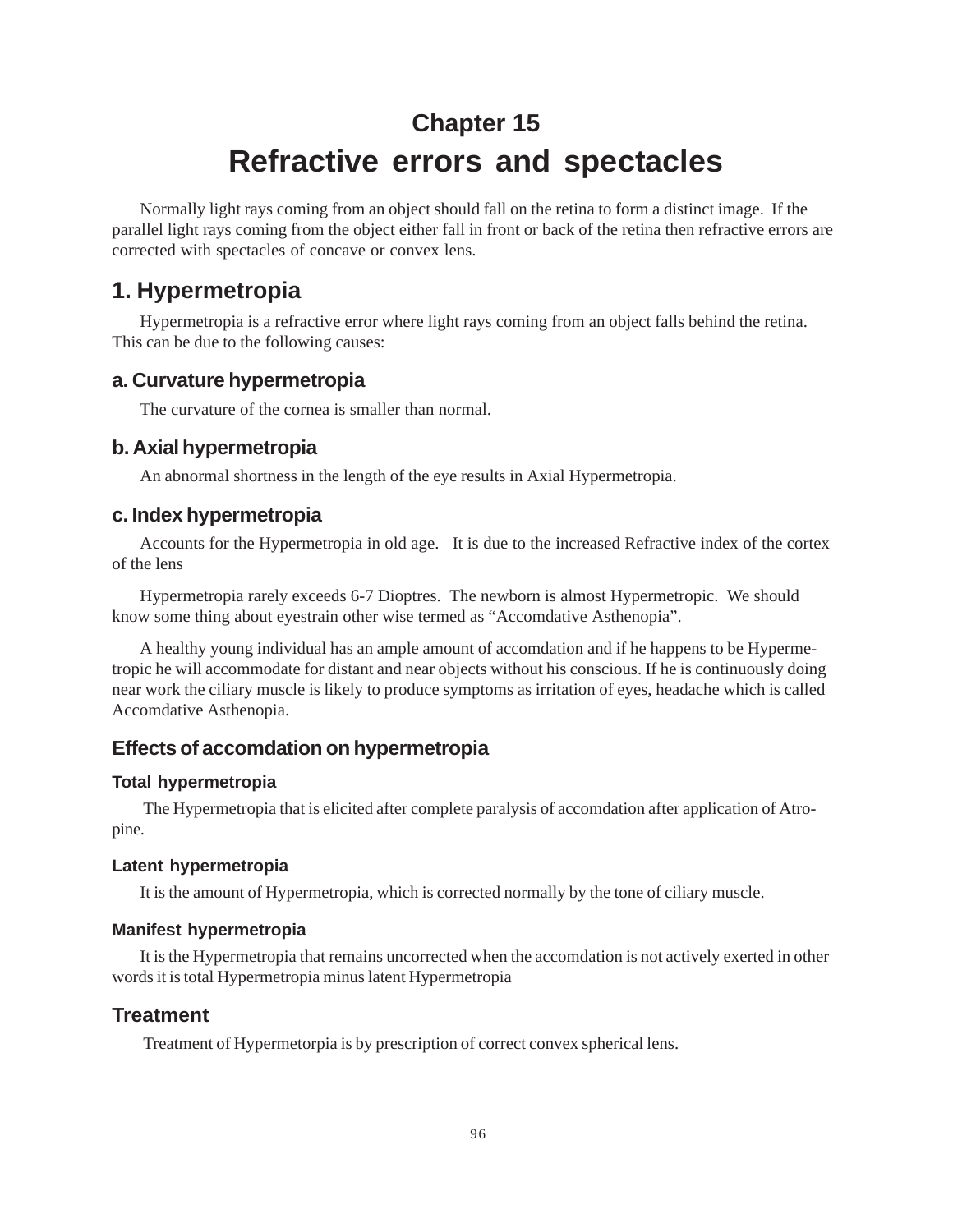# **2. Myopia**

It is an error of refraction in which parallel rays of light from infinity come to focus in front of retina when accomdation is at rest.

**Aristotle** (384-322BC) is credited with First Distinguishing myopia. Galen (131-201AD) coined the term myopia from myein (to close and opens eye) as he observed that myopics half closed the eye to see.



Myopia is classified based on axial length as

 Physiologic 25.5mm Intermediate 32.5mm Pathologic >32.5mm Based on Refractive power Physiologic< -3D Intermediate –5D to –8D Pathologic > -8D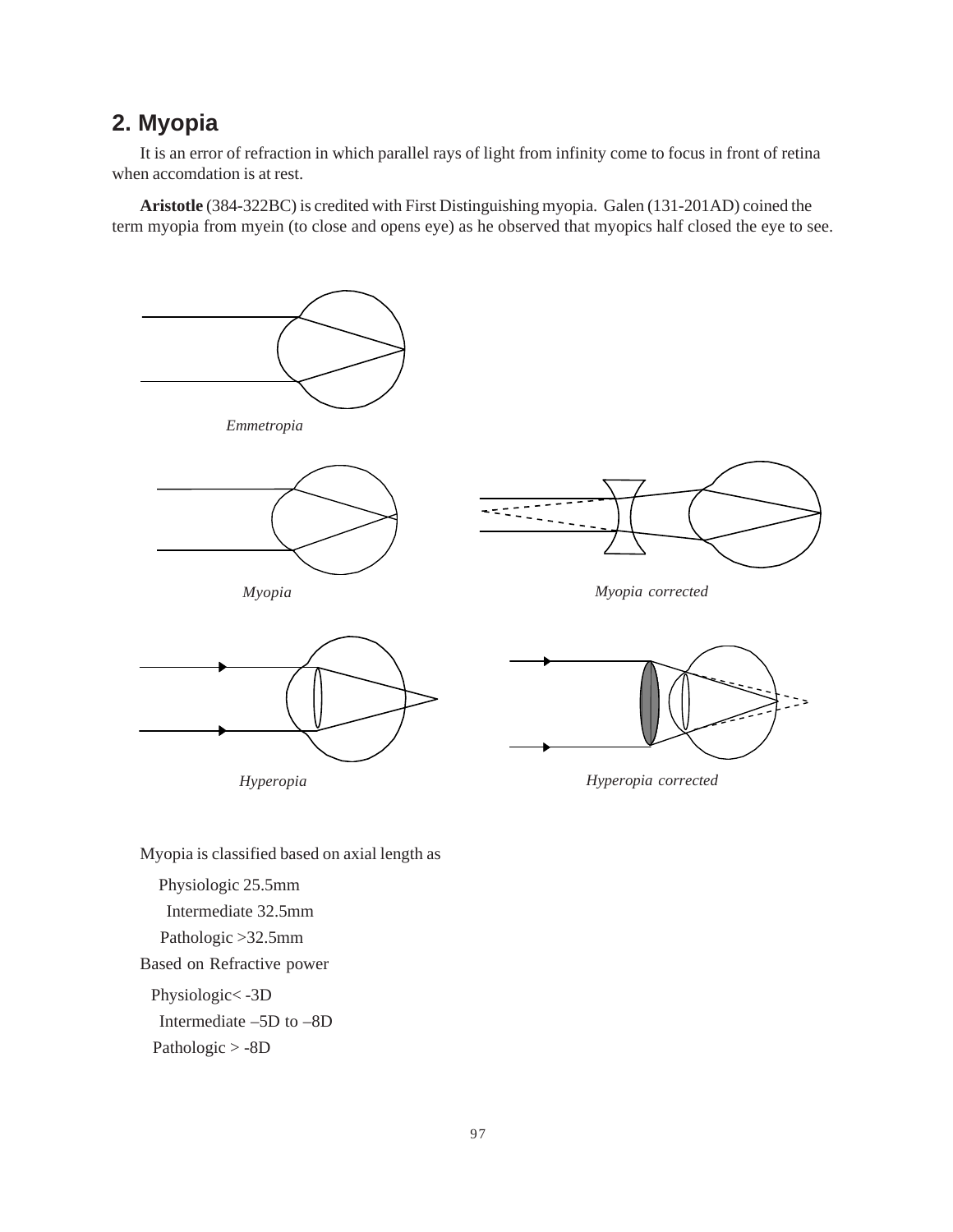### **Clinical types**

#### **Axial myopia**

When the antero posterior length of eyeball is normal

#### **Curvature myopia**

When the curvature of the cornea or lens is more than normal.

#### **Index myopia**

When the refractive index of different media, particularly the lens is more than normal.

### **Other clinical types**

#### **Congenital myopia**

It is present at birth and may be unilateral or bilateral.

#### **Developmental myopia**

The power of the glasses increases usually during the years of study in schools and colleges and then remains steady. This is the commonest type of myopia.

#### **Pathological myopia**

The myopia rapidly progresses, where there will be degenerative changes in retina.

### **Symptoms**

- 1. There is reduced visual acuity for distort objects but near objects are seen clearly.
- 2. Usually there is no complaint of headache as in Hypermetropia.
- 3. The patient may complain of seeing black spots floating in front of eye, due to vitreous opacities.

## **Treatment of myopia**

#### **Corrected by**

- a) Prescribing concave spherical lens.
- b) Contact lens is an ideal substitute in high myopia
- c) Latest Treatment: 1. Radial Keratotomy 2. LASIK Treatment.

# **3. Astigmatism**

It is an error of refraction in which the parallel rays of light from infinity cannot converge to a point focus due to unequal refraction in different meridians of the eye.

### **Causes of astigmatism**

- a) Unequal curvature of the cornea.
- b) Decentering of the lens due to subluxation.

### **Types of astigmatism**

#### **Irregular astigmatism**

When the refractive power changes irregularly in different meridians as in corneal defects.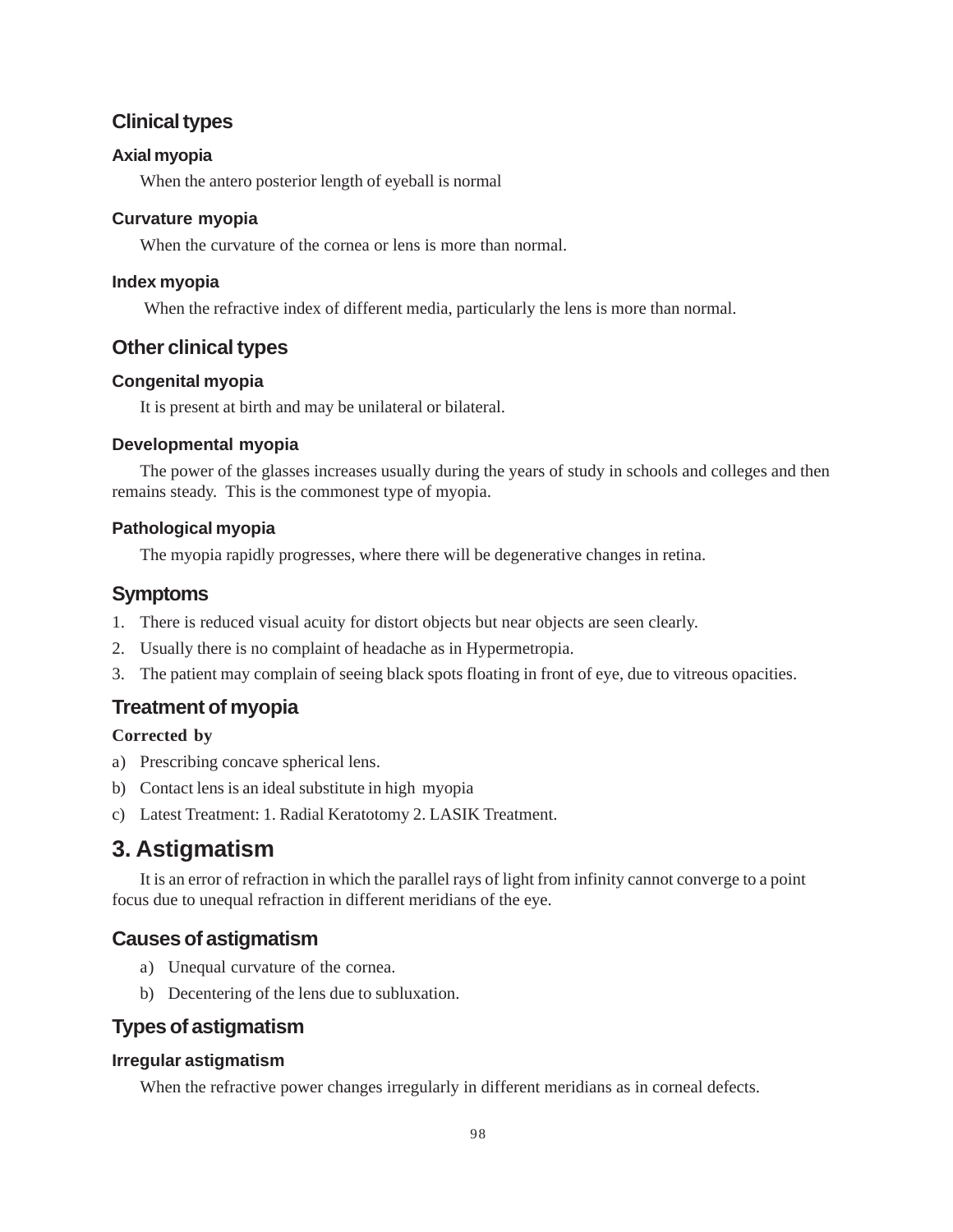#### **Regular astigmatism**

When the refractive power changes uniformly from the meridian to the other.

#### *Symptoms*

1. Diminished visual acuity

2.Headache due to exertion of accomodation.

### **Treatment**

- a) In regular astigmatism the error is corrected by suitable cylindrical lens.
- b) In irregular astigmatism contact lens will have to be used.

# **4. Presbyopia**

This is not an error of refraction but as the age advances after some time the lens gets harder and sets in an unaccomdated form. The loss of accomdation is not considered abnormal but proceeds throughout the whole life.

# **Symptoms**

- 1. Near vision after the age of 40 decreases with blurring of letters. The vision becomes better if the book is held further away from the eye, than the normal reading distance, which is 40cms.
- 2. Professionals who do close work, for long hours, like watch repair workers, Gold smiths get the symptoms early.
- 3. Hypermetropes tend to have the symptoms earlier then other emmetropes.

## **Treatment**

The treatment of presbyopia is to provide the patient with convex lenses so that his accomdation is reinforced and his near point is brought within a useful working distance.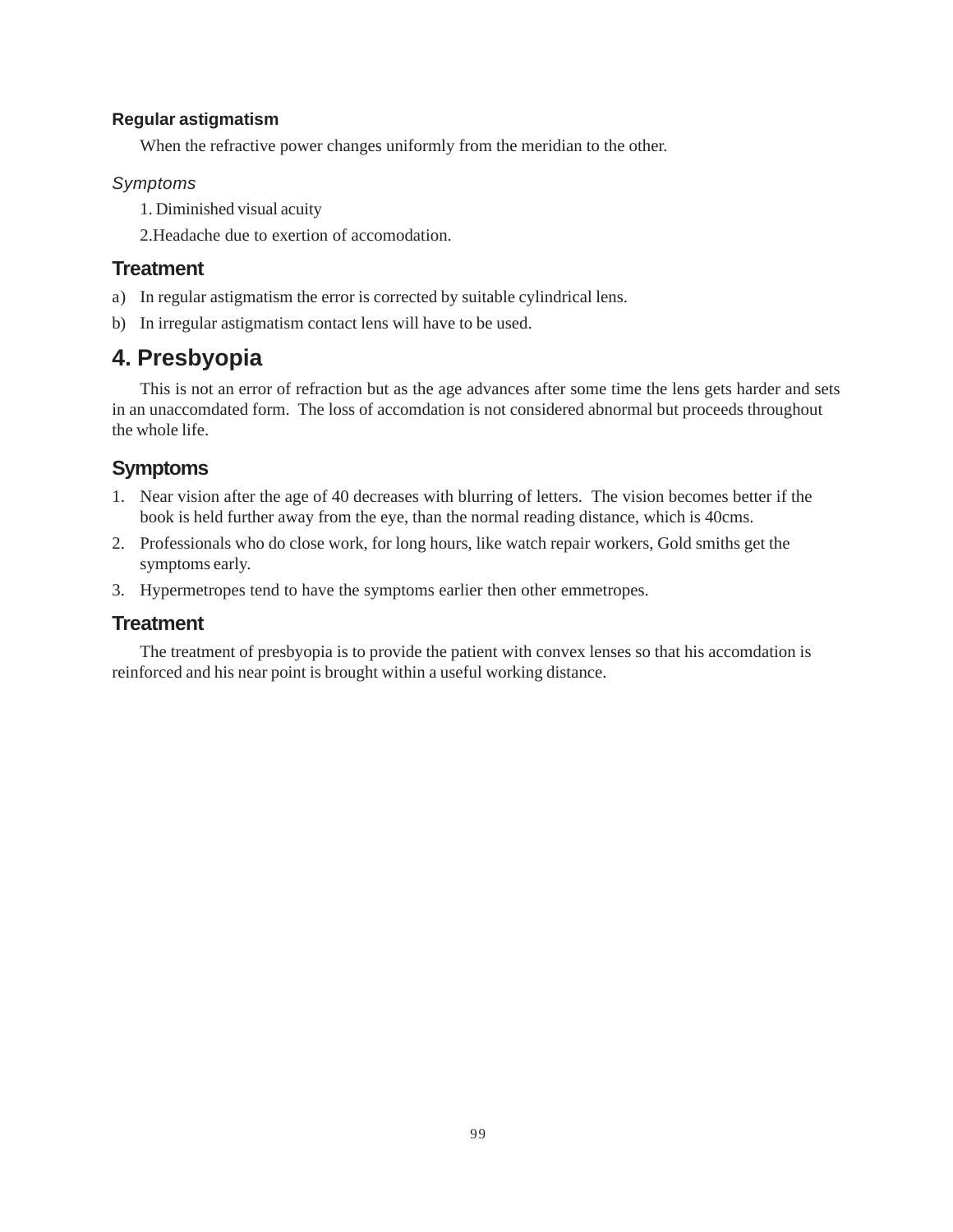# **Chapter 16 Diseases affecting the eyelids**

## **Introduction**

Eyelids are movable curtains in front of eyes. They protect the eyes from strong wind and injurious agents falling into eyes. Each eye has an upper and lower eyelid. The upper eyelid has a fibrous tarsal plate. Small glands are present on the lid, which open along the lid margins. The secretion of the glands lubricates the eye and facilitates smooth movement of eyelids. At the margins of each lid are 2 to 3 rows of hairs which form the eyelashes. The inner surface of the eyelids and eyeball are covered by a thin mucous secreting membrane called conjunctiva. The lower lid remains static in position while the upper eyelid moves with each blink. Lids are kept mobile by LPS (Levator Palpbrae Superioris) and circular muscles. Lids protect from perspiration, FB (Foreign Body) particulate matter from strong light and wind. Eyelids distribute tear film uniformly by constant blinking and this keeps the eye moist and clean. Tears also keep the eye free from infection.

# **A. Congenital anomalies of the eyelids**

- 1. Crypto blepharon: Rare condition resulting in failure to differentiate into lid structures. Skin passes uninterrupted from fore head over the eyes to cheek.
- 2. Coloboma of lid: Small notch to absence of entire length of eyelid especially upper eyelid. This has to be corrected by plastic surgery.
- 3. Distichiasis: Two or more row of eyelashes.
- 4. Epicanthus: Cresentic fold of skin running vertically between lids and inner canthus (nasally).
- 5. Telecanthus: Normal interpalpable distance but wide intercanthal distance.

Palpable fissure slants: Upwards and downwards slants of palpable fissure as in Down's syndrome.

- 6. Ankyloblepharon: Fusio of the lid margins.
- 7. Congenital Entropion
- 8. Congenital Ectropion

# **B. Ptosis**

Ptosis means drooping. LPS or Levator Palpabrae Superioris is the muscle responsible for elevation of upper eyelid. When it weakens the upper eyelid will slacken and will fall on the eyes. This will affect vision and will require surgical correction.

Ptosis can be caused either by congenital or acquired means. Congenital ptosis may be present since birth and both eyes may be affected. It can be either neurogenic or myogenic in etiology. Myogenic is due to poor development of LPS. It can also be caused by mechanical or traumatic causes. Ptosis may be corrected immediately after birth or a few hours following birth. Eyes in such children may not open fully or the upper eyelid may raise slightly. Ptosis that are acquired are due to mechanical or traumatic in etiology. Ptosis is measured using marginal reflex distance.

In a case of ptosis, one must look whether the eyelid covers the eyeball fully thus affecting vision. If one eye is affected early treatment is mandatory. If surgery is not done early it will result in amblyopia or lazy eye and vision cannot be regained. If vision is not affected then treatment can be delayed. However, surgery correction of the affected eye must be done within a year or two. Then the vision in that eye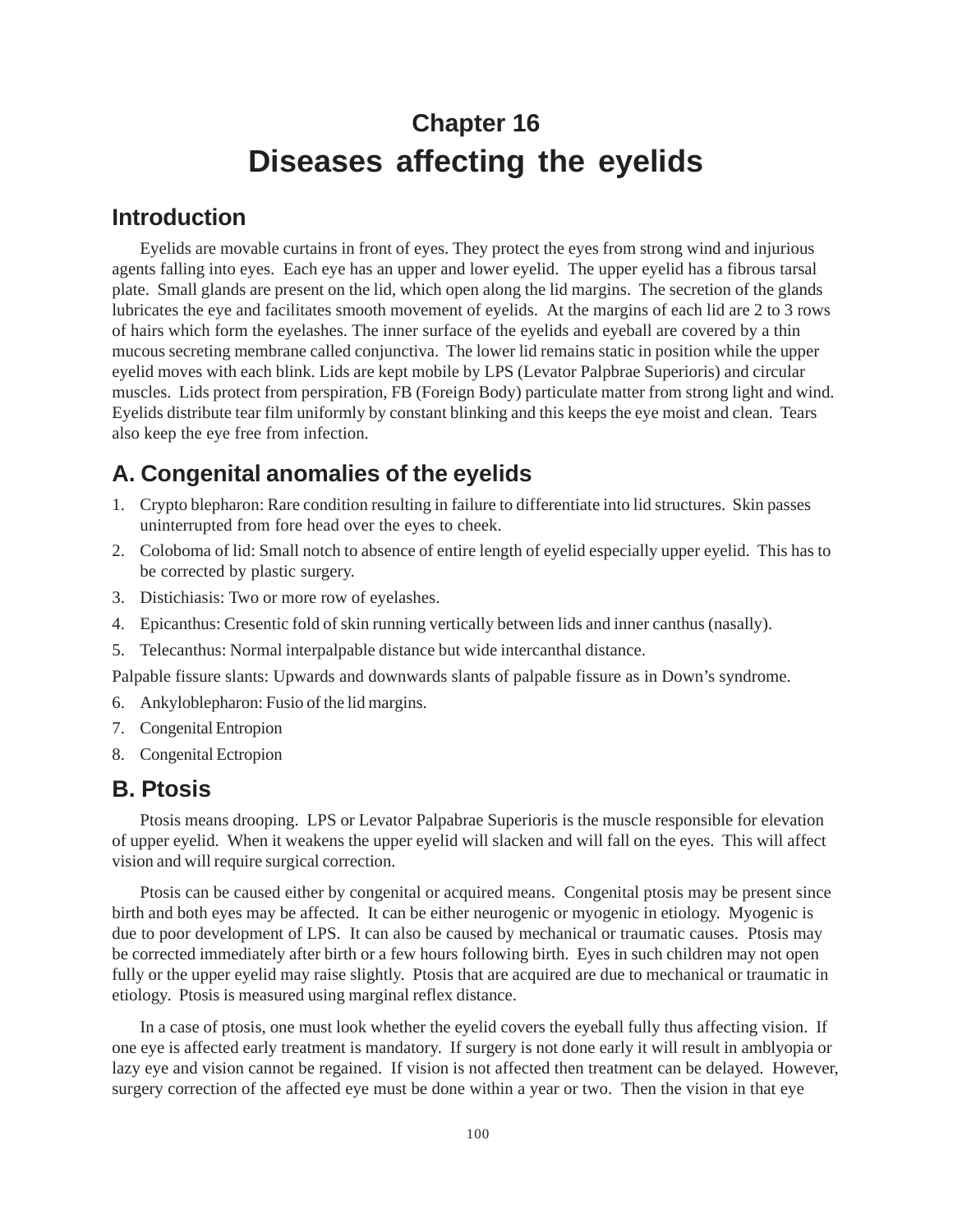must be improved. If both eyes are ptotic then the child will assume a position which will have the following components viz head bent backwards; muscles of forehead will undergo contraction, eye will be lifted up in an effort to see. Parent should be alerted by such a posture, should bring the child for early treatment.

Ptosis is an early symptom in ocular myasthenia. This could also coexist with systemic myasthenia where the muscles of the body will also become weak. It can also affect both eyes. Essentially management of this disease is medical. This condition must be borne in mind before depending upon surgery for correction of ptosis.

It is better to sort to surgery if the defect is congenital. If ptosis is acquired the cause for it must be investigated. If it is due to inflammatory swelling on the eyelids, it can be treated with a course of antibiotic NSAID. If the ptosis is due to levator damage or nervous damage, complete recovery is difficult.

# **C. Trichiasis**

The eyelashes growing inward is Trichiasis.

They are of the following types:

- 1. The lashes at the eyelid margin will grow inward
- 2. The eyelashes will grow in an irregular manner
- 3. Entropion the margin of the eyelid is turned inwards.

The margin may be normal, but hairs of the lash may grow inward. So when the eyelids are batted, there will be constant irritation in the eye. The tissue of the outer layer will be damaged and there will be pain, tearing, photophobia and corneal ulcer. This is generally caused by scars on the outer surface of the eye.

#### **Other reasons**

a) Allergy to the margin of the eyelids, injury caused by acids or alkalis, and surgery on the eyelids

#### **Treatment**

1) Epilation: If the hairs grow inward, they may be plucked with a tweezers. If they grow, they must be removed after a few weeks. 2. Electrolysis is another method in which the hairs are burnt. After giving an anaesthetic injection to the margin of the eyelid, the roots of the hair are electrolysed by passing low Galvanic current. This is a permanent cure.

#### *Surgery*

If a lot of hair grow inward, surgery has to be done. Mostly the inward growing of the lashes is accompained by entropion and entropion correcting surgery will set right both the defects.

Cases in which surgery is not undertaken contact lens or a shell to cover the cornea may be used. This will prevent the friction on the cornea and the irritation and associated symptoms.

### **D. Entropion**

Here the margin of the eyelids is turned inwards. Because of this, the eyelashes also will be directed inward. This will cause constant irritation, tearing and photophobia. There are three types of entropion.

- 1. Infantile Form: This occurs in infants. This is caused by the fatty substances pushing the margin of the eyelids inwards. There is no need for any treatment in such cases. They will be cured on their own. This does not cause any damage to the cornea.
- 2. Cicatricial Form: The outer layer of the eye below the upper eyelid and the tarsal plate may have scars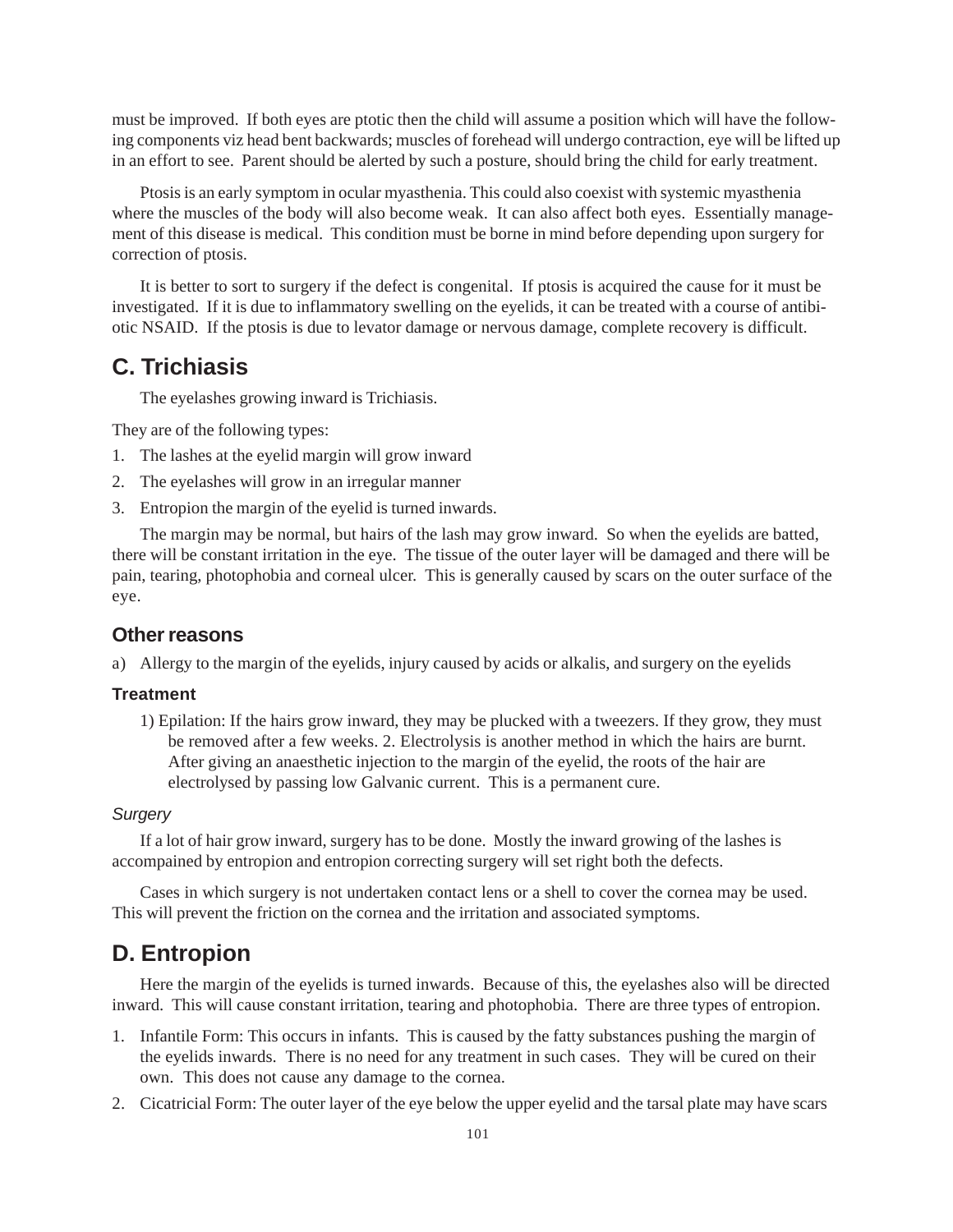which cause the tissues to shrink and the margin of the eyelids to curl inwards.

3. Spasmodic Form: Because of the sudden movements of the muscles controlling the eyelids, the margin will curl inwards.

#### **Symptoms**

- a. There will be irritation every time the lashes are batted causing rubbing on the cornea.
- b. Pain, reddening and photophobia are other symptoms. Sometimes because of constant irritation, there will be injury to the cornea resulting in ulcer. When the wound heals there will be permanent corneal opacities.

Even healthy children will develop infantile form of Entropion. The cicatricial form is caused generally in chronic Trachoma which affects the outer layers of the eyeball. They may also be caused by injury to the eye or the scars due to acids and alkalis like lime damaging the inner muscles of the eyelids. The spasmodic form occurs in old age when the muscles controlling the eyelid get weak or when the fat in the eyelid gets depleted. Infection on the eyelid or bandage to the eye for a prolonged duration may also cause the drooping of the eyelid.

There are simple procedures to correct the spasmodic form. If bandaging causes it, bandaging must be avoided. The margin of the lower eyelid can be pulled slightly with an adhesive tape. The lower lid can be lifted by even keeping a piece of cloth under it. Wearing a Contact lens will give better results. Such cases can be corrected by surgery.



*Entropion*

## **E. Ectropion**

In contrast to the entropion, in ectropion the margin of the eyelids will curl outward. The eyelids cannot be fully closed and the eyeball will be visible. This occurs in the upper eyelid or lower lid or both.

There will be constant epiphora on closure, dry eye and exposure keratitis due to this. This condition is generally found among old people in which the eyelid muscles get weakened and loss of fat is prominent. This can be corrected by surgery.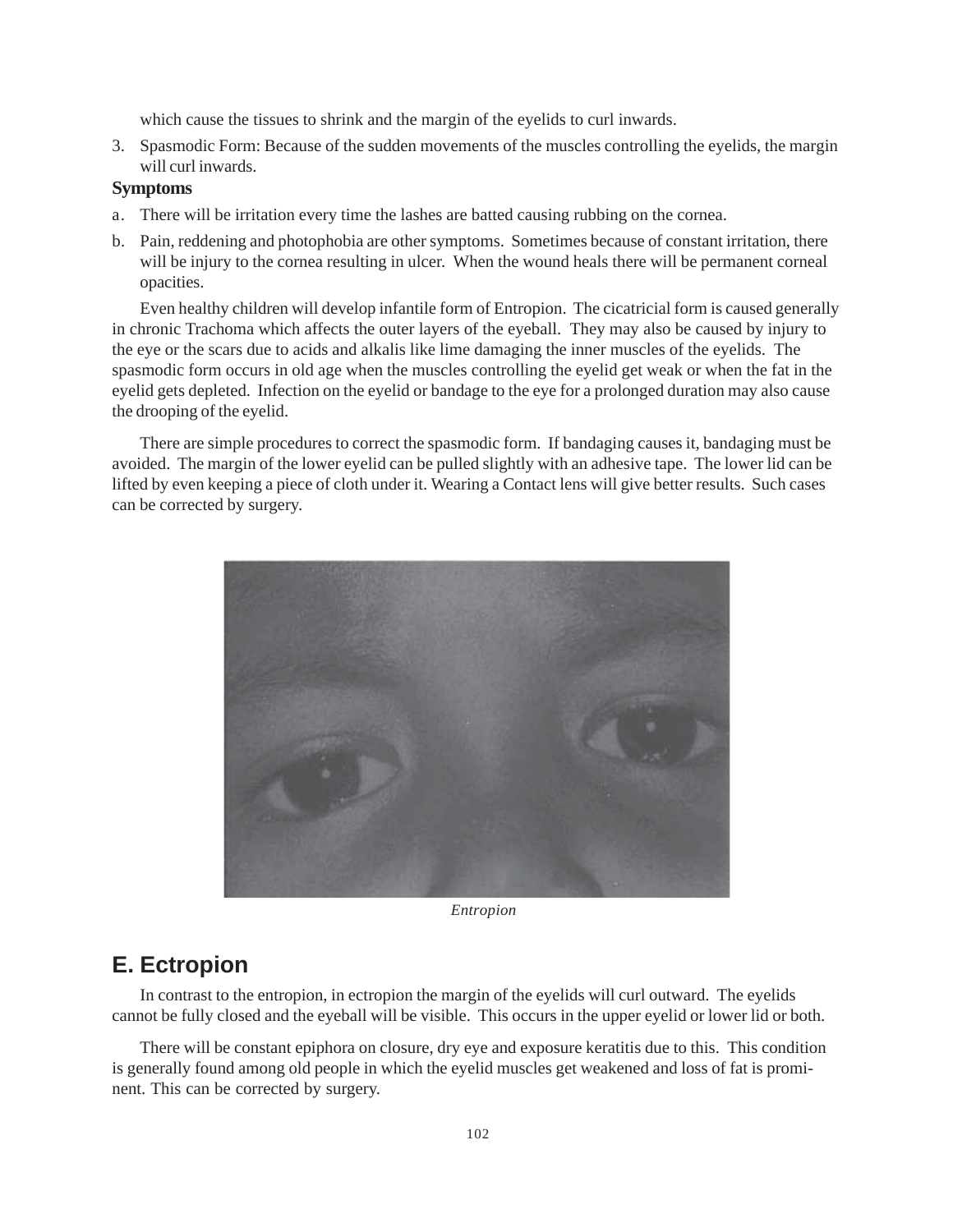# **Chapter 17 Lacrimal glands**

Tears are secreted by the lacrimal gland and reach the conjunctival sac through tubes. Tears keep the cornea clean, wet and shining. There is a germicide called lysozyme in it. This protects the eye by killing microorganisms. The tear secreted evaporates to a great extent and the rest get collected in a small space near the nose. From there they reach lacrimal sac, two holes called lacrimal puncta through two tubes called canaliculi found in the eyelids near the nose. The lacrimal sac is placed in bony lacrimal fossa (a space in the nose near the eye).

When we cry or when we become emotional or when dust or smoke affects the eye, more tears are secreted. The excess tears reach lacrimal sac and from there come out through the nose. That is why there is watering in the nose when recovery.



*Lacrimal System*

If there is obstruction in the canaliculi there will be watering in the eyes. Most importantly, the tears will collect in the lacrimal sac, if there is obstruction in the tube connecting the lacrimal sac and the nose. This obstruction may be due to many reasons. One reason may be abscess in the nose. If we press, with a finger, at the site of lacrimal sac the tears collected there will be driven back through the eye. In course of time, it will get infected and tears will turn into pus. This will result in chronic dacryocystitis. People above middle age are generally affected. Men are more likely to be affected than women. Sometimes, lacrimal abscess will form in the lacrimal sac. There will be swelling and pain in the place where it is located. The abscess will burst and the pus will drain through a fistula. The abscess will heal or may become lacrimal fistulas.

The symptoms of lacrimal sac inflammation are watering of eyes, white pus discharge, formation. Small swelling at the place where the lacrimal sac is located. When it is pressed, the pus will be discharged. As pus with organisms is present near the eye, such patients run the risk of endangering the eye. Even when there is a small scratch injury to the eye, the pus in the sac will infect the cornea causing ulcer. In such conditions there is a possibility of losing eye sight permanently. Patients who need surgery for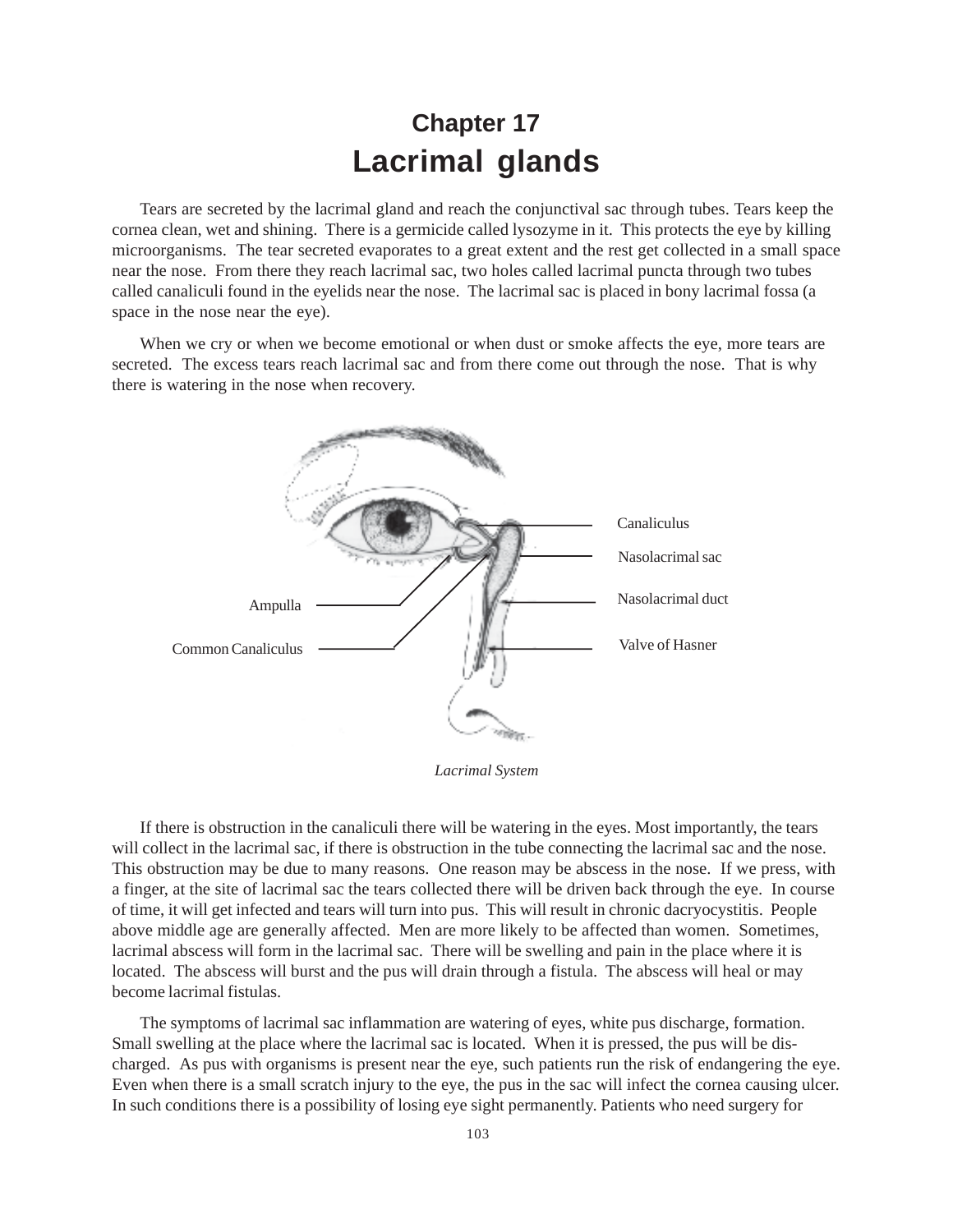cataract or corneal surgery in the eye have such infection, the sac must be removed first. The lacrimal sac removal gives this condition. The immediate danger to the eye is thus eliminated. But, as the path through which excess tears are removed is cut off, watering in the eye will continue. However, this will not affect the eye in any way. Other procedure is to make an ostium in the nose at the place where the sac is situated, and to create a passage between the surface of the nose and the sac so that the tears can flow to the nose. This offers near complete cure. In infants this defect is congenital. This is due to lack to development of the passage. From birth, they will have excess tearing with discharge. Most cases can be cured by administering antibiotic drops and giving massage at the lacrimal sac. If this does not offer remedy, the block or obstruction is removed by inserting a thin wire through the lacrimal sac and the tube connecting it to the nose (probing of the nasolacrimal duct), after giving anaesthesia. This procedure is called probing. Even if this fails in some children it becomes mandatory surgery. Therefore, if there is watering in the eye with discharge, an ophthalmologist must be approached to ascertain whether the problem is due to lacrimal sac. Therefore an ophthalmologist must be approached if patient presents with the symptoms mentioned above.

# **Reasons for excess tearing**

It is important to know the different reasons for tearing in the eye. With proper treatment excessive tearing can be stopped.

Let us first see the obstruction in the lacrimal sac. There are two main reasons for tears secretion. It may be due to (a) excess secretion (b) inadequate drainage

 The tears in the eye go to the sac and from there reach the nose through a tube like structure. If there is obstruction in the sac, tears cannot reach the nose. So, it returns back to the eye and there is watering. If this defect is not corrected for a long time, germs will collect there, multiply and discharge will occur. There are two types of surgical procedures to correct this. One is by DacryoCystoRhinostomy – DCR. As elderly people cannot endure this, the second procedure is done without breaking the nose. Here the sac is removed. This is called Dacryocystectomy (DCT). This will destroy the place where germs collect. There will be no discharge but there will be tearing in the eyes.

This is seen in a few newborn infants too. The discharge must be cleared by massaging the lacrimal sac. This massage must be continued up to one year. Surgical procedure may be adopted later if managing fails.

# **Other causes of tearing in the eye**

The cornea is very thin and even a small injury to it or a speck of dust on it will result in redness, irritation and excess tearing. There are other reasons also. They are listed here.

- 1. Foreign bodies like speck of dust, sand, and iron sticking onto the corneal surface.
- 2. Dust in upper eyelids will cause friction during lid movements (causing injury to the cornea).
- 3. The eye lashes grow inward (Trichiasis).
- 4. Elderly people will have growth called concretion in the upper eyelid. This also will rub with the cornea and cause tearing.
- 5. Abscess in the inner side of the lids.
- 6. Leprosy patients (Lagophthalmos).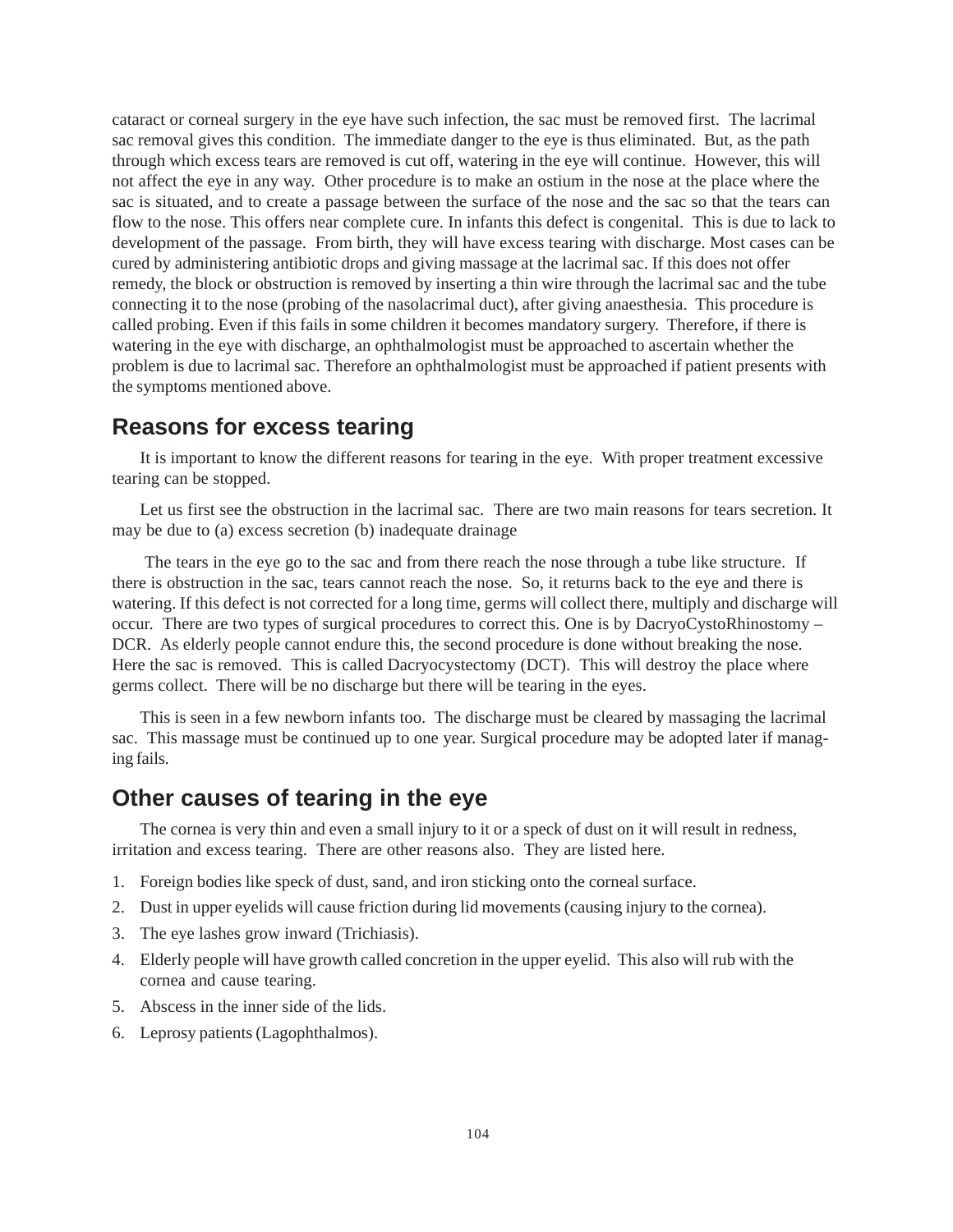- 7. Corneal ulcer.
- 8. Rise in intraocular pressure.
- 9. Conjunctivitis.
- 10. Defective vision. Patients do not wear glasses and strain themselves, then there will be tearing. Some will have difficulty when the muscles do not function properly while reading. This can be corrected by simple exercises.
- 11. Pterygium and pinguecula may grow causing tearing.
- 12. Postoperatively sutures may cause irritation.
- 13. (Dry eye) tearing will be less. But such patients have a feeling of tearing.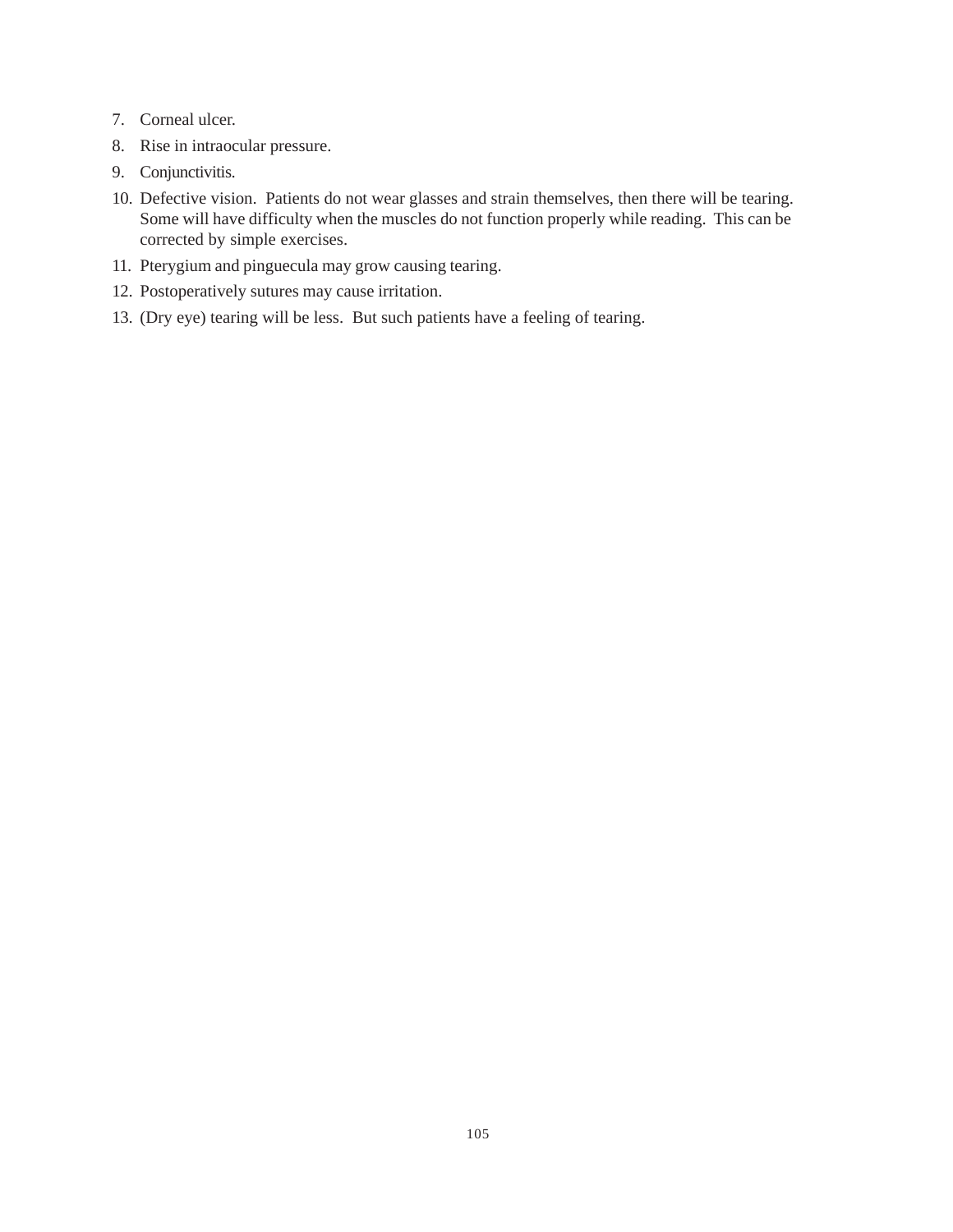# **Chapter 18 Diseases affecting the cornea**

Cornea forms one fifth of the front part of the eyeball. It is a clear membrane like colourless glass. It is circular with slight convexity and inner concavity. As the iris which is behind it, is visible it appears black like it. It has a diameter of 11mm with a thickness of 0.65mm at the periphery and 0.54mm in the centre. It has five layers. They are:

- a. Epithelium
- b. Bowman's layer
- c. Stroma
- d. Descemet's membrane
- e. Endothelium

Endothelium is made up of layer of hexagonal cells. It has contact with aqueous humour. Through it cornea gets nutrients and oxygen. Only when it is healthy, the refractory nature of the cornea will be maintained.

Cornea is like a window to the eye. The rays of light enroute to the retina when they pass through it, if the cornea is not clear, the light rays cannot pass through, vision will be affected.

It is important for us to know the diseases affecting the cornea. For when it is affected, scars will be formed and eyesight will get diminished, leading to loss of vision. Even if all the other parts of the eye are healthy, a disease to the cornea will affect vision.

# **I. Congenital defects in the cornea**

#### **a. Micro cornea**

Cornea will be smaller than its normal size from birth. There will be defect in distant vision as the angle of anterior chamber will be developed fully there is a possibility of glaucoma.

#### **b. Macro cornea**

Cornea will be bigger than its normal size from birth. There may be differences in the front part of the eyeball.

Note that there is no treatment for these two defects.

## **II. Corneal ulcers**

The inflammation of the cornea may be caused by the bacteria present in the body or by the microorganisms attacking from outside. Infection may be caused by virulent microorganisms getting attached to epithelial defects.

Corneal ulcers are caused by microorganisms from outside. When there is injury to the epithelium, microorganisms will foot hold it. Examples are specks of dust in the wind sticking to the cornea, thorn or twig hitting the eye, bran falling on the eye or mud falling on it while ploughing the field. When the epithelium gets even slightly damaged, there might be ulcer in the cornea in a few hours. Within a few days most of the tissues will be damaged, and it will take many days for the ulcer to heal. Scars will be formed in the cornea leading to permanent loss of vision. If the infection is severe, there is a danger of losing the eye.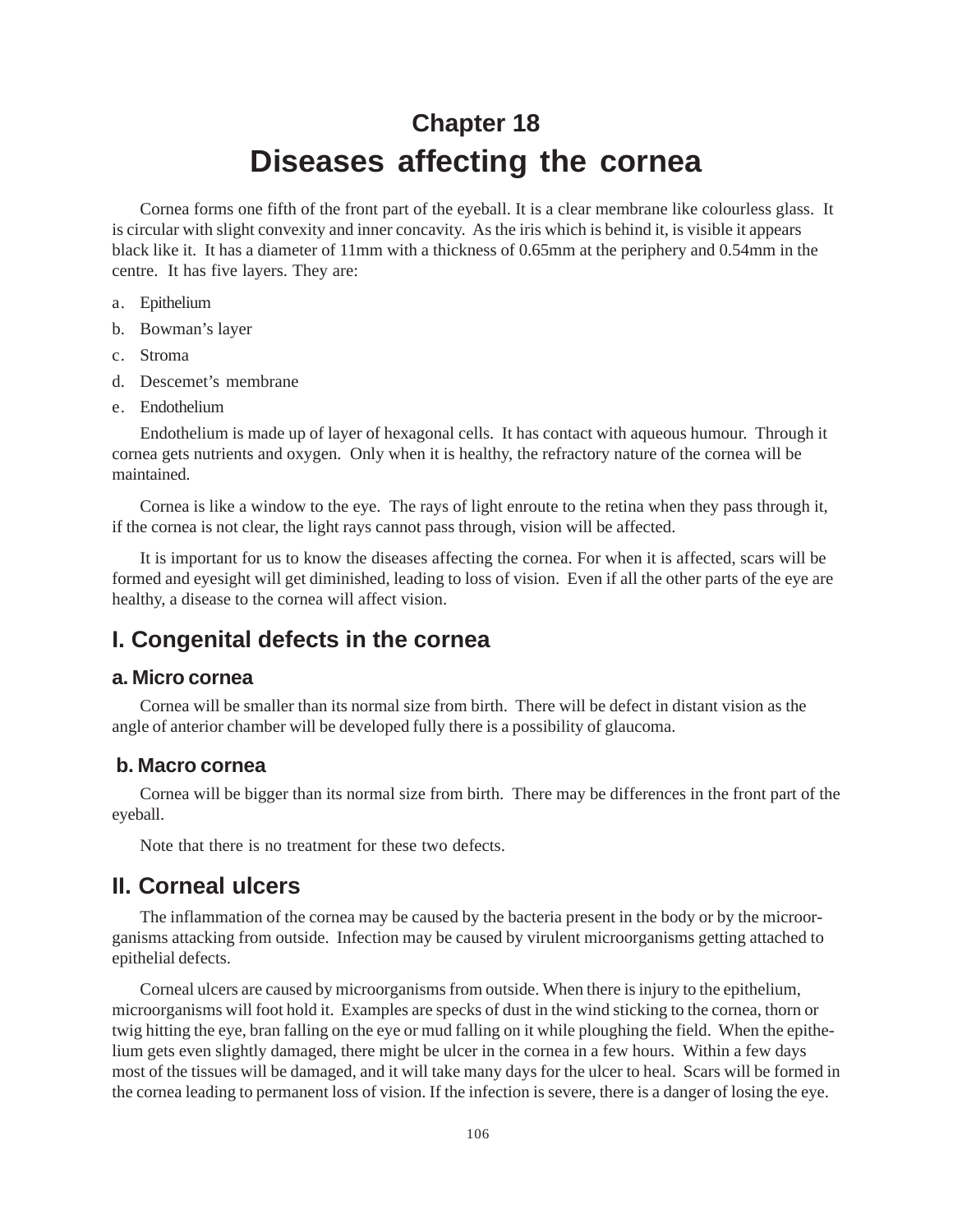### **A. Inflammation and ulcer caused by bacteria**

Many kinds of bacteria may cause inflammation and ulcer in the eye. Important among them are Streptococcus, Pneumococcus, Pseudomonas and Staphylococcus. There will be severe pain in the eye. There will be photophobia, watering and congestion around the cornea.



*Corneal ulcer*



*Hypopyon*



*Flourescein strip*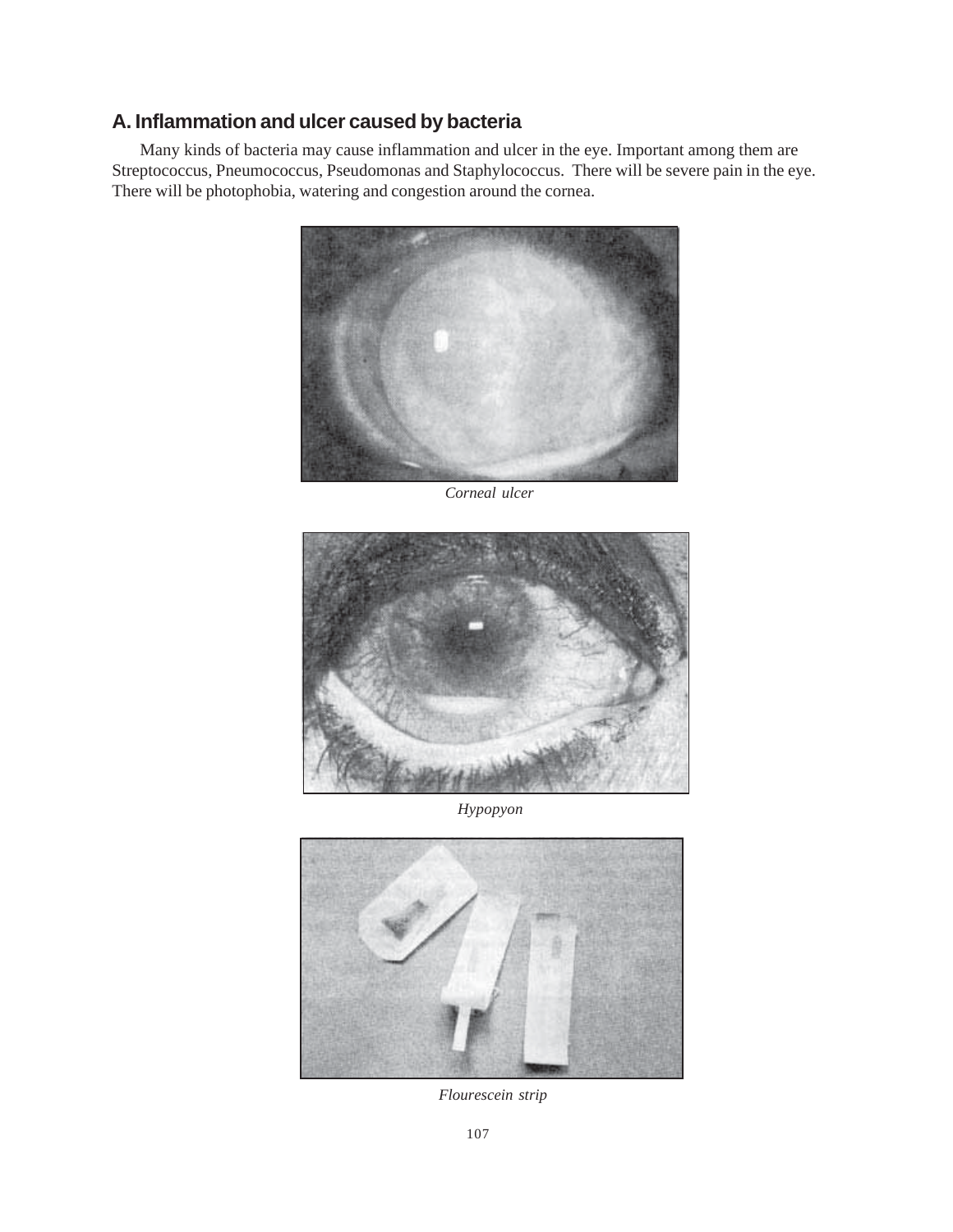In severe ulcers, there is yellowish white colour of infiltrate. The ulcerated cornea has epitheliated defects. There will be inflammation of iris along with it. In less severe cases, proper treatment will heal the ulcer with a faint scar. Severe ulcers will take many days to heal. The scars will be dense and cause visual diminision.



#### **Treatment**

Before starting the treatment the kind of bacteria must be identified. Then appropriate antibiotic drops must be applied every 5 minutes for the first 30 minutes, then once in one hour or two hours. It is important to find out whether there is a block in the lacrimal sac. If there is, it must be surgically removed. If the ulcer is large the selected antibiotic may be given by subconjunctival injection.

#### **B. Inflammation caused by virus**

The corneal ulcer may be caused by virus. There will be small vesicles in the cornea. One of the causes may be viral attack on the face or respiratory organs. The small vesicles may open soon and the ulcer will appear like branches of a tree. Normally this follows a viral attack on the throat, trachea and other upper respiratory organs.

They can penetrate the layers of the cornea. There will be vascularisation. This type of ulcer will spread to other areas and result in a big ulcer in the cornea. Without proper treatment, or if steroids are used, they will get aggravated.

#### **Treatment**

Starting immediate treatment will stop the aggravation of the ulcer and lessen the scar on the cornea. If it is found that the epithelium is slightly damaged, treatment must be started immediately. In the initial stages the ulcers can be mechanically debrided. But this must be done with care, without affecting the other parts. Antiviral drugs also are used. Sometimes, diseased cornea can be replaced by keratoplasty.

#### **C. Herpes zoster**

Herpes zoster may occur in cases already attacked by measles. The virus will be lodged in the 5<sup>th</sup> cranial nerve ganglion. First there will be fever and tiredness. Then the disease starts with acute pain with burning sensation in the part of the face from the tip of the nose to the scalp. In a few hours, the path of the nerve will redden and will have red boils, which will form pustule and ultimately become scar. There will be swelling around the eye, irritation, tearing, twitching of the eyelid and pain. As the branches of the corneal nerves are affected, cornea will lose its sensation. The pain may lessen when the eruptions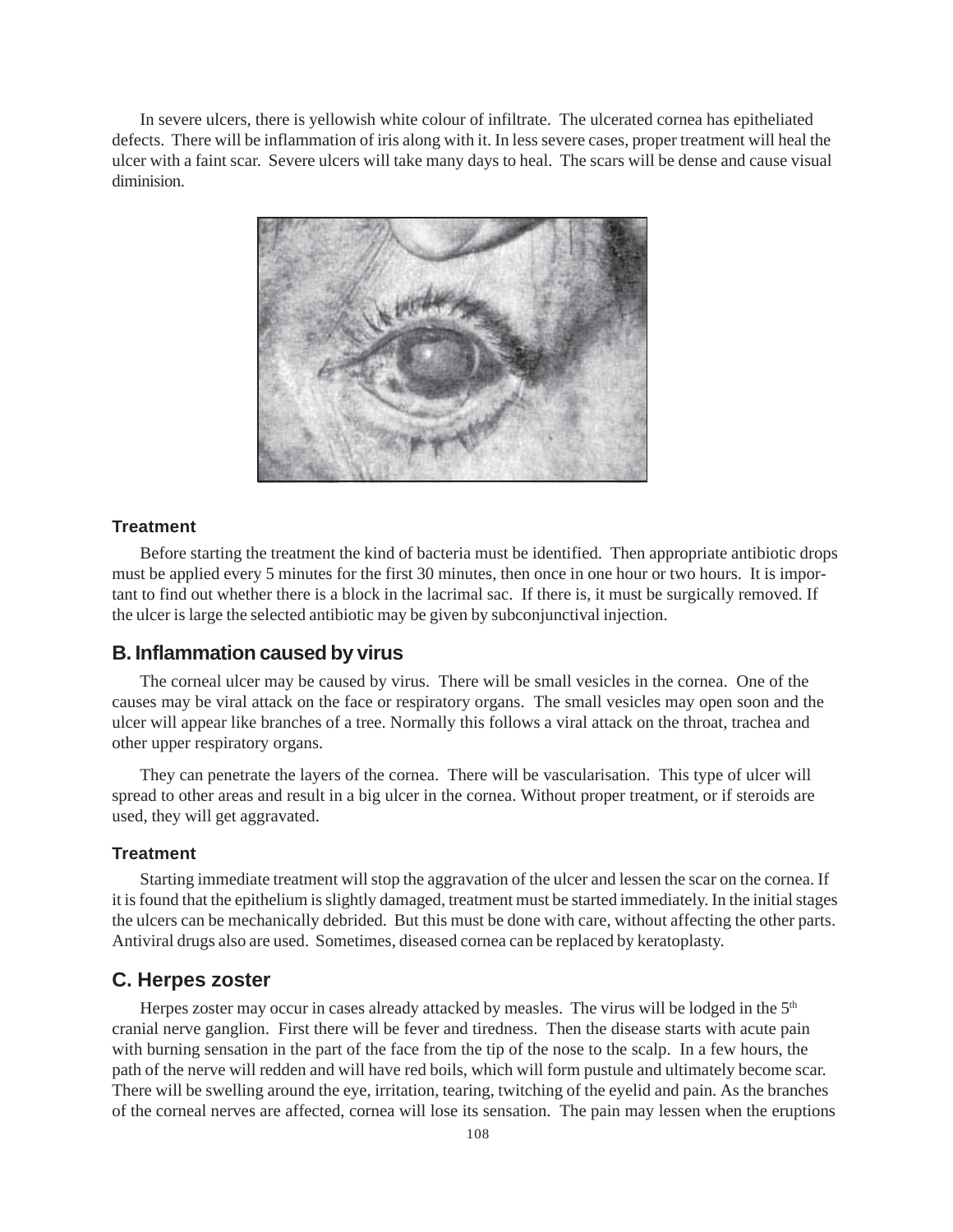disappear or it may continue for months or years. As in some cases, third and sixth trigeminal nerves are affected. Facial palsy also may occur. So they may not be able to close the eye and cornea will be further affected. As an after effect, glaucoma may occur.



*Herpes Zoster*

### **Treatment**

There is no satisfactory treatment for Herpes zoster. Symptomatic treatment must be followed. To reduce pain, pain killers must be used. Sulfonamide powder, penicillin ointment may be used for the eruptions on the skin. To avoid complications, antibiotic, antiviral and cortisol mixed ointments must be used continuously.

If there are symptoms of glaucoma, appropriate tablets must be given. To prevent after effects of the loss of sensation to cornea, the two eyelids may be closed surgically.

#### **D. Fungal corneal ulcer**

Certain fungi also cause inflammation and ulcer in the cornea. When leaves, twigs and thorns of plants cause damage to the cornea, fungal attack is expected. Further, when herbal juices are applied for minor injuries or when specks in the eye are removed with the help of the hooks or tongue, fungal ulcer occurs. This is very severe. First, the ulcer will have white, dry look and a yellow ring might be found around it. Soon this will deteriorate leaving a deep ulcer. Inside the eye, pus will collect behind the cornea.

When fungal infection is suspected, scraping from the ulcer are examined under microscope to ascertain it. Further tests will help to identify the kind of fungus.

#### **Treatment**

Antifungals like Miconazole, Ketaconazole, Nistin and Natamycin and other suitable drops are applied once an hour. Unless complete cure is ascertained, the treatment must not be stopped. They are likely to recur and it takes a long time for the ulcer to heal.

Whatever be the type of infection, if Atropine drops are used along with other drugs, it will prevent future complications and after effects.

Again irrespective of the kind of microorganism affecting the eye, sometimes the layers of the cornea will be damaged and there may be a perforation. In such cases the aqueous humour in the anterior chamber will ooze out and this can lead to adherent leukoma or secondary glaucoma.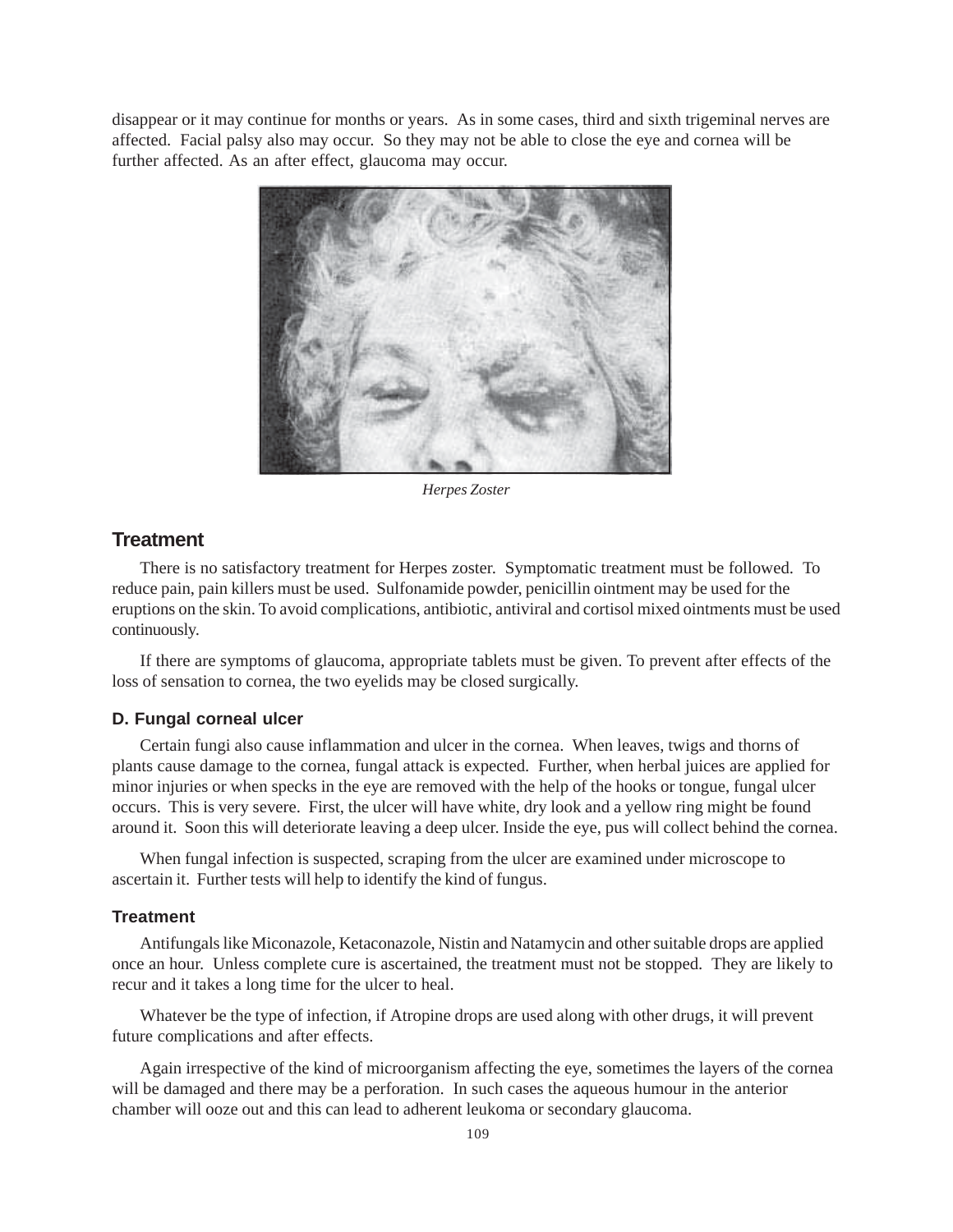# **Chapter 19 Glaucoma**

The vision lost due to Glaucoma cannot be restored. Vision once lost is permanently lost. So Glaucoma must be diagnosed early and treated. It is a condition which causes an abnormal increase in pressure within the eye. The front part of the eye between cornea and lens can be divided into two chambers. The chamber between Iris and cornea is anterior chamber. It is filled with a colourless, clear liquid called aqueous humour. Aqueous humour supplies nutrients and oxygen to cornea and lens. This liquid flows out through the filters in the anterior chamber angle. The liquid again fills up the chamber. This filling in and draining go on continuously and uniformly. In glaucoma if the outflow is blocked then the intraocular pressure increases. We call this state Glaucoma. The pressure is normally between 11mm to 20mm of Hg. If it goes above the limit that is if the pressure increases it affects the optic nerve and gradually causes loss of vision.

## **Types of glaucoma**

a. One is Chronic Simple Glaucoma or Open Angle Glaucoma. The angle between the iris and the cornea is normal but the drainage filters get clogged from inside. In this type the patient loses his vision slowly without his knowledge. As the loss of vision takes place silently without symptoms, it is called silent thief of sight. First, the field of vision is lost. In course of time direct vision is also affected. In such cases patients go to the ophthalmologist at an advanced stage.



*Flow of aqueous Open angle glaucoma*

b. The second type is Angle Closure Glaucoma. This disease causes headache, pain watering and redness of the eye and loss of sight suddenly. The patients will see rainbow like circles halos around lamps. So they will at once approach the doctor. But in chronic cases such symptoms are not observed. In addition to these two, there are other types of Glaucoma. In congenital types, the infants at birth will have big eyes like those of a calf. This is called Buphthalmos. Cornea will be big. Photophobia, redness and watering of the eye will be observed and the child will keep the face buried in the pillow.

Other occasions are when there is trauma, there is inflammation or when the cataract is about burst.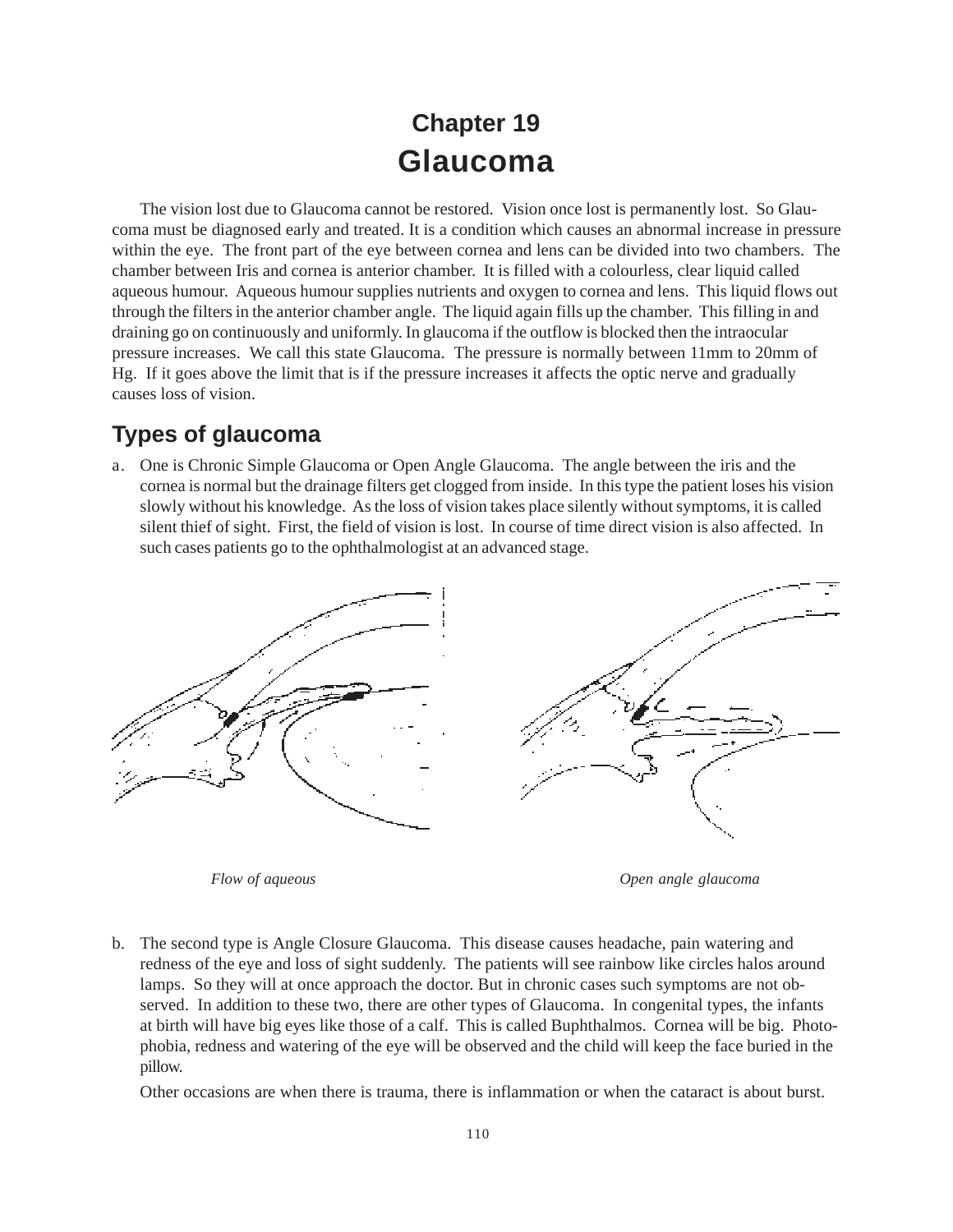

*Buphthalmos*



*Pupillary block angle closure*



*Visual fields*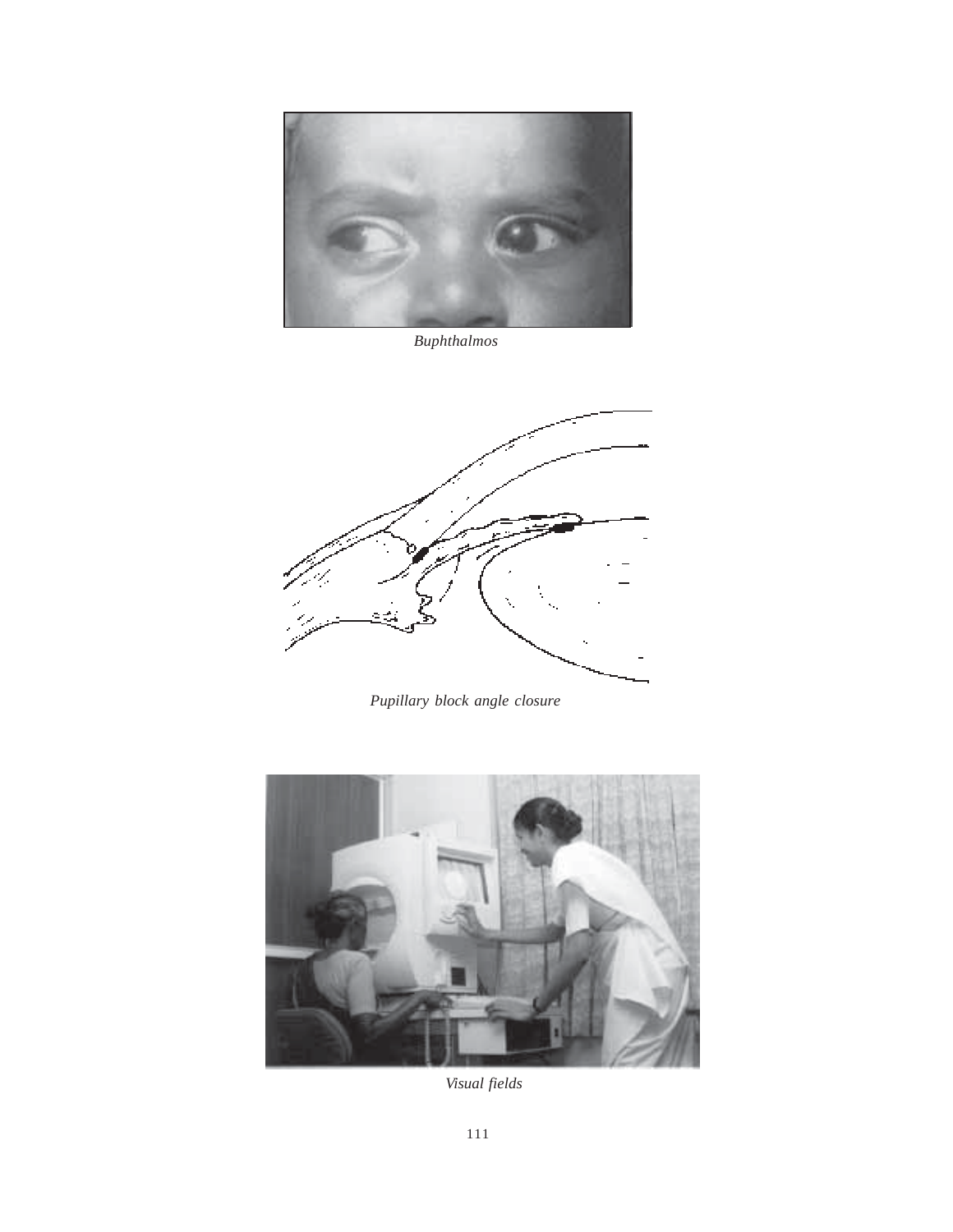## **How is glaucoma diagnosed?**

The following tests are conducted

- Slit lamp examination
- **Tonometry**
- Fundus examination
- Testing visual fields. Now the latest computerised equipment called Computer Field Analysis is available and it will give accurate diagnosis.
- Gonioscopy
- Visual Acuity

## **Symptoms of glaucoma**

- Frequent headaches in the mornings
- Frequent change of glasses
- Blurred, cloudy, vision
- After watching TV or cinema pain around the eyes
- Rainbow like halos (rings) around lamps
- Gradual loss of field of vision
- Defective night vision

However, one may have Glaucoma without any of these symptoms.

## **Who will get glaucoma?**

- At any age; generally between 35 and 40 and above 40
- If some one in the family or any blood relation has Glaucoma
- Diabetic patients
- **Blacks**
- People who change glasses frequently due to myopia

## **Treatment**

There are three treatments available

- a. Medical treatment: Some patients suffering from Glaucoma may be treated with eye drops and tablets. Depending on the severity of the intraocular pressure, one or two types of eye drops are used. Some may require tablets also. It is important that the treatment is continued according to the physician's directions.
- b. Laser treatment: This is followed for the two types of Glaucoma. They are called Laser Trabeculoplasty and Laser Iridotomy. Patients need not stay long in the hospital but can take up their work next day itself.



*Laser treatment for glaucoma*

c. Surgery: If the medical and laser treatments are not effective, surgery is the only alternative.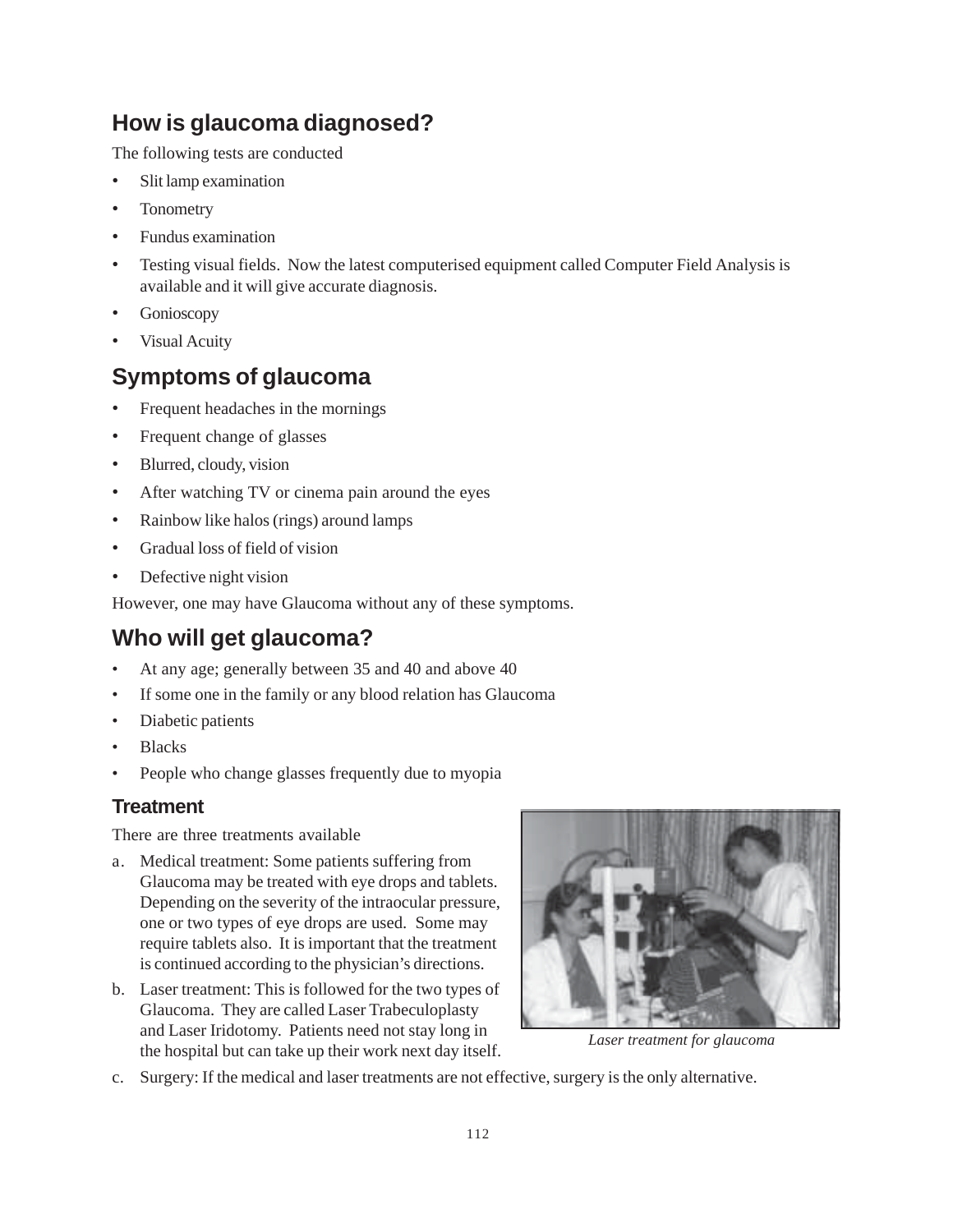### **Note the following**

- a. Glaucoma is not a form of cancer.
- b. Trachoma and Glaucoma are two different diseases.
- c. There is no connection between hypertension and Glaucoma.
- d. There is no connection between Glaucoma and block in lacrimal sac.
- e. Glaucoma is not an infectious disease.
- f. All people above 40 years must get their eyes examined once in two years.

## **Glaucoma patients should note**

- a. Follow instructions of the ophthalmologist.
- b. Eye drops must be used without fail.
- c. Eye drops must be applied to the eye.
- d. Must not stop treatment without doctor's advice
- e. People in the family and relatives must get themselves examined.
- f. Must inform about it to other doctors when consulted
- g. It is not possible to cure Glaucoma completely. But it is possible to control it and keep the vision by continuous treatment.

Remember that your ophthalmologist is the protector of your eye and you should follow his advice.

## **Laser treatment for glaucoma**

### **What is glaucoma?**

As already explained, when the intraocular pressure increases beyond limit, the eye is affected by Glaucoma. The Aqueous humour fills the anterior chamber. The aqueous humour is the clear fluid that flows through the inside of the eye, nourishing the lens, the iris and the inside of the cornea. This fluid is not the same as tears, which bathes the outside of the eye. When aqueous humour secretes more or when the passage draining it is blocked, intraocular pressure will increase. In such Schiots scale normal pressure should be between 15mm and 20mm Hg.

Glaucoma affects the optic nerve connecting the eye and the brain leading to blindness. When the pressure increases, the branches of the optical nerve increases. The symptoms, as already indicated are pain in the eye, head ache and seeing rainbow like halos around lamps.

In Laser treatment, a hole is drilled through the iris with the help of laser. This enables the liquid to flow from the chamber behind the iris to the front chamber. Normally this treatment takes just 5 minutes. It is painless and needs injections. The patient needs no hospitalisation. Only after microscopic examination of the post treated, one could decide whether more Laser treatment is necessary. This treatment is called Laser Iridotomy.

#### **Laser trabeculoplasty**

The liquid in the front chamber passes through minute sieve like structure and reaches the canal and then onto the blood vessels. Due to ageing, changes take place in the eye and some solid particles get deposited on the sieve like structure. This causes blockade. Because of this pressure gradually increases. This is the cause for open angle Glaucoma. The side vision of the patient will be slowly lost without his/her knowledge. Some patients will have headache, and need to change glasses because of myopia. There are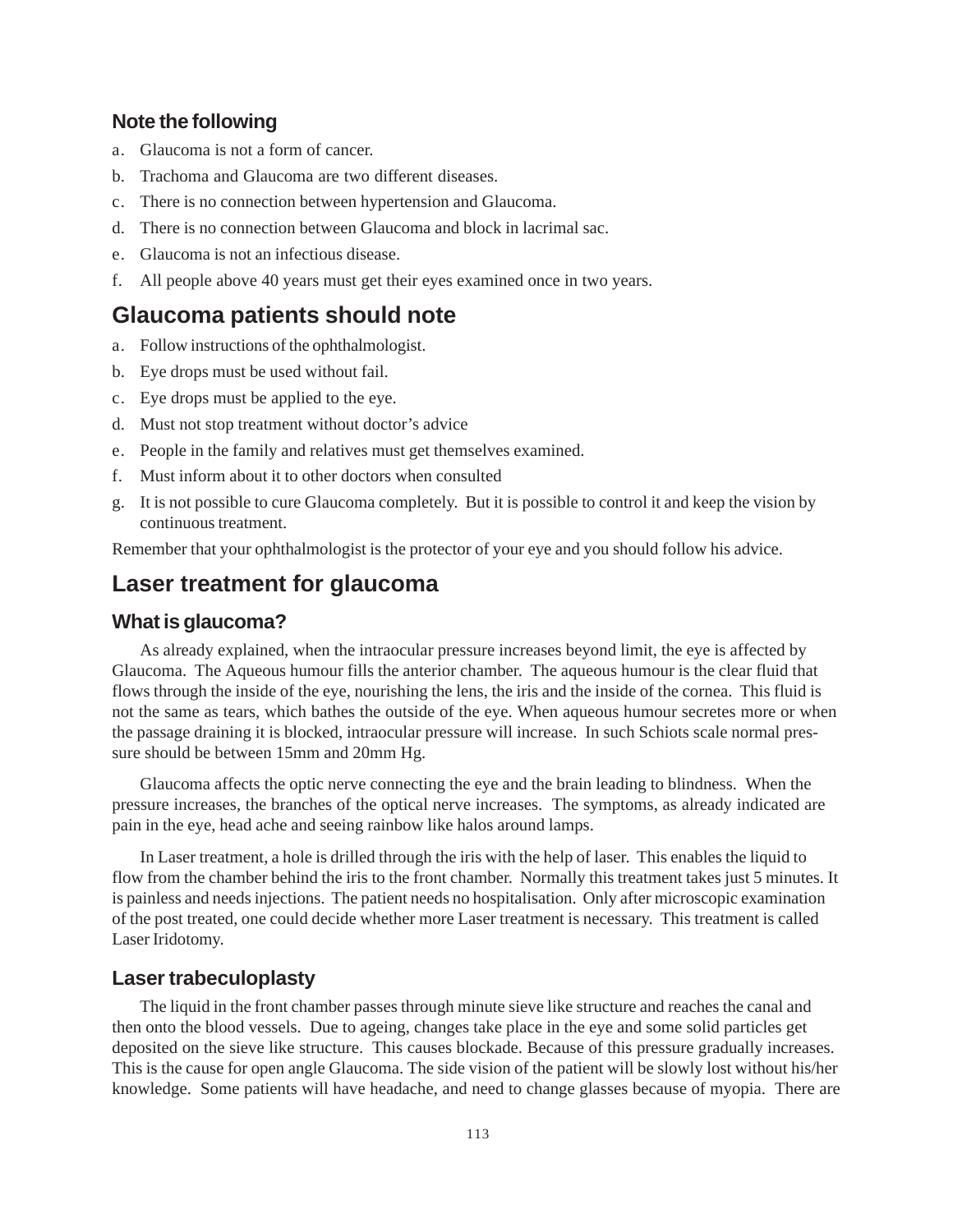possibilities of one getting open angle glaucoma if there is a family history of diabetes.

In the Laser treatment for open angle Glaucoma, some parts of the sieve like structure are burnt by directing laser beams. The basic principle is to get the muscles shrunk by directing laser beams. The parts around the burnt out place will open up, allowing the liquid to pass through. In the first treatment usually half of the affected portion is subjected to Laser treatment. So two such separate treatments become necessary for each eye.

When surgery does not help in certain Glaucoma cases to reduce pressure, Laser treatment helps to open up the closed tubes.

When high pressure cannot be controlled by eye drops or surgery, the liquid secreting part is subjected to Laser Cyclo photocoagulation. Immediately after laser treatment, some eye drops are applied, pressure is reduced and the eye is kept without movement. The patient must wait for an hour. Then the pressure is measured. After ascertaining the pressure is stable, the patient is sent home.

An additional dose of eye drops will be given on the day of the treatment and it must be applied thrice a day for a week. It must be applied to the eye, which has undergone treatment. The medicines already given must be continued. There must be an interval of 10 minutes between applying two medicines.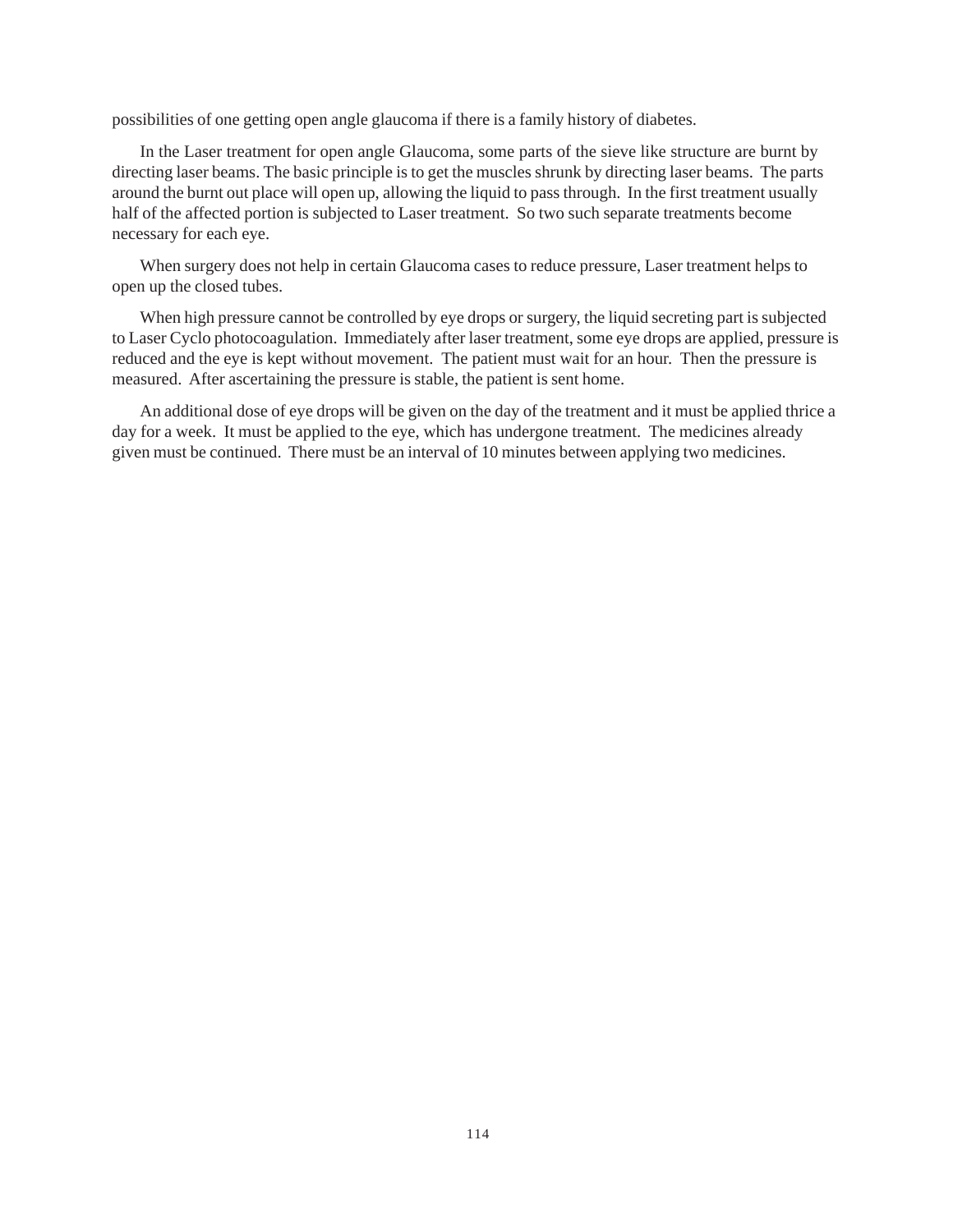# **Chapter 20 Diseases of the retina**

Retina is an important part of the eye and it is made of minute tissue structures. It is the most inner layer of the three-layer tissues. The retina is made of nerve fibres, which end in the optic nerve. There are photosensitive rods (cylindrical cells) and a layer of nerve fibres under it. At the back there is the yellow spot which is very sensitive. For the object to be seen clearly the rays must converge on it. Rods help to perceive the intensity of light and the cone cells help to identify the colour of the object. Rod cells help in night vision and cone cells in day vision. The concavity inside the retina is filled with colourless clear jelly called vitreous which helps to keep the three layers apposed to each other.

When retina is affected due to congenital defects, injury to the eye, other physical ailment or old age, the patient may lose vision.

## **Examine eyes once a year**

It is important for every one to have their eyes examined at least once a year.

## **Hypertensive retinopathy**

Increased blood pressure causes damage to the blood vessels. In the eye the damaged blood vessels can cause sudden stoppage of blood supply causing total loss of vision, or can cause bleeding inside the eye. To prevent this the blood pressure should always be kept under control.

## **Diabetic retinopathy**

Scientific advancement has revolutionised the management of the eye as in other fields. Diabetes affects many organs of the body including eye, brain, heart and kidneys and many are not aware of it. In countries like the U.S. loss of vision is mainly due to diabetes. But in developing countries like India, cataract and diseases due to malnutrition are so prevalent that eye diseases caused by diabetes are not noticeable. But nowadays the number of people affected by diabetes has increased in India too. Because of good medical facilities available, diabetic people live longer. In this context, if proper attention is not given, the main organs of the body will be affected. One such organ to be affected is the eye and so, it must be prevented. Let us see here about how diabetes affects the eye, measures to prevent the disease and also the modern methods of treatment.

It is estimated that about 4 percent of the population are suffering from diabetes. Of them 80 percent get their eyes affected in duration of 15 years.

Eye involvement is seen in 20-40 percent cases of diabetes. It causes cataract, blockage of blood vessels, and glaucoma. Most importantly blood vessels get damaged. There will be haemorrhage and cotton wool spots accumulate. Retina is affected and loses its efficient functioning resulting in a condition is called Retinopathy. The most important fact to be noted is that when such changes are taking place in the retina, many may not have any symptoms in their eyesight. In the place of damaged blood vessels, new ones develop and spread through the back. They may burst any moment resulting in haemmorhage. Then only the difference in sight is noticed. Suddenly there will be loss of eyesight in one eye and then only such patients will approach the ophthalmologist. But by that time it would have been too late and permanent damage would have occurred. As some do not notice any difficulty they may not consult an ophthalmologist. And when they do it they would have reached a stage beyond any modern treatment. They will lose their sight permanently.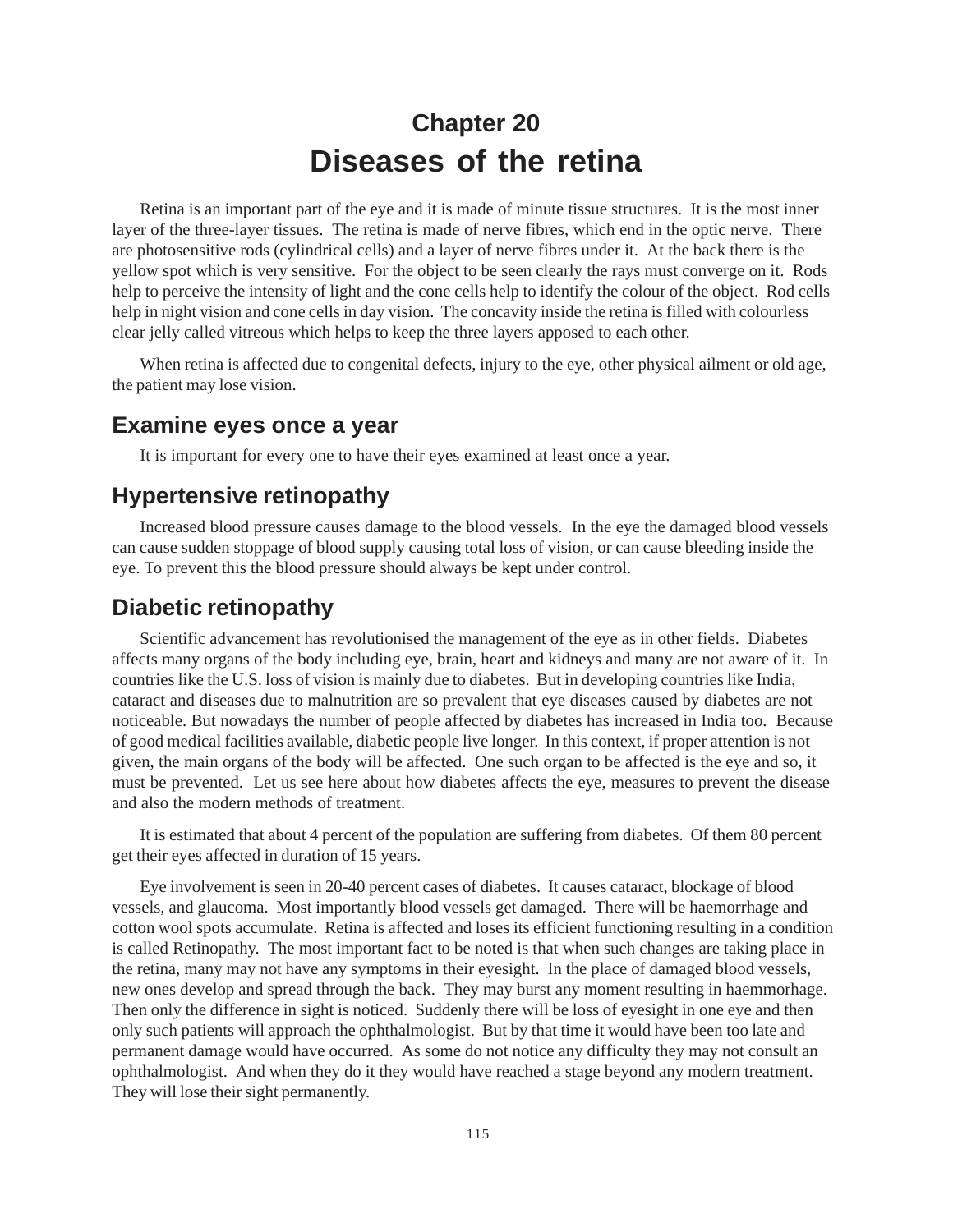What should a diabetic do to prevent such an eventuality and to control further damage?

The diabetics must control their disease by food restrictions and there by and reduce blood sugar level. By careful management one can prevent damage to eye. The therapy must be continuous and not intermittent by injection or drugs.

It is difficult to predict which type of diabetes will have eye involvement. The chances are high for long term diabetics. For, this depends more on the duration of the disease than the amount of sugar present in urine and blood. Of diabetic patients for more than 25 years, the chances of eye involvement are 85 percent. So the only alternative is to get the eye examined. As the sugar level is tested, the eye also must be tested. If one waits till symptoms appear, then he may be affected beyond treatment.

The changes in the eye can be identified by a complete eye examination. Though the changes that occur in other organs of the body like kidney or brain are the same, the changes that take place in the eye can be directly noticed. It is possible for the patient to get proper advice and follow the prescriptions. There will be no pain in the test and it is completed in a few minutes. One can undergo the test once in 3 or 4 months.

If, in some cases, the retina has been damaged to some extent, other tests also must be carried out. One of them is to inject drug through a blood vessel in the hand, take pictures (FFA) of the retina and find out the changes on it. On the basis of the test, the ophthalmologist will give appropriate treatment. If any patient does not listen to the doctor's advice, then he will lose his eyesight. There are drugs to control diabetes, but there is none to prevent the changes. But there are procedures using laser to correct the defects, depending on the nature of the disease. As stated earlier, diabetes must go in for eye tests often, and act accordingly.

The retina is affected in two ways. In some cases, there will be leakage, haemorrhage and edema (macular edema) in the centre. If only the peripheral parts are affected and not the centre, there will be no change in vision. If frequent tests are not carried out, the patient may not be aware of the disease till the central part is affected. If laser treatment is given before the central part is affected, loss of vision can be avoided.

The next type is more severe. If hypertension also accompanies this, the damage will be severe. The blood vessels in the retina will be blocked and the retina becomes lifeless without nutrients. So secondary vessels develop and they burst causing haemmorrhage. Such patients will have the changes for a number of years without any outward symptoms. And due to haemmorhage they lose vision suddenly. But, timely diagnosis and proper laser treatment would prevent loss of vision. Laser treatment will stop haemmorhage.

This laser treatment which has been found out after a lot of experimentation, can prevent loss of vision due to diabetic retinopathy by 50 percent. But it must be noticed that the state can be stabilised and deterioration can be arrested. But if diabetes becomes severe, even laser treatment will not be helpful. There will be haemmorhage and loss of vision.



*Macular oedema*



*Haemorrhage in retina*

Latest surgical procedures can help restoration of vision partially. Here, the blood is removed from the eye and the retina is set right followed by laser treatment and introduction of fresh liquid. Patients may get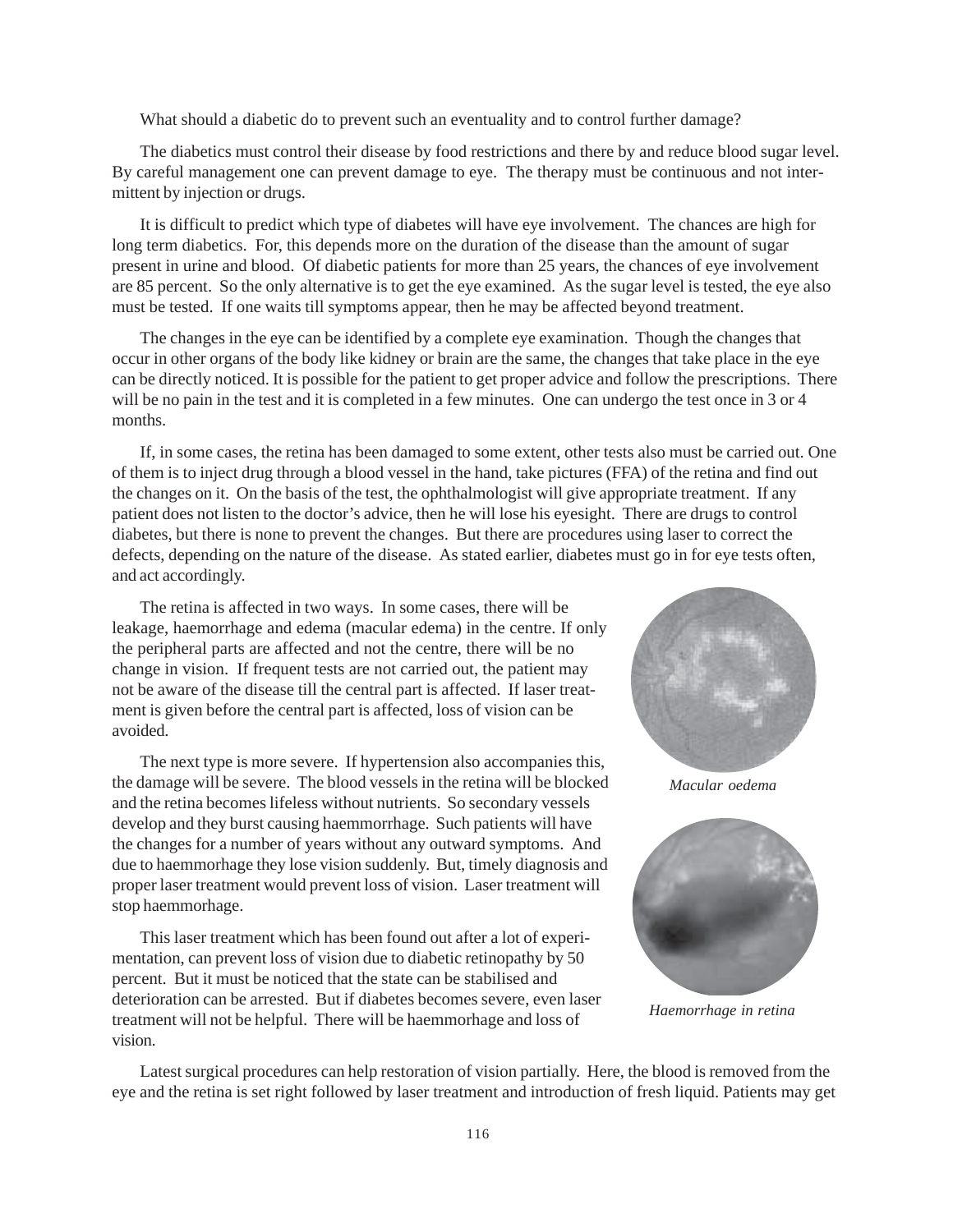sight, just sufficient to move around. This surgical procedure is available in India too. So the disease must be diagnosed early and proper treatment must be given.

It is important that people are made aware of this disease through newspapers, radio and T.V. People who had diabetic retinopathy must tell others and those who have lost sight must advise others.

In short, 80 percent diabetics have a chance of their eyes affected. Most of them may not be even aware of the disease, as there will be no symptoms. If they wait for the symptoms, there will be no chance of recovery. Only proper investigation at appropriate time will give scope for treatment. There are surgical procedures and laser treatments for the disease. All must be aware of them.

### **Retinal detachment**

When there is a small hole or rupture in the retina, liquid seeps through its layers.

Retinal detachment is the result of many reasons. Because of a hole in a weak retina, vitreous liquid seeps through it and detaches it from the adjacent layer. Another cause may be a severe injury to the retina. There are other reasons also. Treatment for congenital cataracts or high myopic or both, injury to the eye, haemmorhage in the retina, development of new blood vessels in the retina are reasons for retinal detachment. The risk is 8 times more for myopic patients than others. The higher the defect the greater the risk. And this risk is more prevalent in men than in women. And post cataract operative risk is found only 1 to 2 percent.

In many cases, a disease called Eale's disease is responsible for retinal detachment. There will be frequent and copious haemorrhage. There are a number of researches undertaken to find the reason. Due to an injury, there will be haemorrhage which mixes with the liquid. These haemorrhages will coagulate and in their places form fibre tissues. They draw the retina inward causing retinal detachment. Juvenile diabetics also have their retina affected leading to retinal detachment. Retinal detachment is an unresolved problem for ophthalmologists. One fourth of the patients who get retinal detachment in one eye will have their other eye also affected. There are generally no warning signals for retinal detachment. But there may be lightning like flashes in the initial stage.

Because of haemorrhage there may be black spots in the field of vision. Patients may complain of carbon particles falling or of seeing through the cobwebs. When the retina is getting detached, the patient says that he sees a curtain on one side of the field of vision. If the detachment takes place in the centre, the patient complains of seeing through water. These symptoms may occur on different occasions.

When the retina gets detached and folded, the entire vision will be blocked. If the disease is diagnosed early, the holes and the places where haemmorhage takes place can be closed and the torn and folded parts can be brought together. There will be 85 percent cure but this has to be done before the detachment. There may be some interval, say a few weeks to a few months between the two.

### **Treatment**

Treatment has to be given carefully. When holes and small quantities of haemorrhage appear powerful light beams are directed on them to close them. This will prevent retinal detachment. But for this procedure to be effective, the changes in the retina must be identified before the haemorrhage. This procedure is ineffective after haemorrhage. The vision lost cannot be retrieved. But it will help maintaining the sight left. The treatment may have to be repeated more than once for a few patients.



*Laser treatment*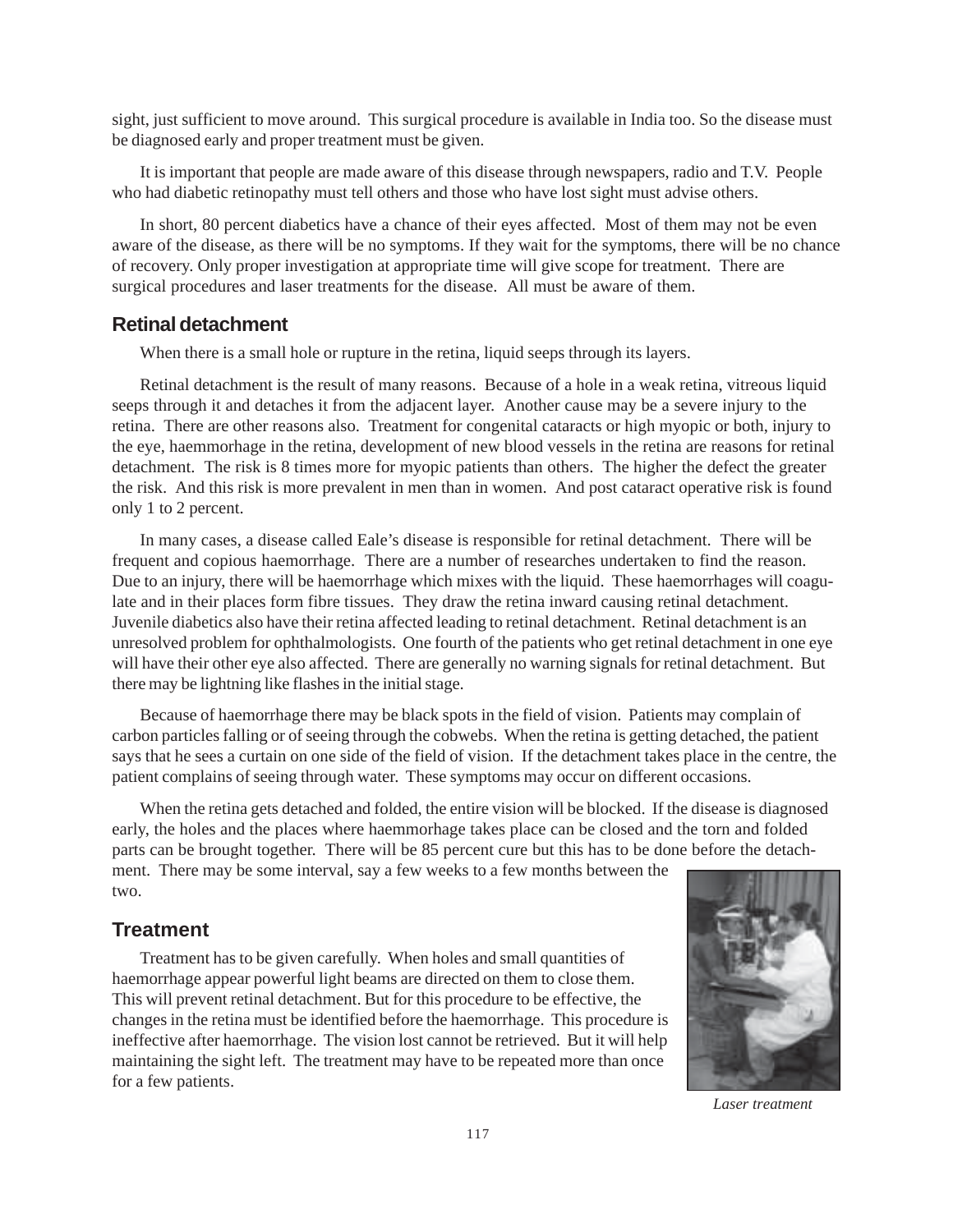In another procedure, instead of laser beams, cryo is used to close the holes and blood vessels. The first procedure is done when the holes and haemorrhage are found in back portion of the eyeball and the second i.e. (cryo) when they are found in the front part of the eyeball.

When there is retinal detachment, the liquid behind it must be removed; then only it can get itself attached again. This procedure involves major surgery. Before 1950, a patient undergoing such a surgery for the retina to be reattached had to spend 28 days in bed, with both eyes bandaged and the head kept without movement with sandbags. But today's latest surgical procedures keep the patient recover in a short period. The success rate is 85 per cent. Improvement in surgical procedures and modern equipments to examine the retina availability to estimate its disintegration makes this possible.

Women who have myopia must remember that they have a higher chance of retinal detachment and approach the doctors as soon as symptoms occur.

## **Eale's disease**

Now let us learn about the Eale's diasease. Eale's disease is the one in which young people have haemorrhage in the retina. Though it was diagnosed by Henry Eale's as early as 1880, the cause and the course of it are not known. So the treatment also is symptomatic. This is a big health problem. Though this is prevalent all over the world, it is more widespread in temperate regions. One in 200 to 250 is affected by it in India. In England the incidence is one in 4800.

Eale's disease is generally found among young persons of 20 to 30 years. 70 percent of them are men. About 70 to 85 percent have both eyes affected. As it affects young men mostly it is a socioeconomic problem.

#### **Causes of the disease**

How Eale's disease occurs is only conjectural. It is surmised that the following may be causes:

- 1. Tuberculosis
- 2. Allergy to Tuberculosis protein
- 3. Infection in other organs like teeth, ear, nose Focal sepsis
- 4. Thrombo Angitis Obliterans or Buergers Disease.

Two doctors explained in 1911 that tuberculosis might cause Eale's disease. Many supported this conclusion. But attempts to locate tuberculosis bacteria at the site have failed. Many get Eale's disease without any sign of tuberculosis.

Inability to locate tuberculosis bacteria at the site of the disease and signs of tuberculosis after recovery in some patients, is given by the positive result of injecting tuberculosis protein in the skin and this has made many experimenters arrive at the "Allergy to Tuberculosis Protein" theory. Results of some experiments also have supported it. For example as an experimental measure, tuberculosis germs were injected to rabbits to cause swelling and inflammation. There were white corpuscles around the blood vessels in the retina. There was inflammation and haemorrhage. But many experiments could not prove beyond doubt that all patients suffering from Eale's disease had allergy to Tuberculosis Protein.

### **Infection to other parts**

It is surmised that infection of the teeth, skin, tonsil glands and sinus may cause Eale's Disease. This surmise is confirmed by the incidence of Eale's Disease in such cases.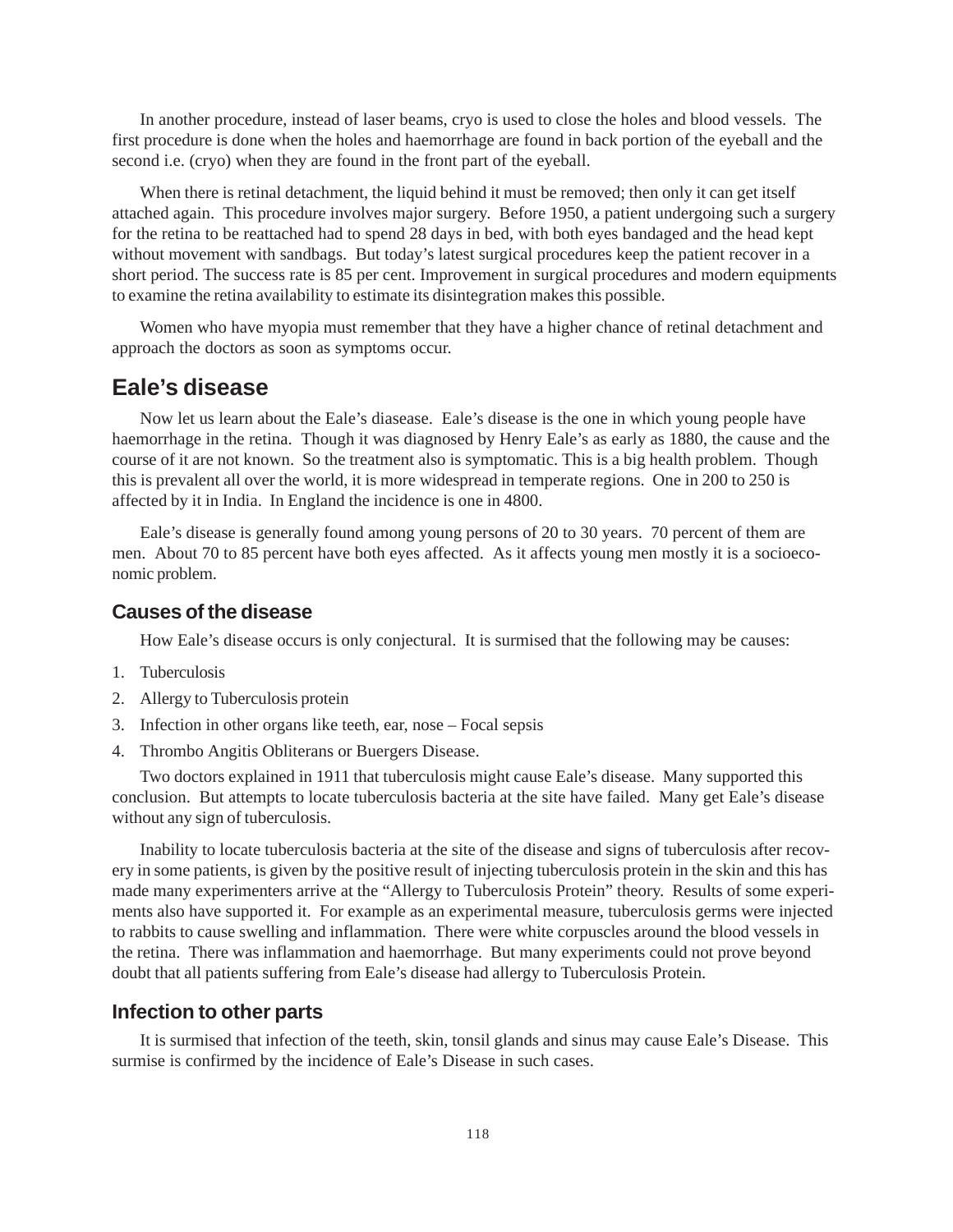## **Buerger's disease**

This is a Smoker's Disease. When there is an obstruction in blood vessels, especially in the leg, blood circulation is blocked; tissues in the toes get shrunk and decay. There will be severe pain. Some experimenters are of the opinion that such Smoker's Disease causes Eale's Disease.

## **Other causes**

Other studies indicate that changes in blood cause Eale's Disease. Blood vessels in the retina have inflammation and swelling. It occurs in other infectious diseases like veneral diseases, leprosy, tuberculosis which infects man and animals.

So there is no definite cause for Eale's Disease. But one can conclude that something happens in blood circulation which causes haemorrhage in the retina. Perhaps it is due to antibodies in the body. Initially, due to some external reasons, blood vessels may be damaged. The later developments may be because of reaction in the tissues. But one does not know why these reactions affect the blood vessels in the eye and not those in other parts. So it is necessary to study this problem extensively.

It is clear that foreign particles causing reaction in the tissues are responsible for Eale's Disease. Further it must be noted that this disease is prevalent among young men. It affects both eyes, 50% of them get cured without any treatment and that it is prevalent in temperate regions. Further it is not clear whether other diseases in the body are responsible for Eale's Disease. So many causes together may be responsible for it. No genetic reasons have been attributed to it.

Its prevalence among men, mostly in temperate regions, its relation to sexually transmitted diseases and environmental causes must be borne in mind. The real proven cause for the disease is still a mystery. Eale's Disease generally causes inflammation of the veins capillaries-. However the capillaries of the arteries may also be affected. First it begins with the periphery of the retina; then spreads at the back. As a result, knots in the blood vessels, development of new blood vessels, recurrent haemorrhage and complications are formed. The affected blood vessels cause haemorrhage and lead to Retinal Detachment.

### **Symptoms of the disease**

Though 70 to 80 percent have both eyes affected, only one eye gets the disease first. How much visual acuity is affected depends on the quantity of blood collected in the vitreous chamber and on the refractory power. Loss of vision is caused by more haemorrhage in the posterior chamber than that in the walls of the blood vessels. The vision will be so much affected that the patient can see the fingers presented in front of the eyes or feel light only.

In the beginning, if the back of the eye is examined one can see the expansion of the veins at the periphery of the retina, irregularity and discontinuity of the veins. There will be slight haemorrhage also. When it increases it mixes with vitreous humour and makes it cloudy. When the disease becomes acute, the capillaries of the artery are affected. This can be diagnosed by injecting flourescein through the vein. In these places new capillaries can also be seen. After a few days blood collects in the lower part of the eye socket and the retina can be seen. The coagulation of the recurrent haemorrhage, inflammation of the retina and detachment of the retina can also be noticed. Some patients will have inflammation of cornea, the block in central vein of the retina and Glaucoma.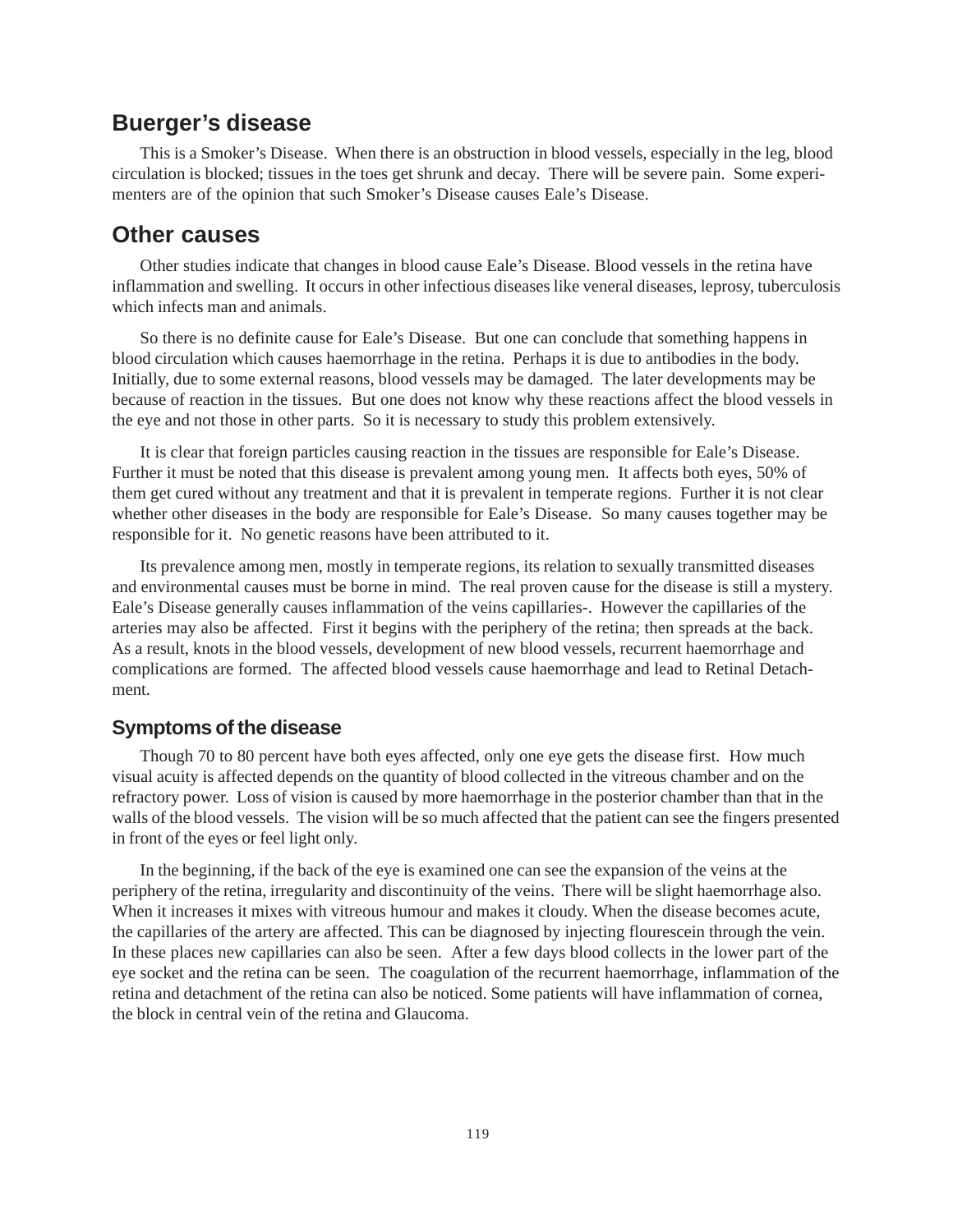### **There are four stages**

- 1. The expansion of veins and narrowing of the angularity and disconnection of the veins.
- 2. Due to changes in the vein, inflammation of the veins and haemorrhage in the retina.
- 3. Haemorrhage that recurs.
- 4. Inflammation of the retina, Retinal Detachment, Loss of vision. At first Macula is not affected. Some will have frequent haemorrhage leading to fibrous tissues infiltration. This will result in the weakening of the optic nerves

### **Signs and symptoms of Eale's disease**

- 1. Partial or complete loss of vision in both eyes at a young age.
- 2. For young patients the vitreous humour will become non-refractory and vision will be cloudy.
- 3. In one eye, there will be inflammation and star like appearance in macula.
- 4. Coagulation of blood and block in the capillaries or central vein of the retina in the young.
- 5. Inflammation of blood vessels and choroid.
- 6. Glaucoma in one eye of the young.
- 7. Complicated cataract in the young without Myopia.
- 8. In the young age, inflammation and membrane growth in the retina in one or both eyes.
- 9. Retinal Detachment in one eye in the young.

 It is impossible to predict in which of the affected eyes there will be changes in the retina, development of blood vessels, haemorrhage, as the symptoms and cause of Eale's Disease differ from person to person. There is no record of the aggravation of the disease and the connection between myopia, glaucoma, decay of the optic nerve and scars on the retina. There is no possibility of knowing the interval between the appearance of first symptoms of the disease and first haemorrhage between two recurrent haemorrhages, the time of formation of new blood vessels and other events in the course of the disease.

Sometimes, it is possible to identify the reactions by injecting fluorescein into the retina.

### **Deciding on the final course of the disease**

The final course of the disease depends on the frequency of the haemorrhage and the interval between two haemorrhages. Because of frequent haemorrhages, fibre tissue will form and spread. Retinal Detachment, Glaucoma and other complications may occur.

 However 50 percent of patients with minor symptoms or one time haemorrhage will get cured without any treatment. But it is difficult to decide which of the patients are fortunate like this.

### **Treatment**

Treatment is given based on previous experiment time. It is mostly disappointing.

Treatment is through injection.

### **Anti-tuberculosis treatment**

These are usual procedures. Injecting Cartizon through the outer layer of the eye has been found to be effective.

#### **X-ray treatment**

X-ray treatment helps in reducing the changes in the retina.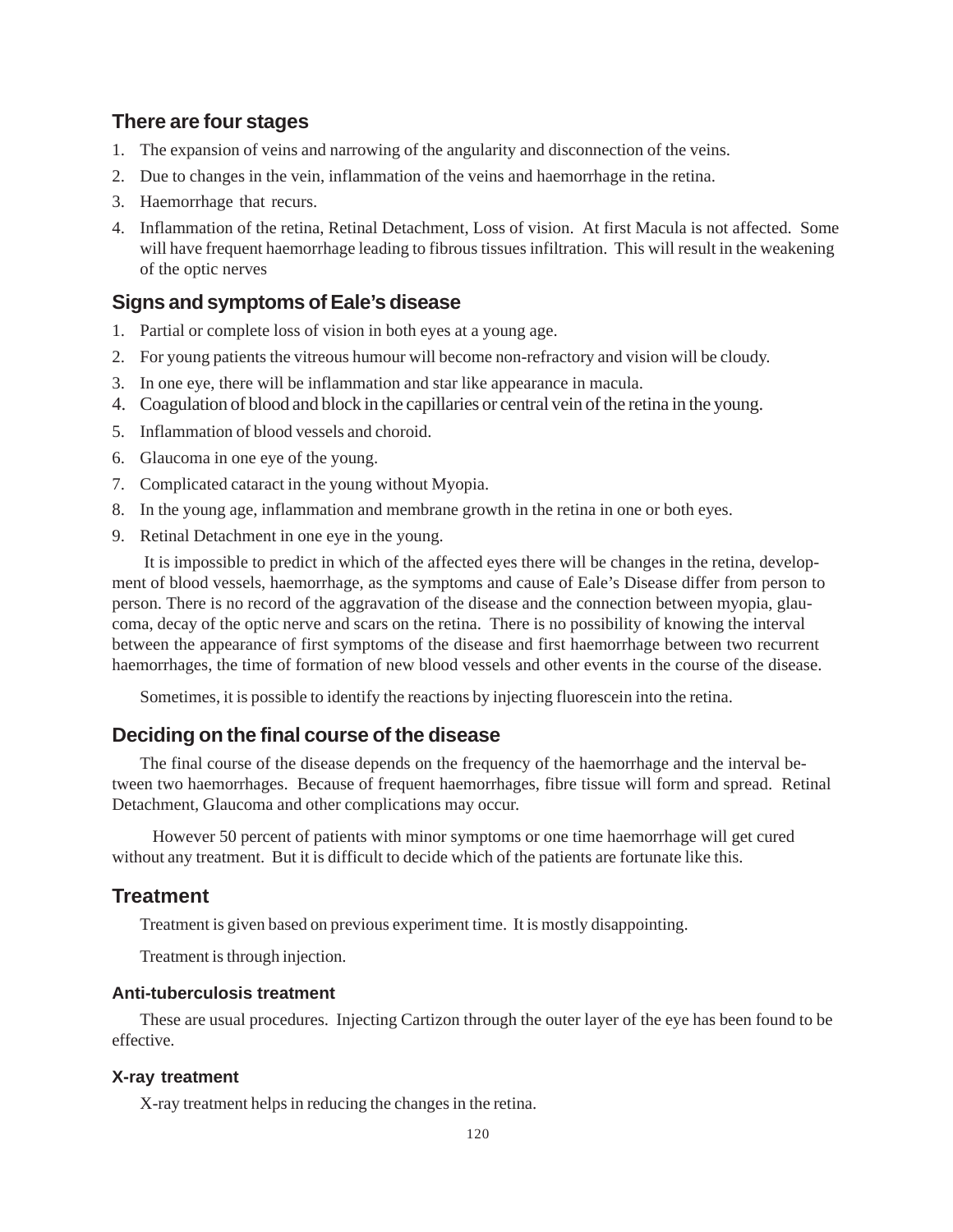### **Destroying the affected tissues**

It is generally hold that the new blood vessels and the knobs in the vessels must be destroyed. To do this photocoagulation is adopted. As blood vessels and knots coagulate, there will be small scars in these places. This prevents formation of new vessels. As the affected parts are in the periphery this treatment does not affect the major part of the retina. However, this treatment may cause complications.

Instead of heart, extreme cells can be used to make the blood vessels inactive. But there are few records about it. Though there is immediate benefit, haemorrhage will take place again.

### **Vitrectomy**

The posterior chamber is filled with jelly like substance. This gives shape to the eye. As due to the haemorrhage Eale's Disease mixes with it, becomes reddish and cloudy and loses its refractive nature. It results in loss of vision. So the liquid is removed through surgery and replaced by another suitable liquid. However, if the retina has been damaged, there is no chance of improvement in vision.

So the disease must be diagnosed at an early stage and suitable treatment must be given.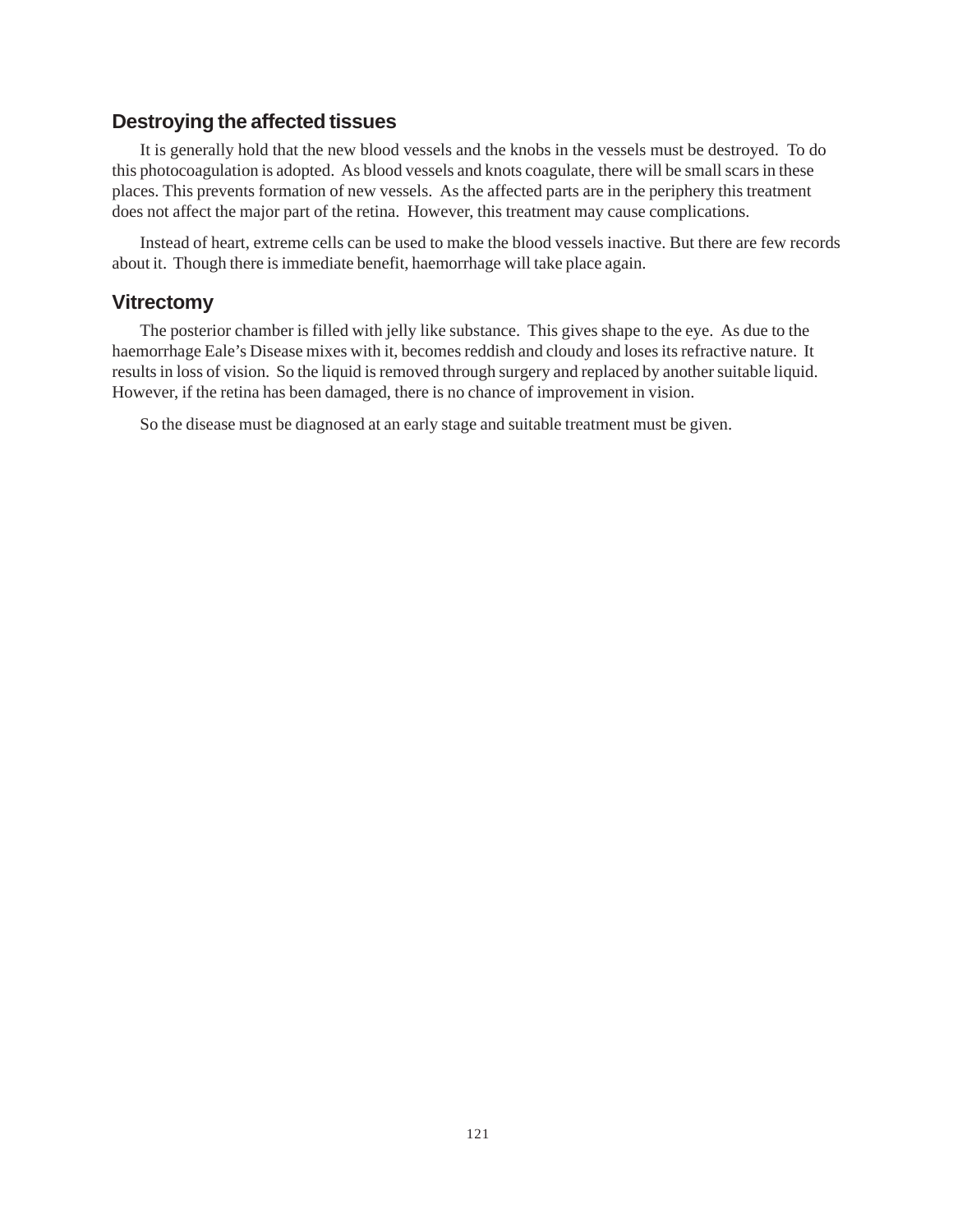# **Chapter 21 The care of the eyes of school children**

The importance of the eyes for human beings need not be over emphasised. They give light and life to man. They are the instruments of knowledge and their symmetric positions in the face adds beauty to it. They reflect their inner thoughts and feelings. If they lose their lustre, life becomes meaningless. So it is important that one hold eyes dear to one's life.

## **Whose responsibility?**

Eyesight is basic for reading and writing. Eyes are windows to the outside world, to knowledge. We get 85% of our learning through eyes. It is held that if there is defect in vision there may be defects in mental growth. So, if there is any problem with the eyesight of children, it must be immediately attended to and investigated. Then only appropriate therapy can be given. A timely intervention may save eyesight. Children constitute 40 percent of our present population in India. Ten crores of them are of school going age. Their eyesight must be the concern of everyone.

This responsibility falls on parents, teachers and doctors. The first symptoms in defective eyesight of a child will be noticed by parents. Next, it is the teachers who have to identify any deviation from normal vision. Teachers in schools must arrange for medical examination of the children. As such inspections are done hastily doctors fail to notice eye defects.

Doctors must examine the eyes of the patients carefully. They must also instruct parents and teachers about the methods of identifying defective eyesight.

The following symptoms will help one identify the problems in the eye:

- a. Inability to see letters clearly. Letters in a line may appear superimposed or zigzag.
- b. Writings on the blackboard or cinema cannot be seen unless they are very close.
- c. Strain to the eye by continuous reading will cause headache, tiredness, pain or watering in the eye.
- d. Unclear blurred vision.

## **The appearance of the eye when it is affected**

- a. The margins of the eyelids will be red and swollen.
- b. Frequent styes
- c. Both eyes will not be of the same size
- d. One or both lids will be closed as if in sleep
- e. The eyeballs will be moving across or lengthwise continuously or occasionally (Nystagmus)

## **What children with defective eye sight experience**

One can notice the following modes of behaviour

- a. Children with defective vision may strain the eyes while reading or doing any work. They may skip a line while reading or they may have regression. Or they may be slow in reading.
- b. They will twitch their eyebrow unnecessarily, they will widen their eye, see with a squint and have difficulty while reading.
- c. Keeping books and objects very close to the eye, avoiding continuous work of same kind.
- d. Squeezing the eyes as if to clear the sight.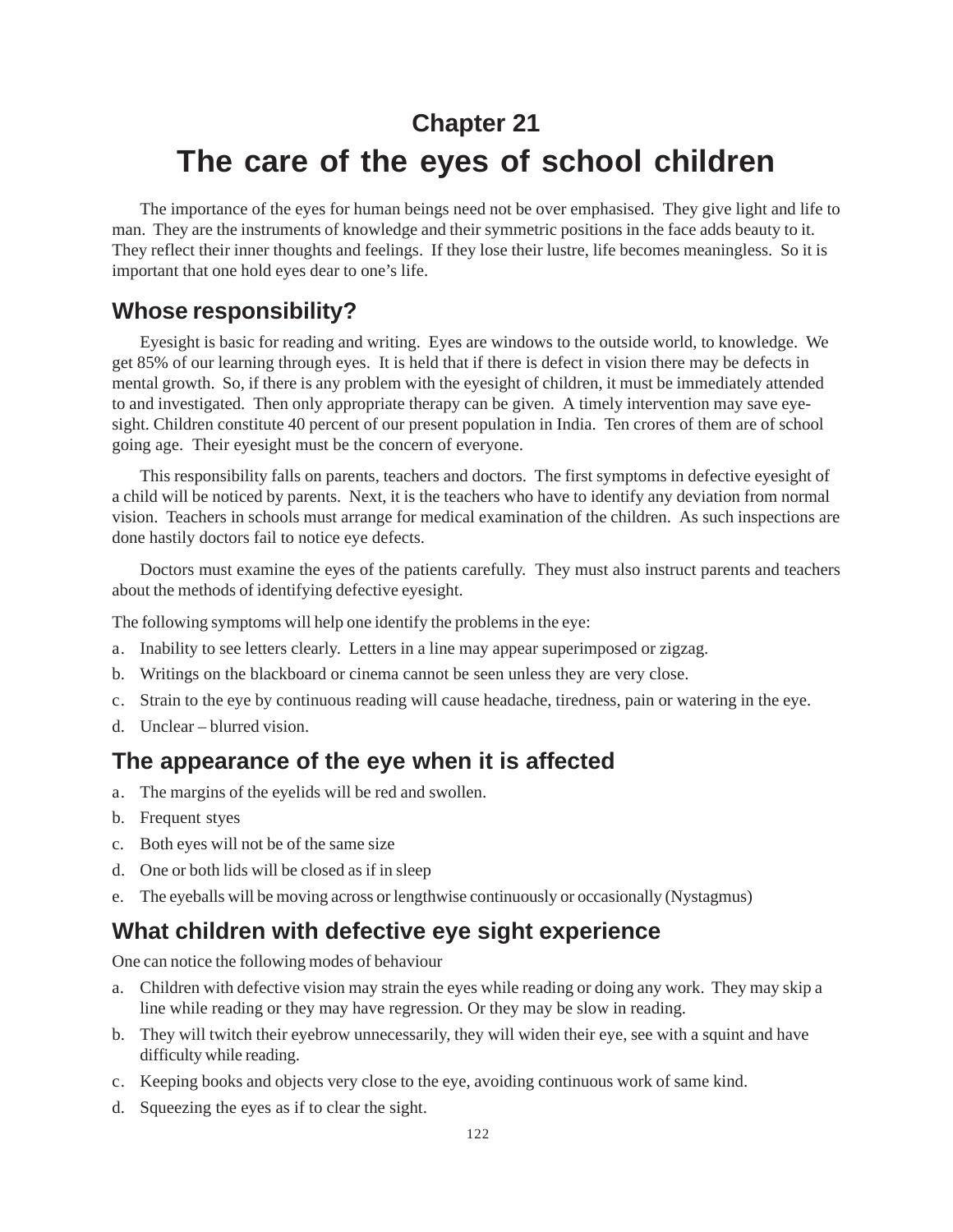- e. While seeing objects near or far away, some will shut or close one of the eyes or unnecessarily bend their body or bend or push forward the head.
- f. Straining the eye for doing some work continuously and getting tired easily.
- g. Faltering or knocking at small stones or objects on the road while walking because of poor vision.
- h. Poor performance in school games and sports because of short sight.
- i. Shyness of (sun) light (photophobia) or colour blindness.
- j. Lack of attention in studies and poor performance.

These are different symptoms of defects in eyesight. Parents and teachers must be alert to identify such cases. These symptoms may be temporary because of common cold, but if they are persistent, examination of the eyes becomes imperative.

The defect must be correctly and quickly diagnosed by an expert ophthalmologist in the beginning itself and appropriate remedial measures must be undertaken for prevention or cure.

All children going to high school must be given a colour discrimination test. Colour blindness cannot be cured. But a diagnosis of such a defect will help treating the child properly especially by discouraging him/ her from taking up studies or profession which require colour discrimination.

Medical examination must include examination of the eye. When there is any illness it may affect eyes. Likewise a disease in the eye may affect general health. So medical professionals must remember that examination of the eye is an essential component of general medical examination. They must also impart the necessary training to teachers and parents to identify the defect in eyesight.

## **Eye care plan**

- a. Eyes must be washed with clean water everyday.
- b. Towels, handkerchiefs and pillows used by children suffering from conjunctivitis must not be used by others. This will prevent cross infection. The child with conjunctivitis must be asked not to rub the eyes with the fingers. This will prevent the disease from spreading to the healthy eye.
- c. Children with defective eyesight must wear glasses continuously. Parents and children must instruct them to do so and get such children examined by an ophthalmologist at least once a year.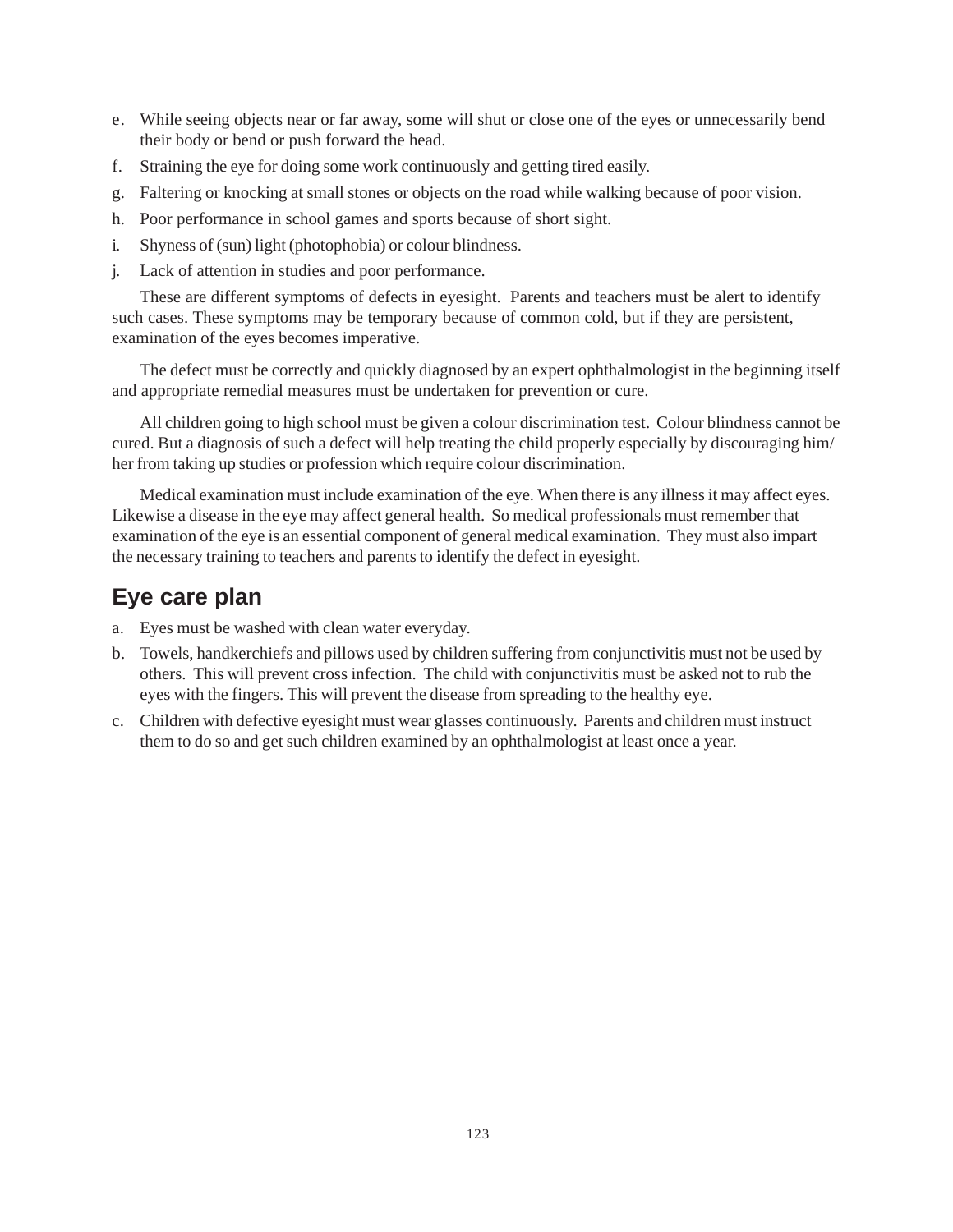# **Chapter 22 Squint**

Squint is not a sign of luck. It is a state which affects appearance and eyesight.

## **What is Squint? How does it happen?**

When we see an object with both eyes at the same time, they work together. Though two images fall on the retina, the sense of sight is transmitted by the optic nerve to the brain where both images are superimposed. We see one object in its dimension and colour. The six ocular muscles connected to the eyeballs are responsible for their movement. This enables one to move the eyeball up or down and sideways. Only if the movements are simultaneous, we can see objects like this. All the 12 muscles must coordinate in this action. If the eyes are not straight, the sensation of the brain will be different between the two eyes. The brain will take the message from the powerful eye and reject that of the other eye. If this is not done one will have double vision. And the eye that is rejected will have sight slowly deteriorate.



*Squint (left eye)*

In short, in certain abnormal conditions when one eye fixates

at the object and the other eye turns in a different direction, this is called the crossing of the eyes or 'squint'. The squinting eye is often referred to as the lazy eye or the crooked eye. The scientific name for squint is strabismus.

The squint eye may turn in any direction, in, out, up or down.

The infant's eyes are not developed enough to see clearly and to work together as a team and therefore, they wander about giving at times the appearance of crossing. This should appear as child grows. If it continues after 6 months, the child surely needs the attention of an eye specialist. It must be noted that squint in the infant may be an early symptom of Retinoblastoma.

Parents must watch their children from infancy to find whether they move the eyes together, whether there is extraordinary movement. Some children may keep their eyes on one side. The cornea of one eye will appear slightly deflected when the child is tired, or sick and in



*Squint (right eye)*

bright light. The habit of closing one eye, rubbing the eyes often, bathing the eyelids or keeping the objects close to the eyes are other symptoms. Such children having such symptoms must be taken to the eye specialist immediately. 5 percent of the children between 3 and 5 years have one eye defect or another. In India it is estimated that one crore children have eye defects.

Squint affects the sight, personal appearance and personality of the children. A squint child's playmates ridicule him/her and he/she becomes shy and withdrawn.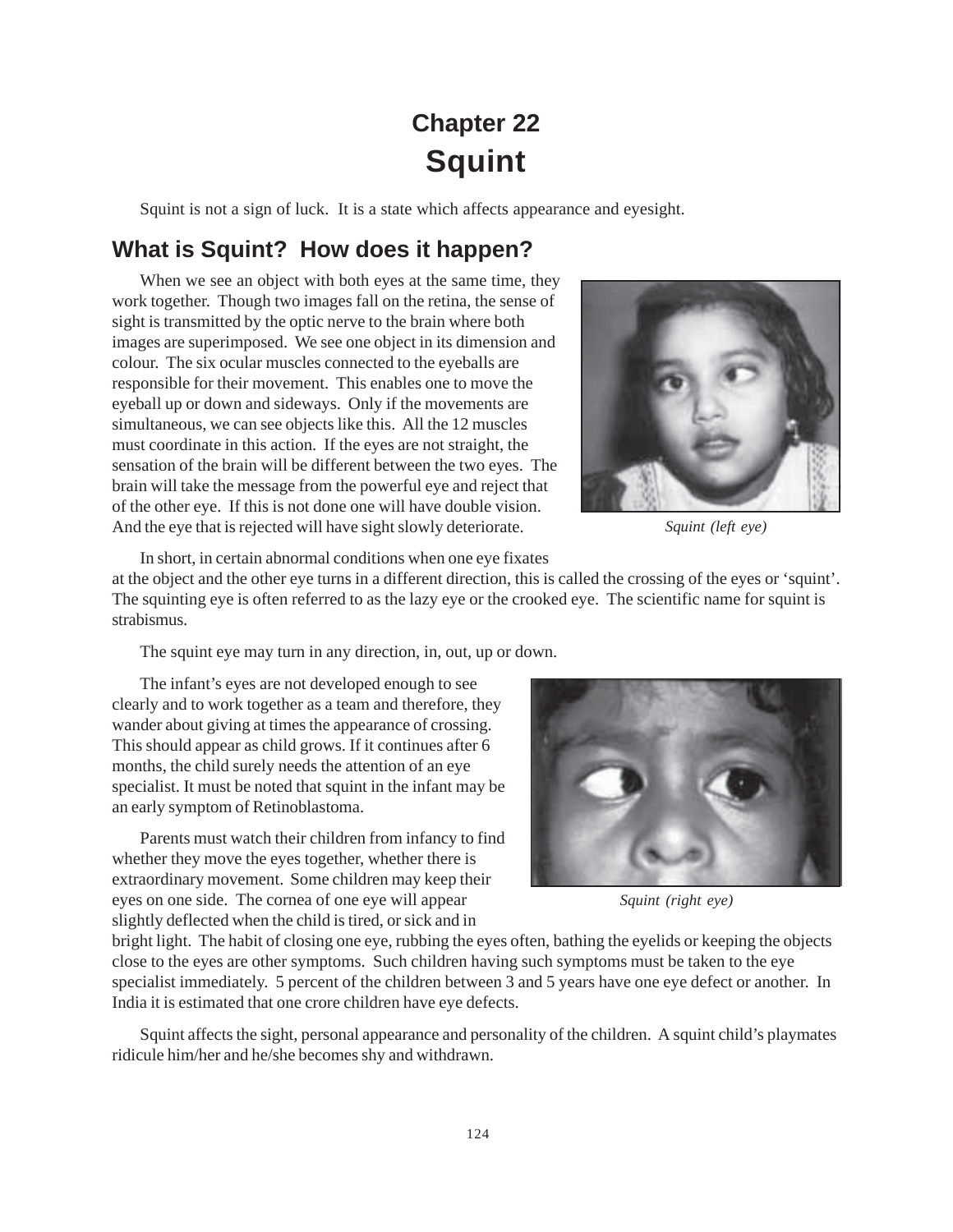## **Plan of treatment**

- a. Glasses to correct the fault
- b. Patching of the good eye
- c. Applying eye drops or ointments
- d. Special types of exercises
- e. Operation

Myopia and astigmatism can be corrected by glasses

## **Patching of one eye**

To induce the lazy eye to function properly, the good eye is patched for a few week or even months. This is one kind of treatment. This will help in the correction of double vision. Even when glasses are prescribed for defective vision, they can be worn along with the eye patches. Children must be encouraged by parents and teachers to follow this strictly. They must consult eye specialists often to examine the eye to estimate the progress. For this treatment to be effective it must be started before 3 years. But it can be undertaken at least before 10 years.

Instead of patching an eye, eye drops can be applied to the good eye, dilate the pupil, reduce its sight and induce the lazy eye. But this is not desirable.

Out of the six muscles that control the movement of the eye, one of the pair may be strong and another weak. In such cases the eye will be pulled to the strong side. This also causes squint.

Squint can be corrected by surgery.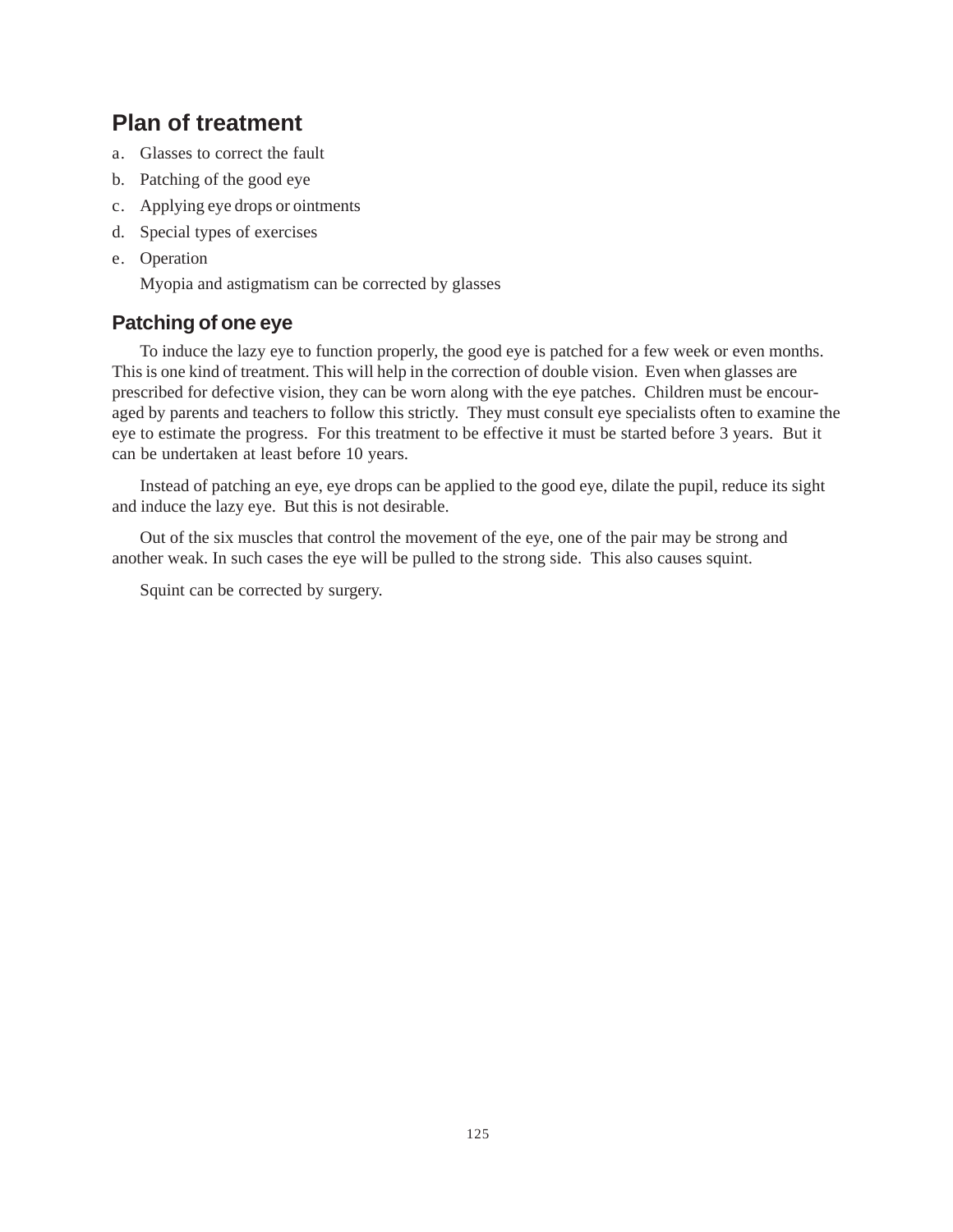# **Chapter 23 Cataract**

## **Definition of cataract**

Cataract is a term applied, when the Human lens loses its transparency and becomes opacified. Hence the light cannot pass through the lens in required level and fall on the retina, to produce a image.

## **Types of cataract**

## **Immature cataract**

When the lens is not completely opacified and still some amount of clear lens remains in it.

## **Mature cataract**

When the lens totally opacifies, and it appears white where the whole lens loses its transparency.

## **Senile cataract**

This is the most common type of cataract occurring in the general population. As the age advances like the hair becomes grey, the lens also becomes grey then to white. The three main types will be Nuclear when it involves the nucleus, if it involves



*Mature cataract*

the cortex then it becomes Cortical and when it involves posterior capsule it is called Posterior Subcapsular.

## **Traumatic cataract**

This can be due to a thorn injuring the lens, or any other foreign body entering the lens where the lens loses its transparency and becomes cataractous.

## **Childhood cataract**

Thirty five percent childhood cataract are inherited and the rest of them are due to various causes like radiation, enzyme deficiencies, trauma, etc.

## **Steroid induced cataract**

When a person is using topical steroid eye drops, or systemic cortico steroid tablets for a prolonged period then it leads to cataract formation.

## **Surgical treatment of cataract**

Cataract cannot be treated or salvaged by giving medicines. The only treatment of cataract is by surgery. The surgery for cataract in present day has acquired varied dimensions from a barbaric couching to the advanced phaco emulsification with foldable IOL surgery in at least possible incision, bringing patient the earliest rehabilitation.

## **The types of cataract surgery**



*Childhood cataract*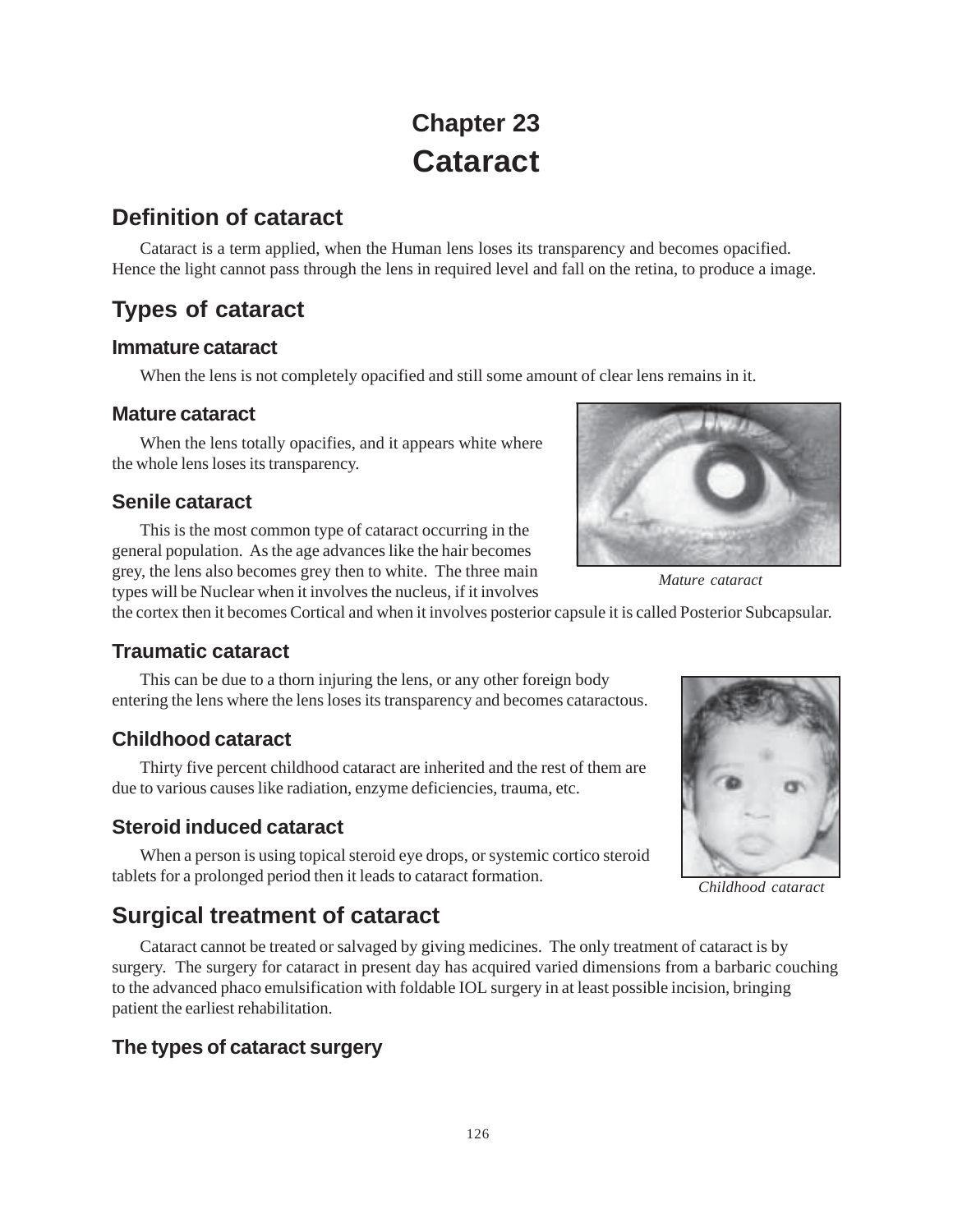#### **Intracapsular cataract surgery**

If we recollect the anatomy of the lens, it has capsule with an anterior plastic bag like position and a posterior bag like structure inside which is the lens matter. This is like milk in a polythene bag. The intracapsular cataract surgery is by removing the lens including the whole bag. A cryo probe is used which is inserted in a dilated pupil and placed on the lens. As the probe becomes colder, the lens sticks to it. The probe and the lens are pulled through the pupil into anterior chamber and out of the eye.

#### **Extracapsular cataract extraction**

This is the most commonly performed surgery throughout the world at present time whatever may be the technique in practise.

Here the posterior capsule is left behind. After the advent of intraocular lenses, in the last 10 years the planned extracapsular cataract extraction with IOL implantation is the most preferred surgery in high volume ophthalmic centres and in eye camps.

#### *Procedures involved in planned ECCE*

Preoperative work up includes the following:

- General ophthalmic examination giving importance to the pupillary reaction to rule out an optic nerve or posterior segment pathology
- **Tension**
- Duct
- Systemic examination including
	- Blood pressure
	- Urine sugar
- Anaesthesia
- Retrobulbar or a peribulbar block with lignocaine
- Facial black
- Eye massage

Preparation of the eye

- Cleaning the external ocular structures, the eyelids, brows and the adnexa with betadine and wash with saline
- Lid speculam
- Fixation of the globe with a binded suture of superior rectus

#### *Standard surgical steps*

- 1. A limbal or a fornix based conjunctival flap elevation
- 2. A mid limbal groove incision, followed by a stab incision at 11'Oclock of limbus
- 3. Introduction of visco elastic substance
- 4. Closed chamber anterior capsulotomy by can opener technique
- 5. Extension of the incision with scissors
- 6. Cortex removal by irrigation and aspisation using simcoe cannula
- 7. Placement of IOL in the bag
- 8. Wound closure with interrupted or continuous sutures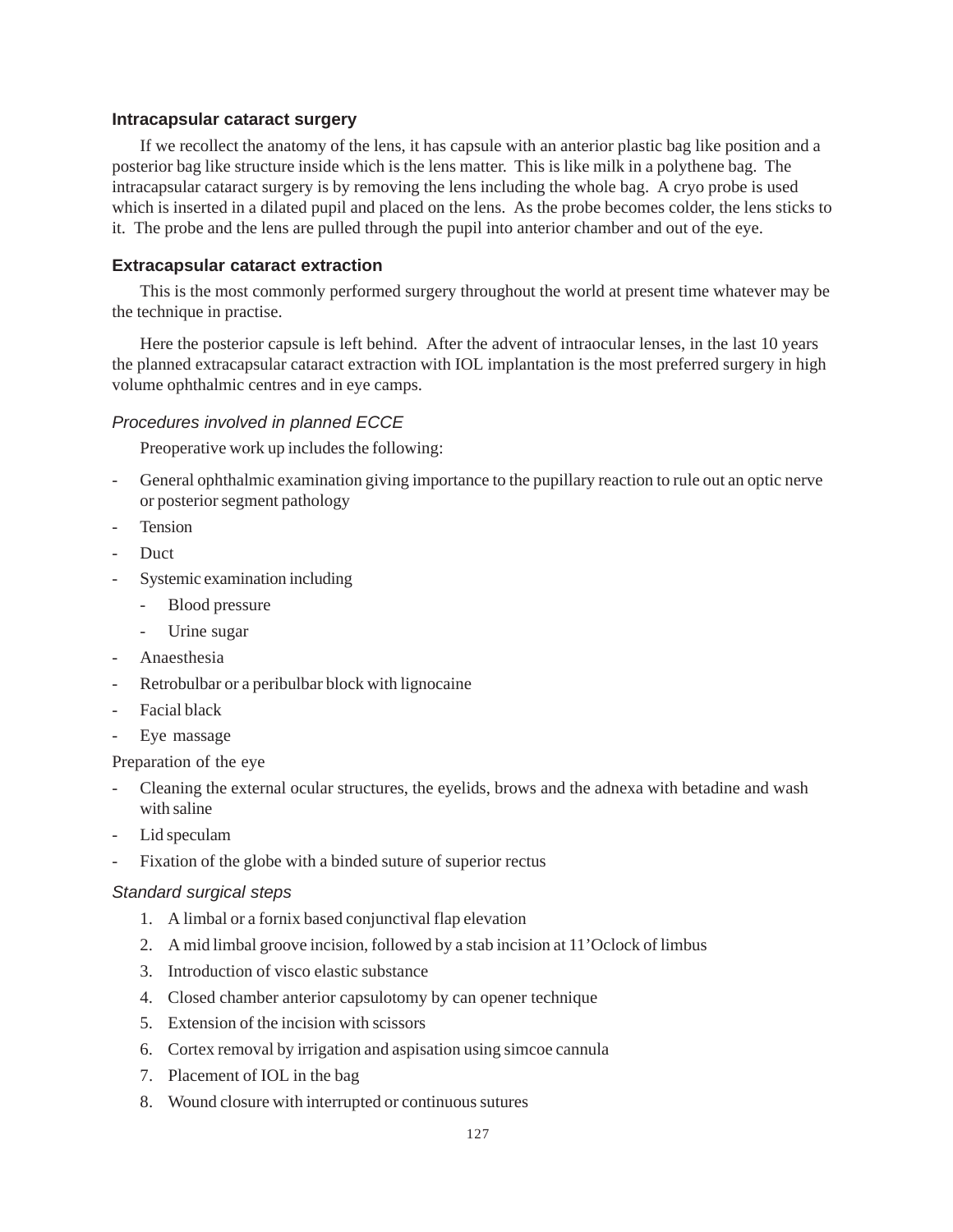#### **Recent technique**

Using phaco emulsification of the lens matter using a titanium tipped probe that has an irrigating and aspirating part which works under suction pressure.

Here the incision is made by making a scleral tunnel and entering the clear cornea. The incision is made 2mm from the limbus extending to 6mm, enough insert an optics of the lens only. This is a self healing wound which requires no sutures.

### **SICS**

The small incision cataract surgery does not recognise a sophisticated phaco emulsification machine. But involves the same steps as:

- 1. Scleral tunneling
- 2. Continuous curvilinear capsulorhexis of anterior capsule
- 3. Hydrodissection
- 4. Nucleus delivery using an irrigating vectis by a sandwich technique
- 5. IOL implantation
- 6. No need for suturing

Hence the techniques advances with new standards in the coming millenium for better quality vision to the mankind.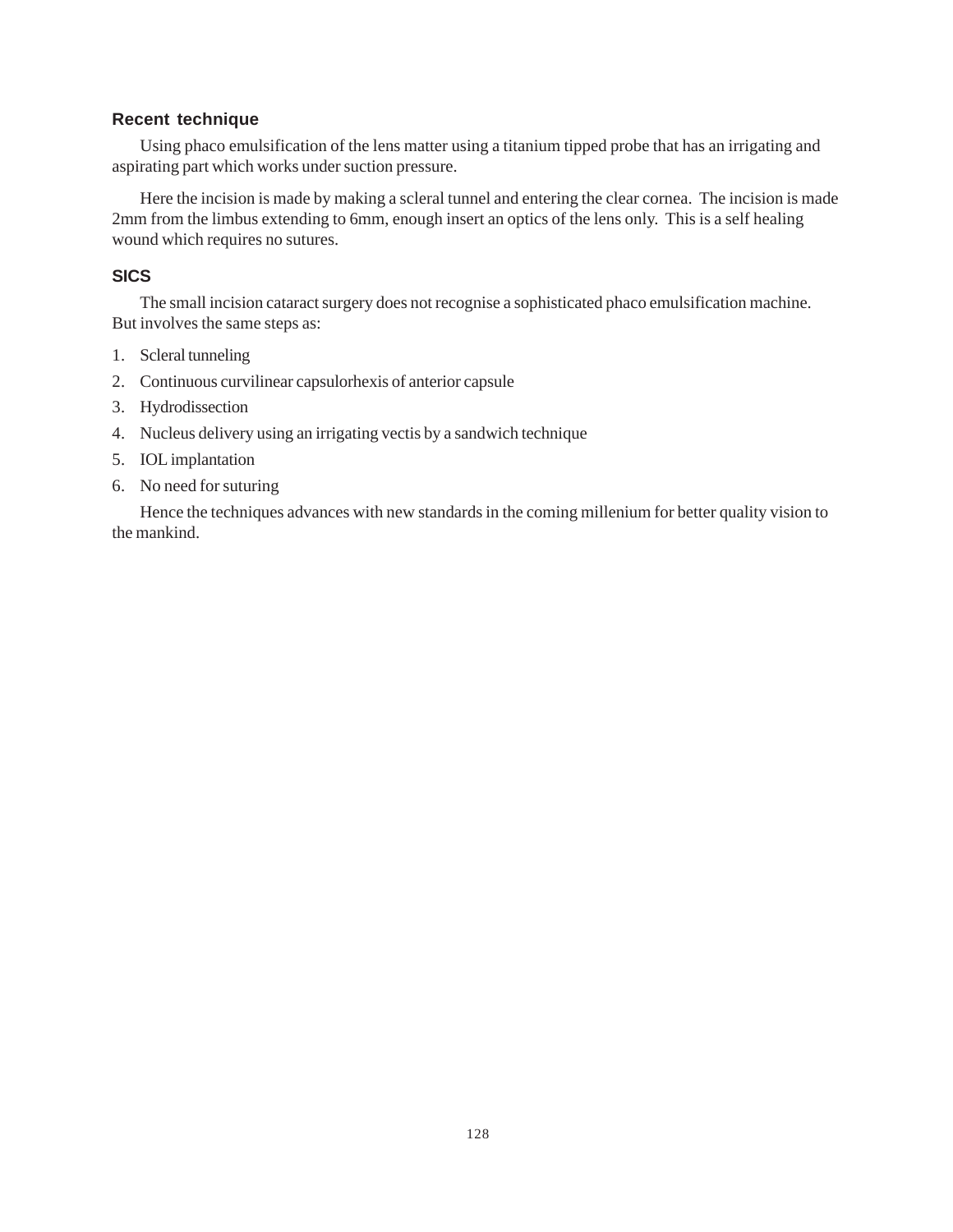# **Chapter 24 Exercises to the muscles of the eye**

In chapter 22, we discussed squint, its causes and treatment including exercise to the muscles of the eye. Here we will describe in detail the exercises to be given to the muscles.

As indicated earlier, when a person fixates at an object, one eye fixates at it and the other eye turns in any direction – in, out, up or down. This is called squint. The squint is of two types: In one type, the squint may not be manifest. After certain tests it will be diagnosed. This is called Heterophoria. People with this defect will develop headache, pain in the eye after reading or sewing for a long time, photophobia, blurred or double vision when reading small letters close to the eye. Such patients will be tested and recommended to wear glasses. If this is not effective, certain exercises are prescribed. They are given through instruments.

One of them in Synotophore. This equipment will show whether both eyes have the same image simultaneously and the extent of the squint. For example, two different images – eg. Car, car shed, man, house – must fall separately on the retina and the function of the brain merges them. Likewise, two similar but incomplete figures must be perceived as a single total figure. These will be identified by the equipment. If there are defects in these araises, proper exercises can be given through the equipment.

When there is a slight squint causing headache, burning sensation, pain in the eye after straining and double vision, exercises can be given with the help of this equipment. Further when there is merging of images after surgery for squint, exercises are given to stabilise it.

Cheiroscope is another equipment which gives exercises to see two images together like butterfly and the net. A picture is kept and its image is reflected by a piece of mirror kept at an angle. The patient looks at it through + 8 lenses and draws the image on a paper kept under the equipment. In another method the picture of the butterfly is kept in a place. The picture of the net is kept below the equipment. The operator moves it asking the patient to catch the butterfly in the net. This enables both eyes to perceive the same images.

Remy separator is another equipment. On a wooden plank of 12" x 2" two different figures e.g. house and man, drawn on a transparent glass are fixed on two sides of one end. At the other end, the patient keeps it on the nose and looks through the glass at a distant object. The image of the house will form on one eye and that of the man on the other. They will appear to be in the same place due to the action of the optic nerve. This exercise will correct the in-out squint. Further the ability for both eyes to see together will improve, if affected.

Another method is to use a prism of different powers to assess the degree of squint and to give exercise. All these exercises can be done only in hospitals

### **Exercises to be done at home**

Two figures of the same size, say of cats will be printed on a post card. There will be some differences between them. The patient will keep it at distance of 12" to 14" from the face, hold a pencil between the cats and looking at it move the card close to the nose. Then the patient will see three or four cats. Of them, one at the centre will appear complete but blurred. The patient will close and open the eyes till the image is clear. The image at the centre will appear clear and the ones near it blurred and separate. This exercise may be done ten times a day.

The squint which is obvious and can be noticed by others is called Heterotropia. This cannot be corrected by exercise. One of the eyes may be affected. If this is noticed in the child, parents must take the child to an eye specialist without considering the defect as a sign of luck.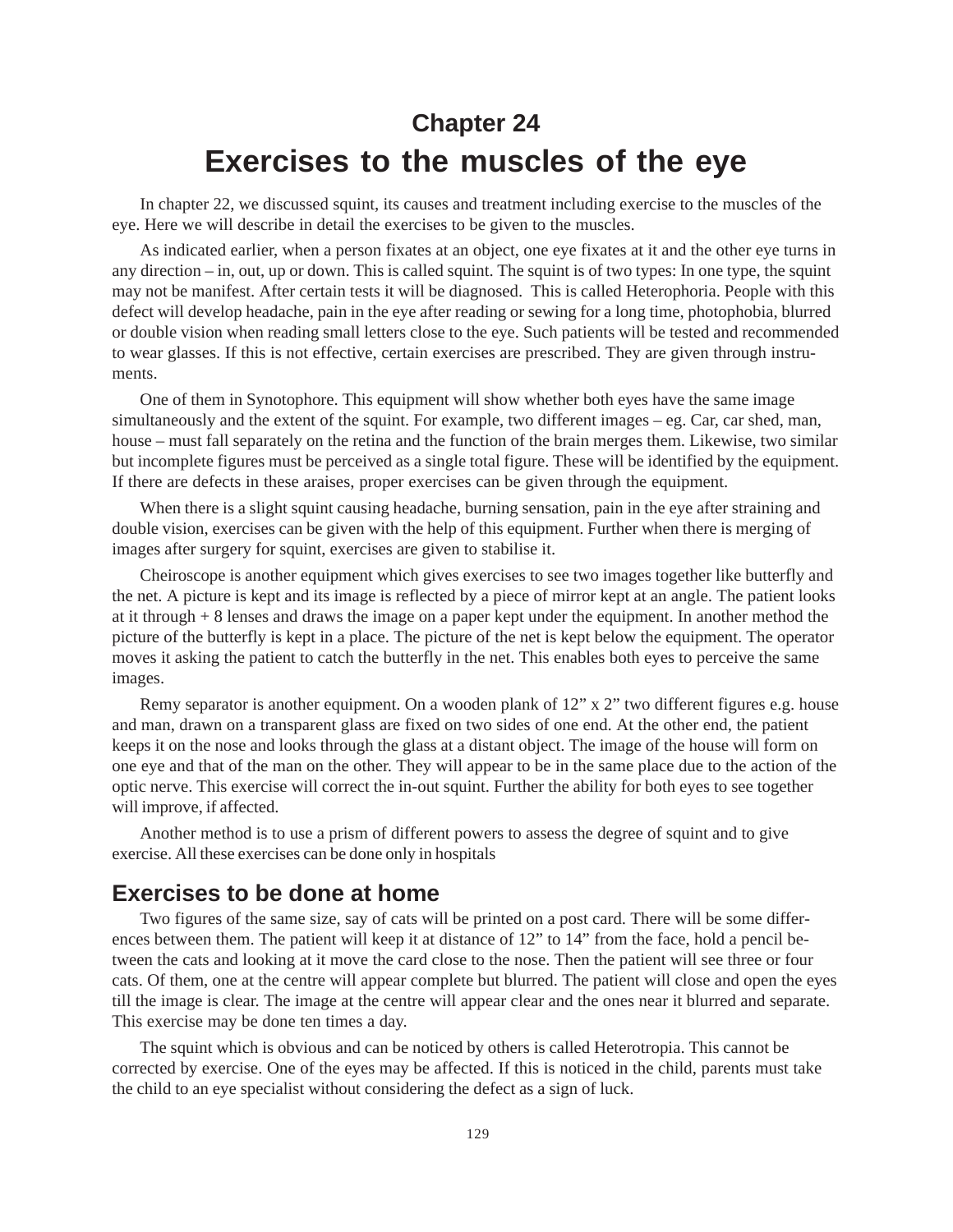# **Chapter 25 Headache**

Headache is a common symptom, the cause of which can be as simple and harmless as the muscle tension headache or as serious and dangerous as haemorrhage or tumour in the brain. In clinical practice psychological 'tension' headache is seen most frequently.

## **Pain sensitive structures in the head**

Within the cranial cavity the membranes covering the brain, arteries and veins are sensitive to pain. The brain is not sensitive to pain! Pain in the head is felt through the 5<sup>th</sup>, 9<sup>th</sup> and 10<sup>th</sup> cranial nerves. All the layers of the scalp are pain sensitive and headache arising from the muscles or blood vessels is very common.

## **Diagnostic approach**

## **History**

Most information is derived form determining:

- The first attack or previous attacks
- Whether onset is acute or gradual (days or weeks)
- Whether attacks have recurred for many years (chronic)
- Site of headache
- Accompanying symptoms
- Precipitating factors

The following table classifies causes in these categories:

| Associated feature which<br>(if present) aid diagnosis | Recurrent<br><b>Attacks</b> | Further investigations<br>(if required) |
|--------------------------------------------------------|-----------------------------|-----------------------------------------|
|                                                        |                             |                                         |
| Preceding 'cold'. Nasal discharge                      | $\ast$                      | X ray nasal sinuses                     |
| Visual, neurological aura,<br>Nausea, vomiting         | *                           |                                         |
| Lacrimation, nasal discharge                           | *                           |                                         |
| 'Misting' of vision<br>'haloes' around objects         | $\ast$                      | Ophthalmological<br>evaluation          |
| Loss of vision (unilateral)                            |                             | <b>Visual Evoked Response</b>           |
| Following head injury                                  |                             | Skull Xray, CT scan                     |
| On vasodilator drugs                                   |                             |                                         |
|                                                        |                             |                                         |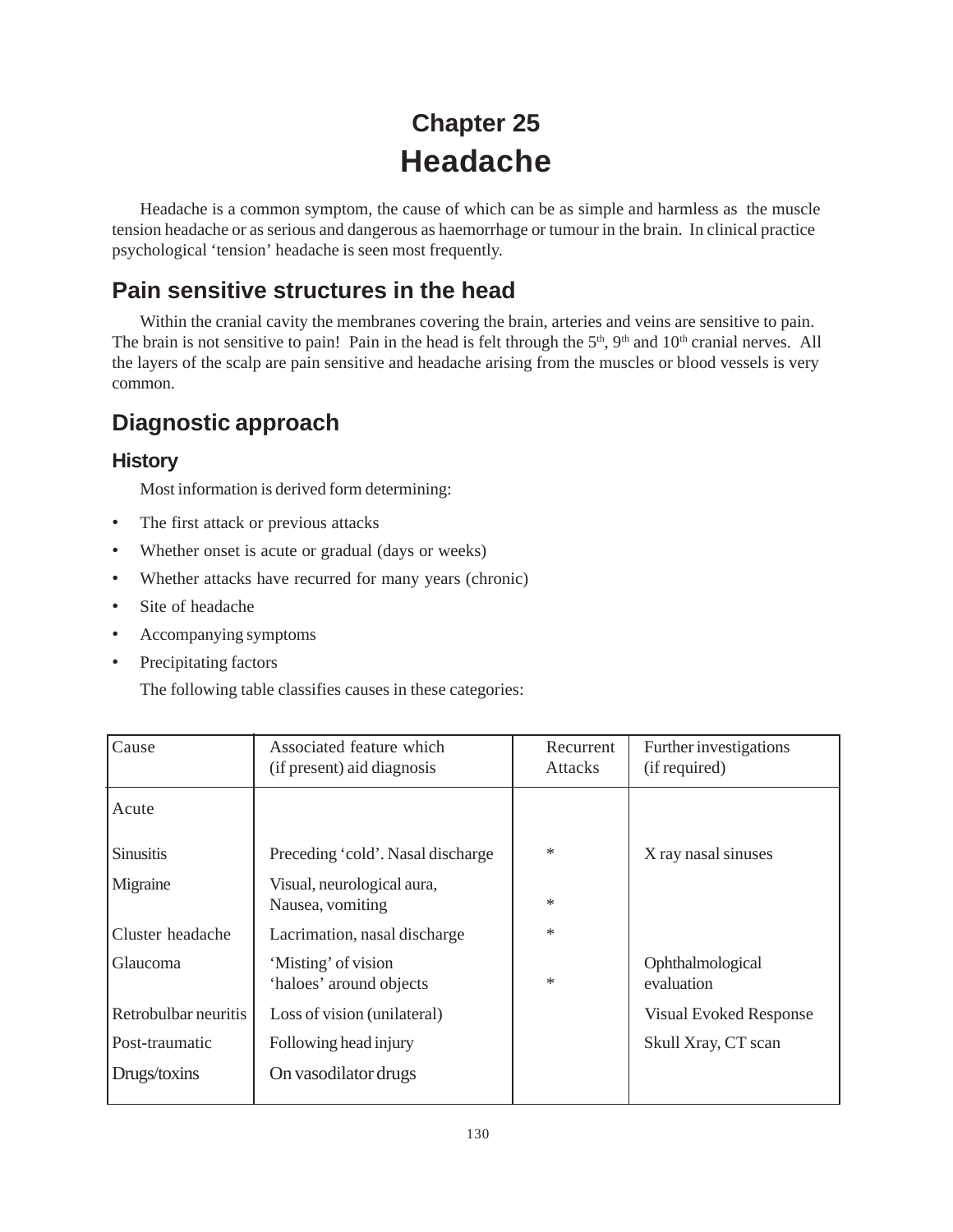| Haemorrhage<br>Infection(meningitis,<br>Encephalitis                    | Sudden onset<br>Vomiting, neck stiffness<br>Impaired conscious level<br>As above, but more gradual<br>onset with fever |   | CT scan<br>Lumbar puncture           |
|-------------------------------------------------------------------------|------------------------------------------------------------------------------------------------------------------------|---|--------------------------------------|
| Hydrocephalus                                                           | Impaired conscious level<br>Impaired upward gaze                                                                       |   | CT scan, MRI scan                    |
| Subacute                                                                |                                                                                                                        |   |                                      |
| Infection (subacute,<br>Chronic meningitis)<br>Eg. TB, Brain<br>abscess | Impaired conscious level,<br>fever, neck stiffness,<br>focal neurological signs                                        |   | CT scan,<br>Lumbar puncture          |
| Intracranial tumour<br>Hydrocephalus                                    | Vomiting, papilloedema,<br>impaired conscious level,<br>Focal neurological signs                                       | * | CT scan<br>MRI scan                  |
| Benign Intracranial<br>Hypertension                                     | Vomiting, papilloedema<br>6 <sup>th</sup> nerve palsy                                                                  | * | CT scan<br>MRI scan                  |
| Temporal arteritis                                                      | Thickened, tender<br>Scalp arteies                                                                                     |   | <b>ESR</b><br>Temporal artery biopsy |
| Chronic                                                                 |                                                                                                                        |   |                                      |
| Tension type<br>headache                                                | Anxiety, depression                                                                                                    | * |                                      |
| Ocular 'eye'strain'                                                     | Impaired visual acuity                                                                                                 | * | Refraction                           |
| Drugs/Toxins                                                            | On vasodilator drugs                                                                                                   |   |                                      |
| Cervical spondylosis                                                    | Neck, shoulder, arm pain                                                                                               | * | X ray cervical spines                |

## **Headache in children**

All the causes of adult headache (except retrobulbar neuritis, glaucoma, temporal arteritis and cervical spondylosis) may cause headache in children. In this age group, the commonest type of headache is that accompanying any febrile illness or infection of the nasal passages and sinuses.

The complaint of headache by a child should not be taken lightly: the younger the child, the more likely the presence of an underlying organic disease. Fever may not only represent a mild 'constitutional' upset, but may also result from **meningitis, encephalitis, brain abscess** or **tuberculoma**. The presence of neck stiffness and / or impaired conscious level indicates the need for urgent investigation.

Although **intracranial tumours** are uncommon in children, when they occur they tend to lie in the **midline** (eg. Medulloblastoma, pineal region tumours. ) As a result, obstructive hydrocephalus often develops acutely with headache as a prominent initial symptom.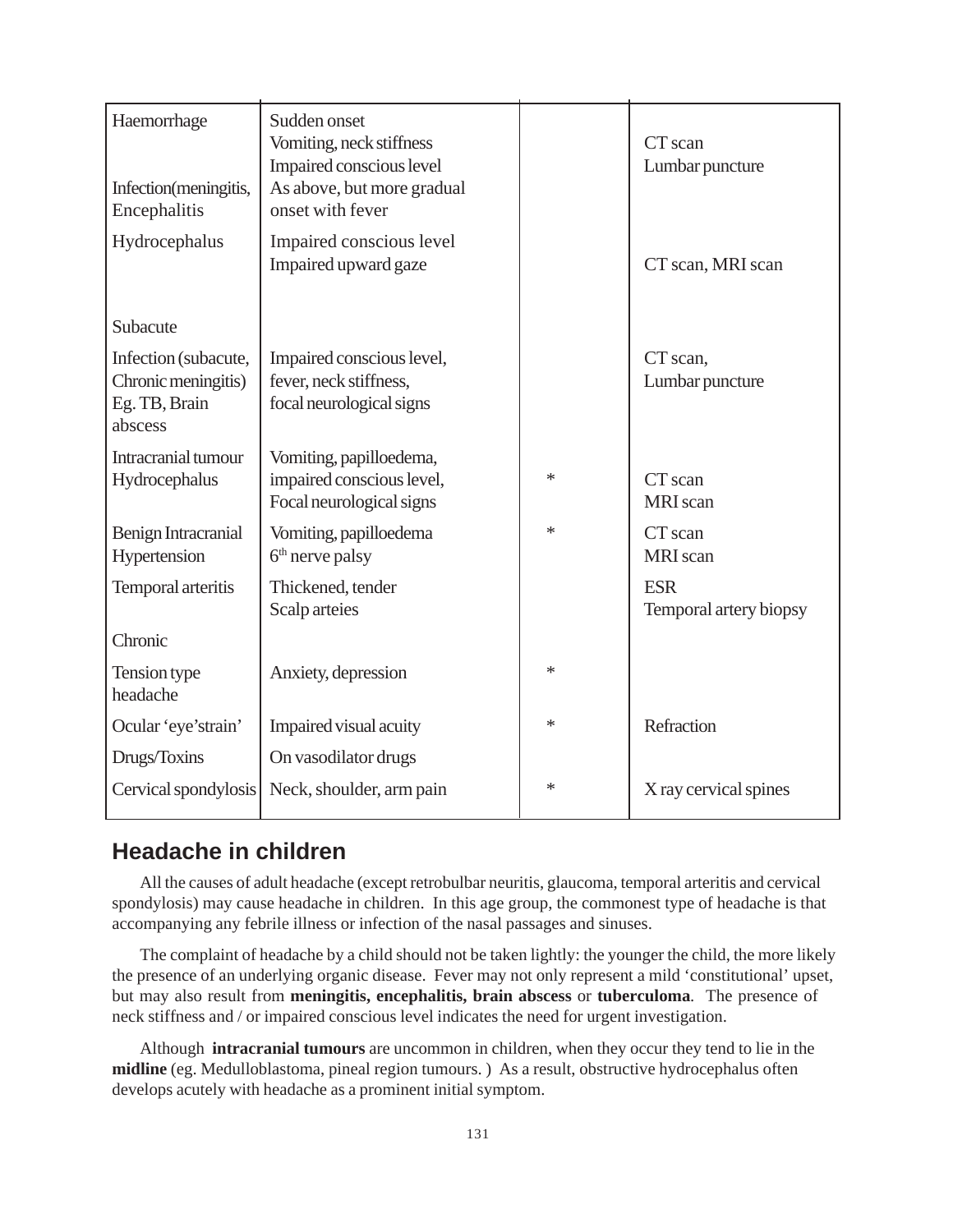In a child with 'unexplained' headache CT scan should be performed:

- If the presentation is acute
- If the severity progressively increases
- If the school performance declines, or other symptoms, eg. Personality change, develop.
- If the head circumference increases
- If the child is under 5 years of age

## **Headache: Specific causes.**

### **A. Tension type headache**

This is the commonest form of headache experienced by 70% of males and 90% of females at sometime in their lives.

#### **Characteristics**

Diffuse, dull, aching, 'band-like' headache, worse on touching the scalp an aggravated by noise; associated with 'tension' but not with other physical symptoms.

#### **Duration**

Many hours – days

#### **Frequency**

Infrequent or daily; worse towards the end of the day. May persist over many years.

#### **Mechanism**

Muscular' due to persistent contraction, eg. Clenching teeth, head posture, furrowing of brow.

### **Treatment**

Reassurance Attempt to reduce psychological stress Anxiolytics Anti-depressants

### **B. Migraine**

Migraine is a common, often familial disorder characterised by **unilateral throbbing headache**.

#### **Onset**

Childhood or early adult life.

### **Incidence**

Affects 5-10% of the population

#### **Female male ratio**

The female male ratio is 2:1

### **Family history**

Obtained in 70% of all sufferers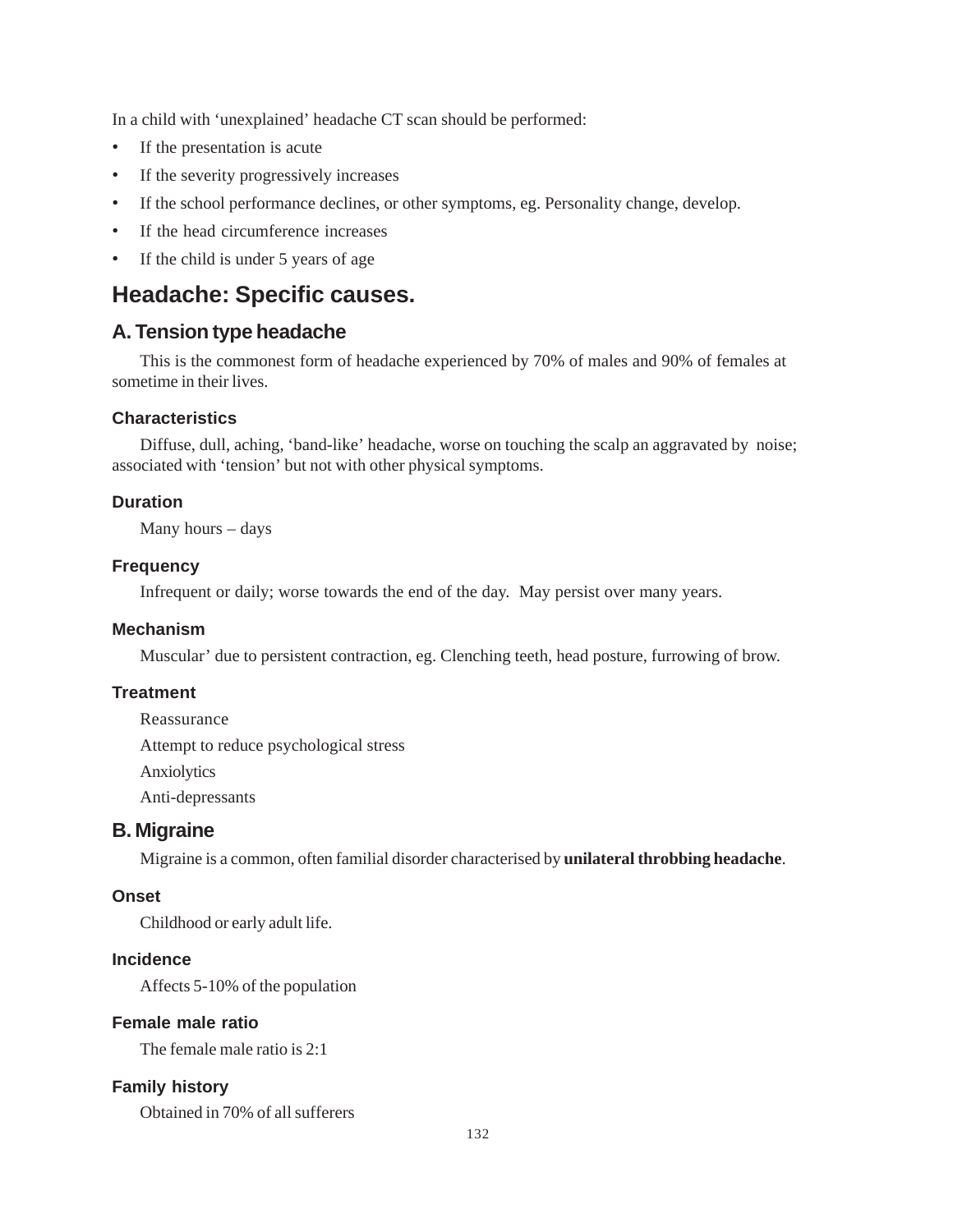Two recognisable forms exist:

#### **1. Migraine with aura (Classic migraine)**

An **aura** or warning of visual, sensory or motor type followed by headache throbbing, unilateral, worsened by bright light, relieved by sleep, associated with nausea, and occasionally vomiting.

#### **2. Migraine without aura (Common migraine)**

The aura is absent. The headache has similar features but it is often poorly localised and its description may merge with that of 'tension' headache.

The aura of migraine may take many forms. The visual forms comprise flashing lights, zig-zags (fortifications), scintillating scotoma and may precede visual field defects. Such auras are of visual (occipital) cortex origin.

The headache is paroxysmal, lasting from 2 to 48 hours and rarely occurring more frequently than twice weekly.

#### *Mechanism*

Whether migraine is primarily a vascular or neuronal disorder remains controversial. Chemical neurotransmitters, 5 hydroxytryptamine (5 HT, synonym: serotonin0 and noradrenaline seem responsible for controlling the diameter of extra- and intracranial blood vessels.

#### **Specific types of Migraine with aura**

#### *Basilar*

 It is characterised by bilateral visual symptoms, unsteadiness, dysarthria, verigo, limb paraesthesia, even tetraparesis. Loss of consciousness may ensue and precede the onset of headache. This form of migraine affects young women.

#### *Hemiplegic*

Characterised by an aura of hemoplegia which unusually persists for some days after the headache has subsided. Often misdiagnosed as a 'stroke'. Recovery is the rule.

Ophthalmoplegic: characterised by extraocular nerve palsies, usually the  $3<sup>rd</sup>$ , rarely the 6 Th. These may result from dilatation of the internal carotid artery with stretching of the  $3<sup>rd</sup>$  or 6Th cranial nerve within the cavernous sinus.

Precipitating factors in migraine

- -Dietary: alcohol , chocolate and cheese (contain tyramine)
- -Hormonal:often premenstrual or related to oral contraceptive (fluctuation in oestrogen)

-Stress, physical fatigue, exercise, sleep deprivation and minor head injury

#### *Diagnosis*

Clinical history with

- occasional positive family history
- travel sickness or migraine variants (abdominal pains) in childhood
- onset in childhood, adolesecence, early adult life or menopause.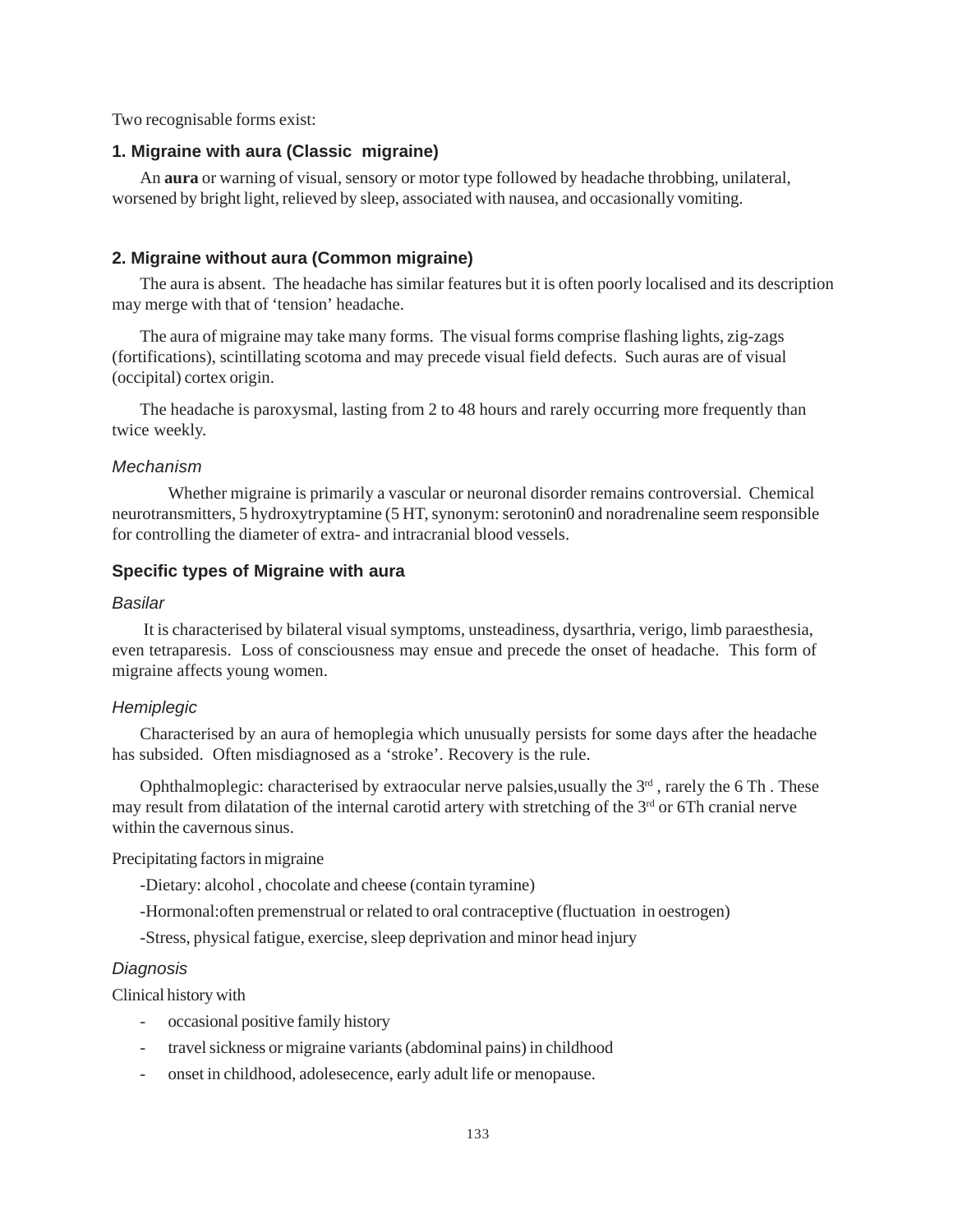#### *Differential Diagnosis*

- 1. Partial (focal) epilepsy (in hemiplegic or hemisensory migraine)
- 2. Aneurysm compressing  $3<sup>rd</sup>$  cranial nerve 9in ophthalmoplegic migraine)
- 3. Transient ischaemic attack 9in hemiplegic or hemisensory migraine0
- 4. Areteriovenous malformation- give rise to well-localised but chronic headache
- 5. Hypoglucaemia

#### *Management*

(i) Identification and avoidance of precipitating factors

(ii) Prophylaxis: - pizotifen (5HT2 receptor blocker)

- Propranolol (beta adrenergic receptor blocker)
- Methysergide (5 HT 2 receptor blocker0
- (iii) Treatment of acute attack:
	- Simple analgesics (eg. aspirin)
	- Sumatriptan (a selective 5HT1 agonist)
	- Ergotamine

#### **C. Cluster Headache (Histamine cephalogia)**

 Cluster headaches occur less frequently than migraine, and more often in men than women, with onset in middle age.

#### **Characteristics**

Severe unilateral pain around one eye, associated with conjunctival injection, lacrimation, rhinorrhoea and occasionally a transient Horner's syndrome.

#### **Duration**

10 minutes to 2 hours

#### **Frequency**

Once to many times per day, often wakening from sleep at night. 'Clusters' of attacks separated by weeks or even many months. Alcohol may precipitate the attacks.

#### **Mechanism**

Serum histamine levels rise during the attacks, hence ' histamine cephalgia'.

#### **Treatment**

Antihistamines give disappointing results. Ergotamine and sumatriptan may give relief.; In refractory cases prednisolone is used.

#### **D. Giant cell (Temporalo Arteritis)**

Giant cell arteritis, an autoimmune disease of unknown cause, presents with headache in the elderly. This is severe and throbbing in nature and overlies the involved bllod vessel usually the superficial temporal artery, although the condition may affect any extra- or intracranial vessel.

Palpation reveals a thickened, tender but non-pulsatile artery.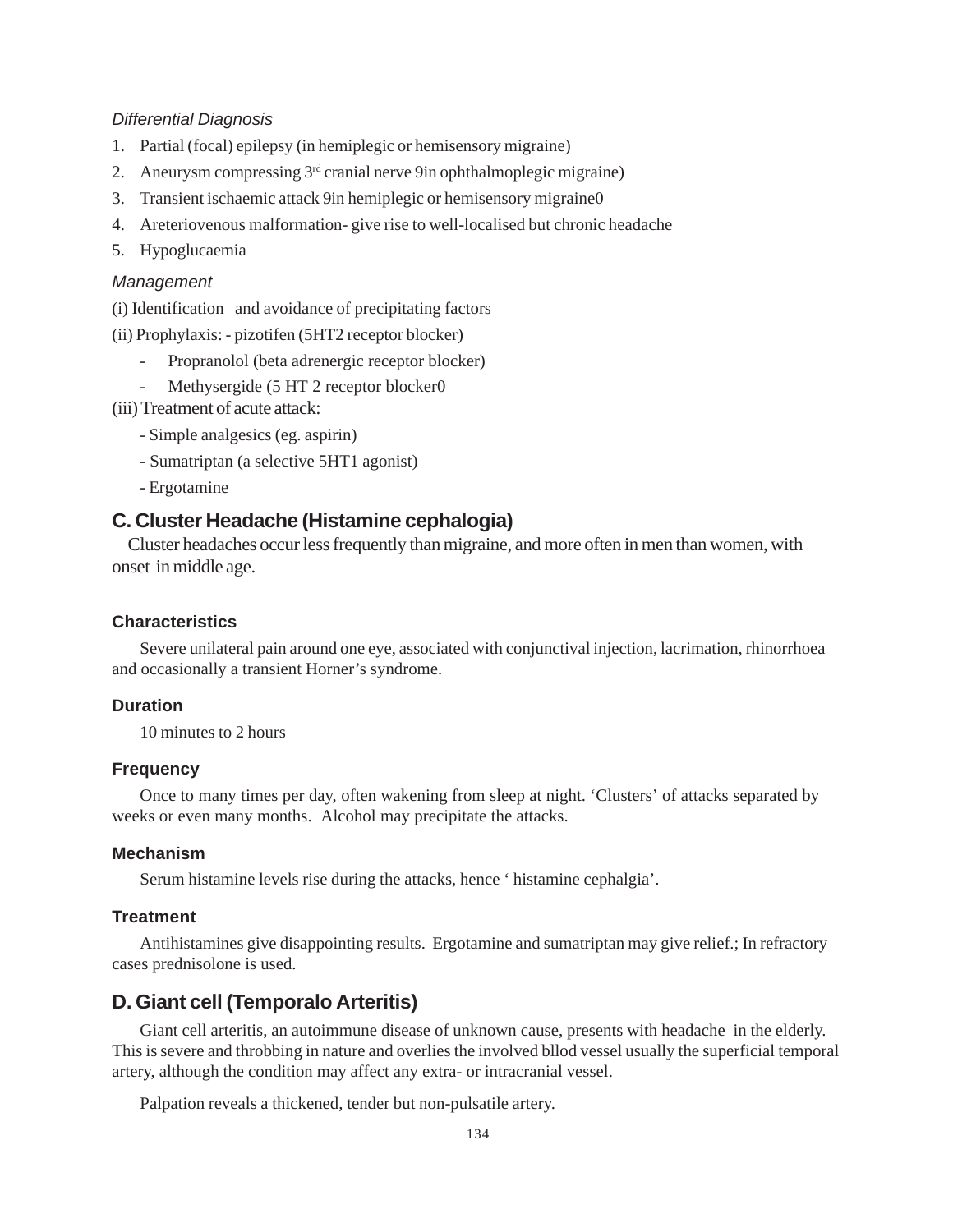#### **Neurological symptoms**

Strokes, hearing loss, myelopathy and neuropathy may result.

#### **Jaw claudication**

Pain when chewing or talking due to ischaemia of the masseter muscles is pathognomomic and occurs in a high proportion of patients.

Visual symptoms are common with blindness (transient or permanent) or diplopia.

Associated systemic symptoms: Weight loss, generalised muscle aches, polymyalgia rheumatica in one-fifth of cases.

#### **Duration**

The headache is intractable lasting until treatment is started.

#### **Mechanism**

Large and medium-sized arteries undergo intense 'giant cell' information, with fragmentation of the laminae and narrowing of the lumen, resulting in distal ischaemia as well as stimulating pain sensitive fibres. Occlusion of important end arteries eg. the ophthalmic artery may result in blindness; occlusion of the basiler artery may cause brain stem or bilateral occipital infraction.

#### **Diagnosis**

The ESR is usually high. Blood film shows anaemia or thrombocytosis. C-reactive protein and hepatic alkaline phosphatase are elevated. Biopsy of 1 cm length of temporal artery is often diagnostic.

#### **Treatment**

Urgent treatment, prednisolone 60 mg daily, prevents visual los or brain stem stroke, as well relieving the headache. If complications have already occurred eg. blindness, high dose parenteral steroids are given.

### **Headache From Raised Intracranial Pressure**

#### **Characteristics**

- generalised
- aggravated by bending or coughing
- worse in the morning on awakening; may awaken the patient from sleep
- the severity of the headache gradually progresses

#### **Associated features**

- vomiting in later stages
- transient loss of vision (obscuration) with sudden change in posture
- eventual impairment of conscious level

#### **Management**

Further investigations like CT scan of MRI scan of the brain are essential.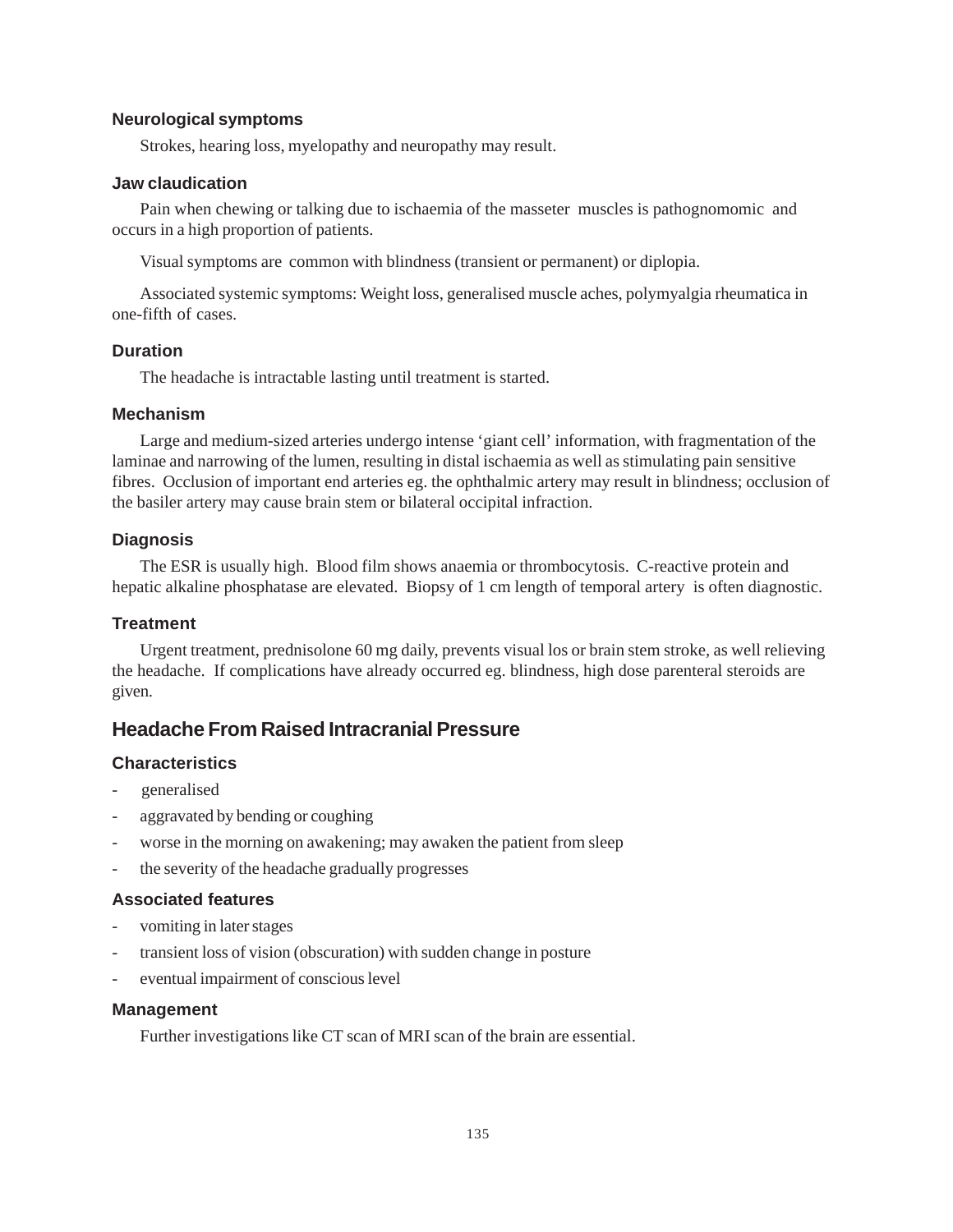## **F. Headache Due To Intracranial Haemmorhage**

### **Characteristics**

- instantaneous onset
- severe pain, sperading over the vertex to the occiput; or described as a "sudden blow to the back of the head"
- patient may drop to knees or lose consciousness

### **Associated features**

- usually accompanied by vomiting
- focal neurological signs suggest a haematoma

### **Management**

Further investigations like CT scan and Lumbar puncture are essential.

## **G. Non-Neurological Causes of Headache**

### **Local causes**

### *Sinuses*

Well localised. Worse in morning. Affected by psture, eg. bending. X ray sinuses opacified.

### *Treatment*

Decongestants or drainage.

### *Ocular*

Refraction errors may result in 'muscle contraction' headaches; resolves when corrected with glasses. Glaucoma does not produce headache without other symptoms, eg. misting of vision, 'haloes'. Cupping is seen of fundoscopy.

### *Dental disease*

Discomfort localised to teeth. Check for malocclusion. Check temporomandibular joints.

### **Systemic causes**

Headache may accompany any febrile illness or may be the presenting feature of accelerated hypertension or metabolic disorders, eg. hypoglucaemia, hypercalcaemia.

### *Many drugs produce headache*

- through vasodilatation eg. bronchodilators, antihistamines
- on withdrawal eg. amphetamines, benzodiazepines, caffeine.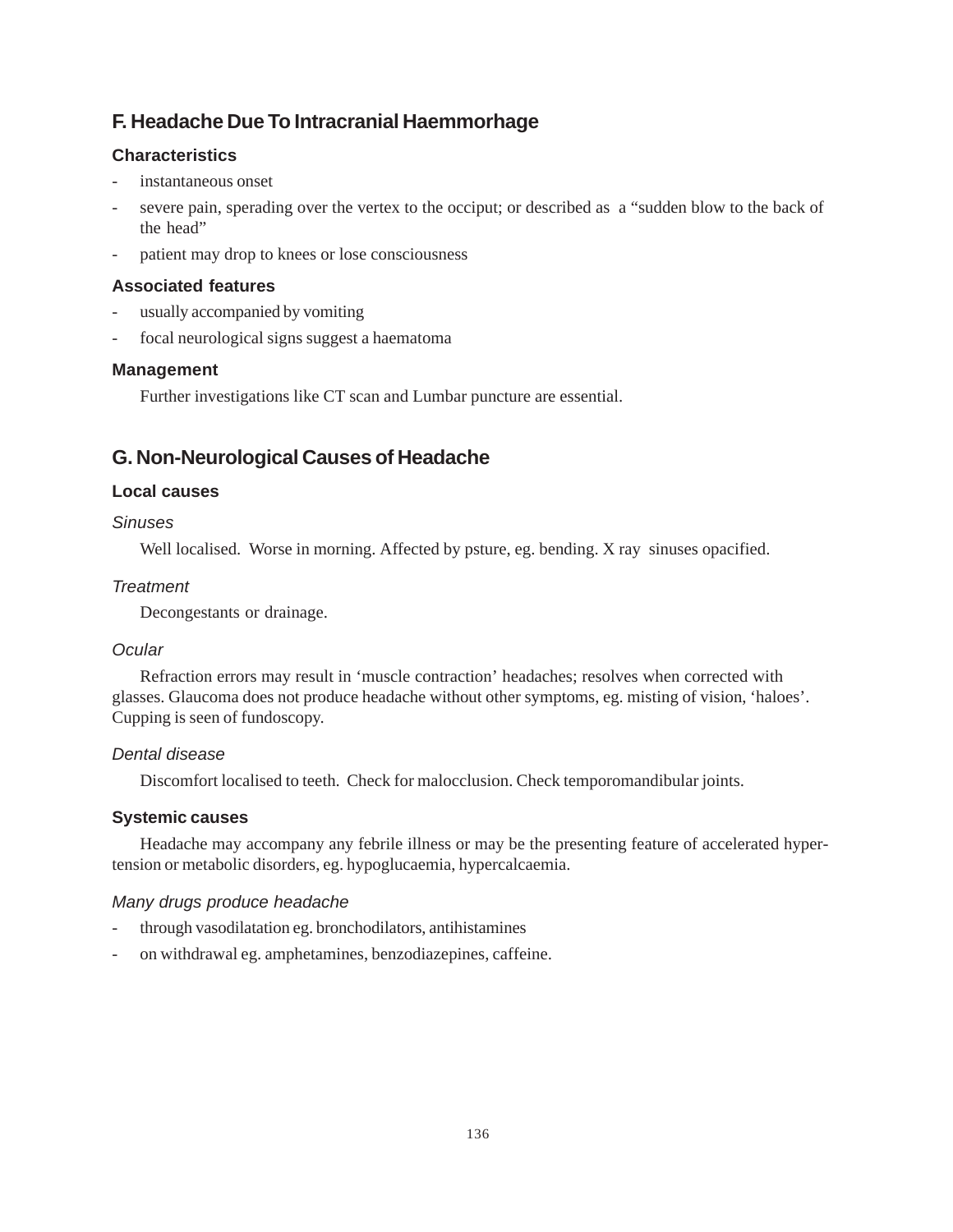# **Chapter 26 Loss of sight due to malnutrition**

One can not obliterate from one's mind the image of infants and children with protruding rib cages and pot bellies lying on the lap of their mothers. The pathetic sight is seen in all the underdeveloped countries, where food is scarce and malnutrition haunts the children.

The eye specialists of countries like India, Srilanka, Bangladesh, Nepal, Indonesia and Thailand, encounter many children with nutritional blindness. Many countries in Africa and South America also have large incidence of such cases. The deficiency of vitamin affects the eye, and it is estimated that about half a million children become blind every year as a result of this deficiency. In South India 37% of children losing eyesight suffer from Vitamin A deficiency.

## **Reasons for children losing eye sight**

- a. Vitamin A deficiency
- b. Infection in the mother's vagina during child birth
- c. Injury due to hits from sticks, crackers

Children below five years are affected by vitamin A deficiency. As the effects are seen in the eye in the form of dryness, it is called 'Xerophthalmic' which means 'dry eye'. Night blindness or inability to see in dim light is one of the early manifestations of the disease. There are structural changes in the eye. Conjunctiva becomes dry and wrinkled. Pearly grey, elevated patches called 'Bitot spots' may be seen. In severe deficiency cornea is also involved resulting in complete loss of vision.

Night blindness is recorded as early as 1600 B.C and the liver of the sheep was given to treat it. Now we know that liver has Vitamin A. Jacques Gilmo described the condition in 1585. A Dutch, at the same time, wrote a poem about night blindness and liver given as cure.

Vitamin A is associated with protein-energy malnutrition. Apart from inadequate diet, diarrhea, measles and diseases of lungs aggravate Vitamin A deficiency. Vitamin A deficiency is noticed in most economically backward families.

#### **Causes for Vitamin A deficiency**

Poverty, ignorance and faulty food habits are responsible for vitamin A deficiency. Inadequate intake of food rich in vitamin A is the main reason. When pregnant women have the deficiency, their children have less vitamin A in their liver. It must be noted that 95 percent of Vitamin A is stored in liver. When the child is breast fed, the child gets poor supply of Vitamin A from mother's milk poor in Vitamin A. Again the deficiency occurs when supplementary food is delayed after four months. When the infant has diarrhea, measles and other infections of lungs, Vitamin A in the body gets depleted. Further protein-energy deficiency and other infections affect absorption and storage of Vitamin A in the body leading to Vitamin A deficiency.

### **Signs of Vitamin A deficiency**

#### **Night blindness**

The first manifestation of Vitamin A deficiency is night blindness. This is caused by the damage to the cylindrical light sensitive rod cells in the retina. Patients with this defect can not see in dim light, and at night. The disease can be noticed when the child falters in the dimlight or when he is not able to eat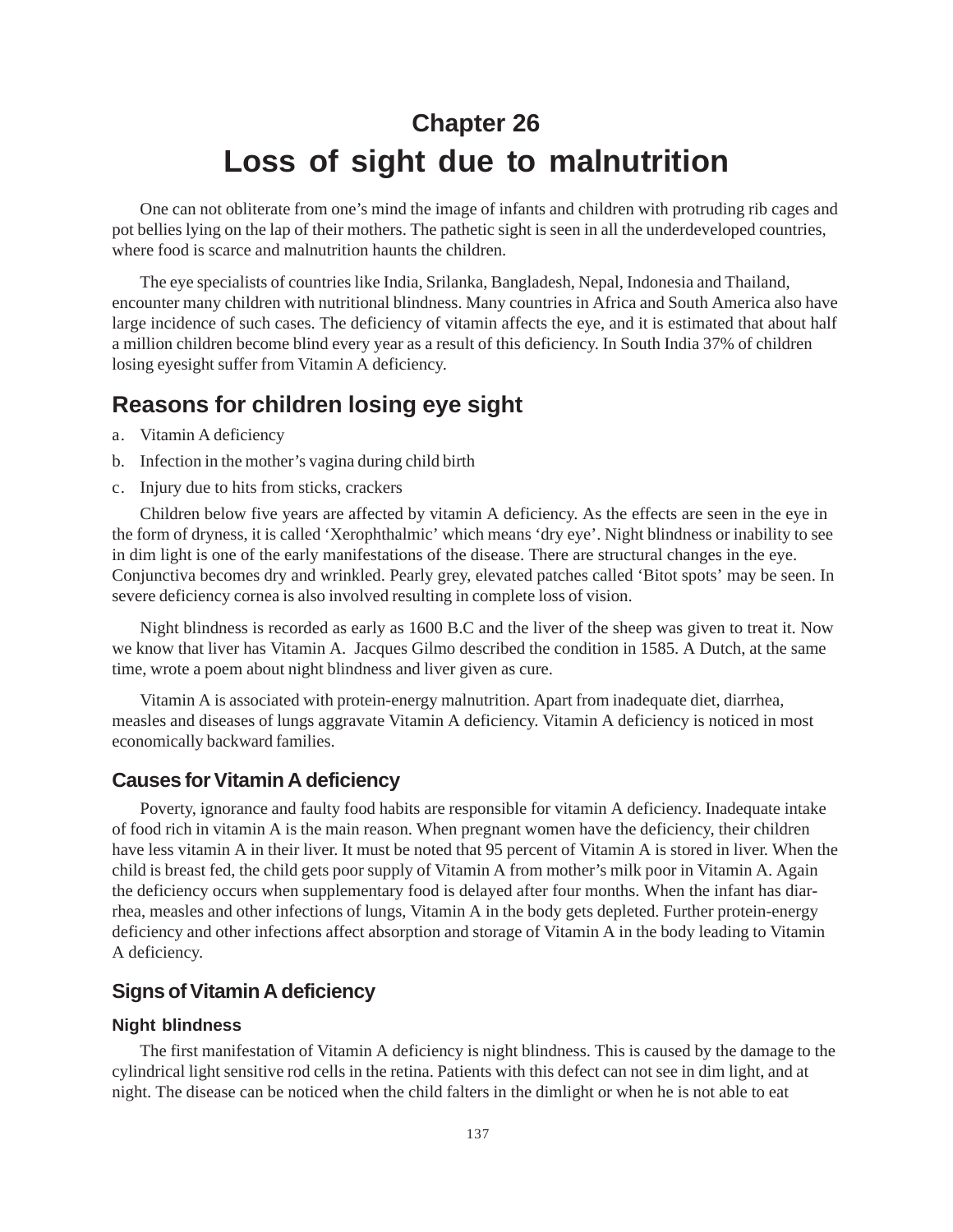properly. They must be given treatment at once.

#### **Bitot spots**

This symptom was first noticed and explained by the French doctor called Bitot in 1863. Conjunctiva becomes dry and wrinkled. Pearly grey elevated patches are seen. Now the number of children below five affected by this is less. But it is high in school going children.

#### **Dry conjunctiva**

The conjunctival epithelia becomes dry due to lack of tears. When the disease becomes acute, cornea loses its brightness and will be bluish white.

#### **Corneal ulcer**

There are other reasons for corneal ulcer. But it is also due to the dryness of cornea. The layer of the cornea will be partly or fully damaged. This results in lesions, making cure difficult.

Cornea becomes soft and gets dissolved. The liquid inside will come out as the eye ball will shrink. This will take place very quickly.

Lesion or scar appears in the cornea when there is injury or infection to it to children with malnutrition. It is held that this occurs when there is a deficiency of Vitamin A and protein.

These signs and symptoms need not take place one by one in that order. If it is accompanied by infection like measles, cornea becomes ulcerated.

#### **Treatment**

As soon as Vitamin A deficiency is noticed in children between 1 year and 6 years, Vitamin A of 2 lakhs IU must be orally administered. It must be repeated next day and after one month.

For children below 1 year or weighing below 8 kilo, the same treatment is given with a reduced dose of 1 lakh IU.

#### **Prevention of Vitamin A deficiency**

Vitamin A is a fat-soluble vitamin and is present in animal foods such as butter, eggs and liver. It is stored in liver and used by the body whenever required. When the child has an attack of diarrhoea, measles etc., administering 2 lakhs IU of Vitamin A will prevent deficiency. Likewise breast feeding mothers must be given a similar dose of Vitamin A. The children will get it. Mothers must be given Vitamin A within a month of child birth. When the child finds it difficult to see sunlight, it must be given vitamin A supplement. The breast milk immediately after child birth is rich in vitamin A and it must be given to infants. Breast feeding till 6 months ensures a good supply of it. Vitamin A is found in green leafy vegetables drumstick leaves, carrots, curry leaves, mint and coriander leaves, yellow pumpkin, papaya, radish, tomatoes and mangoes, milk, eggs, fish, liver, fish liver oil etc. Papaya is rich in Vitamin A. There are false beliefs about eating it. Children and mothers can eat it without fear. Children below five years must be given one glass of milk a day.

50 grams of leaves will give enough Vitamin for adults. Children below six get enough Vitamin if they are given 50 grams of any leaves cooked in any form liked by them. After cooking it will fill a tablespoon. It can be mixed with other items of food. Small children can be given papaya and mangoes rich in carotenes or milk, egg and liver rich in retinol. In villages, vegetables rich in Vitamin A which are easily available must be given to children.

Vitamin A is fat soluble. For Vitamin A to be absorbed a small quantity of fat is required. So some oil or fatty food must be added to the diet daily.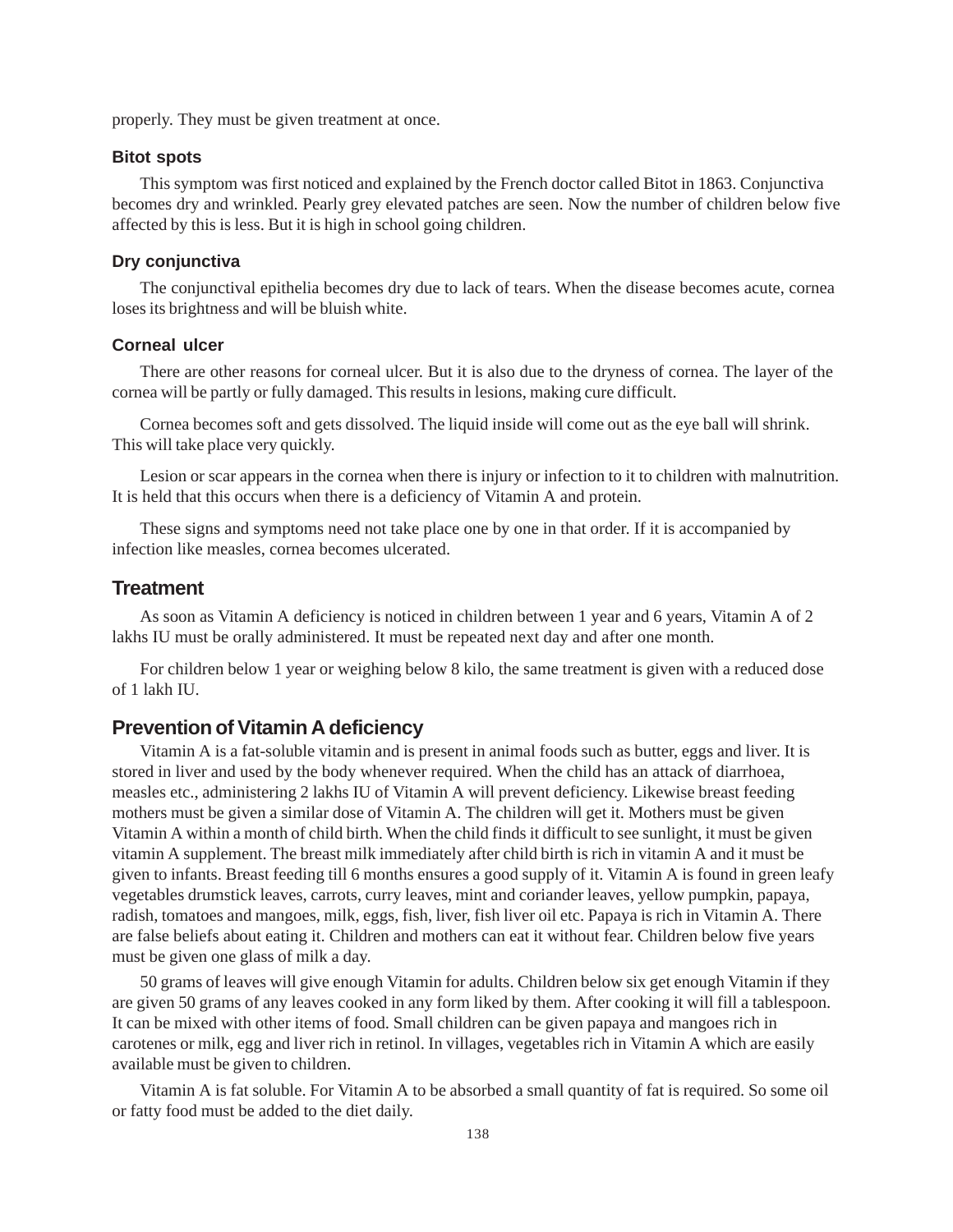# **Chapter 27 Penetrating injuries of eyes**

Injury of eyes is an emergency situation and mandates urgent attention. As cornea occupies the major part of the eye, it gets hit in most injuries. Sharp instruments, rods, bricks, glasses, nails, flying missile, metallic particles, blasts and road accidents may cause injury to eyes.

The conjunctiva may also be affected. If the object is big the eyelids also may be injured. As soon as the injury occurs, the eye must be bandaged and the patient must be taken to the nearest hospital. There the nature and depth of the injury and the effect on sight will be examined. It must be borne in mind that foreign particles flying fast may hit the eyeballs and get lodged inside the eye. It may be an iron particle or glass or piece of wood. If there is penetration, an X-ray has to be retained I.O.F.B (metallic) can lead to long term complications taken.

If the injury to the cornea is with uniform edges like a cut, it will heal without any complications. It will have a minute scar. Before suturing the wound caused by glass pieces, the edges of the wound must be closely examined for glass pieces. If there is protrusion of iris, immediate surgery is recommended.

In cases of damage to conjunctiva, cornea and iris, carefully planned surgery must be undertaken. Surgery must be done at the earliest convenience. It is important to remove foreign particles lodged inside the eye. The particle lodged in the wound or in the anterior chamber must be removed during surgery. Before attempting to remove the particle present in the anterior chamber the exact place must be located.

## **Particles lodged in the lens**

A particle penetrating the eye and getting lodged inside takes place in industrial accidents. Generally adults between 30 – 40 years are affected. People handling hammer, chisel and needle are affected most. The metallic particles penetrating the eye may get lodged inside the eye at the back. Flying particles like bullets may go to the bone cavity. The examination, records after all tests, the wound of penetration in the eye and about the extent of damage to the tissues. The metallic objects lodged at the back (posterior segment) were removed from behind the back with the help of electromagnetic instruments. The particles embedded in the front are removed from the front of the eye itself

## **Results of investigation**

Most of the injuries, unless unexpected, can be prevented. 1/3 of the people injured in the eyes are below 10 years. Many reach the hospital very late. The delay may cost sight. The use of 'operative microscope' helps in careful examination of the eye and planning on the course of the surgery. Operation with the help of microscope has restored eyesight to many. It is possible to unite the edges correctly by sutures.

If the penetrating injury occurs in early age, the eye may become less active and lose eyesight either because the cornea develops a scar, or because of changes behind the lens. The removal of particles penetrating the eye does not ensure eyesight. Only 25 percent got back their sight. As for others, they could not get better vision. Likewise when particles embedded in the front of the eye are removed the tissues are not damaged as against removing those lodged at the back. So vision is improved in such cases. In cases of magnetic foreign bodies – the foreign bodies can be removed and hence have a better prognosis.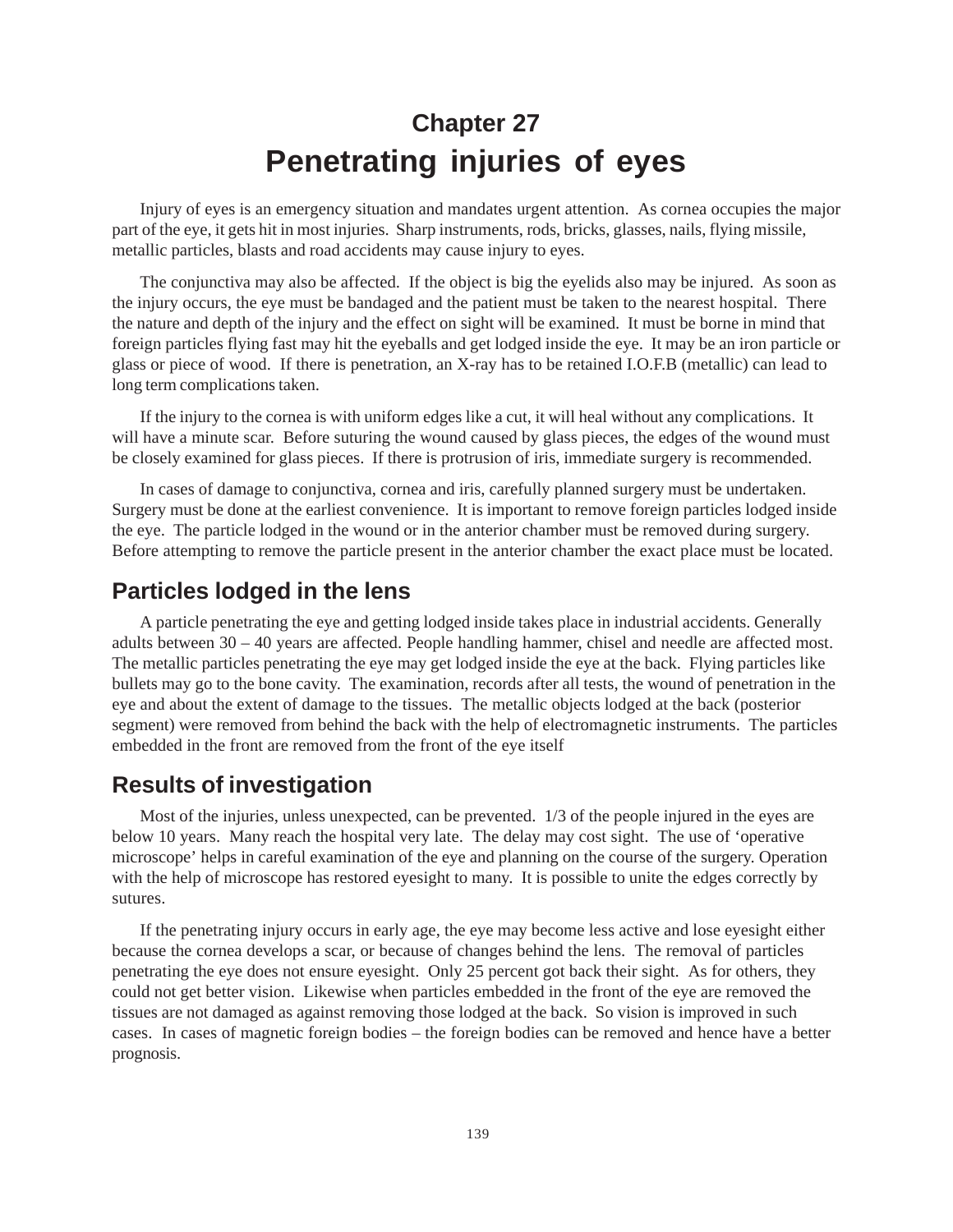So safety measures must be strictly followed.

Because of the penetrating injury to one eye, the other eye also may get affected. This is called sympathetic ophthalmitis. The eye that is affected is the inducing eye and the other eye is sympathetic eye.

The inflammation stretches from the outer surface through iris, ciliary body, and choroid to the optic nerve. So both eyes are affected.

## **Signs and symptoms**

The primary reason is the penetration after accident or surgery. If iris and ciliary muscle are involved in such injuries, there will be sympathetic inflammation. This is dangerous. Sympathetic ophthalmitis is also observed when there is injury and penetration in the cornea. But suppuration prevents development of sympathetic ophthalmitis. A few days after the injury to one eye, the other eye is affected. It takes more than 10-15 days. But if the injury is healed well, the other eye is not affected. The first symptoms are irritation and watering in the healthy eye before the onset of sympathetic ophthalmitis. There may be pain and low vision. Many changes may take place inside the eye also.

## **Treatment**

Prevention is always better. Occasionally, in badly lacerated eye the affected eye may have to be removed. When there is no possibility of restoration of sight, it is better to remove it within 10 days. It is to be removed when the injured eye gives unbearable pain and when there is no light perception.

However, if the sight can be stabilised in the injured eye, we must wait. The patient with sympathetic ophthalmitis must be closely watched. Applying atropine drops, giving corticosteriod orally and locally, the hot water fomentation, rest and wearing dark glasses may be helpful. Careful treatment will restore eyesight to many.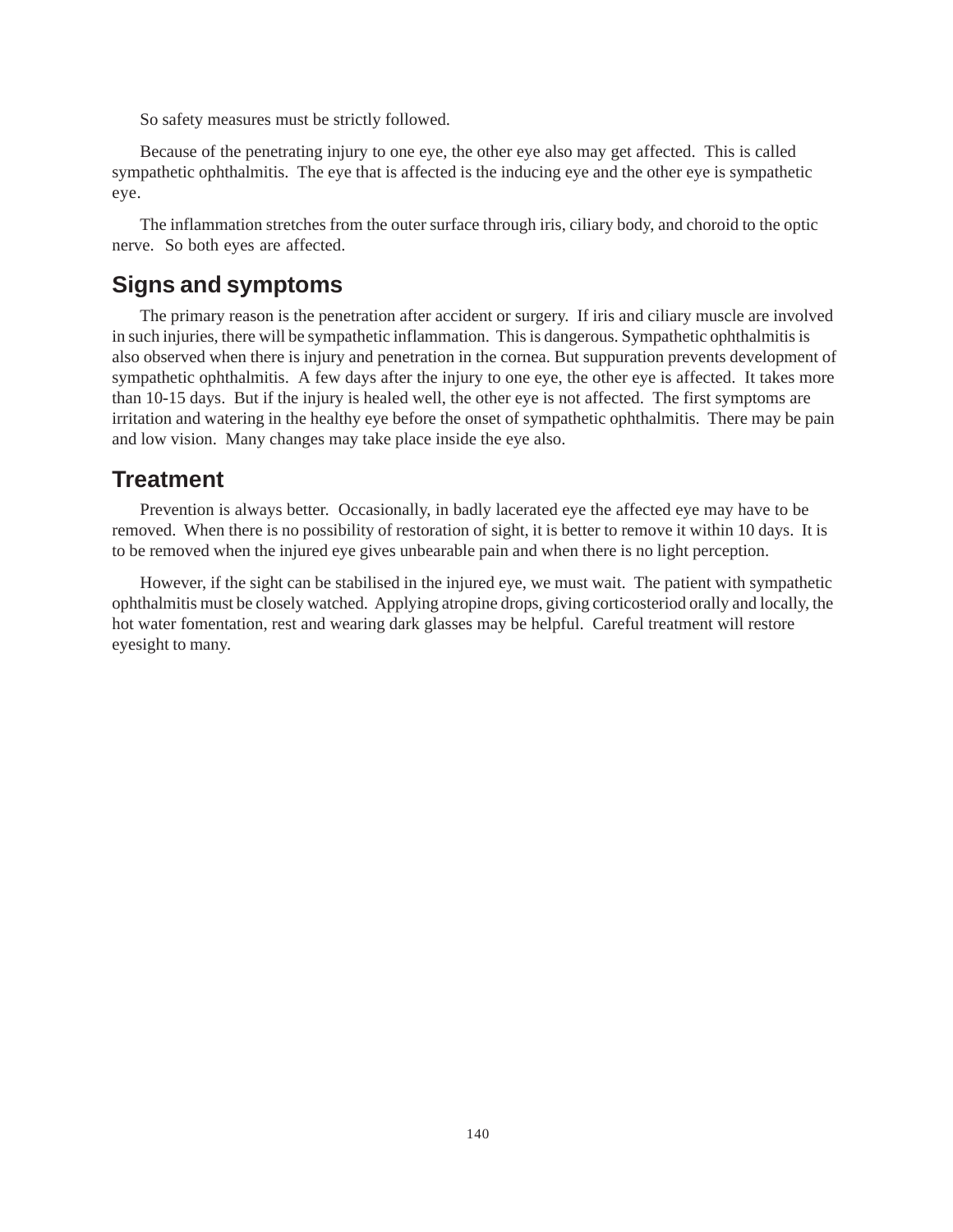# **Chapter 28 Ocular and periocular tumors**

The eye along with its surrounding structures like connective tissue, nerves, blood vesels, fat, muscles and glands have the potential to give rise to virtually any known neoplasm anywhere in body. However, certain types of tumors are more common and specific to this organ. A brief discussion of the more important tumor follows.

## **Lid tumors**

Lid tumors are generally seen in older age group and in people who are more exposed to sunlight. Neoplasia must be suspected in any new growth appearing on the lids and growing; and in any preexisting growth which increases in size, gets ulcerated, changes colour, becomes painful or leads to loss of measures undertaken. The most important lid tumors are:

- 1. Basal cell carcinoma
- 2. Squamous cell carcinoma
- 3. Sebaceous cell carcinoma

### **Basal cell carcinoma**

It is the most common malignant lesion of the eyelids. It occurs in old age, is more common in white skinned people and involves lower lid in maximum number of cases. Basal cell carcinoma appears in two forms clinically. It may appear as a nodule on the lid with overlying fine blood vessels, loss of cilia and with or without ulceration. The second type is a diffuse variety wherein the tumor causes thickening of the involved area and appears without any clear cut boundary. Basal cell carcinoma causes destruction of the involved areas. It spreads to involve other parts of the lid and in advanced cases, the orbit. But metastasis, that is, spread to other parts of the body does not occur. The treatment is surgical excision of the involved area along with a surrounding rim of normal tissue, so that all the tumor mass including the one which is not visible to the naked eye, is removed. For patients who refuse surgery or who are unfit for surgery radiotherapy and/or cryotherapy can be done.

### **Squamous cell carcinoma**

It is the second most common malignant lesion of the lids, after basal cell carcinoma but occurs much less frequently. It is outnumbered by basal cell carcinoma by 10:1. Clinically squamous cell carcinoma appears as a nodular or an ulcerated lesion on the eyelid. Unlike basal cell carcinoma, this neoplasm has the potential to spread to distant body organs, apart from local spread. Therefore the treatment in the form of surgical excision with a rim of normal tissue or radiotherapy has to be much more aggressive and faster to achieve a cure.

### **Sebaceous cell carcinoma**

This malignancy is rare as compared to basal and squamous cell carcinoma, nonetheless is important as it can be mistaken for a chalazion. Sebaceous cell carcinoma arises from the glands in the lids. Most commonly the gland involved is meibomian in tarsus. The tumor appears as a growth from the tarsus with loss of cilia in the affected area. The upper lid is involved much more frequently than lower lid. However, the tumor is often misdiagnosed as chalazion must be looked at with suspision and biopsy of the lesion taken. Sebaceous cell carcinoma is treated, as other lid malignacies by wide surgical excision including a rim of normal tissue.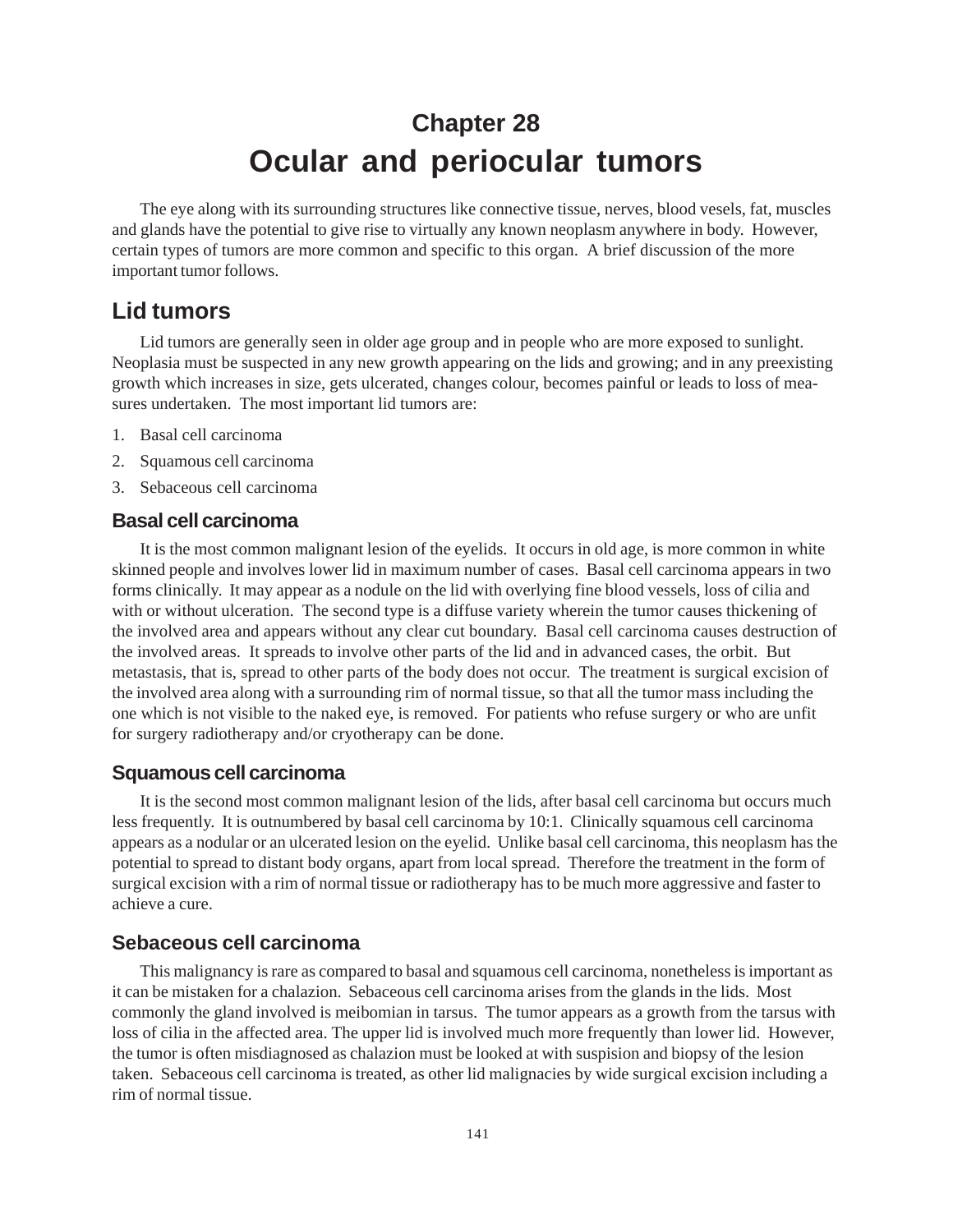In any case of lid malignancy, after the removal of the tumor a defect remains. This defect needs reconstructive surgery to give proper shape and function to the lid. If the defect is small it can be corrected by mobilising additional tissue from the nearby area of lid and closing the defect. But, if the defect is large, grafts are needed. These grafts can be taken from other lid of the same eye, lids of the other eye, pre and post auricular area etc.

### **Intraocular tumors**

The most important intraocular tumor is retinoblastoma. It is the most common intraocular malignancy of childhood, occurring in 1 out of ever 15,000-34,000 live births. The average age of the child when the tumor is diagnosed varies from 1 to 3 years. About 25-30 percent of the cases having retinoblastoma have it in both the eyes and pass on the tumor to next generation, that is, it is hereditary. 50-55 percent of the retinoblastoma cases are unilateral and non hereditary. Retinoblastoma from neurosensory retina and grows either towards the vitreous cavity or towards the choroid. A child harbouring retinoblastoma presents most commonly with leukokoria or a white reflex from the eye – amourotic cat's eye reflex. Diagnosis is by visualizing the tumor mass projecting from retina into the vitreous cavity. The cases in which the tumor is not seen but there is a suspicion of the tumor, are advised ultrasound and/or CT scan. Retinoblastoma spreads by invading the choroid and the optic nerve. Metastasis to various parts of the body occurs once the tumor cells enter the blood stream. The treatment should be instituted as early as possible to avoid distance spread which shortens the life span of the patient. In most of the cases, by the time the malignancy is diagnosed, it is quite late. Therefore, the treatment is enucleation of the eyeball. In cases in which the tumor is small, laser photocoagulation or cryotherapy can be tried. On the other hand, if the tumor has progressed that much, that it involves the orbital structures, exentration of the orbit with radiotherapy are indicated.

## **Orbital tumors**

The orbit, with its complex architecture comprising of the eyeball, extraocular muscles, nerves, vasculature, fat and glands is capable of giving rise of various tumors. A brief discussion of the relatively more common orbital tumors is given below.

#### **Rhabdomyo sarcoma**

It is the most common primary malignant orbital neoplasm in children. Rhabdomyo sarcoma arises from the embryonic remnants of mesoderm. Clinically it presents as rapidly progressing painless proptosis in 7-8 year old child. Rhabdomyo sarcoma is a highly malignant tumor, which involves removal of all the orbital contents with the tumor mass. Radiotherapy and chemotherapy have also been successful in treating the condition. However, if metastases occurs, it significantly lowers the patients life span and chemotherapy is the only treatment option left.

#### **Leukemia**

The acute form of leukemia, specially all acute mycloid leukemia, may cause proptosis due to orbital infiltration. Most commonly the child develop acute bilateral proptosis. Peripheral blood smear shows the leukemia changes. The treatment is chemotherapy.

### **Optic Nerve Glioma**

This tumor occurs in the firs decade of life. It arises from astrocytes within the optic nerve and causes enlargement of the optic nerve. The child having optic nerve glioma comes with mild proptosis and visual loss. Optic nerve glioma is a very slowly growing tumor, so it can be observed. Surgical excision entails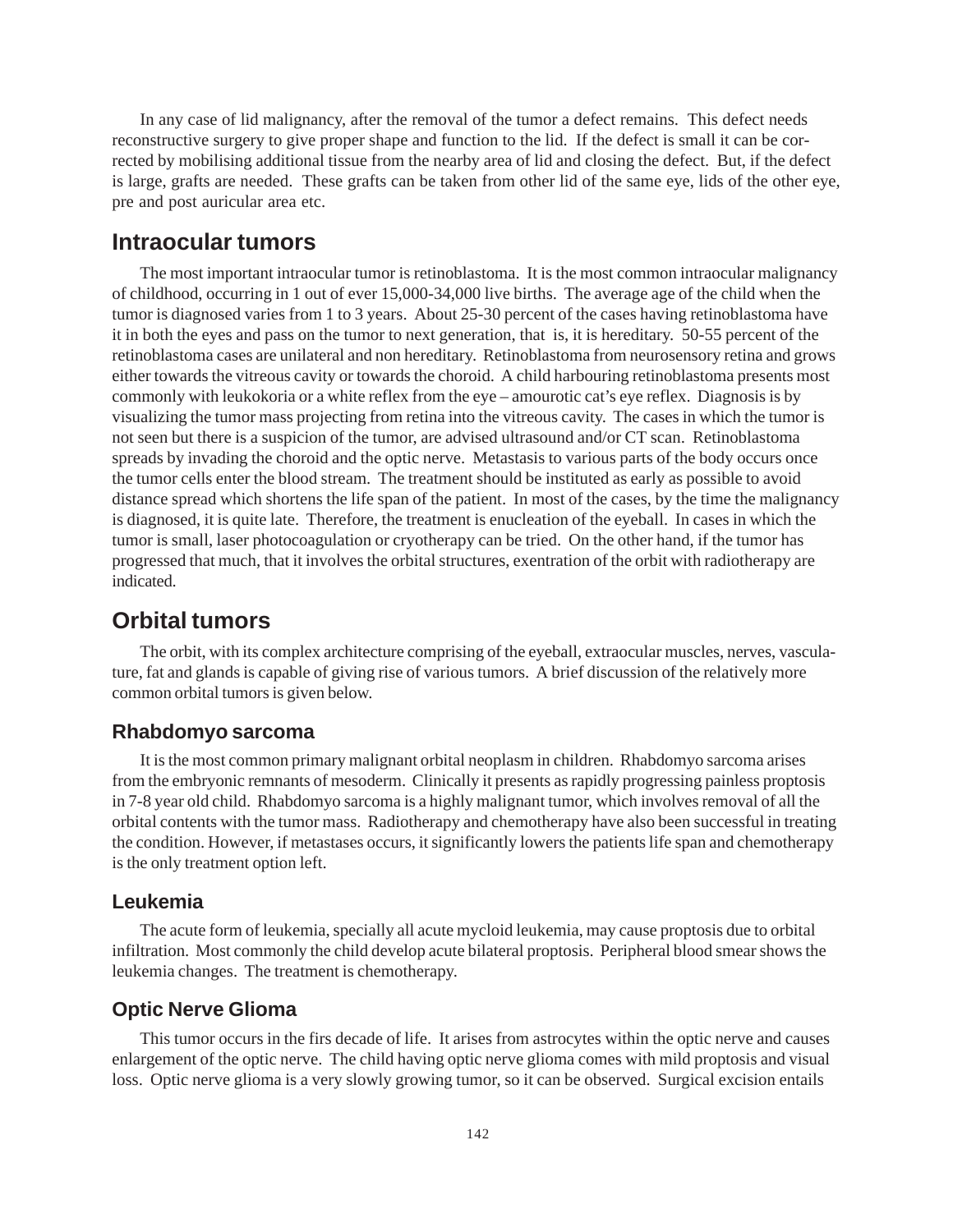resecting the affected optic nerve, therefore it is undertaken only if the vision is profoundly less than normal. Optic nerve glioma can have intracranial extension with time making regular follow up manadatory.

## **Cavernous Haemangioma**

Cavernous haemangioma is one of the commonest orbital tumors seen in adulthood. It causes a slowly progressive painless proptosis in a young adult. Vision is not affected. The origin of the tumor is probably progressive opening and dilatation of preexisting abnormal blood vessels. The tumor is well encapsulated and consists of vascular spaces. It does not spread to other organs in body. Surgical excision of the tumor, toto, is curative.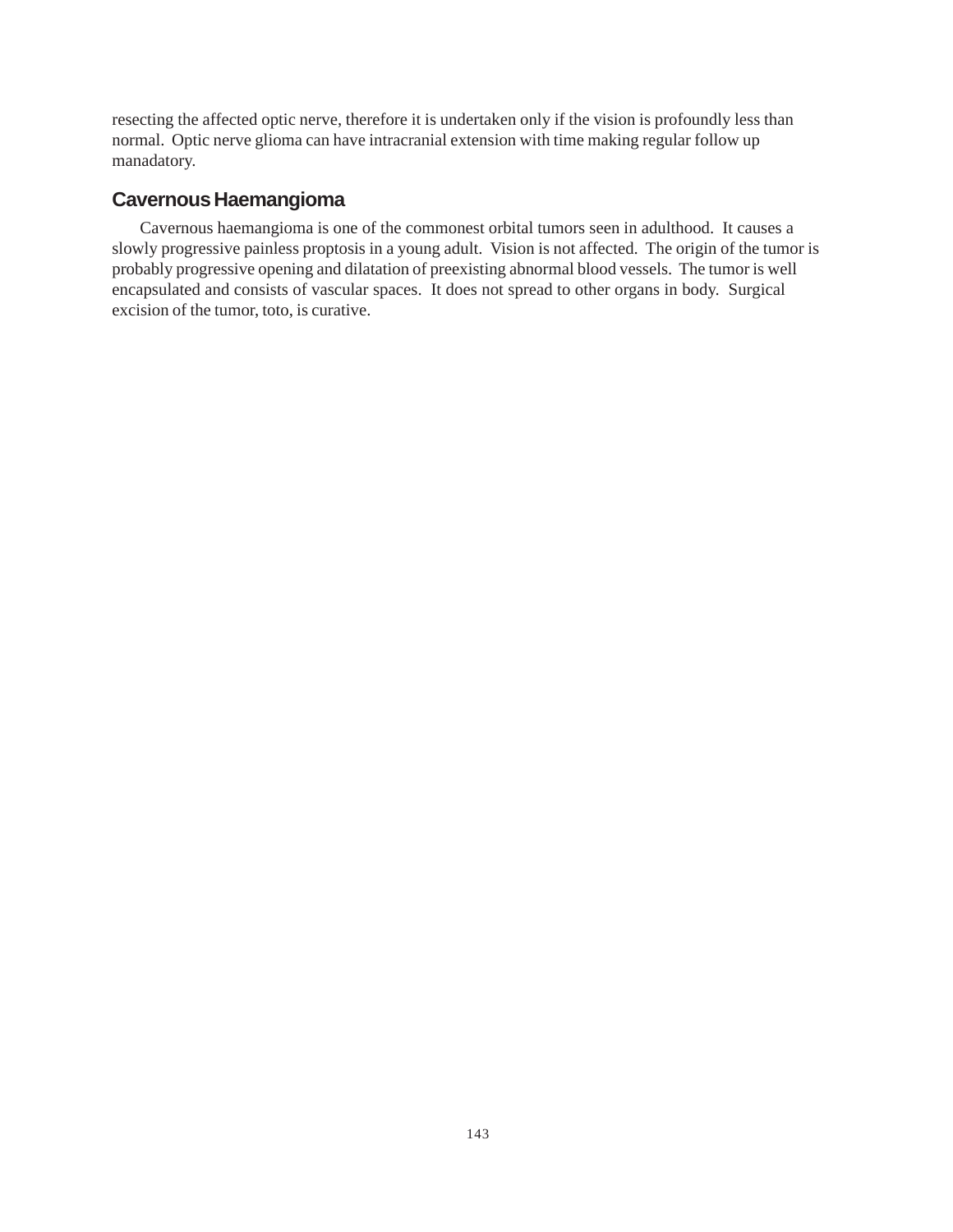## **Chapter 29**

# **Foreign particles on the eye**

Specks of dust, waste and carbon particles, blown by wind may stick to the surface of the eye. If it is not removed at once, it will cause irritation and opening the eye will be painful. If it sticks to the cornea, its epithelium will be damaged and an ulcer might develop. Ulcer in the cornea affects eye sight. Bacteria, virus and fungi may enter the eye, multiply and cause a lot of problem. It takes long time for the ulcer to heal and depending on the scar, the sight may be affected permanently.

If foreign particles fall on the eye, it must be washed with clean water. The affected person must be made to lie comfortably and a kidney dish is kept above the ear. Clean water must be poured slowly asking the patient to roll the eye and widen it. The whole eye must be washed. If the foreign particle does not stick to the eye but lies simply on it, it will be washed away. But if the irritation continues even after washing the eye, and if the particle is visible, the patient must go to the doctor. He will remove the particle after applying local anaesthesia. It must be realised that rubbing the eye or batting the eyelids will make the particle stick more firmly and this will damage the eye tissues.

So if a foreign particle is seen on the cornea, no attempt must be made to remove it. After bandaging the eye, the person must be taken to the doctor.

Construction workers, and workers involved in white washing buildings will suffer from lime, mortar and cement injury in the eye. These substances will cause irritation and severe injury to the eye. Children playing with polythene bags containing soap nut powder, or lime will get them in the eye. Then the eye must be washed with clean water continuously. The wash should be copious. The patient must be taken to the doctor immediately

Acidic or alkaline substances may fall on the eye of people working in laboratories or certain industrial units. Eyes must be washed with clean water and the person must be taken to the doctor. The substances causing irritation can be removed. These substances which burn the tissues cause ulcers on the surface. When they heal the conjunctiva will stick and the patient may not be able to open the eyes.

Ten days after birth, some infants, may have watering and pus in the eye and they will not be able to open their eyes. They must be taken to an eye specialist immediately. This is caused by the microorganisms present in the vagina of the mother during child birth. If they are not attended to immediately, they may lose their eyesight.

Pieces of stone or particles of iron may enter the eye, and may penetrate the cornea of people working in smithies or lathes. This will cause pain and might affect eye sight. When this happens, the affected eye must be lightly bandaged and the patients must be taken to the doctor.

Car accidents and crackers may cause injury to the eyes. Only an eye specialist can estimate the extent of damage to the eye. There may be haemorrhage and this unprotected state may allow microorganisms to enter the eye and cause infection. So a clean piece of cloth must be kept on the eye and bandaged. The patient must be taken to the doctor.

When the eyelids and the tissues around it are hit hard, there will be haemorrhage and the blood collects in the cavity and coagulates. There will be black eye. There might not be any injury or the eye may have a blow out fracture. The eyelids may swell anyhow, they must be separated and the eyesight must be examined. The eye specialist will examine whether the tissues around the eye are damaged and will give treatment.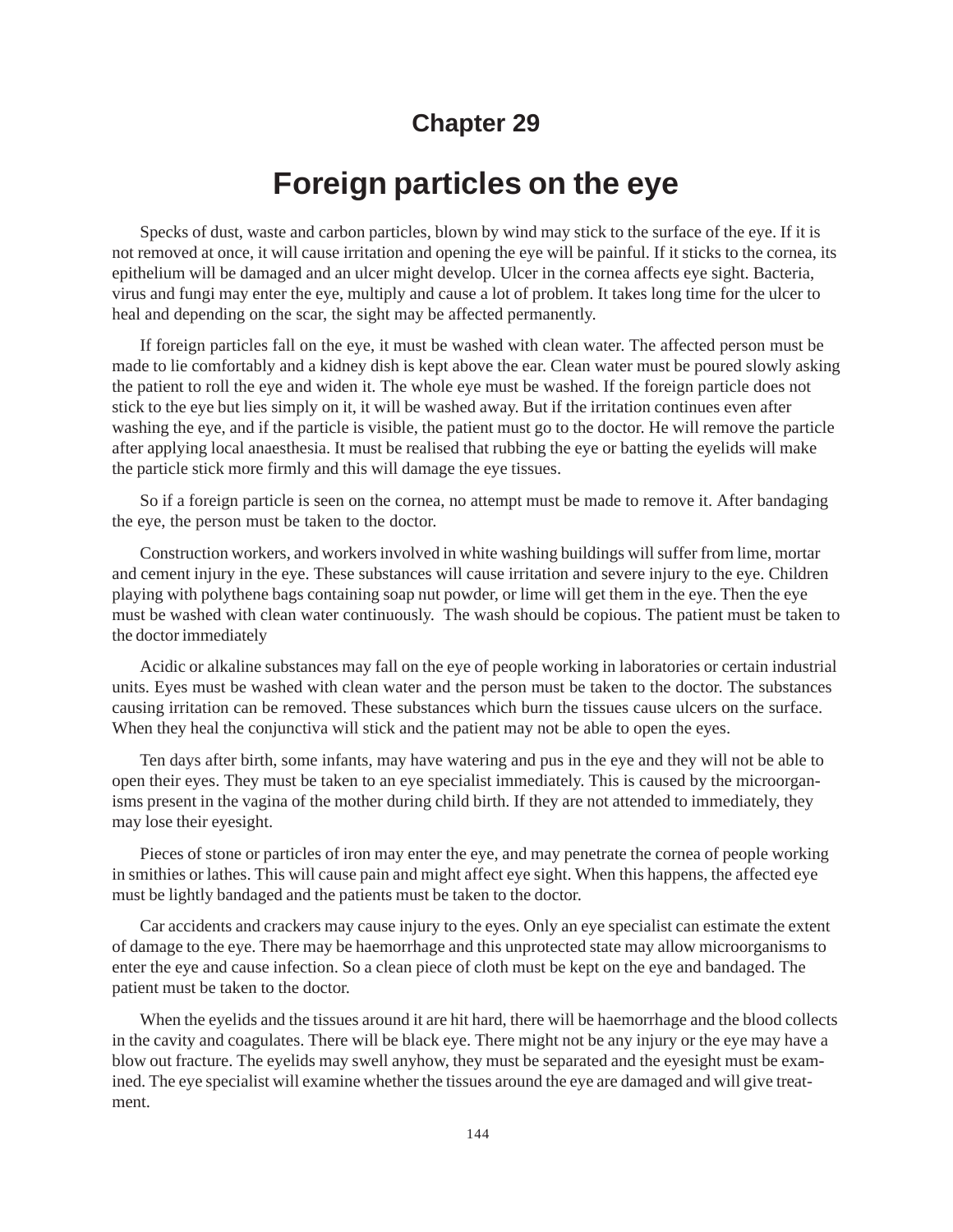Children playing with sharp objects like rods or sticks, may be hit by the sharp objects. When the agricultural labourers plough the fields, mud may splatter and fall on the eye. Eye has to be cleaned with pure water several times. If a thorn has prick, occurs the cornea may be damaged. The eye must be covered with a clean piece of cloth and the patient must be taken to the doctor. Many patients approach the eye specialists only with corneal ulcer because of native medication. Even when the injury heals there will be permanent damage to the eye in the form of scars.

In villages when a particle falls on the eye, it is removed with the help of the tongue of a quack. This practice is harmful. If the foreign particle is embedded, it cannot be removed by the tongue. The microorganisms on the tongue will cause infection.

In acute congestive glaucoma there will be unbearable pain, reddening and watering of the eye with headache and vomiting. Such cases must immediately approach an eye specialist. He will start the treatment to reduce pressure and save eye sight.

Sometimes cataract may mature and burst. It will be painful. If it is not surgically removed, there will be pain with loss of eye sight.

Whatever be the defect, applying herbal juice or self medication will cause complications leading to loss of sight.

# **How to prevent injuries to the eye**

#### **At home**

Many household equipments may cause injury to the eye

- The nozzle of the vaccum cleaner must be kept away
- Wear protective glasses while using strong chemicals

#### **In industries**

When engaged in work, flying missiles like metal particles may fall on the eye.

- Always wear protective glasses
- Examine the instruments before use. Follow the procedures given
- Use protective mask while involved in welding or similar work to protect the eyes from the welding flash
- In many cases, carelessness, may cause injury to the eyes of children. Toys or playing objects may also cause injury. So when choosing a toy, bear in mind the age of the child and his ability to use them. Avoid giving bow and arrow or gun to the children. When children play, their parents/teachers must watch them carefully.
- Do not allow the children to play with sharp articles like scissors and knives.

#### **In the garden**

Many garden equipments and chemicals may cause injury to the eye.

- Do not allow any one to stand in front of you while removing the grass.
- Children must be careful while walking under branches of trees. The nozzle of chemical sprayers must be kept away from the user.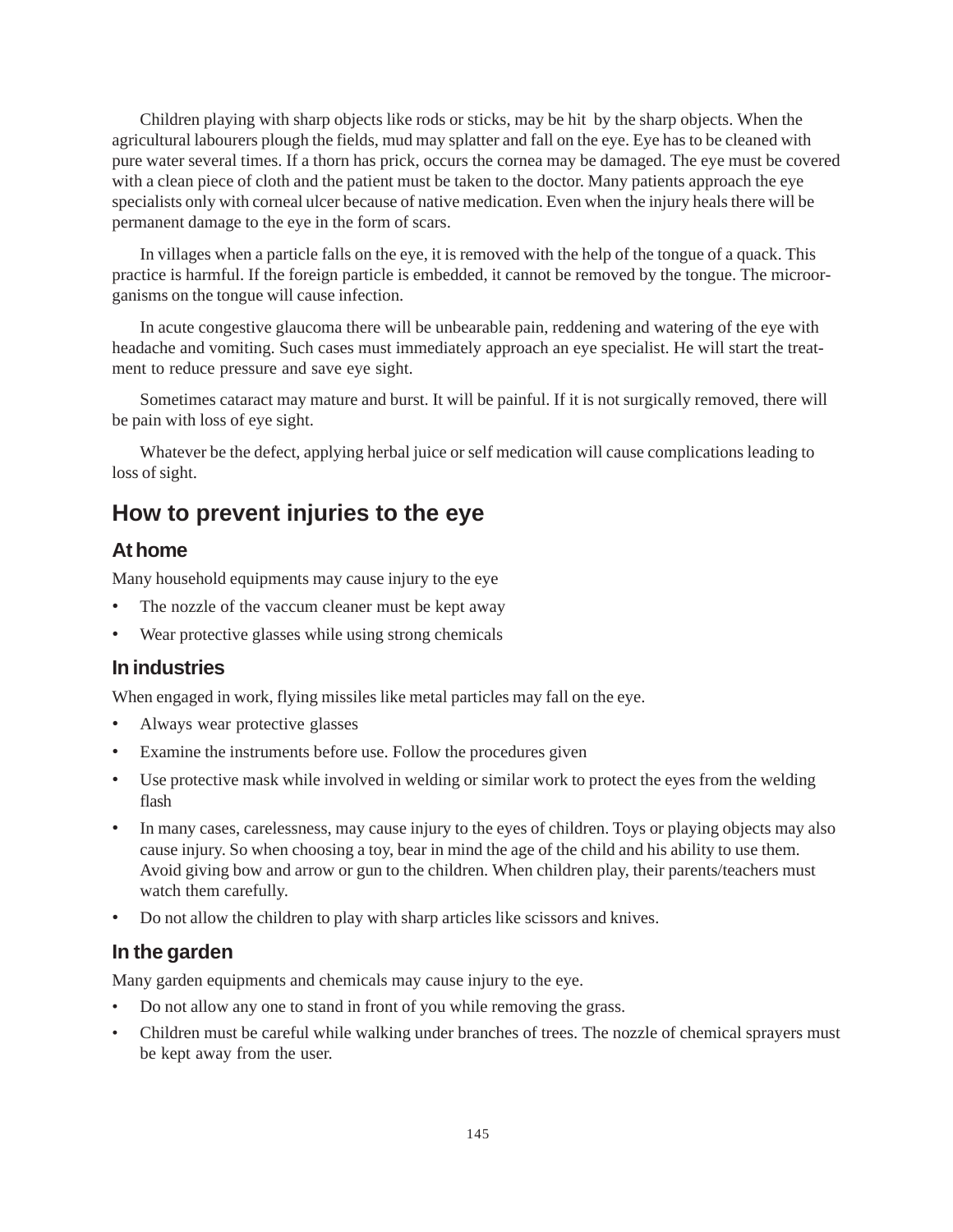# **While washing the car**

- Remember that the exhaust fumes and sparks may cause severe injury to the eye.
- Put out cigarette or open flame before opening the bonnet. If you want to see the engine at night, do not use open flame; use a torchlight; use protective glasses ready. Don't lean on the battery while joining wires. While watching a game keep away from places where crackers are exploded.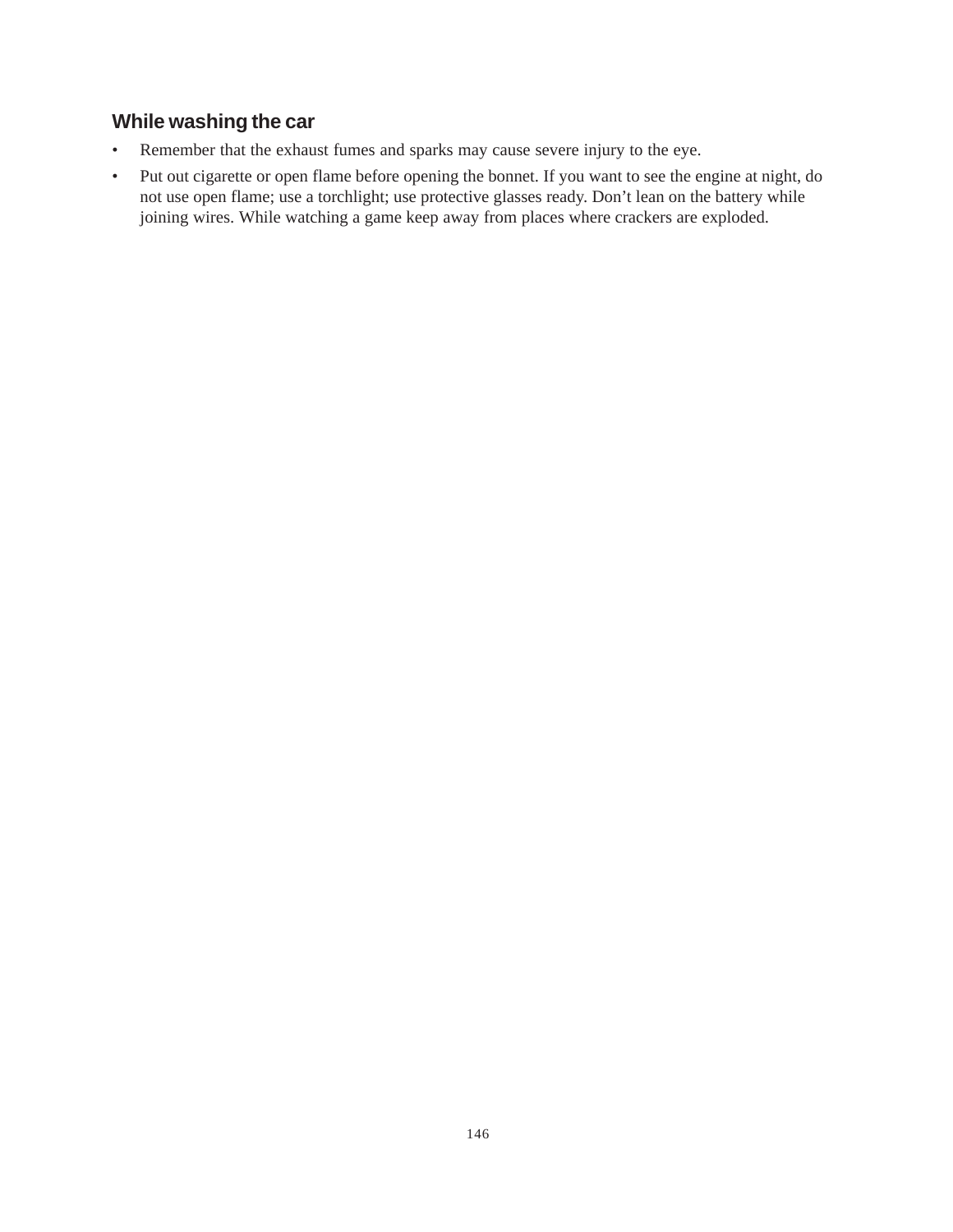# **Chapter 30 Enucleation and artificial eye fitting**

It is unfortunate that one should lose an eye. In order to save life or to save a healthy eye, diseased eye has to be removed. This chapter deals with conditions which require it, the after effects and how artificial eye fitting is done to restore facial appearance.

In enucleation, the eye ball and a part of the optic nerve is removed. The outer layer (conjunctiva) is left back. The major reasons for removing the eye ball are:

- a. Tumours of the eye
- b. To save the healthy eye when the other eye has inflammation due to severe infection.
- c. When the eye is damaged beyond recovery in accidents or attacks.
- d. Painful blind eye

There are two procedures by which the eye is removed depending upon the nature and type of the disease. In one procedure, the sclera is kept intact and all the inner parts are scraped. This is called evisceration. In another procedure, the eye ball is completely removed and this is called enucleation. Whatever be the procedure, the pain subsides immediately. In corneal ulcer and perforation, contents of the eye come out and the eye will shrink with time. In such cases artificial eye cannot be fitted.

The following complications may arise due to enucleation

## **A. Change in the shape of the socket**

When the eye is removed many changes take place in the structure and functions of the socket.

- i. The supply of blood becomes less.
- ii. The fatty substance protecting the eye from shock and pressure will shrink and become small in size.
- iii. The muscle controlling the eyelids weakens.
- iv. If the eye is removed in childhood, the socket bones will not develop properly.

# **B. Sympathetic ophthalmia**

As already pointed out in chapter 27, following injury to one eye or after surgery, the choroid, iris and ciliary muscles may be inflammed. The other eye also can develop similar inflammation. This condition called Sympathetic Ophthalmia. The infection in one eye may affect the other through the optic nerve because the optic nerves of both eyes cross each other under the cranium. Sympathetic ophthalmia does not occur immediately. It can even occur after months or years. But if the injured tissues of the eye get healed, the other eye is not generally affected. Symptoms of sympathetic ophthalmia are irritation, watering and photophobia. There will be pain and dimness of sight. They may subside and recur.

The onset of Sympathetic Ophthalmia may be slow or may be sudden severe. The eye becomes red and the irritation becomes severe. A close examination (with slit lamp) will reveal the changes. When it becomes severe the iris become thick and will have new blood vessels on it. The intraocular pressure will increase. The vitreous fluid will become turbid and opaque. Finally there will be retinal detachment.

# **Treatment**

The onset of the above state must be prevented. When it is certain that the restoration of vision to the affected eye is not possible, it must be surgically removed within 10 days of injury/infection in order to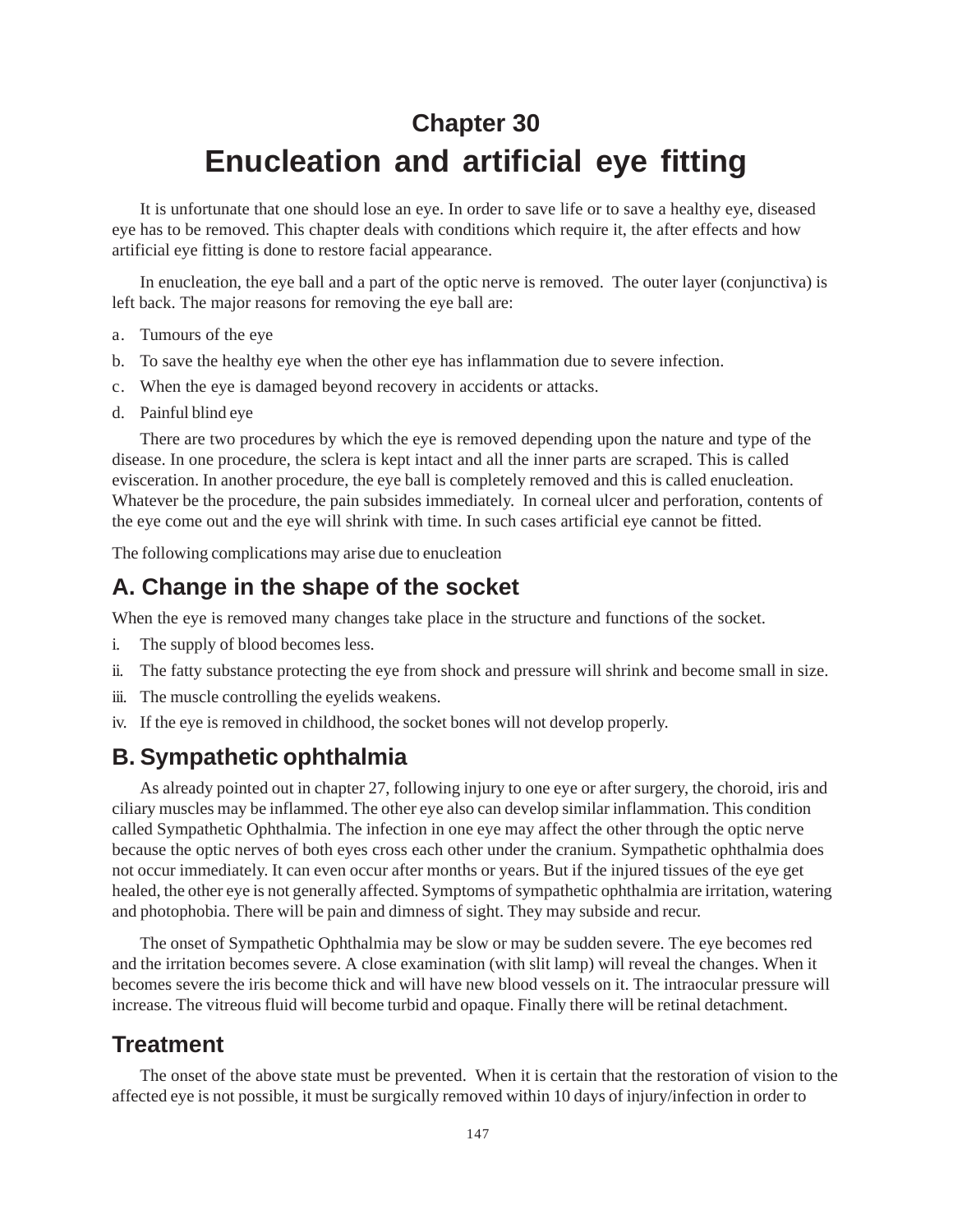save the healthy eye.

But, if it is possible to save sight at least partially, removal of the eye may not be necessary.

In the early stages of Sympathetic Ophthalmia, atropine drops, cortesone, and antibiotics must be given. The eye must be given rest. The general health of the patient must be maintained, as the treatment will be prolonged.

#### **Haemorrhage**

When the eye is removed, there may be profuse bleeding. Before cutting the optic nerve, it must be squeezed well and blood vessels must be incinerated. Bleeding can be further presented by pressing with sponge like gelform or layers of gauze in the socket.

Rarely, while removing the eye, perforation in the eye can also occur accidentally. The muscle controlling the eyelid, conjunctiva and tenons capsule must not be damaged at any cost.

### **Infections**

After surgery, the socket can be infected. This can be treated with antibiotics administered orally or directly to the socket by application of topical drops.

#### **Drooping of the eyelid**

During surgery, the upper muscles controlling the eye will be strained. The third nerve fibres of the eye and the muscles controlling the eyelid lose their strength. So the eyelid will droop fully or partly. Care during surgery will prevent such complications.

#### **Shrinking of the tissues of the socket**

If the conjunctiva is not separated from tenons capsule carefully, the socket will become elevated and it will become difficult to fix artificial eye.

#### **Cysts**

Cysts may form in 20% of the patients after surgery. If they are big it will be difficult to fix artificial eye and they may have to be removed.

## **Evisceration**

Hence there is no need to remove the eye completely, the conjunctiva and tenons capsules are kept intact, the damaged inner parts are scraped.

#### **There are many advantages**

- a. There will be little change or damage to the socket. Complications are averted. The muscles connecting the tissues of the eyelid and the tissues controlling the conjunctiva are also not damaged. So the movement inside the socket is not affected much.
- b. So when the artificial eye is fixed, there is possibility of good movement. The drooping of the eyelid and other complications do not occur after surgery.
- c. Some experts are of the opinion that when the eye is removed because of serious infection range, the tissues of the socket and brain may be infected causing inflammation of the membrane in the brain. So, in such conditions of infection, evisceration is better. But others feel that the possibility of such infection is less, because of modern antibiotic therapy.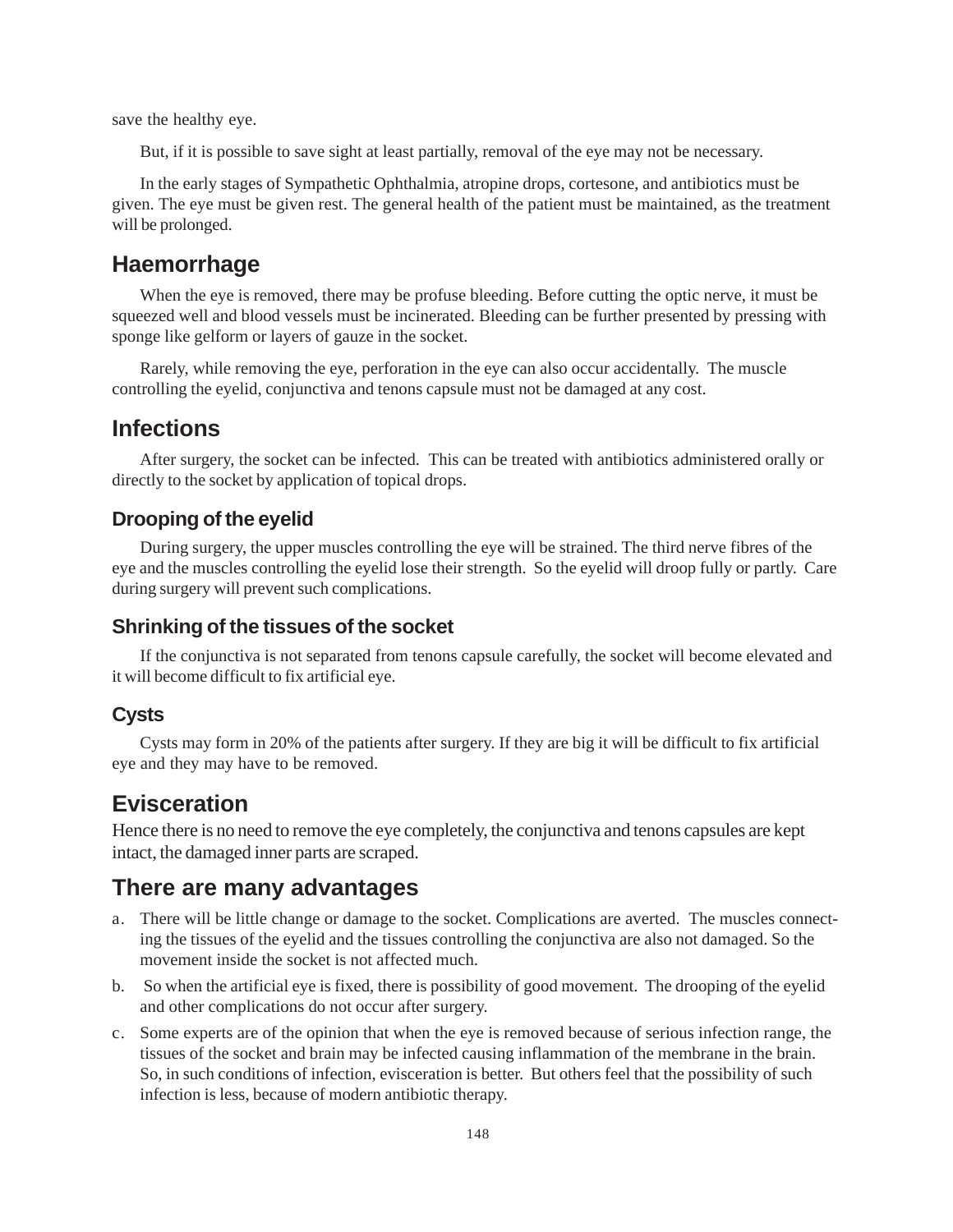- d. Both procedures are equally good to alleviate extreme pain.
- e. Evisceration can be done easily and in a short time. So this is suitable for weak patients. The surgeon has to decide which procedure is better for a particular patient.

# **Fitting artificial eye**

After removing the damaged eye, an artificial eye made of acrylic may be fitted to give an appearance of a real eye. After fitting artificial eye, the socket will not look empty. The lashes do not cause irritation.

The artificial eye has to be fitted as early as possible after fitting, the wound heals after surgery, at least within a month. It must be washed and kept clean. It cannot be removed during sleep at night. In case of problem due to the artificial eyes it must be changed with care.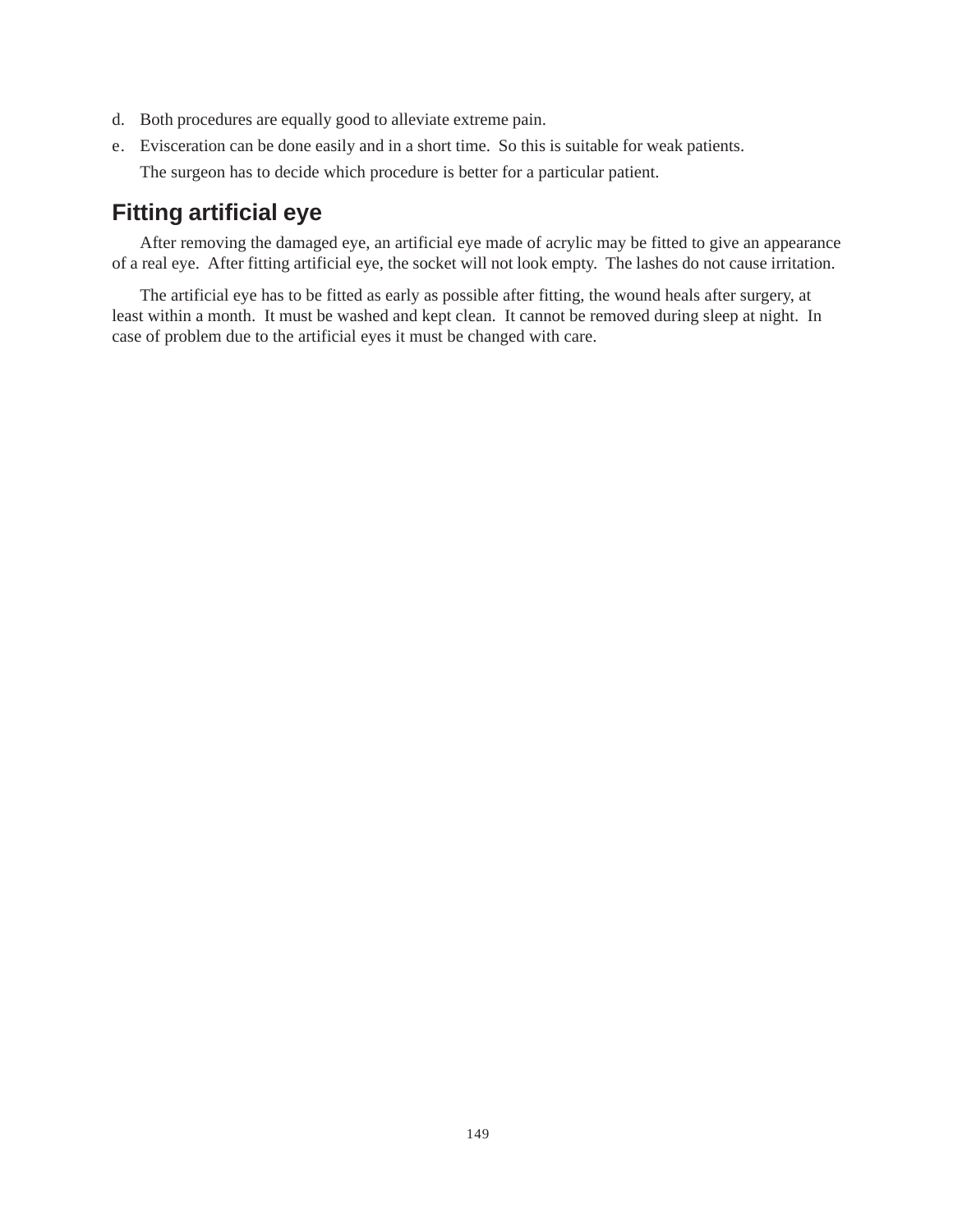# **Chapter 31 Dispensing of spectacles**

 This chapter deals with the dispensing of spectacles. The raw material used to make lens is known as 'Blanks'. There are number of varieties of blanks with varied diameters and thickness according to the power required. By means of machines known as spindle machines or by surface generators, the required curvature is made and then smoothed and polished. After finishing both sides the lenses are checked and they are filled in a frame.

Blanks are imported from U.S.A., U.K, Germany and other countries. In our country there is blank manufacturing unit at Durgapur but it is inadequate. So we have to import blanks from outside. Depending on the power required we select the blank for example for a cataract lens of +120 Dsh the blank must be 14mm thickness and 5mm diameter. Bifocal blanks, which are used for distance and near, are also being imported. This kryptok bifocal blank is made up of crown and flint. Flint button is fused with the crown at the reading area. For each power there are separate die (tool) to produce the curvature on the blank. The tools themselves will change the curvature after grinding lenses several times and they are to be set correct by trueing and testing with a metal guage. When the two surfaces are ground and polished, they are marked, cut, edged and fitted in a already selected frame.

In optical shops different varieties of frames are arranged and displayed. These frames are made of different varieties, plastics, shells, and metals. These materials are mostly imported from other countries. Some of them are produced in our country. Costly frames are imported from foreign countries and the cost will depend upon the size and the quality of the frame.

Patients with the spectacle prescription given by the doctor go to the optical shop for purchasing spectacles as per the prescription. They select the frame according to their choice, taste and fashion. The optician will ultimately help in deciding the suitable frame. The lenses were prepared as per the prescription, some times readymade lenses are available. Then lenses are examined for the power axis etc and optic center is marked. The two optic centers are kept opposite to the pupillary centers. The I.P.D. (Inter Pupillary Distance) is usually written in the RX. The other face measurements are taken at the optical shop by the salesman. The correct centering is needed to avoid prismatic effect and the subsequent discomfort and if the prismatic effect is more in the vertical meridian it can produce diplopia.

Afterwards the spectacles are tested in lensometer for its power axis and centering and sent to the sales counter. The spectacles are worn in the patient's face, and adjustments are done if necessary.

After wearing glasses patients may complain about headache, blurred vision and discomfort. Patients wearing spectacles for the first time will have some adaptive symptoms but if it persists even after two weeks then causes must be investigated. These may be due to decentring, power variation, axis not being correct, the frame not suitable, vertex distance problem, error in pantoscopic tilt, base curve difference of the old glass and present glass, incorrect segment height in bifocals etc.

Some patients wearing photochromic lenses which will darken in out-door and become clear in indoor. Research shows that this glasses keep the pupil dialated, more rays are allowed in so that they are likely to get cataract earlier. They are of many, types photogrey, photocrown. They are also called sun sensor or photo chromatic lens.

In addition to bifocals there are trifocals and multifocals. The latest of the multifocal is progressive lenses or varilux lenses which can be used for any presbyopes. This gives clear vision from infinity to near and resembles like a single vision glass, having no segment margin. This lens will have no jump effect and chromatic aberration.